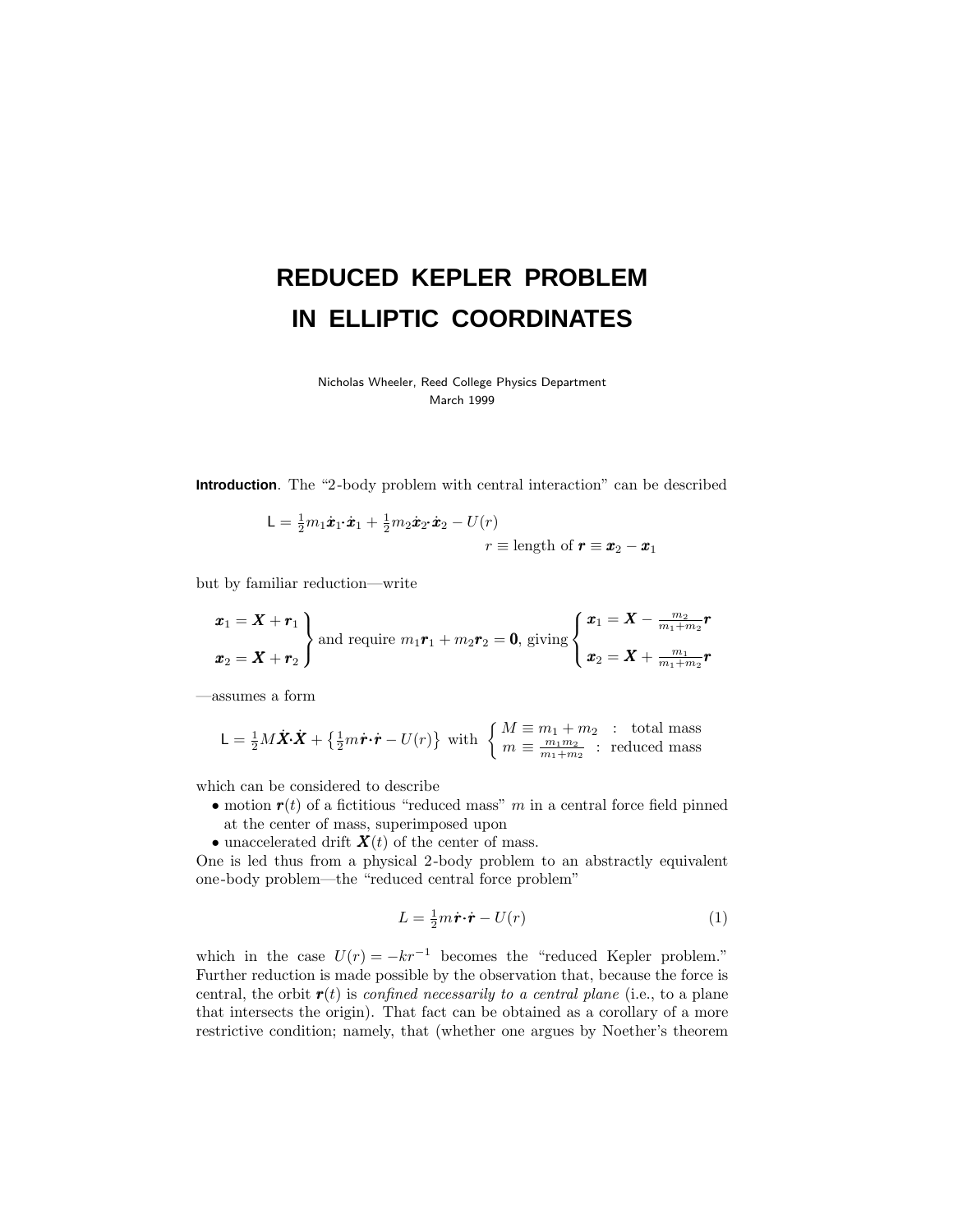#### **2 Kepler problem in elliptic coordinates**

from the rotational symmetry of (1), or from evaluation of the relevant Poisson brackets) angular momentum is conserved:

$$
\dot{\mathbf{L}} = \mathbf{0}
$$
 with  $\mathbf{L} \equiv \mathbf{r} \times \mathbf{p}$   
 $\mathbf{p} \equiv \partial L / \partial \dot{\mathbf{r}} = m\dot{\mathbf{r}}$ 

Evidently *L* stands normal to the orbital plane.

The 3-body problem (with gravitational interaction) is well-known to be analytically intractable except in several classes of special cases, among which is the "problem of two centers," first studied by Leonard Euler. Euler imagined two of the masses  $(M_1 \text{ and } M_2)$  to be pinned (and their coordinates therefore to be removed from the list of dynamical variables; the 3-body problem has become at this point a one-body problem). The orbit of the third mass *m* is then generally not confined to a plane, but—since *m* never experiences force components normal to the  $(M_1, M_2, m)$ -plane—will be so confined in  $p_{initial}$  lies in that plane. It is to this case that Euler restricted his attention.

In a recent essay<sup>1</sup> I had occasion to review, and in some respects to extend, Euler's solution of the problem just described. Results appropriate to the Kepler problem were obtained there by a several distinct limiting procedures. But the density of the argument was so great as frequently to obscure the significance of the results obtained. Here I will attempt to achieve a more focused account of the Keplerean significance of Euler's method by eliminating all explicit reference to Euler's "second force center." I will, of course, have things to say about the familiar "orbital" aspects of the Kepler problem, but will have special interest in those aspects of its classical physics which relate more directly to the associated quantum theory; orbital notions contributed centrally to Bohr's account of the physics of the hydrogen atom, but in the line of development which proceeded historically from Bohr to Schrödinger such notions became progressively more subordinate to ideas borrowed from Hamilton-Jacobi theory.

**1. Reduced central force problem in polar coordinates**. Erect—with origin at the (inertial) force center—a Cartesian frame with (as a matter of convenience) *z*-axis aligned with *L*, and write

$$
\boldsymbol{r} = \begin{pmatrix} x \\ y \\ 0 \end{pmatrix} = \begin{pmatrix} r \cos \theta \\ r \sin \theta \\ 0 \end{pmatrix}
$$

Then

$$
L = \frac{1}{2}m(\dot{x}^2 + \dot{y}^2) - U(\sqrt{x^2 + y^2})
$$
\n(2.1)

$$
= \frac{1}{2}m(\dot{r}^2 + r^2\dot{\theta}^2) - U(r) \tag{2.2}
$$

<sup>&</sup>lt;sup>1</sup> "Kepler problem by descent from the Euler problem" ( $1996$ ).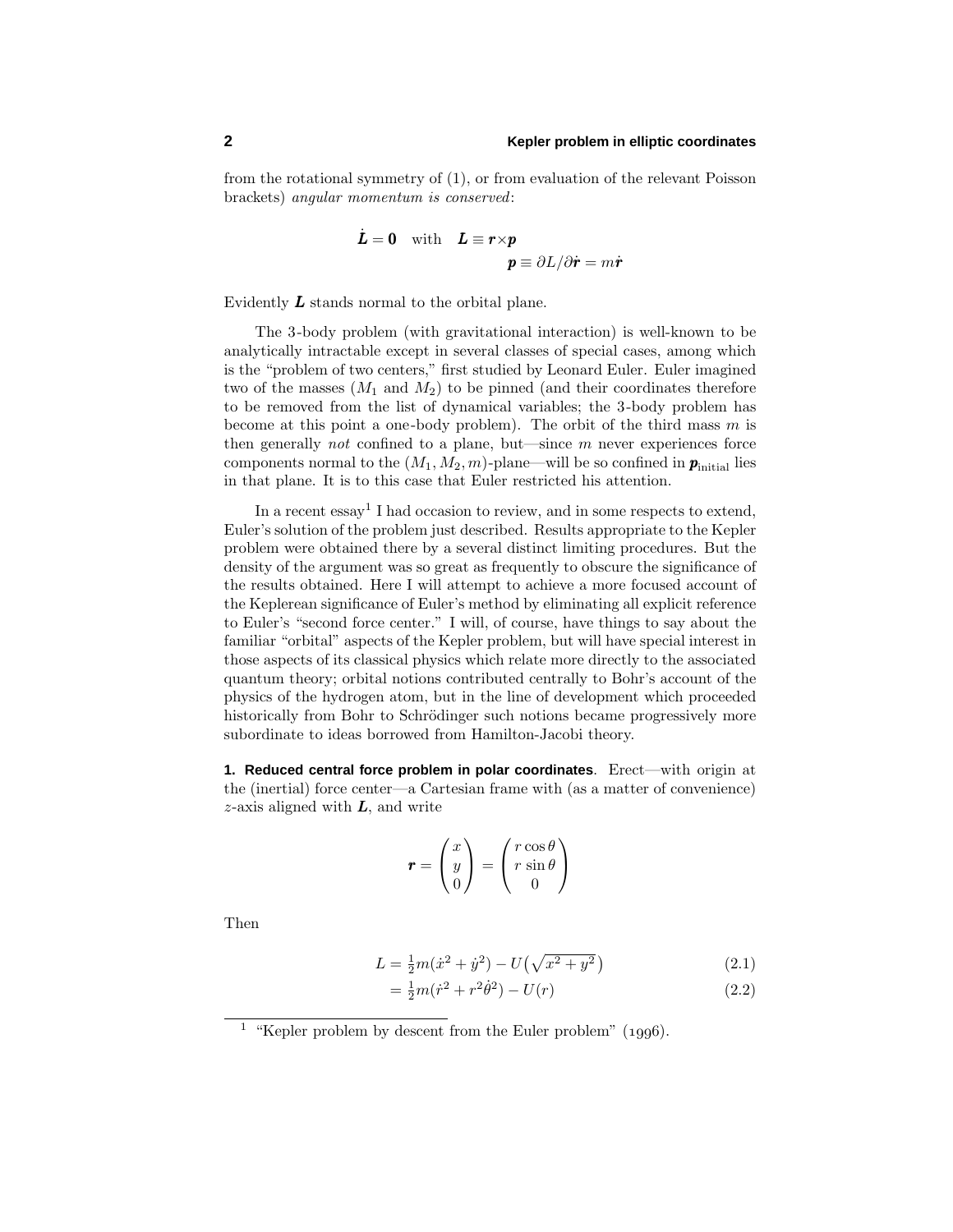#### **Polar coordinates 3**

give

$$
m\ddot{x} + \frac{x}{\sqrt{x^2 + y^2}} \cdot U'(\sqrt{x^2 + y^2}) = 0
$$
  
\n
$$
m\ddot{y} + \frac{y}{\sqrt{x^2 + y^2}} \cdot U'(\sqrt{x^2 + y^2}) = 0
$$
\n(3.1)

and

$$
m\ddot{r} + U'(r) - mr\dot{\theta}^2 = 0
$$
  

$$
\frac{d}{dt} [mr^2 \dot{\theta}] = 0
$$
 (3.2)

respectively. Equations (3.1) are coupled *except in the case*  $U(r) = kr^2$ , which is the case of a 2-dimensional harmonic oscillator; *m* is bound to the force center by a "spring." Equations (3.2) are coupled in every case, but in every case one has

$$
mr^2\theta = \text{constant with dimension of angular momentum, call it } \ell \qquad (4)
$$

giving

$$
m\ddot{r} + U'(r) - \ell^2 / m r^3 = 0 \tag{5}
$$

from which all reference to  $\theta$  has disappeared. Notice that we have achieved (5) not as an artifact of decoupling (of the sort exhibited by (3.1) in the harmonic case) but by appeal to a conservation law; this is a circumstance recalled by the  $\ell^2$  in (5). The conservation law in question can be expressed

$$
\dot{p}_{\theta} = 0 \quad \text{with} \quad p_{\theta} \equiv \frac{\partial}{\partial \theta} L = mr^2 \dot{\theta} \quad \text{: momentum conjugate to } \theta \tag{6}
$$
\n
$$
= xp_y - yp_x
$$
\n
$$
= (\boldsymbol{x} \times \boldsymbol{p})_z
$$

and arises because  $\theta$  does not appear among the arguments of the Lagrangian; the polar coordinate system acquires its "universal pertinence" from the fact that it is adapted to the rotational symmetry of the central force problem (promotes the argument of  $U(\bullet)$  to the status of a coordinate).

Further progress is made by appeal to energy conservation—as yet unexploited. From

$$
E = \frac{1}{2}m(\dot{r}^2 + r^2\dot{\theta}^2) + U(r)
$$
  
=  $\frac{1}{2}m\dot{r}^2 + U(r) + \frac{1}{2}\ell^2/mr^2$  (7)

we obtain

$$
\frac{dr}{dt} = \sqrt{\frac{2}{m} \left[ E - U(r) - \frac{\ell^2}{2mr^2} \right]}
$$
\n(8)

at which point the dynamical problem has been "reduced to quadrature." Further progress hinges upon one's ability to

- evaluate an integral;
- execute a functional inversion;
- evaluate another integral.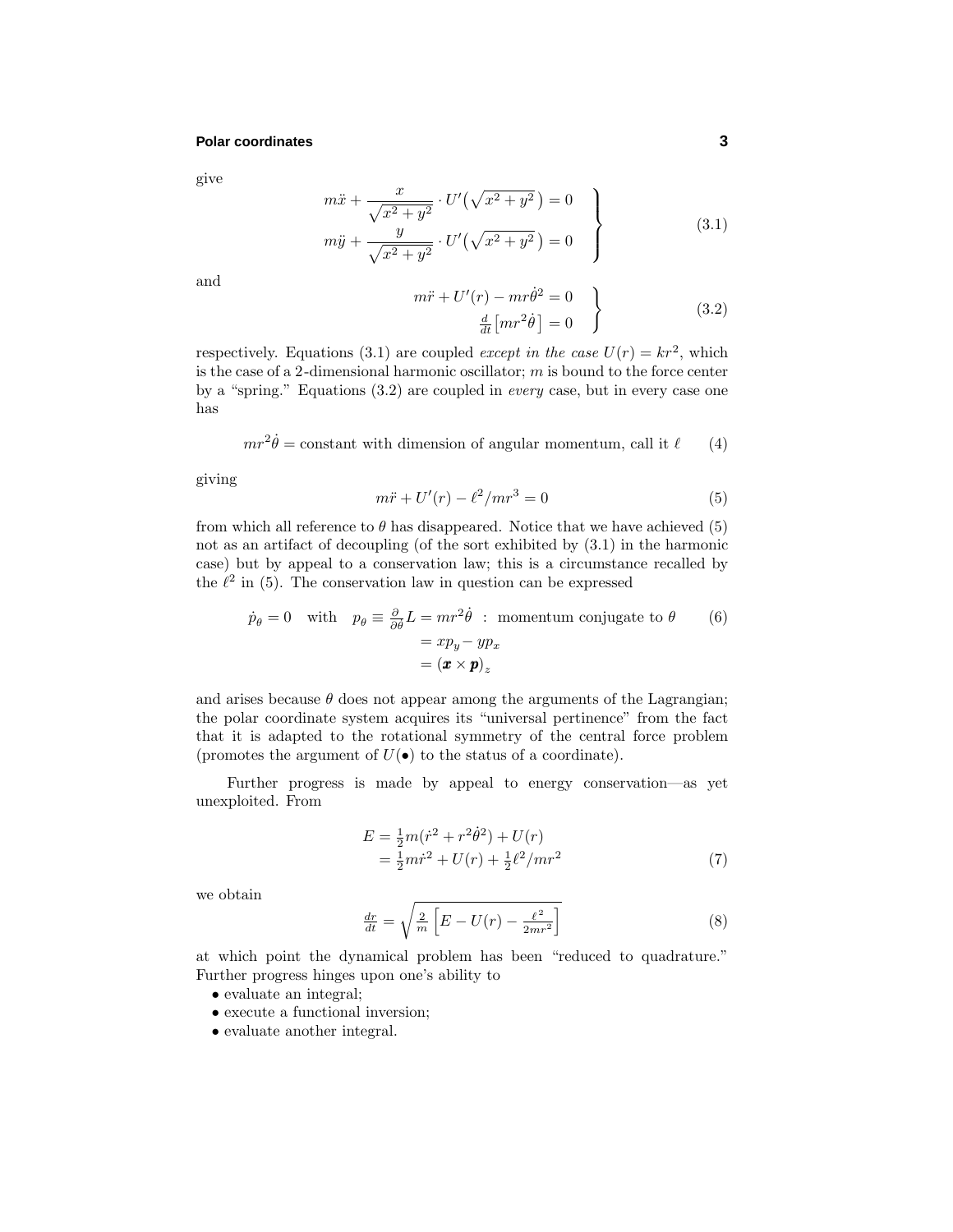#### **4 Kepler problem in elliptic coordinates**

It would be pointless for me to pursue the details; they have been burnished over the ages, and are well-described in (for example) Chapter 3 of Goldstein.<sup>2</sup> I will confine my remarks to a few relatively non-standard points.

In dynamics generally—not just in connection with the 2-body problem it is possible (and sometimes useful) to partition the "dynamical problem" (describe  $\boldsymbol{x}(t)$ ) into two parts:

• construct a parameterized description  $\mathbf{x}(\lambda)$  of the trajectory;

• describe temporal progress  $\lambda(t)$  along that trajectory.

The former problem is, within the present context, usually interpreted as an assignment to construct  $r(\theta)$ , and is approached as follows:<sup>3</sup> divide this variant of (4)

$$
\frac{d\theta}{dt} = \ell/mr^2
$$

into (8) and obtain

$$
\frac{dr}{d\theta} = \frac{mr^2}{\ell} \sqrt{\frac{2}{m} \left[ E - U(r) - \frac{\ell^2}{2mr^2} \right]}
$$
(9)

No  $\theta$  appears on the right, so the problem has again been reduced to quadrature and a functional inversion—which, when they can be performed, yield  $r(\theta; E, \ell)$ . I digress now to describe an alternative derivation of (9).

Write  $r(\theta)$  to describe a plane curve linking point  $\{r_1, \theta_1\}$  to point  $\{r_2, \theta_2\}$ . The Euclidean length of such a curve  $\mathcal C$  can be described

$$
\int_{\theta_1}^{\theta_2} \sqrt{\mathring{r}^2 + r^2} \, d\theta
$$

where  $\mathring{r} \equiv dr/d\theta$ . The mechanical analog of the "optical path length" of C is an attribute of C that becomes meaningful when we imagine the curve to have been traced with conserved energy  $E$  by a particle of mass  $m$ , and is given by<sup>4</sup>

$$
A[r(t)] \equiv \int_{\theta_1}^{\theta_2} \frac{1}{n(r;E)} \sqrt{\mathring{r}^2 + r^2} d\theta
$$

$$
\frac{1}{n(r;E)} \equiv \sqrt{\frac{2}{m} [E - U(r)]}
$$
(10)

Jacobi's principle (the mechanical analog of Fermat's principle of least time, sometimes known as the "principle of least action") asserts that the *physical* trajectory

$$
\left\{ r_{1},\theta_{1}\right\} \xrightarrow[\text{isometric trajectory of particle with mass }m]{} \left\{ r_{2},\theta_{2}\right\}
$$

<sup>&</sup>lt;sup>2</sup> H. Goldstein, *Classical Mechanics* ( $2<sup>nd</sup>$  edition, 1980). All future references to "Goldstein" will be to this classic text.

 $^3$  See  $\S 3-5$  in Goldstein.

<sup>4</sup> See §5 in "Geometrical mechanics: Remarks commemorative of Heinrich Hertz"  $(1994)$ .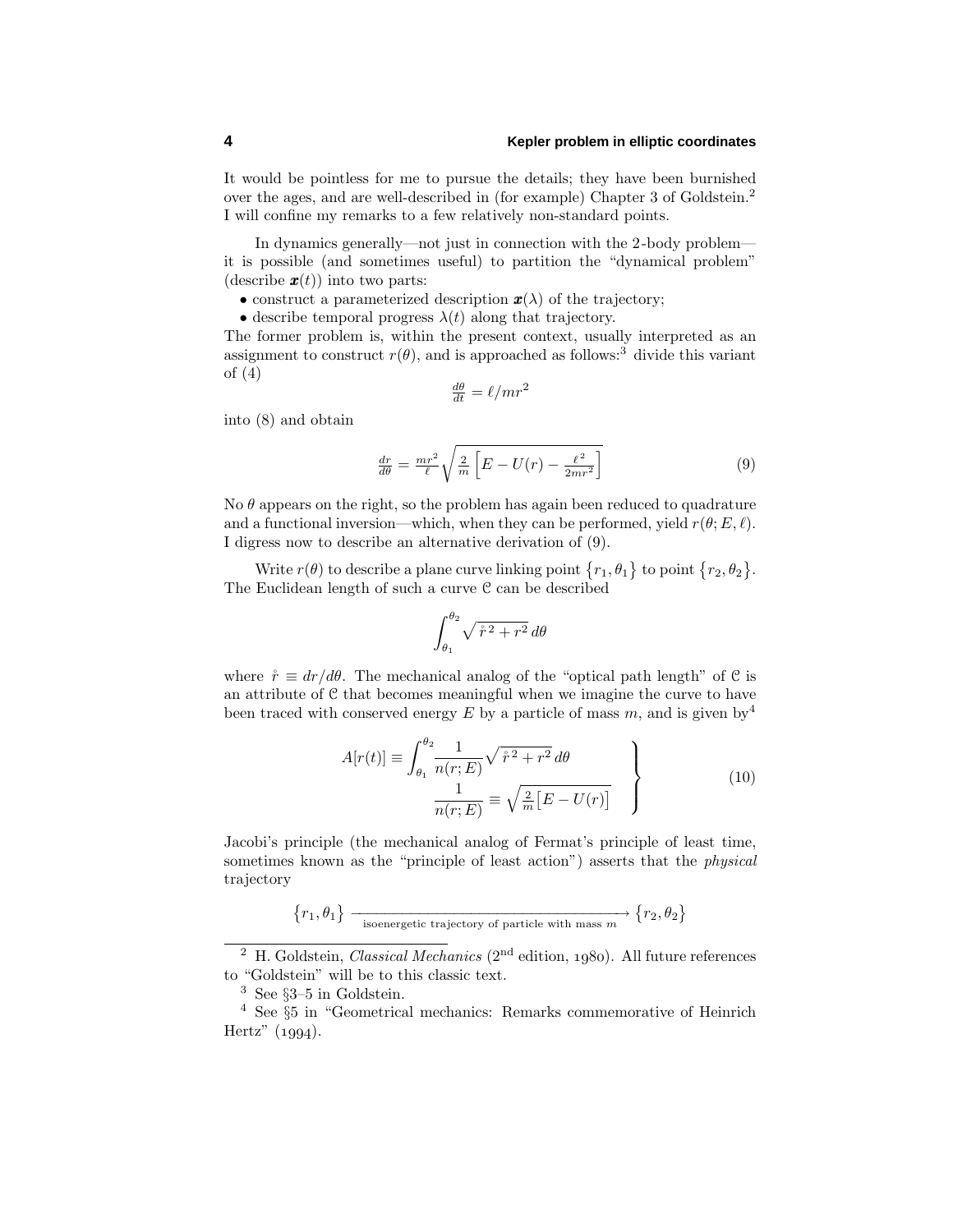#### **Polar coordinates 5**

is the trajectory which *extremizes*  $A[r(\theta)]$ :

$$
\delta A[r(\theta)] = 0 \implies \left\{ \frac{d}{d\theta} \frac{\partial}{\partial \dot{r}} - \frac{\partial}{\partial r} \right\} A_E(r, \dot{r}) = 0 \tag{11}
$$
\n
$$
A_E(r, \dot{r}) \equiv \sqrt{\frac{2}{m} \left[ E - U(r) \right] \left[ \dot{r}^2 + r^2 \right]}
$$

One could—with patience, on a large sheet of paper—actually write out the second order differential equation

 $G(r, \dot{r}, \ddot{r}) = 0$ : mechanical analog of the optical "ray equation"

of which (11) speaks, but the result (I am informed by *Mathematica*) is a mess: that, evidently, is not the way to go; some circumspection is called for. I proceed in geometrical/non-temporal mimicry of a line of argument standard to temporal mechanics.

Lagrangian dynamics supplies the general proposition that if  $L(q, \dot{q})$  does not depend explicitly on *t* then  $J(q, \dot{q}) \equiv L - \dot{q} \cdot (\partial L / \partial \dot{q})$  is a constant of motion:

$$
\frac{\partial}{\partial t}L = 0 \implies J(q, \dot{q}) = \text{constant}
$$

 $J(q, \dot{q})$  is "Jacobi's integral"—interpretable as "total energy"  $T + U$  in its most commonly-encountered manifestations, and recommended to our attention by Noether's theorem as the object of interest whenever time-translation is a map of interest. All of which has much to do with the abstract calculus of variations, and only incidentally to do—by way of "illustrative application" with dynamics. Looking in this light back now to (11), we observe that  $A_E(r, \hat{r})$ displays no explicit dependence upon the independent variable  $\theta$ :  $\frac{\partial}{\partial \theta} A_E = 0$ . The implication is that

$$
\mathcal{J}(r, \mathring{r}) \equiv \mathcal{A}_E - \mathring{r} \cdot (\partial \mathcal{A}_E / \partial \mathring{r}) \tag{12.1}
$$

has the property that  $\frac{\partial}{\partial \theta} \mathcal{J}(r, \dot{r})$  vanishes on every solution  $r(\theta)$  of (11):

$$
\mathcal{J}(r, \mathring{r}) \text{ is constant on every trajectory} \tag{12.2}
$$

The argument culminating in (12) is of some general interest: it alerts us to the fact that Noether's theorem possesses a domain of applicability which extends far beyond the dynamical domain with which we physicists are most familiar.<sup>5</sup> But concentrating now on the particulars of the situation, we have

$$
\mathcal{J} = \sqrt{\frac{2}{m} \left[E - U\right] \left[\dot{r}^2 + r^2\right]} - \mathcal{r} \cdot \frac{\frac{2}{m} \left[E - U\right] \dot{r}}{\sqrt{\frac{2}{m} \left[E - U\right] \left[\dot{r}^2 + r^2\right]}}
$$
\n
$$
= \frac{\frac{2}{m} \left[E - U\right] \left[\dot{r}^2 + r^2 - \dot{r}^2\right]}{\sqrt{\frac{2}{m} \left[E - U\right] \left[\dot{r}^2 + r^2\right]}}
$$

<sup>&</sup>lt;sup>5</sup> I suspect that the non-dynamical (geometrical) manifestations of her train of thought were known long before Noether herself entered the picture, and that she was familiar with them, but I have not had opportunity to discover whether the historical literature supports my suspicion.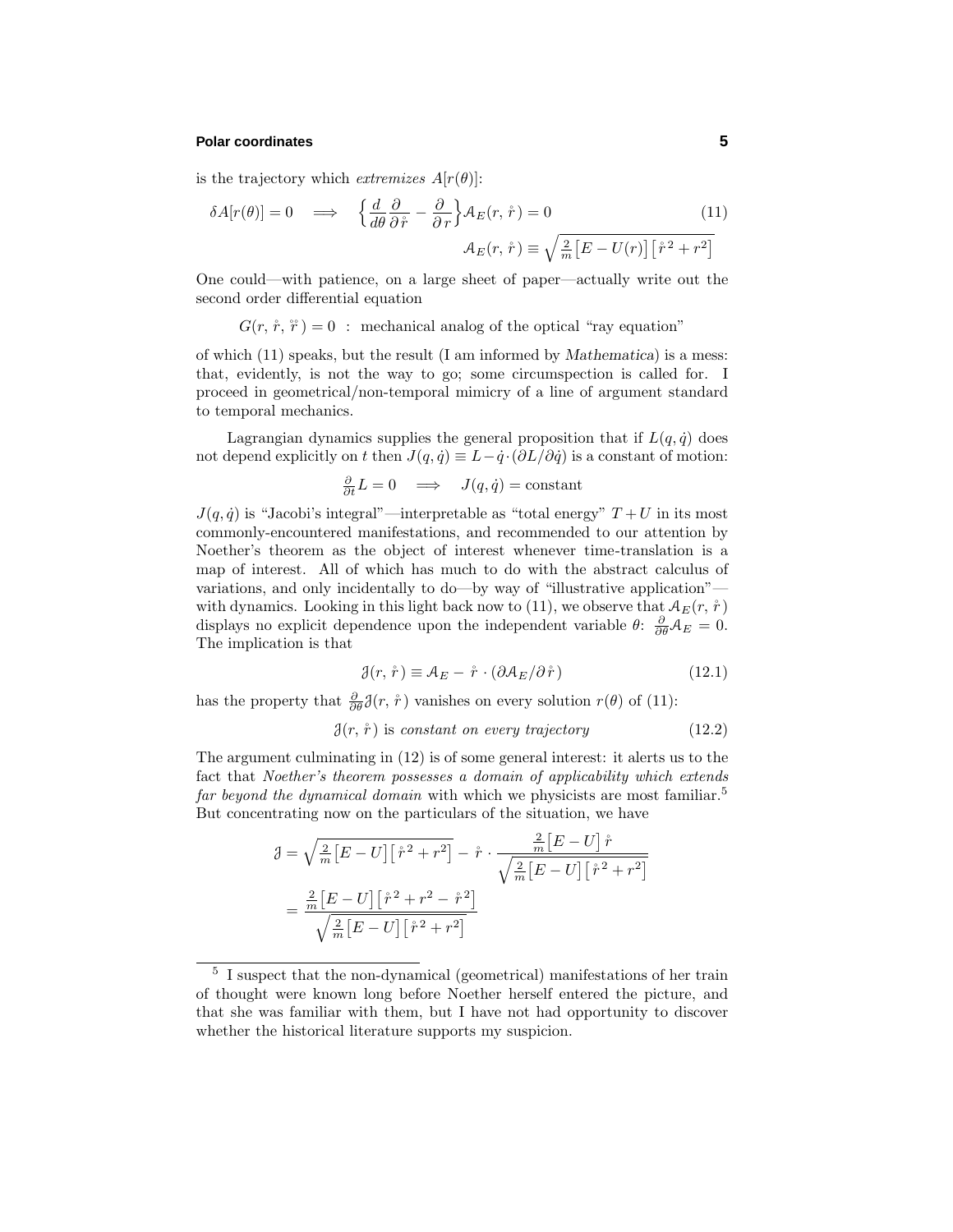#### **6 Kepler problem in elliptic coordinates**

giving

$$
\mathcal{J}(r, \mathring{r}) = r^2 \sqrt{\frac{E - U(r)}{\mathring{r}^2 + r^2}} = \text{constant, call it } \sqrt{\ell^2 / 2m} \tag{13}
$$

This is precisely equivalent to (9). Recent discussion has taught us nothing we did not already know about orbital geometry in central force problems, but it is interesting to see that (and how) the variational principle (11)—which pertains in principle to a much broader class of problems—can be made to do useful work. And the discussion has served to alert us to the *geometrical potentialities* of Noether's theorem.

The orbital equation (13) can be written

$$
\tilde{r}^2 = r^2 \left\{ \frac{E - U(r)}{\ell^2 / 2mr^2} - 1 \right\}
$$
  
=  $(2mr^4/\ell^2) \left\{ E - U(r) - \ell^2 / 2mr^2 \right\}$  (14.1)

$$
= (2mr^4/\ell^2) \Big\{ E - U_{\text{eff}}(r;\ell^2) \Big\}
$$
 (14.2)

$$
U_{\text{eff}}(r;\ell^2) \equiv \frac{\ell^2}{2mr^2} + U(r) \tag{15}
$$

A change of variable  $r \mapsto z \equiv 1/r$  (which entails  $\mathring{r} \mapsto \mathring{z} = -\mathring{r}/r^2$ ) permits this result to be cast into a form

$$
\frac{1}{2}m\dot{z}^2 = \mathcal{E} - V(z) \quad \text{with} \quad \begin{cases} \mathcal{E} \equiv (m/\ell)^2 E \\ V(z) \equiv (m/\ell)^2 U_{\text{eff}}(z^{-1}; \ell^2) \end{cases}
$$

which makes even more obvious the fact that (14) presents a problem which is abstractly equivalent to the problem of a particle moving one-dimensionally in a potential well; the role of time *t* has been taken over now by a geometrical variable  $\theta$ , and  $z$  has the dimension of *reciprocal* length, but—those distinctions notwithstanding—the imagery of the latter problem can be borrowed intact: orbits are excluded from regions where  $\mathcal{E} - V(z) < 0$ , are confined to the interior of annular regions bounded by the analog of "turning points," become circular at the analog of stable/unstable "equilibrium points." Orbits passing through a point  $r(\theta)$  are

- destined to collapse  $(r \rightarrow 0)$
- bounded (*r* is oscillatory, a periodic function of *θ*)
- destined to evaporate  $(r \to \infty)$

according to the placement of the nearest turning points, and that placement depends upon the values which have been assigned to the physical parameters  $E$  and  $\ell^2$  (which can usefully be considered to mark a point on a semi-infinite "control plane"). Typical aspects of the situation are illustrated in Figure 1.

In view of my destination, and to eliminate distracting complications in the shorter term, I restrict my attention now and henceforth to the power-law potentials

$$
U(r) = kr^n \tag{16}
$$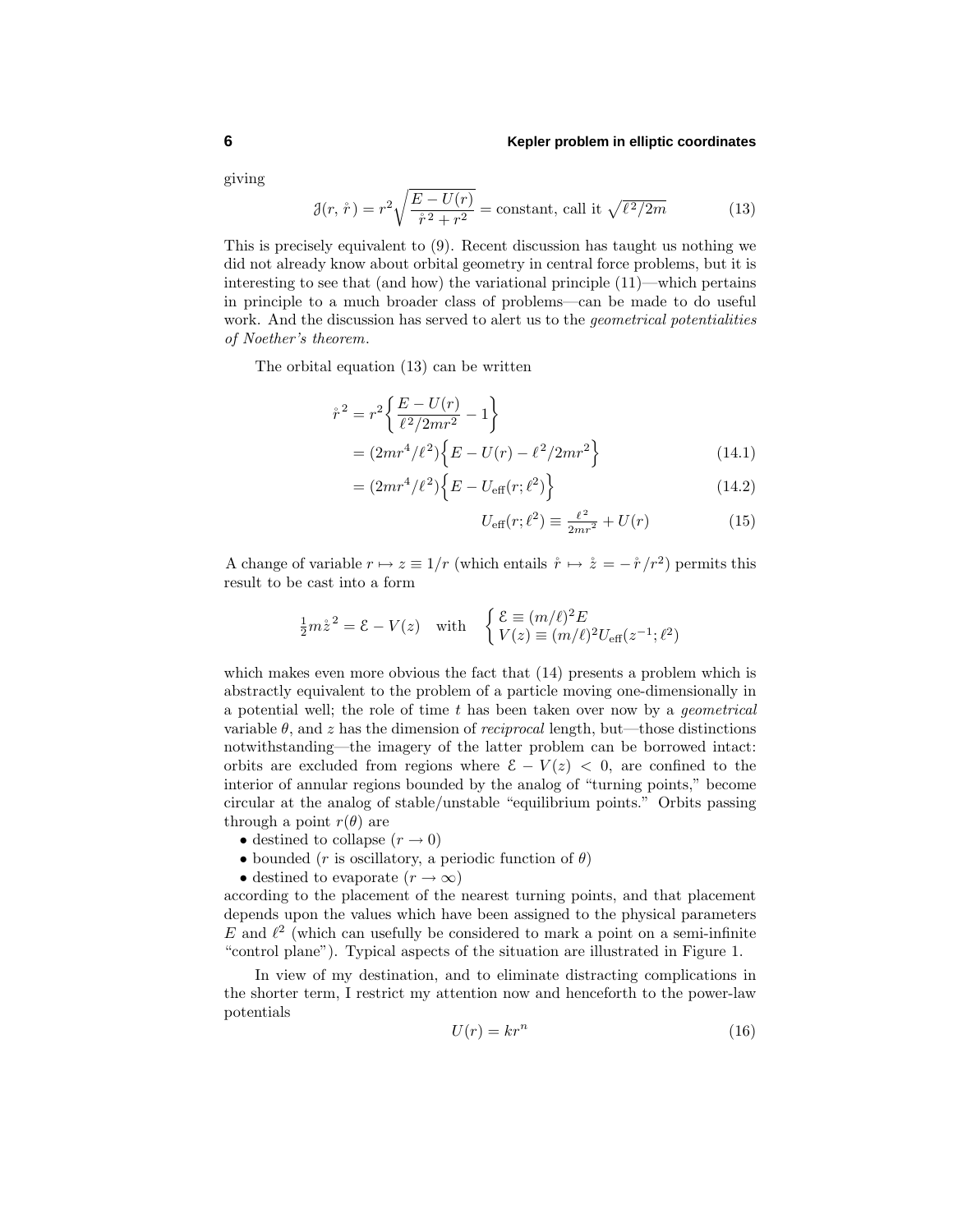

FIGURE 1: I have, for illustrative purposes, assigned the potential energy function the physically artificial structure

$$
U(r) = ae^{-br}\sin cr
$$

and plotted  $U_{\text{eff}}(r,\ell^2)$ . From such figures one can, for each assigned value of  $E$ , read off orbital turning point data. Here identical values of  $E$  and  $\ell^2$  support both

> a bound orbit with  $0.9 \le r \le 2.3$ , and an unbound orbit with  $2.8 \leq r$

Analogous figures arise from each assigned value of  $\ell^2$ . For the  $\ell^2$ -value shown, no orbit is possible if  $E < 2.2$ . The spike on the left arises from the  $\ell^2/2mr^2$ -term which enters additively into the definition of  $U_{\text{eff}}(r,\ell^2)$ .

and will give special attention to the

HARMONIC POTENTIAL:  $U(r) = +kr^2$ ATTRACTIVE COULOMB POTENTIAL (KEPLER PROBLEM):  $U(r) = -kr^{-1}$ 

where the "strength parameter" *k* is taken in both cases to be positive. Graphs typical of  $U_{\text{eff}}(r,\ell^2)$  in those two cases are shown in Figure 2. Also worthy of special mention is the "super-Coulombic case"  $U(r) = -kr^{-2}$  which, though physically unimportant, acquires theoretical interest from several interrelated circumstances: the associated effective potential can be written

$$
U_{\text{eff}}(r,\ell^2) = \left\{\tfrac{\ell^2}{2m} - k\right\} r^{-2}
$$

which presents only a single power or  $r$ ; bound orbits are possible only if  $l^2$  < 2*mk*, and such orbits are unstable against collapse. Of deeper interest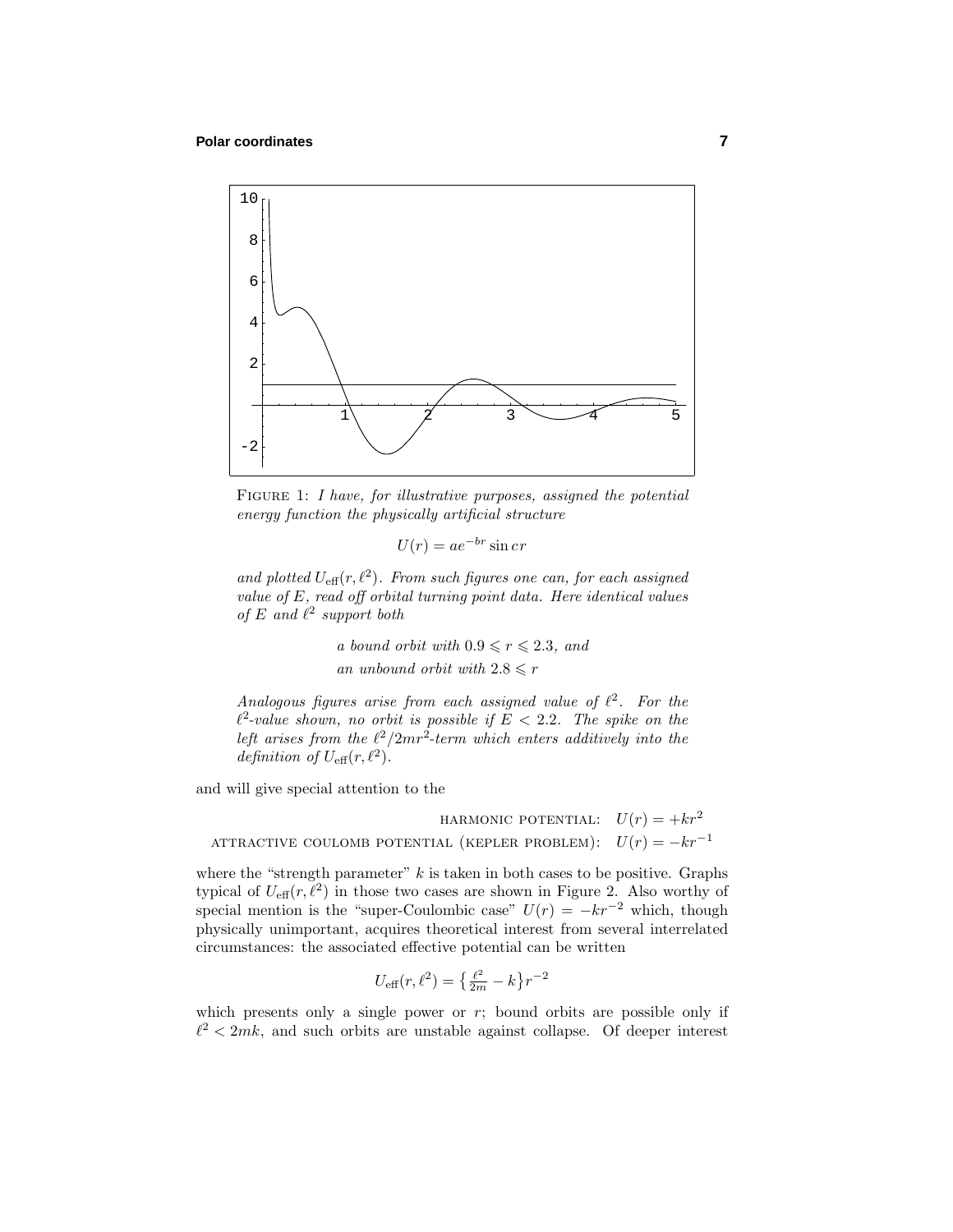

FIGURE 2: Typical form of  $U_{\text{eff}}(r,\ell^2)$  in the harmonic case (above) and the Coulombic case (below). In the former, all orbits are bound, with  $E > 0$ . In the latter case orbits are bound or unbound according as  $E_{\odot}(\ell^2) \leqslant E < 0$  or  $0 \leqslant E$ .

is the fact that of all power-law potentials  $U \sim r^n$  only the super-Coulombic potential  $U \sim 1/r^2$  leads to *dilationally invariant* equations of motion,<sup>6</sup> but I must be content to pursue this specialized topic no further. I turn instead to discussion relating to how it comes about that the harmonic and Coulombic cases merit special attention.

The *circular orbit condition* can be expressed  $\frac{d}{dr}U_{\text{eff}} = 0$  and entails

$$
r \mapsto R_{\odot} = (\ell^2/mkn)^{\frac{1}{n+2}}
$$

(which, by the way, forces us to assign  $k$  such a sign as to render  $kn > 0$ ) giving

 $6$  For details relating to the meaning and implications of this remark, see "Dilational symmetry in non-relativistic particle mechanics" (Reed College Physics Seminar Notes,  $14$  November  $1973$ , which is reproduced as an appendix to RELATIVISTIC CLASSICAL FIELDS (1973); R. Jackiw & S. Coleman, "Why dilation generators do not generate dilations," Annals of Physics **67**, 552 (1971); and R. Jackiw, "Introducing scale symmetry," Physics Today (January, 1972; see especially the illustration which appears on the cover of that issue).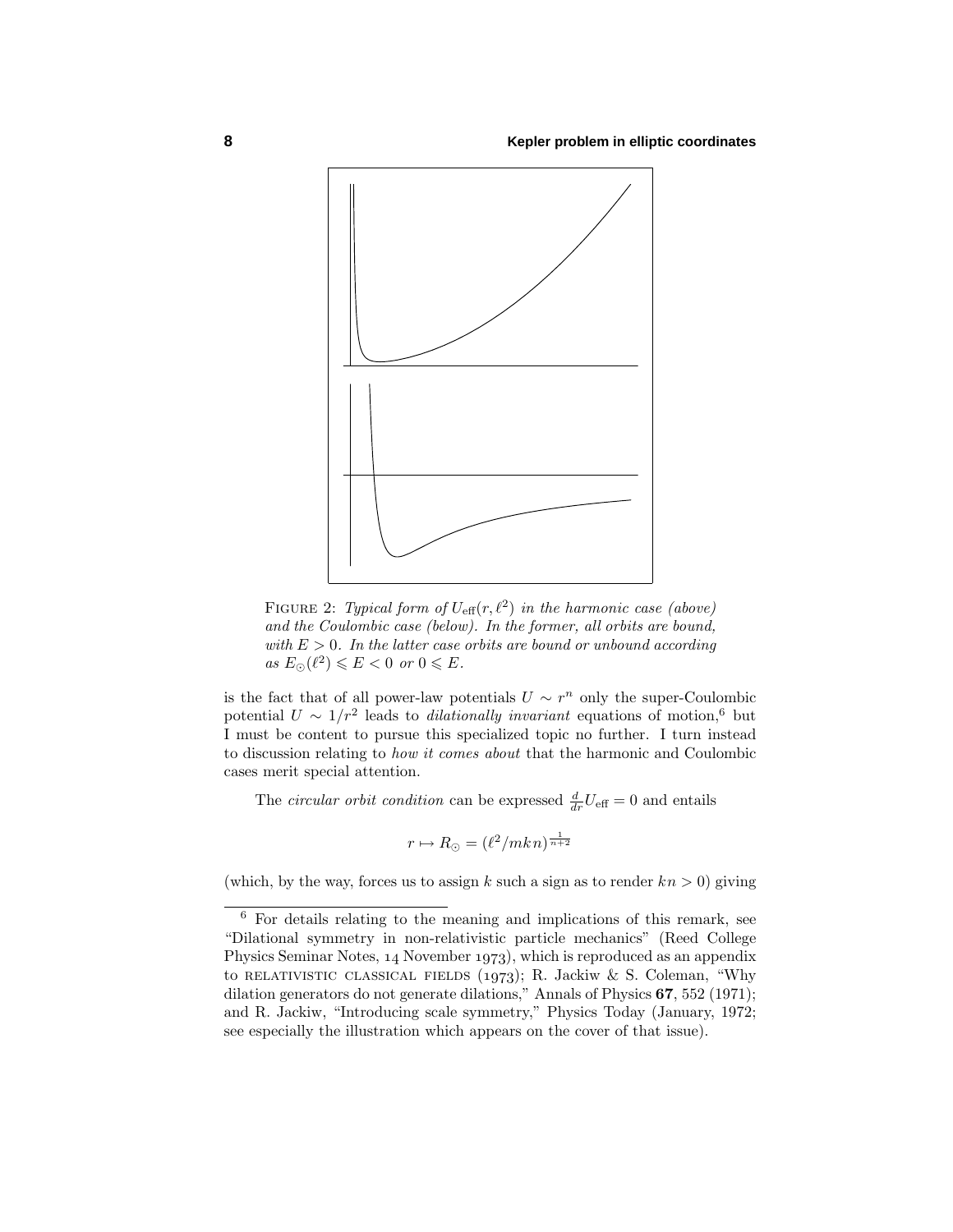#### **Polar coordinates 9**

 $\ell^2$ -dependent radius of circular orbit  $R_{\odot} = \begin{cases} (\ell^2/2mk)^{1/4} & : \text{case } n = +2 \\ (\ell^2/mk) & : \text{case } n = -1 \end{cases}$  $(\ell^2/mk)$  : case  $n=-1$ 

Such orbits are pursued with energy

$$
E_{\odot}(\ell^2) = \begin{cases} \sqrt{2k\ell^2/m} = 2U(R) : \text{ case } n = +2\\ -\frac{1}{2}mk^2/\ell^2 = \frac{1}{2}U(R) : \text{ case } n = -1 \end{cases}
$$

and these results—written

$$
E_{\odot}(\ell^2) = T + U(R)
$$
 with  $\begin{cases} T = +1U(R) : \text{ case } n = +2 \\ T = -\frac{1}{2}U(R) : \text{ case } n = -1 \end{cases}$ 

—are found to be consistent with assertions of the virial theorem. <sup>7</sup> Location of the turning points requires that we discover real solutions (when they exist) of

$$
kr^{n+2} - Er^2 + \ell^2/2m = 0
$$

which generally cannot be accomplished in closed form. But in the harmonic case we have

$$
kr^4 - Er^2 + \ell^2/2m = 0
$$

giving

$$
r^2 = \frac{E \pm \sqrt{E^2 - 2k\ell^2/m}}{2k}
$$
: necessary  $E^2 \ge 2k\ell^2/m = E^2_{\odot}$ 

whence

$$
r_{\min}(E, \ell^2) = \left[\frac{E - \sqrt{E^2 - 2k\ell^2/m}}{2k}\right]^{\frac{1}{2}} \le R_{\odot}(\ell^2)
$$

$$
r_{\max}(E, \ell^2) = \left[\frac{E + \sqrt{E^2 - 2k\ell^2/m}}{2k}\right]^{\frac{1}{2}} \ge R_{\odot}(\ell^2)
$$

which coalesce as  $E \downarrow E_{\odot}$  and become imaginary (unphysical) if  $E < E_{\odot}$ . In the Coulombic (Keplerean) case we have

$$
Er^2 + kr - \ell^2/2m = 0
$$

and find that we must distinguish

- elliptic cases  $E_{\odot} \leqslant E < 0$  from
- parabolic cases  $E = 0$  from
- hyperbolic cases  $E > 0$ .

The relatively fussy details are developed in §6. Such details are of interest in a variety of connections, and serve indispensably as aids to setting parameters and initial conditions in numerical work such as that to which I now turn.

<sup>7</sup> Goldstein, §3–4. In the general case we expect, on this elegant basis, to have  $T = \frac{n}{2}U(R)$ .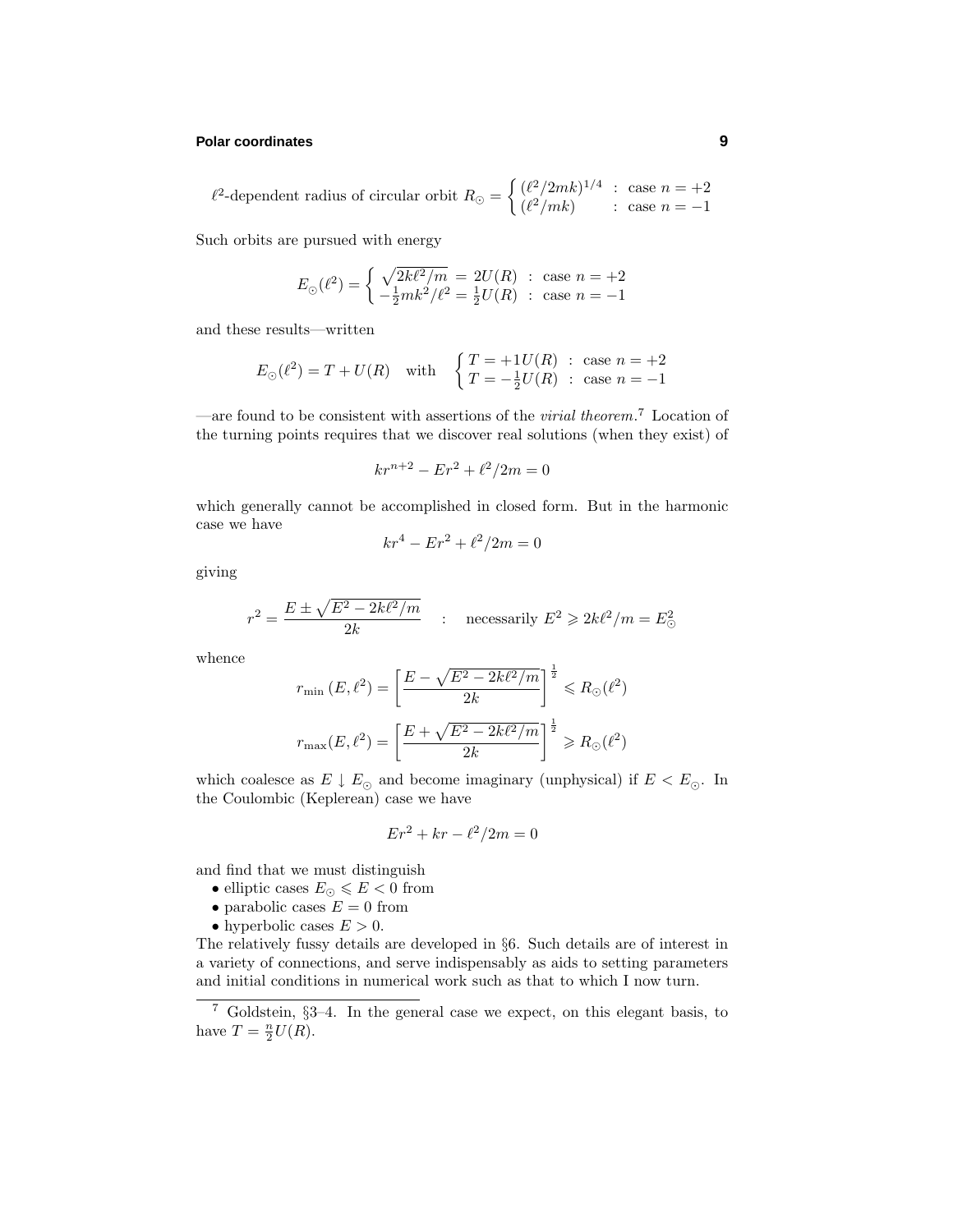#### **10 Kepler problem in elliptic coordinates**

One might naively suppose that, having selected a potential  $U(r)$  and assigned values to  $E, \ell^2$  and  $\dot{r}(0)$ , one has only to integrate (9)—numerically if not analytically—to obtain a description of the implied orbit  $r(\theta)$ . But a computational problem (which*Mathematica* was quick to bring to my attention) arises from the circumstance that (9) should properly be written

$$
\mathring{r} = \pm \frac{mr^2}{\ell} \sqrt{\frac{2}{m} \left[ E - U(r) - \frac{\ell^2}{2mr^2} \right]}
$$
\n(17)

where the sign is  $\pm$  on ascending/descending sectors of an orbit; it flips +  $\rightarrow$  as  $r(\theta)$  passes through  $r_{\text{max}}$ , and flips again –  $\rightarrow$  + as  $r(\theta)$  passes through  $r_{\min}$ . Any successful orbit-generating algorithm based upon (17) will contain necessarily some *sign-selection sub-routine*, and this my rudimentary numerical skills have not permitted me to accomplish. I need graphical representations of orbits to make my expository point, so I temporarily retreat to the elementary Cartesian *t*-parameterized dynamics of the problem, working from

$$
m\ddot{x} = -kn(x^2 + y^2)^{\frac{n-2}{2}}x
$$
  
\n
$$
m\ddot{y} = -kn(x^2 + y^2)^{\frac{n-2}{2}}y
$$
\n(18)

though it hurts to do so: (17) is a single first-order equation, phrased in terms that relate directly to the geometrical problem of interest, while (18) is a pair of second-order equations which relate only incidentally orbital geometry.

To study the qualitative implications of (18) we write those equations in simplified canonical form

$$
\dot{x} = u \n\dot{u} = -(x^2 + y^2)^{\frac{n-2}{2}}x \n\dot{y} = v \n\dot{v} = -(x^2 + y^2)^{\frac{n-2}{2}}y
$$

and set  $x_0 = 1$ ,  $u_0 = y_0 = 0$ . If, additionally, we set  $v_0 = 1$  then the resulting orbit is found in all cases—irrespective of the value assigned to *n*—to be a unit circle, centered at the origin. Thus nicely positioned in parameter space, we (to obtain orbits with informative shape) tweek the launch speed (set  $v_0 = 0.5$ ) and draw the orbits which result when

• *n* lies in the neighborhood of its harmonic value  $n = +2$ ;

• *n* lies in the neighborhood of its Coulombic value  $n = -1$ . The results are displayed in Figures  $3 \& 4$ , which are intended to lend experimental weight to the following claim:

Precession is the rule, orbital closure the exception. For any given power law  $U \sim r^n$  the bound-orbital sector of the parameter space  $\{E, \ell^2\}$  is peppered with points that give rise to closed/periodic orbits, but only in the harmonic and Coulombic cases is every bound orbit closed (and, as it happens, elliptical, with *center* at the force center in the former case, *focus* at the force center in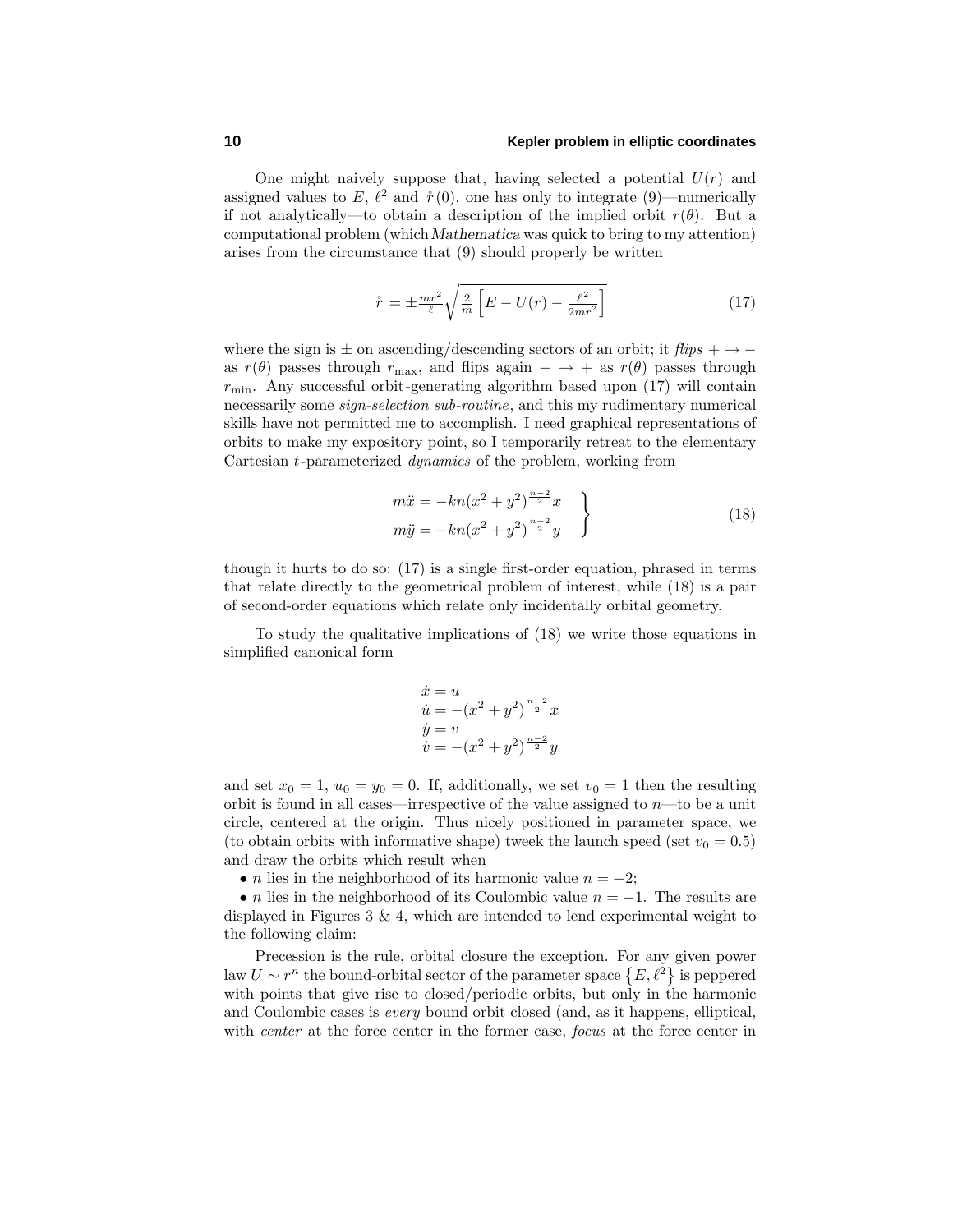#### **Polar coordinates 11**

the latter case). This is the upshot of "Bertrand's theorem,"<sup>8</sup> which did not attract general interest until soon after the invention of quantum mechanics, when it was noticed—first by Pauli  $(1926)$ —that there appears to be a deep and significant connection between

- orbital closure,
- $\bullet$  multiple separability of the Schrödinger equation,
- $\bullet$  "accidental degeneracy" of the quantum mechanical energy spectrum.<sup>9</sup>

This circumstance accounts for the fact that it is to be best modern texts that one must look to find discussion of the proof of Bertrand's theorem.<sup>10</sup> Here we will be concerned mainly with aspects of the *multi-separability* issue.

 $8$  Joseph L. P. Bertrand ( $1822-1900$ ), who received his doctorate at seventeen, made important contributions to pure mathematics, theoretical mechanics, thermodynamics and several other fields (he wrote on the flight of birds), was the author of several influential texts, and ultimately acquired virtually every scholarly distinction his native France had to bestow. "Bertrand's theorem" was published in Comptes Rendus **77**, 849 (1873). It was ignored by authors of most of the older monographs, but is discussed in §428 of E. J. Routh's Treatise on the Dynamics of a Particle  $(1898)$ .

<sup>9</sup> For an accessible account of this pretty subject—which appears to retain much mystery—see H. V. McIntosh, "On accidental degeneracy in classical and quantum mechanics," AJP **27**, 620 (1959) and classic papers cited there; also "Symmetry and degeneracy" in Group Theory and its Applications II, edited by E. M. Loebl  $(1970)$ . Relevant material can be found in CLASSICAL DYNAMICS, Chapter 9, pp.  $61-74$  ( $1964$ ).

 $10$  Goldstein devotes his  $\S3-6$  to discussion of some implications of Bertrand's theorem, and in his Appendix A presents a detailed proof. Valuable discussion can be found also in  $\S 2.3.3$  of J.V. José & E. J. Saletan, *Classical Dynamics:* A Contemporary Approach (1998) and—which I especially recommend—§§4.4/5 of J. L. McCauley, Classical Mechanics: Transformations, Flows, Integrable  $\mathscr$  Chaotic Dynamics (1997). It is my impression, however, that the world still awaits the development of a truly illuminating account of the origin and ramifications of Bertrand's theorem.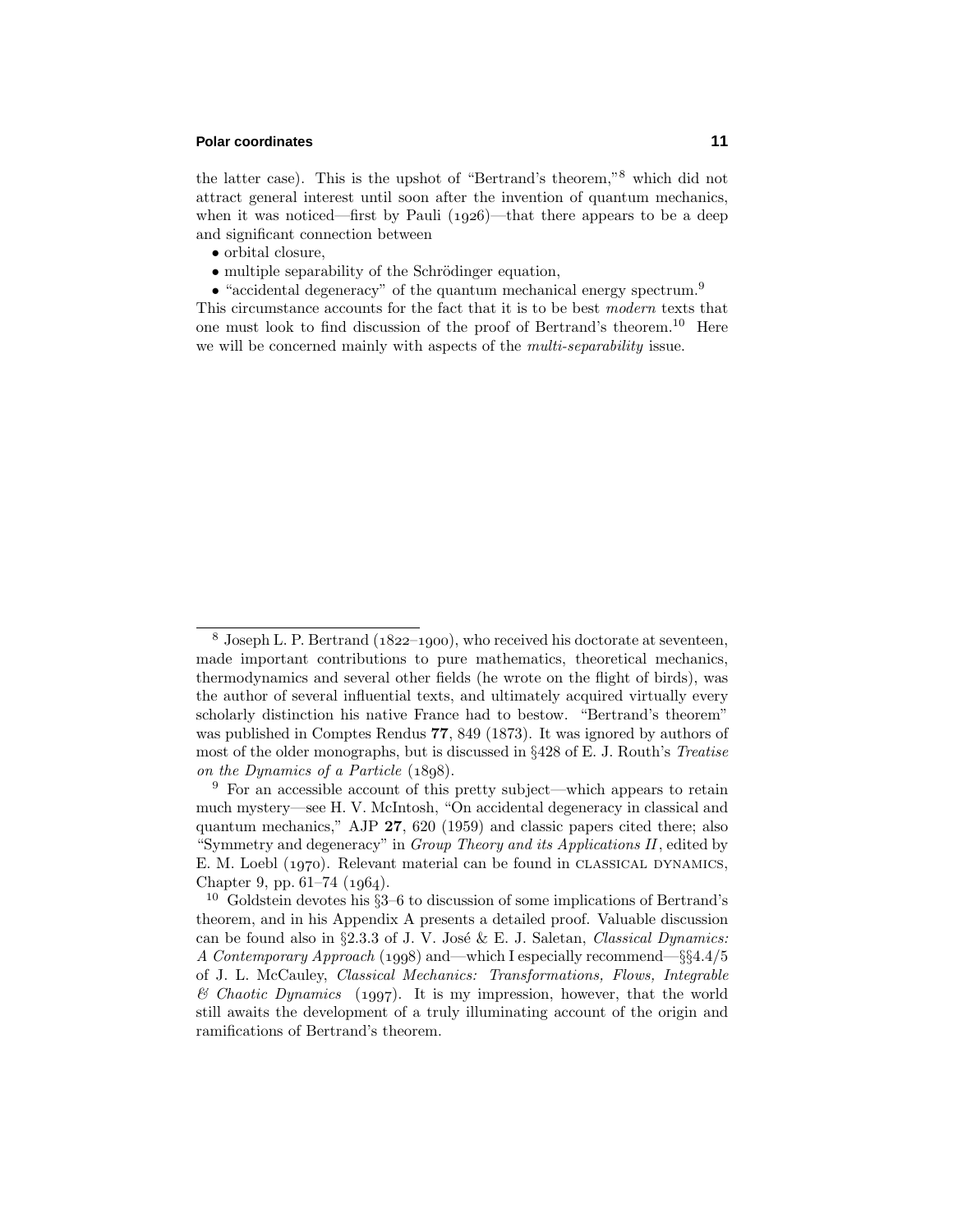

FIGURE 3: Orbits with *n* lying in the neighborhood of its harmonic value  $n = +2$  (central figure): precession in the top figure  $(n = \frac{21}{10})$ is retrograde, precession in the bottom figure  $(n = \frac{19}{20})$  is prograde.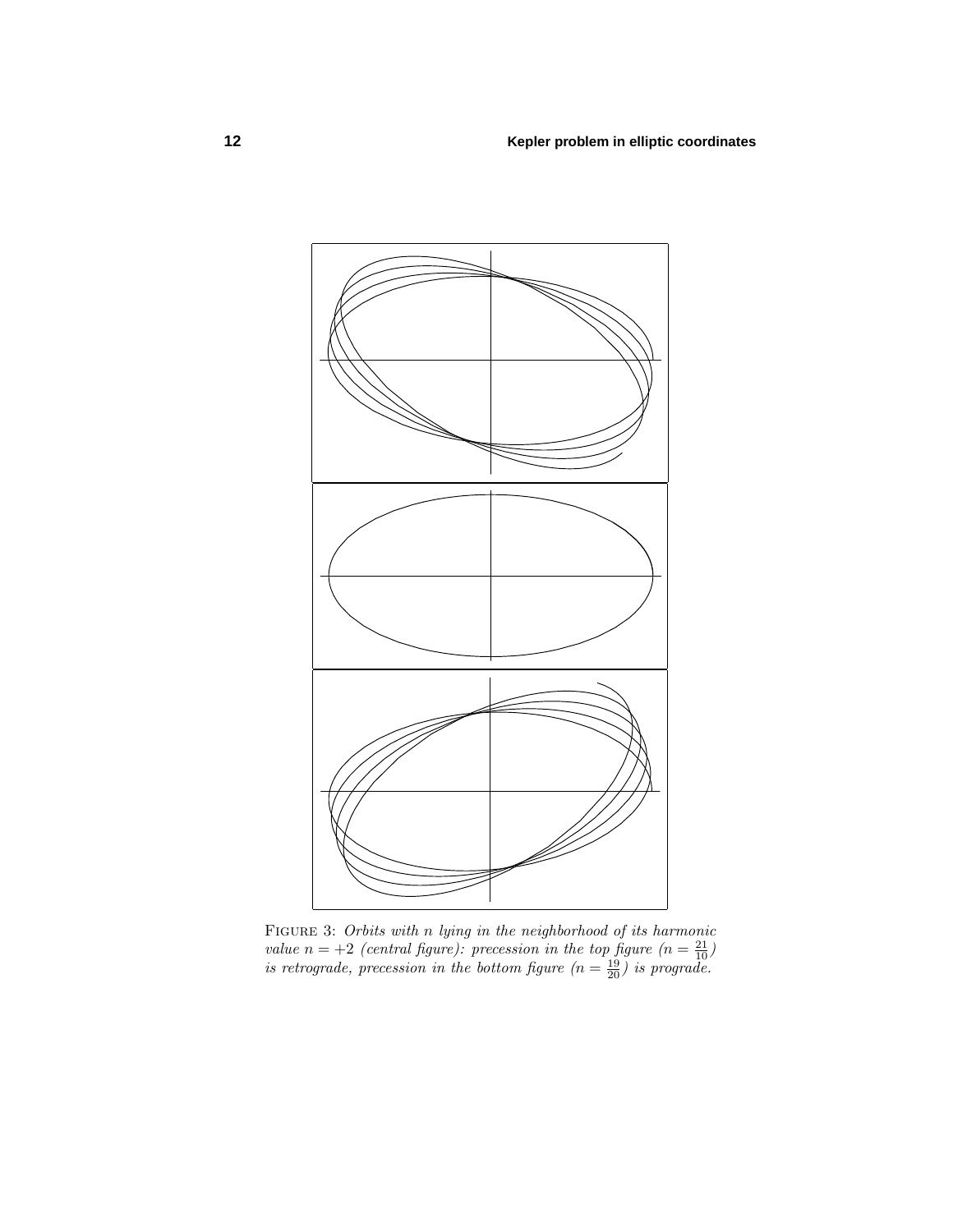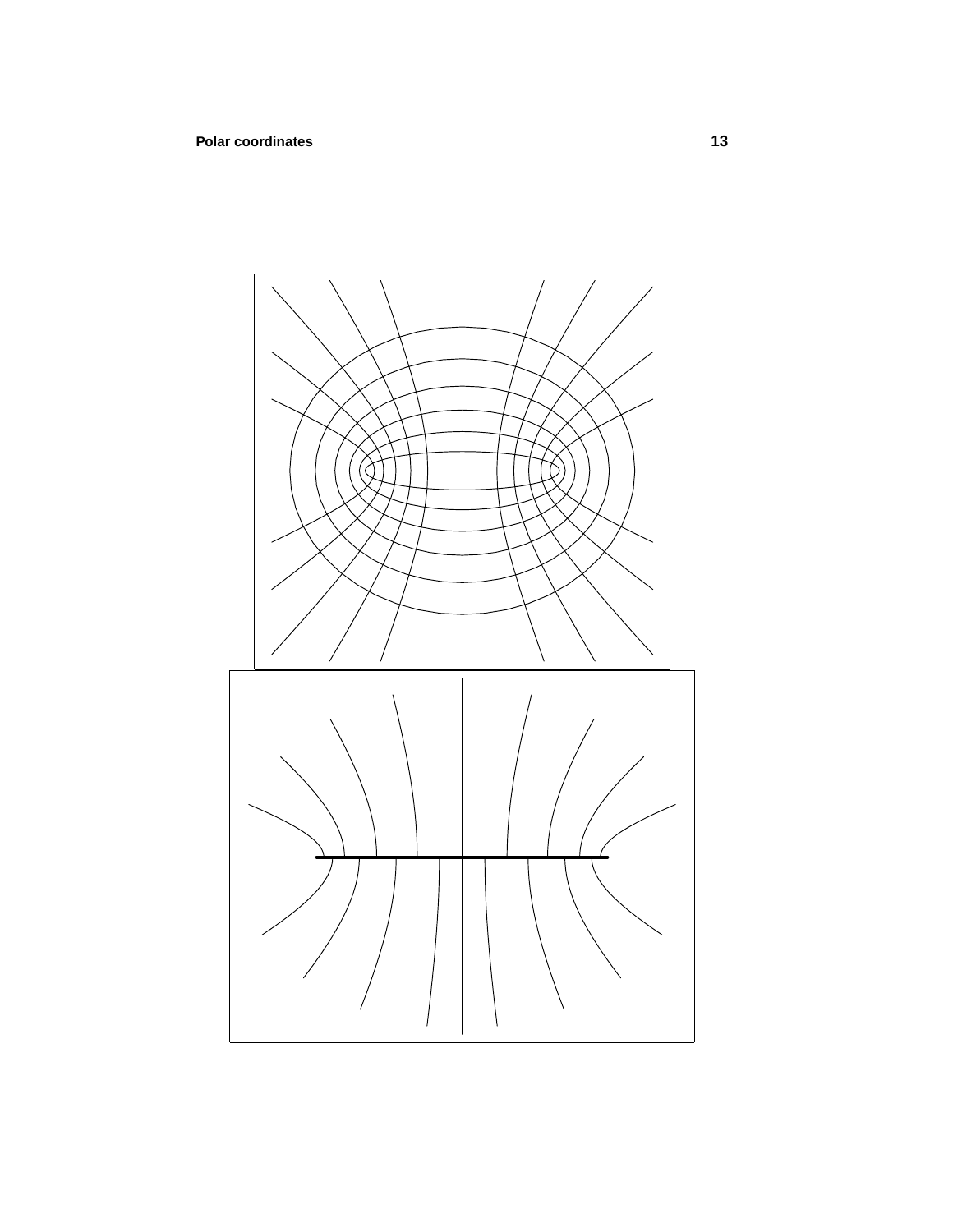

FIGURE 4: Orbits with *n* lying in the neighborhood of its Coulombic value  $n = -1$ : precession in the top figure  $(n = -\frac{95}{100})$  is retrograde, precession in the bottom figure  $(n = -\frac{105}{100})$  is prograde.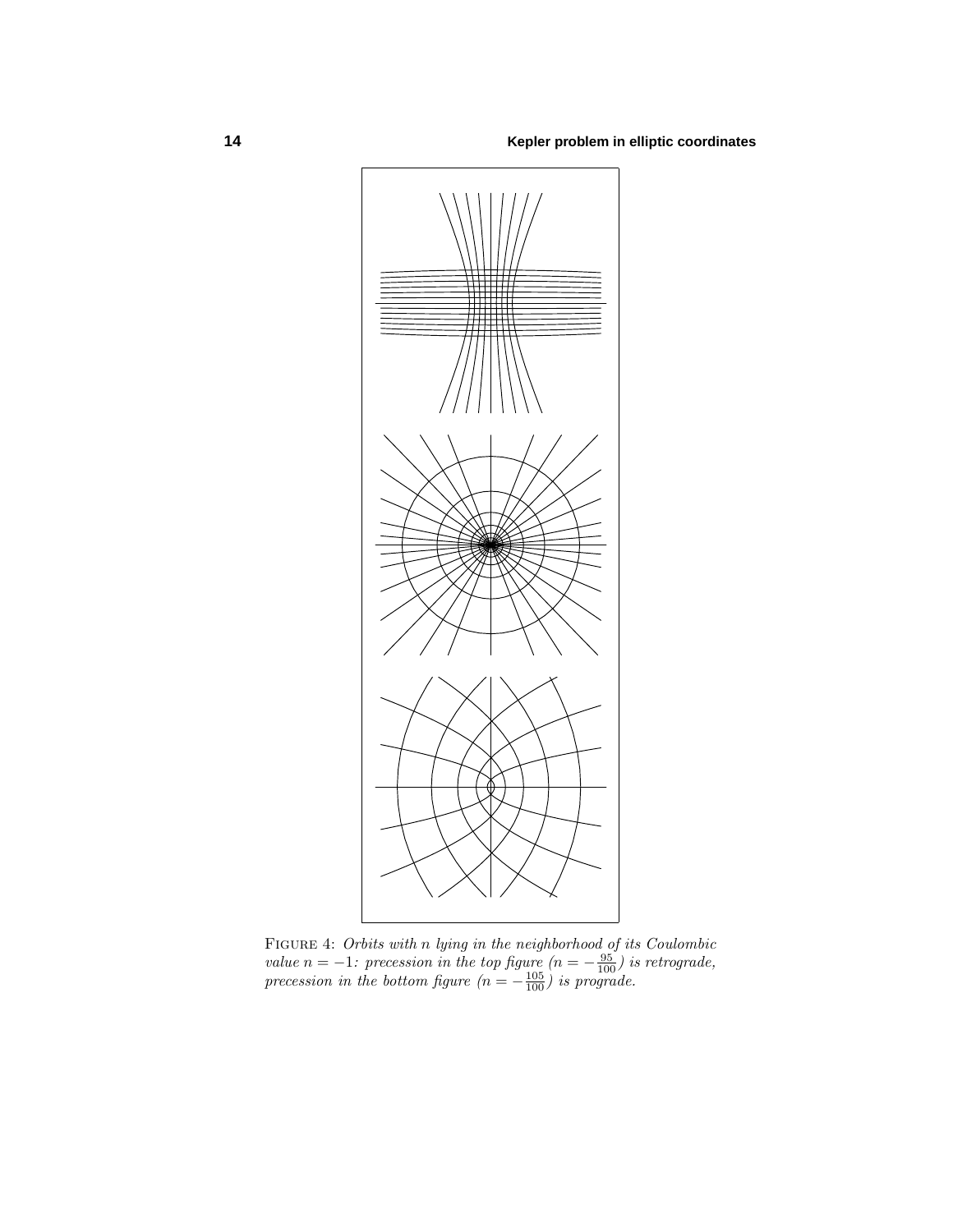#### **Alternative polar coordinates 15**

**2. Reduced central force problem in "alternative polar coordinates"**. Later we will encounter a limiting process which leads back most naturally not to the familiar polar coordinates, as employed above, but to a slight variant of them the so-called "alternative polar coordinate system,"<sup>11</sup> which arises when one sets  $r = ae^s$ , giving

$$
x = ae^{s} \cos \theta
$$
  
y = ae^{s} \sin \theta  
a is a constant of arbitrary value, with [a] = length  $\left\}$  (19)

In this notation the Lagrangian (2.2) becomes

$$
L = \frac{1}{2}ma^2(\dot{s}^2 + \dot{\theta}^2)e^{2s} - U(ae^s)
$$
\n(20)

which acquires interest from the circumstance that it can—if we introduce

$$
u_1(s) = +ma^2e^{2s}
$$
  
\n
$$
u_2(\theta) = 0
$$
  
\n
$$
w_1(s) = -ma^2e^{2s}U(ae^s)
$$
  
\n
$$
w_2(\theta) = 0
$$

—be cast into the form

$$
L = \frac{1}{2} \{ u_1(s) + u_2(\theta) \} (\dot{s}^2 + \dot{\theta}^2) + \frac{w_1(s) + w_2(\theta)}{u_1(s) + u_2(\theta)}
$$
(21)

characteristic of Lagrangians which are "separable in the sense of Liouville."<sup>12</sup> This is, as will emerge, a very great analytical advantage. It is an advantage shared by (2.1) only in the harmonic case  $U(r) \sim r^2$ , and shared by (2.2) in no case. I turn now to an account of how Liouville's method runs in the particular case now in hand.

We will agree at the outset to write  $u = u_1 + u_2$ . We multiply

$$
\left\{\frac{d}{dt}\frac{\partial}{\partial \dot{s}} - \frac{\partial}{\partial s}\right\}L = \frac{d}{ds}(u \cdot \dot{s}) - \frac{1}{2}\frac{\partial u}{\partial s}(\dot{s}^2 + \dot{\theta}^2) - \frac{\partial}{\partial s}(w_1/u) = 0
$$

by  $2u \cdot \dot{s}$  to obtain

$$
\frac{d}{ds}(u^2 \cdot \dot{s}^2) - (u \cdot \dot{s})\frac{\partial u}{\partial s}(\dot{s}^2 + \dot{\theta}^2) - 2(u \cdot \dot{s})\frac{\partial}{\partial s}(w_1/u) = 0
$$
\n(22)

By energy conservation

$$
\frac{1}{2}u \cdot (\dot{s}^2 + \dot{\theta}^2) - \frac{w_1 + w_2}{u} = E \tag{23}
$$

<sup>&</sup>lt;sup>11</sup> See P. Moon & D. E. Spencer, *Field Theory Handbook* (1964), p. 13.

<sup>12</sup> See §3 in Reference 4. "Alternative polar coordinates" acquire much of their interest from the circumstance that the polar Lagrangian (2.2) is not of Liouvillean form.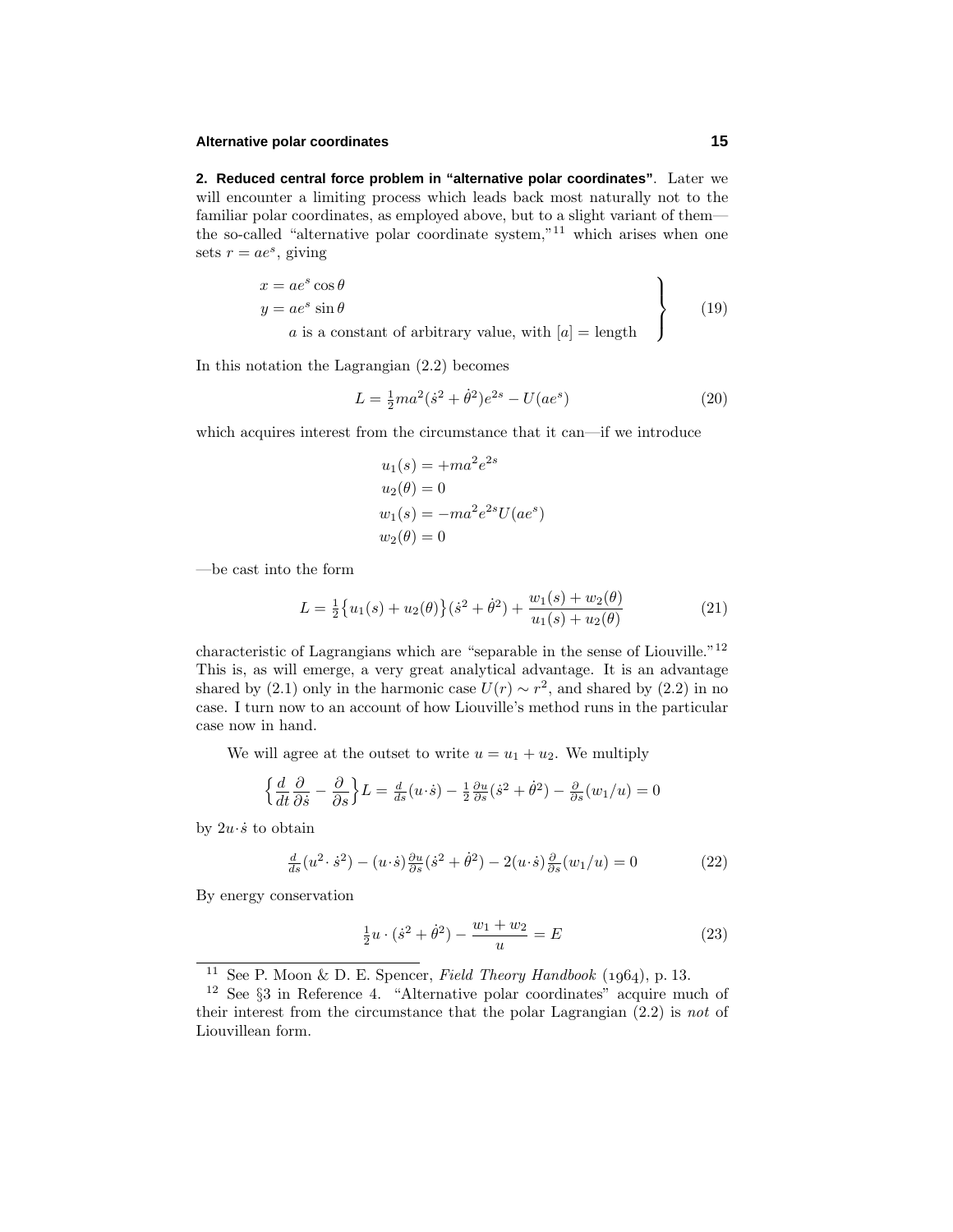#### **16 Kepler problem in elliptic coordinates**

we have

$$
u \cdot (\dot{s}^2 + \dot{\theta}^2) = 2 \left[ E + \frac{w_1 + w_2}{u} \right]
$$

which when fed back into (22) gives

$$
\frac{d}{dt}(u^2 \cdot \dot{s}^2) = 2\left[E + \frac{w_1 + w_2}{u}\right] \dot{s} \frac{\partial u}{\partial s} + 2(u \cdot \dot{s}) \frac{\partial}{\partial s}(w_1/u)
$$

$$
= 2\dot{s} \frac{\partial}{\partial s} \left[ \left(E + \frac{w_1 + w_2}{u}\right) u \right]
$$

$$
= 2\dot{s} \frac{\partial}{\partial s} \left[E \cdot u_1 + w_1\right]
$$

$$
= 2\frac{d}{dt} \left[E \cdot u_1(s) + w_1(s)\right]
$$

So we have

$$
\frac{1}{2}(u^2 \cdot \dot{s}^2) = E \cdot u_1(s) + w_1(s) + \epsilon_1 \tag{24.1}
$$

and, by an identical argument,

$$
\frac{1}{2}(u^2 \cdot \dot{\theta}^2) = E \cdot u_2(\theta) + w_2(\theta) + \epsilon_2 \tag{24.2}
$$

Here  $\epsilon_1$  and  $\epsilon_2$  are by nature constants of integration, constrained (if we are to achieve consistency with the energy relation (23)) to satisfy

$$
\epsilon_1 + \epsilon_2 = 0
$$

In general applications of Liouville's method equations (24) remain coupled, but very simply (through the shared  $u^2$ -factor on the left). Liouville circumvents this detail by dividing one equation into the other, obtaining

$$
\frac{ds}{d\theta} = \sqrt{\frac{E \cdot u_1(s) + w_1(s) - \epsilon}{E \cdot u_2(\theta) + w_2(\theta) + \epsilon}}\tag{25}
$$

All reference to *t* has at this point disappeared; (25) refers to the design of the trajectory, but information pertaining to temporal progress along that trajectory can be recovered from energy conservation. In the particular case at hand several special circumstances (the  $\theta$ -independence of  $u(r, \theta)$ ; the fact that *u*<sup>2</sup> and *w*<sup>2</sup> both vanish) make it possible to argue somewhat more sharply: we have

$$
\frac{1}{2}(ma^2e^{2s})^2 \cdot \dot{s}^2 = E \cdot (ma^2e^{2s}) - ma^2e^{2s}U(ae^s) - \epsilon
$$
  

$$
\frac{1}{2}(ma^2e^{2s})^2 \cdot \dot{\theta}^2 = 0 + 0 + \epsilon
$$

From the latter equation, notated  $\frac{1}{2}(mr^2\dot{\theta})^2 = \epsilon$ , we learn that

$$
\epsilon = \frac{1}{2}\ell^2 \tag{26}
$$

The former equation can therefore be notated

$$
\frac{1}{2}m^2r^2\dot{r}^2 = Emr^2 - mr^2U(r) - \frac{1}{2}\ell^2
$$

which upon division by  $\frac{1}{2}m^2r^2$  gives back (8). Finally, (25) becomes

$$
\frac{ds}{d\theta} = \frac{1}{r}\frac{dr}{d\theta} = \sqrt{\frac{E \cdot ma^2e^{2s} - ma^2e^{2s}U(ae^s) - \frac{1}{2}\ell^2}{\frac{1}{2}\ell^2}}
$$

$$
= \frac{mr}{\ell}\sqrt{\frac{2}{m}\left[E - U(r) - \frac{\ell^2}{2mr^2}\right]}
$$

which reproduces the orbital equation (9).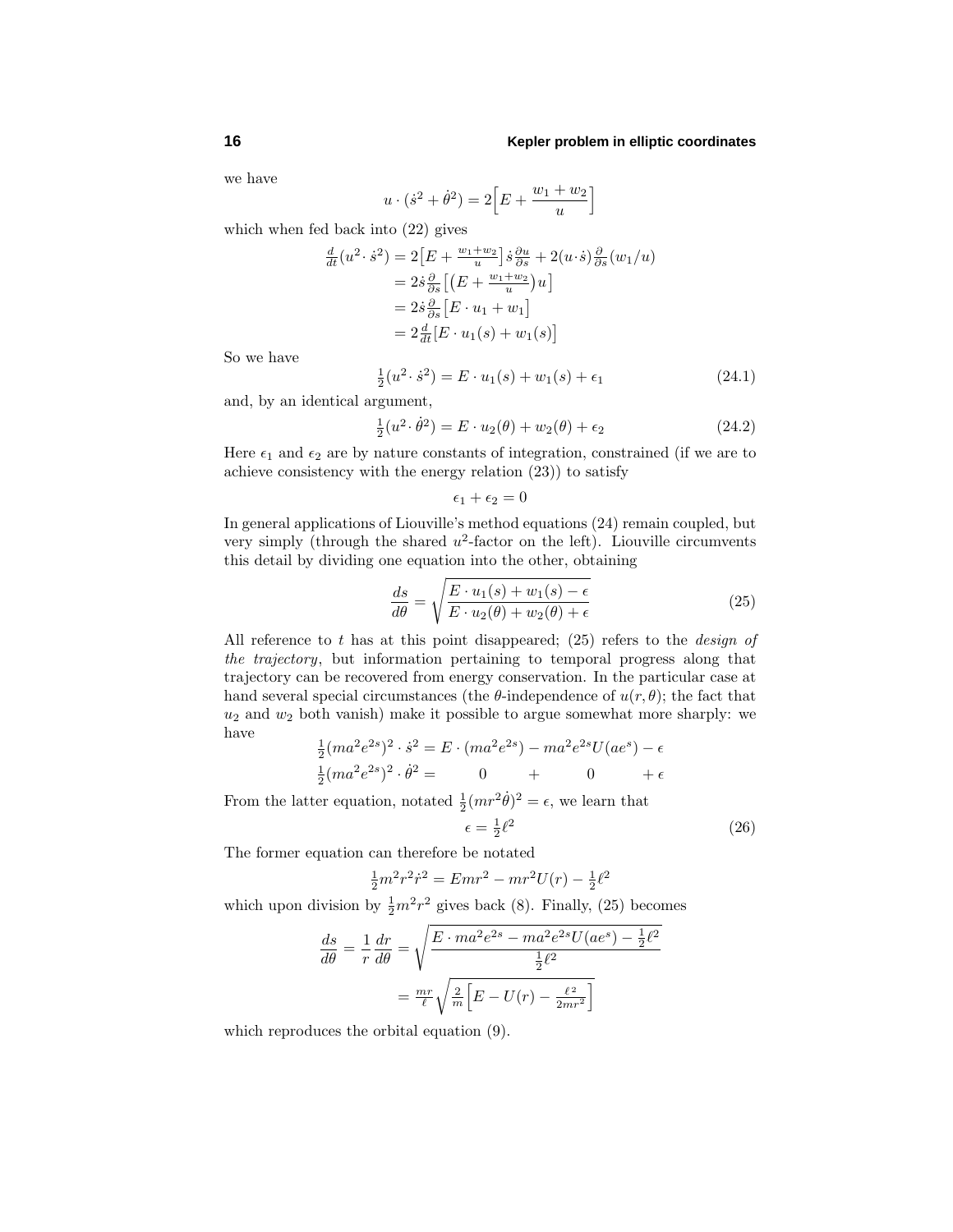#### **Parabolic coordinates 17**

**3. Kepler problem in confocal parabolic coordinates**. The coordinate system in question arises when one writes<sup>13</sup>

$$
\begin{aligned}\nx &= \frac{1}{2}(\mu^2 - \nu^2) \\
y &= \mu\nu\n\end{aligned}\n\quad \text{which entail} \quad r = \frac{1}{2}(\mu^2 + \nu^2)
$$
\n(27)

The reduced Lagrangian (2.1) becomes

$$
L = \frac{1}{2}m(\mu^2 + \nu^2)(\dot{\mu}^2 + \dot{\nu}^2) - U(r)
$$

which—and this is the point—assumes Liouville's design in the Coulombic case: we have

$$
\downarrow
$$
  
\n
$$
L = \frac{1}{2}m(\mu^2 + \nu^2)(\dot{\mu}^2 + \dot{\nu}^2) + \frac{2k}{\mu^2 + \nu^2}
$$
\n(28)

which is of the form (21) with

$$
u_1(\mu) = m\mu^2
$$
  
\n
$$
u_2(\nu) = m\nu^2
$$
  
\n
$$
w_1(\mu) = mk - \kappa
$$
  
\n
$$
w_2(\nu) = mk + \kappa
$$
\n(29)

where  $\kappa$  is a dimensioned constant of arbitrary value, destined immediately to be absorbed into the definition of a separation constant. For Liouville's argument culminates in an orbital equation (see again (25)) which in the present instance reads

$$
\frac{d\mu}{d\nu} = \sqrt{\frac{E \cdot u_1(\mu) + w_1(\mu) - \epsilon}{E \cdot u_2(\nu) + w_2(\nu) + \epsilon}}
$$
\n
$$
= \sqrt{\frac{E \cdot m\mu^2 + mk - \epsilon}{E \cdot m\nu^2 + mk + \epsilon + \epsilon}}
$$
\n
$$
= \sqrt{\frac{E \cdot m\mu^2 + mk - \epsilon}{E \cdot m\nu^2 + mk + \epsilon}} \quad \text{with} \quad \varepsilon \equiv \epsilon + \kappa \tag{30}
$$

I turn now to remarks intended to expose the answer to this question: What is the physical significance—what, more properly (since it arises here from a statement referring to the geometry of orbits), is the geometrical significance —of the separation constant *ε*?<sup>14</sup>

The equation  $y^2 = 2p \cdot (x - a)$  describes a parabola which opens to the right or left according as  $p \ge 0$ , has focus placed at  $x_{\text{focus}} = a + \frac{1}{2}p$ , and intercepts the *x*-axis at  $x_{\text{intercept}} = a$ . From (27) we obtain

$$
y^{2} = \mu^{2}(\mu^{2} - 2x)
$$

$$
y^{2} = \nu^{2}(\nu^{2} + 2x)
$$

<sup>&</sup>lt;sup>13</sup> See Moon & Spencer, Reference 11, p. 21.

<sup>&</sup>lt;sup>14</sup> Note the typographic distinction between epsilon  $\epsilon$  and varepsilon  $\varepsilon$ .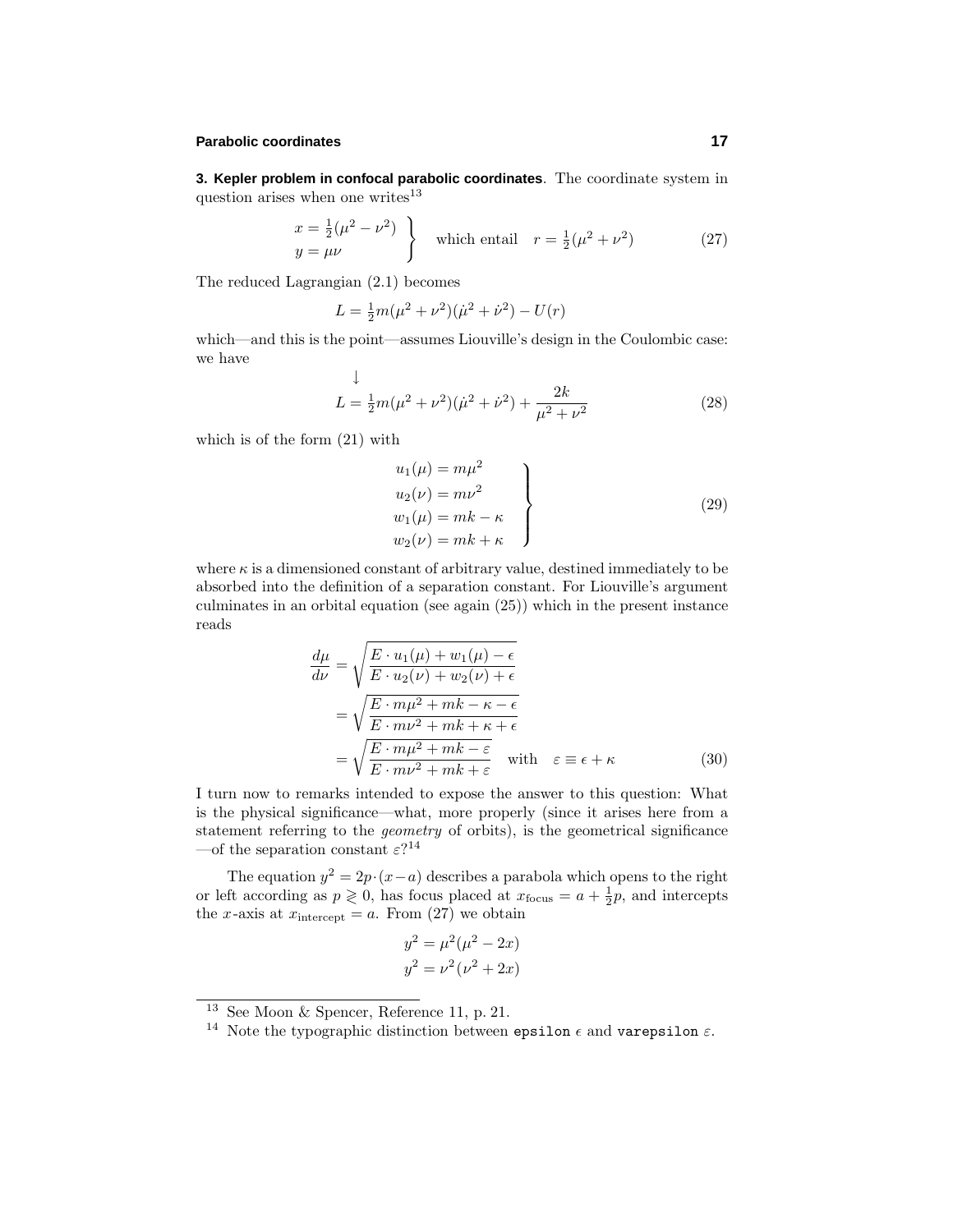

Figure 5: Confocal parabolic coordinate system. Curves of constant *µ* open to the left and cross the *x*-axis at

$$
x_{\text{intercept}} = +\frac{1}{2}\mu^2
$$

while curves of constant *ν* open to the right and cross the *x*-axis at

$$
x_{\text{intercept}} = -\frac{1}{2}\nu^2
$$

Each  $\supset$ -parabola intersects each  $\subset$ -parabola twice, at intersection points which the sign of *ν* serves to distinguish; by that convention points of the  $\{x, y\}$ -plane come into bi-unique correspondence with points on the right half of the  $\{\mu, \nu\}$ -plane, and the natural range of the parabolic coordinates becomes  $0 \le \mu < \infty$ ,  $-\infty < \nu < +\infty$ .

of which the former describes a *µ*-parameterized family of confocal parabolas (each has its focus situated at the origin) opening to the left, and the latter a *ν*-parameterized family of confocal parabolas opening to the right, as shown above. We are returned to the physics of the matter when we ask: Under what conditions can a coordinate parabola—taken, let us say, to be a *µ*-parabola (such as the one emphasized in the figure)—be identified with a Keplerean orbit?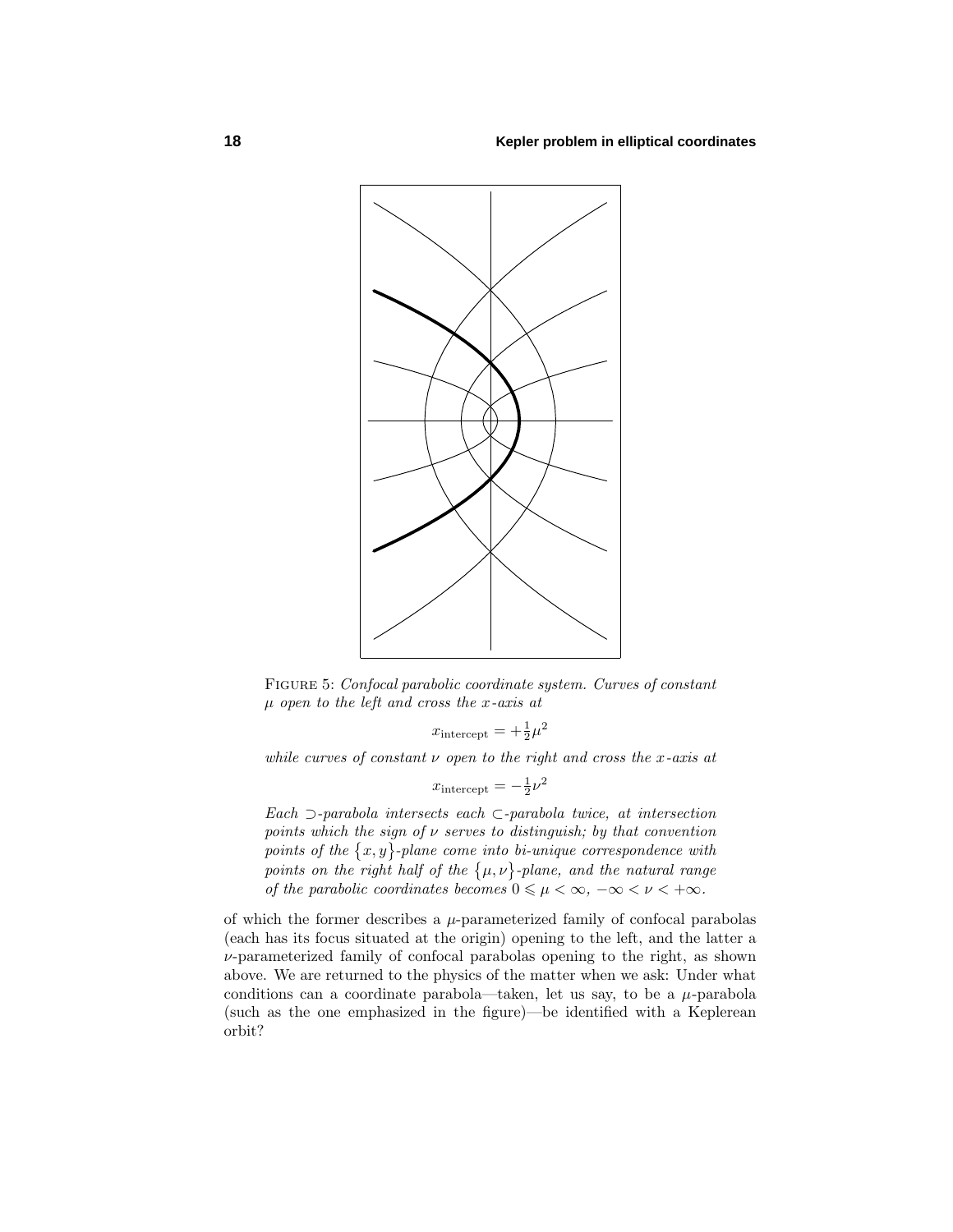#### **Elliptic coordinates 19**

**4. The confocal elliptic coordinate system**. The coordinate system now in question arises when one writes<sup>15</sup>

$$
x = a \cosh \xi \cos \eta
$$
  
\n
$$
y = a \sinh \xi \sin \eta
$$
 (31)

and assumes  $\{\xi, \eta\}$  to range on a semi-infinite strip:  $0 \le \xi < \infty$ ,  $0 \le \eta < 2\pi$ . Elimination first of  $\eta$ , then of  $\xi$ , gives

$$
\left(\frac{x}{a\cosh\xi}\right)^2 + \left(\frac{y}{a\sinh\xi}\right)^2 = 1
$$
\n
$$
\left(\frac{x}{a\cos\eta}\right)^2 - \left(\frac{y}{a\sin\eta}\right)^2 = 1
$$
\n(32)

according to which curves of constant  $\xi$  are ellipses, with foci at  $x = \pm a$  and *x*-intercepts at  $x = \pm a \cosh \xi$ , *y*-intercepts at  $y = \pm a \sinh \xi$ . Curves of constant *η* are confocal hyperbolæ, with *x*-intercepts at  $x = \pm a \cos \xi$  (the *y*-intercepts are imaginary). The elliptic coordinate system—which might more properly be (and occasionally is) called the "confocal conic coordinate system"—is shown in Figure 6. That figure was obtained from (32) with the aid of *Mathematica*'s ImplicitPlot resource, and in one important respect misrepresents the situation, which can be expressed variously as follows: to assign  $\eta$  a fixed value  $\eta \in [0, \frac{\pi}{2}]$  and then to allow  $\xi$  to range  $0 \to \xi \to \infty$  is to obtain only the "upper right quadrant" of a coordinate hyperbola (see Figure 7); to obtain the lower quadrant of that branch send  $\eta \mapsto 2\pi - \eta$ ; to obtain the upper (else lower) branch of that hyperbola send  $\eta \mapsto \pi - \eta$  (else  $\eta \mapsto (2\pi - (\pi - \eta)) = \pi + \eta$ ); the *η*-address of a hyperbola exhibits a jump-discontinuity as one passes from the upper to the lower quadrants of that branch—at the point, that is to say, where the hyperbolic branch intersects the line joining the foci.

The elliptic coordinate system gives back Cartesian, (alternate) polar and parabolic coordinates as limiting cases. The details are most easily discussed with the aid of methods borrowed from the theory of functions of a complex variable. We proceed from the observation that (31) entails

$$
z = x + iy = a \cosh \omega
$$

$$
\omega \equiv \xi + i\eta
$$

The function  $\cosh \omega$  is analytic, so the map

 $\omega \mapsto z$  : semi-infinite strip on  $\omega$ -plane  $\mapsto$  entire *z*-plane

is conformal; this accounts for the fact that the curvilinear gridlines shown in Figure 6 intersect orthogonally. Small patches of the elliptic coordinate system therefore look Cartesian; at the top of Figure 8 I show the Cartesian neighborhood of the *z*-origin. The figure was produced by placing the foci very far away, i.e., by setting  $a \gg$  figure-dimension.

<sup>15</sup> See Moon & Spencer, Reference 17, p. 21.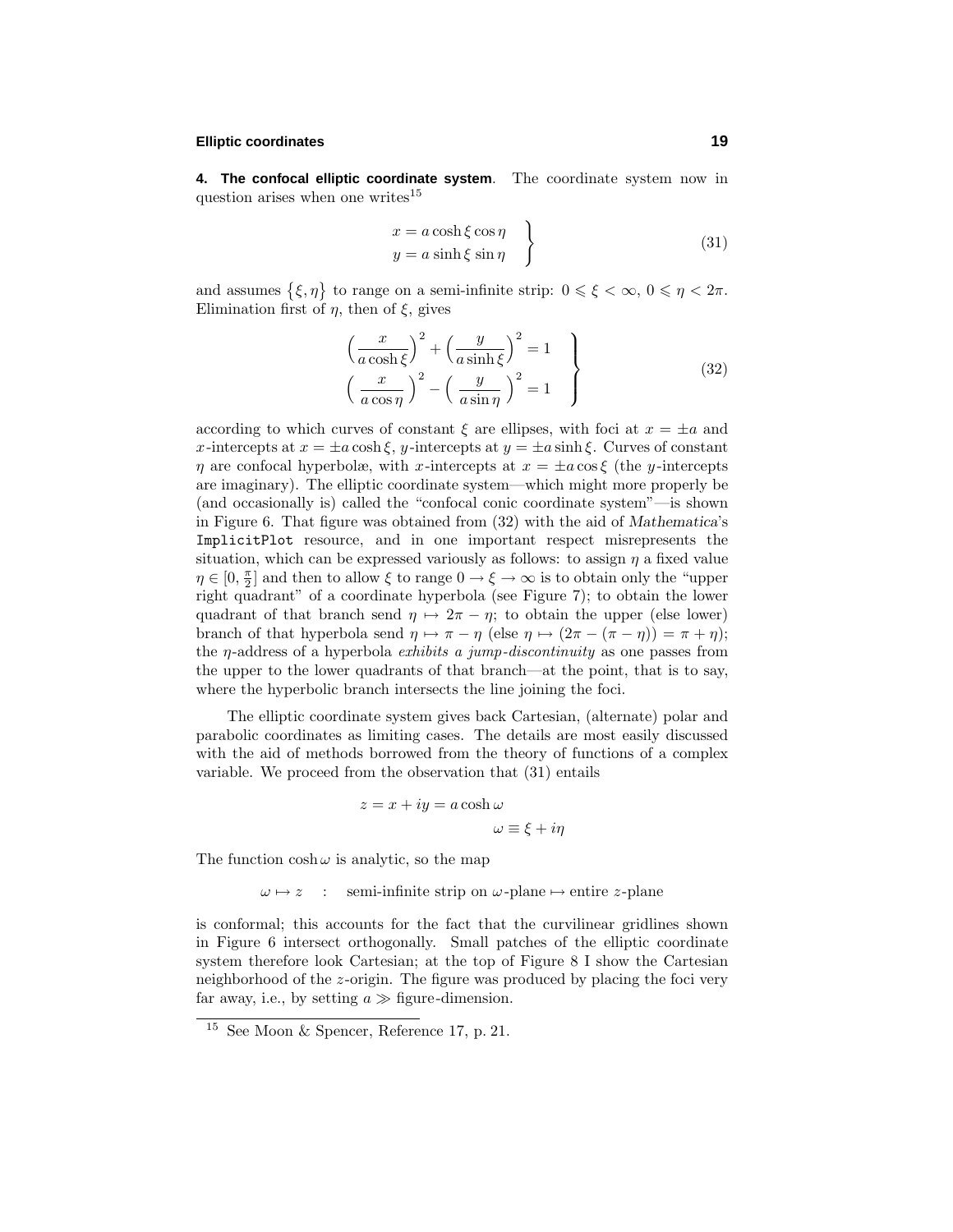

Figure 6: Elliptic (or confocal conic) coordinate system. *ξ* is constant on each ellipse; *η* is constant on each hyperbolic quadrant. The location of the foci is apparent. The figure was generated by (32) with the aid of *Mathematica*'s ImplicitPlot package.

The elliptic system becomes alternate polar when "seen from very far away," i.e., when the foci are placed very close together  $(a \ll \text{figure-dimension})$ , as they have been in the central image of Figure 8. To establish the point analytically we have simply to observe that

> $z = a \cosh \omega$  $\sim \frac{1}{2}ae^{\xi} \cdot (\cos \eta + i \sin \eta)$  in the approximation that  $e^{-\xi} \sim 0$

at which point we have in effect recovered (19). Parabolic coordinates are recovered when the elliptic system is examined in the close vicinity of either focus. For if we introduce  $Z = z - a$  (origin now placed at the right focus) and work in the approximation that  $|Z| \ll a$  we have

$$
Z = a(1 + \frac{1}{2}\omega^2 + \cdots) - a \sim \frac{1}{2}\Omega^2
$$
  

$$
\Omega \equiv \sqrt{a}\omega \equiv \mu + i\nu
$$

giving

$$
Z \equiv X + iY = \frac{1}{2}(\mu^2 - \nu^2) + i\mu\nu
$$

at which point we have recovered precisely (27).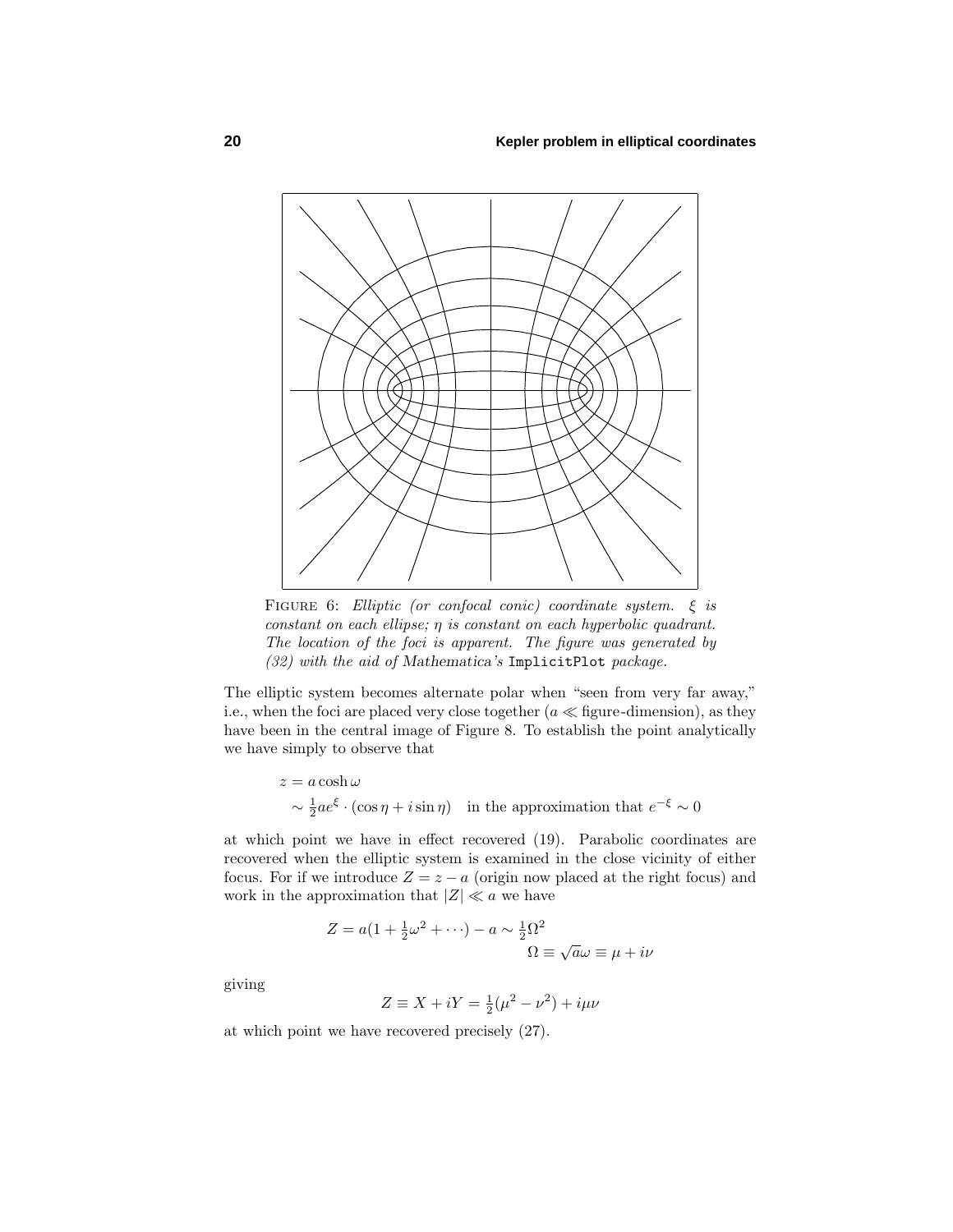

Figure 7: The coordinate *η* serves to identify only one quadrant of a hyperbola. An entire hyperbola (both branches) is obtained when one specifies the value not of *η* but of cos *η*. The heavy line—the "line of *η*-discontinuity"—joins the foci. The figure was generated by (31) with the aid of *Mathematica*'s ParametricPlot resource.

In the intended physical application we will want find it natural to place the force center at one focus—let us again say the right focus—and to let the other focus "float," writing  $\boldsymbol{A}$  to describe the position of the "empty" focus relative to a Cartesian frame erected at the physical focus. *A* is a vector of length 2*a*. We are led thus to an **A**-parameterized *population* of elliptic coordinate systems, each of which shares one focus, and of which a typical member is illustrated in Figure 9. To describe analytically the modified elliptic coordinate system in question we have only to write

$$
z = e^{i\alpha} \cdot a(\cosh \omega - 1)
$$
 (33)

Then

 $\omega=0\mapsto z=0\quad:\quad$  describes placement of the force center

while

$$
\omega = i\pi \mapsto z = -2ae^{i\alpha}
$$
  
=  $2ae^{i(\alpha + \pi)}$  : describes placement **A** of the "empty focus"

The parameter  $\alpha$  refers to a degree of coordinate freedom which it is important to bear in mind, though in practical work it often proves expedient to set  $\alpha = 0$ .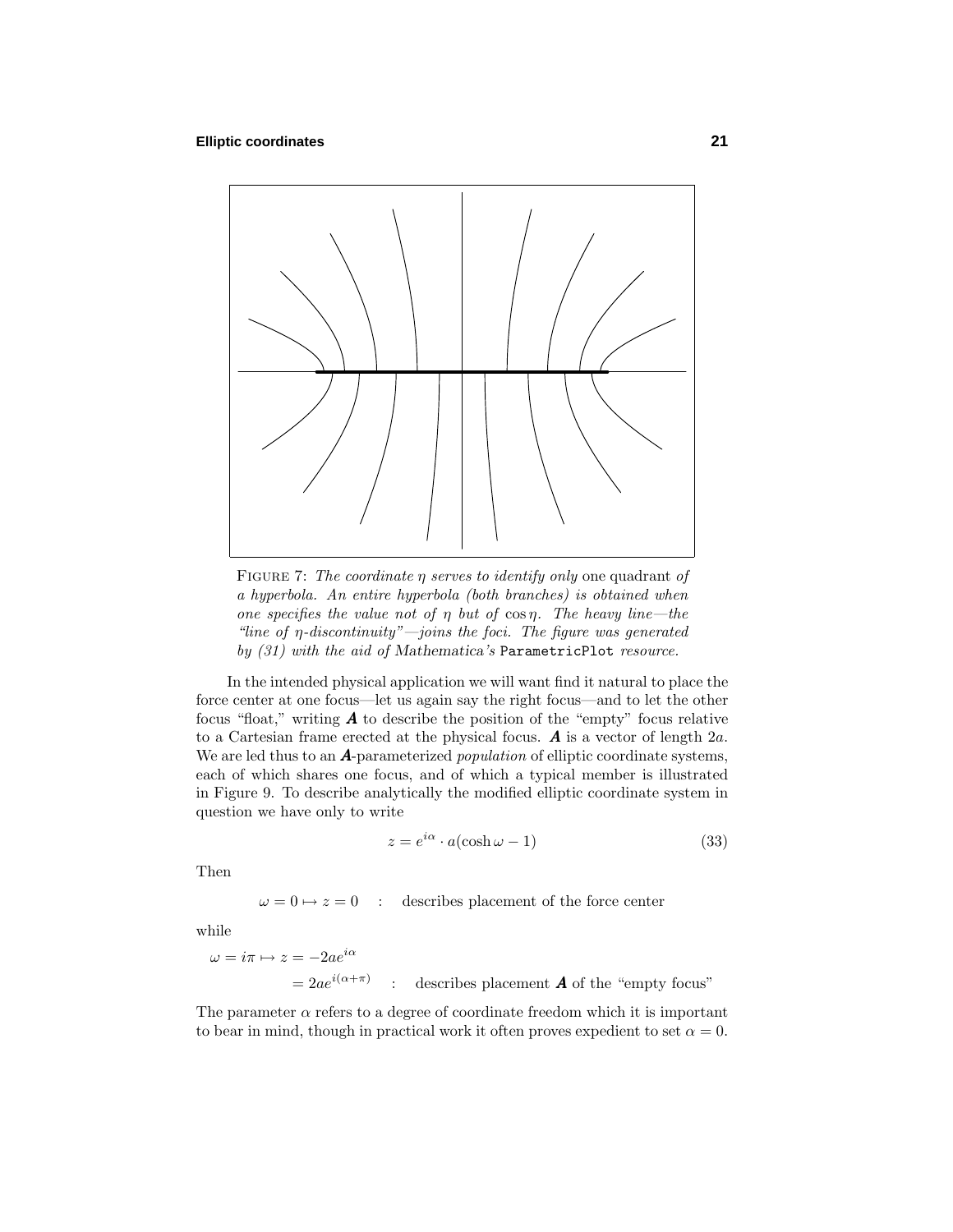

FIGURE 8: Cartesian, alternate polar and parabolic limits of the  $elliptic\ coordinate\ system,\ got\ by\ magnifying\ the\ region\ near\ the$  $origin (top), by placing the foci very close together (middle), by$ magnifying the region near the left focus (bottom).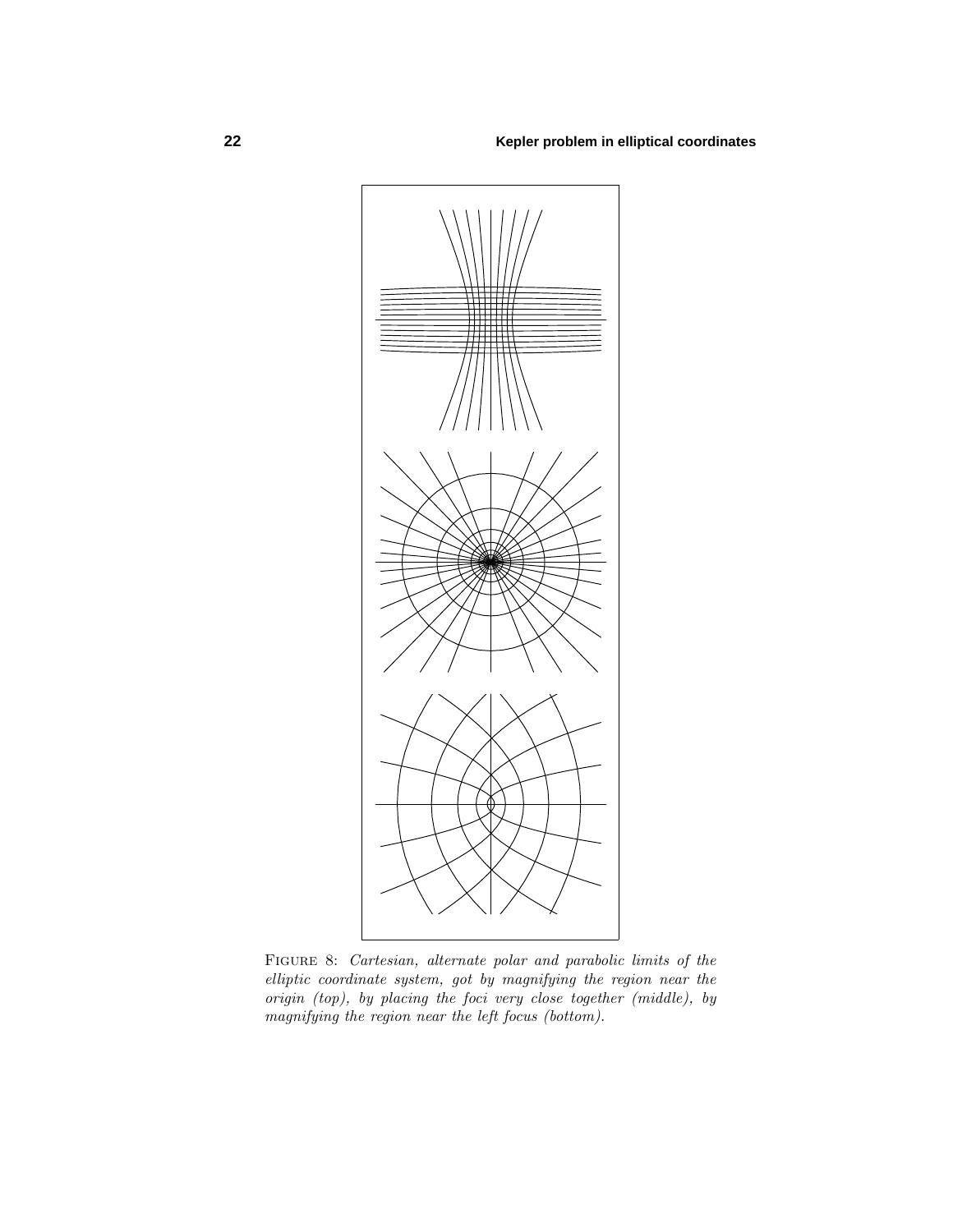#### **Elliptic coordinates 23**



FIGURE 9: Keplerean modification of the elliptic coordinate system. The standard system has been first translated (top figure) so as to place a focus at the origin (force center), and then rotated (bottom figure). The heavy ellipse alludes to the possibility of identifying coordinate lines with Keplerean orbits.

The polar and parabolic coordinate systems give rise to populations of coordinate lines which can in both cases be associated with subsets of the set of all possible Keplerean orbits (i.e., with the set of all conic sections which have a focus at the origin). It is, in this respect, a striking—and potentially useful—property of the elliptic system(s) that

> every Keplerean orbit can be associated with one or another of the coordinate lines supplied by some elliptic system;

one has only to assign appropriate values to *A* and  $\xi$  (else  $\eta$ ). Moreover, the vector  $\boldsymbol{A}$  (which is to say: the location of the empty focus) acquires the status of a constant of the motion. I return to this topic in §6.

With all preparations now behind us, we are in position at last to turn to review of the formal mechanical essentials of the topic announced in the title: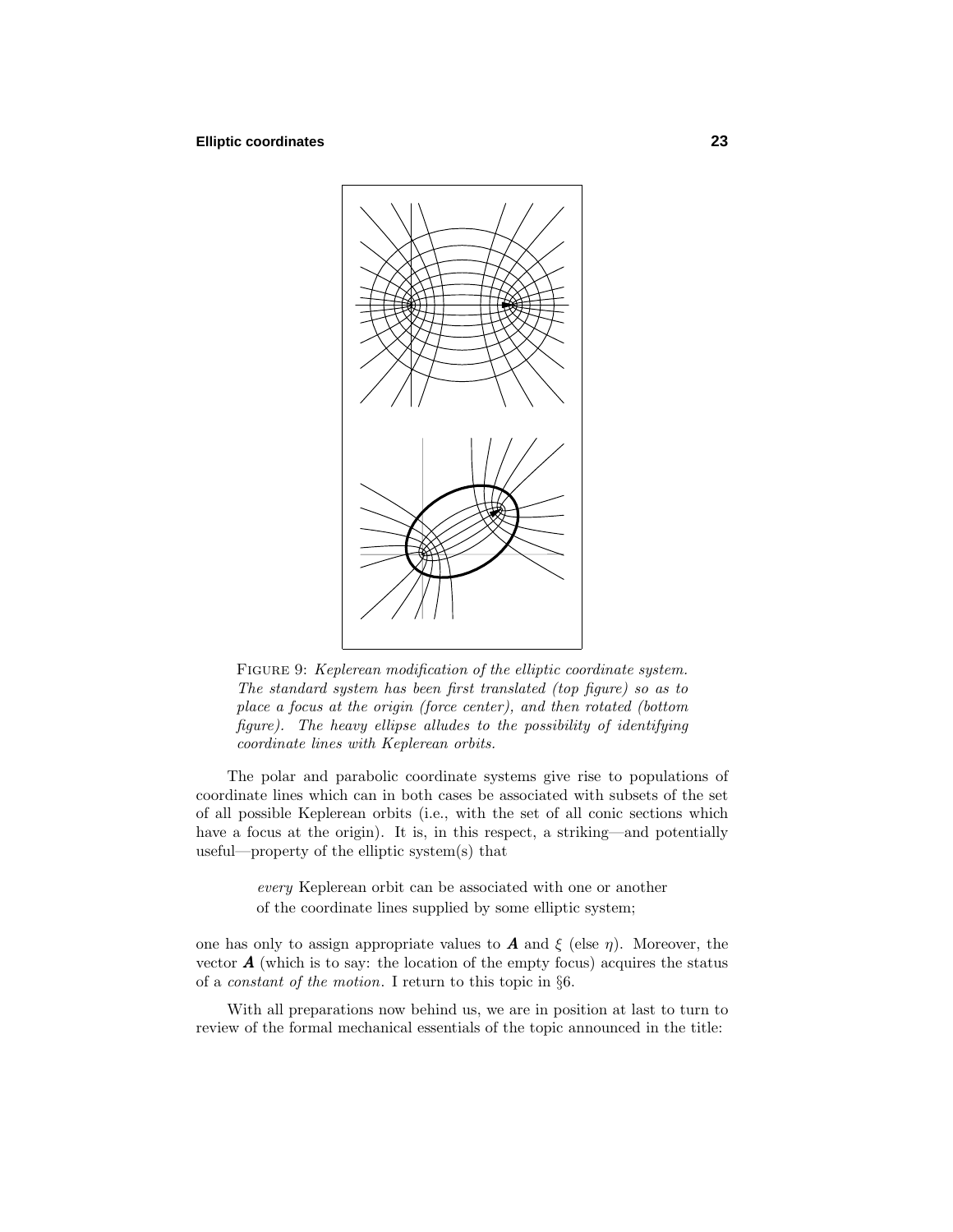#### **24 Kepler problem in elliptical coordinates**

**5. Physical application: the Kepler problem**. The reduced Lagrangian (1) can, in the Keplerean case,  $16$  be notated

$$
L = \frac{1}{2}m\dot{z}^* \dot{z} + k \frac{1}{\sqrt{z^* z}}
$$
  
=  $\frac{1}{2}ma^2(\sinh \omega)^* (\sinh \omega) \cdot \dot{\omega}^* \dot{\omega} + k \frac{1}{a\sqrt{(\cosh \omega - 1)^* (\cosh \omega - 1)}}$ 

which with the aid of

$$
\sinh \omega = \sinh \xi \cos \eta + i \cosh \xi \sin \eta
$$

$$
\cosh \omega = \cosh \xi \cos \eta + i \sinh \xi \sin \eta
$$

$$
\Downarrow
$$

$$
(\sinh \omega)^* (\sinh \omega) = \cosh^2 \xi - \cos^2 \eta
$$

$$
(\cosh \omega - 1)^* (\cosh \omega - 1) = (\cosh \xi - \cos \eta)^2
$$

becomes

$$
L = \frac{1}{2}ma^2(\cosh^2 \xi - \cos^2 \eta)(\dot{\xi}^2 + \dot{\eta}^2) + k \frac{\cosh \xi + \cos \eta}{a(\cosh^2 \xi - \cos^2 \eta)}
$$
(34)

But (34) is of the design (21) with

$$
u_1(\xi) = +ma^2 \cosh^2 \xi
$$
  
\n
$$
u_2(\eta) = -ma^2 \cos^2 \eta
$$
  
\n
$$
w_1(\xi) = kma \cosh \xi
$$
  
\n
$$
w_2(\xi) = kma \cos \eta
$$
\n(35)

and is therefore "separable in the sense of Liouville." The remarkable implication is that the Kepler problem is separable not only in polar and parabolic coordinates (separability in those cases is well known) but in each of the confocal elliptic systems (33), where "each" means "irrespective of the values ascribed to *a* and to  $\alpha$ " (in short: for all **A**). Polar/parabolic separability can be understood to arise as limiting consequences of this exceptional fact.

Working from (33) we find that the momenta conjugate to  $\xi$  and  $\eta$  can be described

$$
p_{\xi} = u \dot{\xi}
$$
  
\n
$$
p_{\eta} = u \dot{\eta}
$$
  
\n
$$
u \equiv u_1(\xi) + u_2(\eta) = ma^2(\cosh^2 \xi - \cos^2 \eta)
$$

<sup>16</sup> Generally I reserve "Keplerean" for problems in which the interaction is (attractive) gravitational  $(k = GMm)$ , and—as previously—use "Coulombic" when the sign and physical interpretation of *k* are non-specific. In the present context I find it artificial to maintain that convention.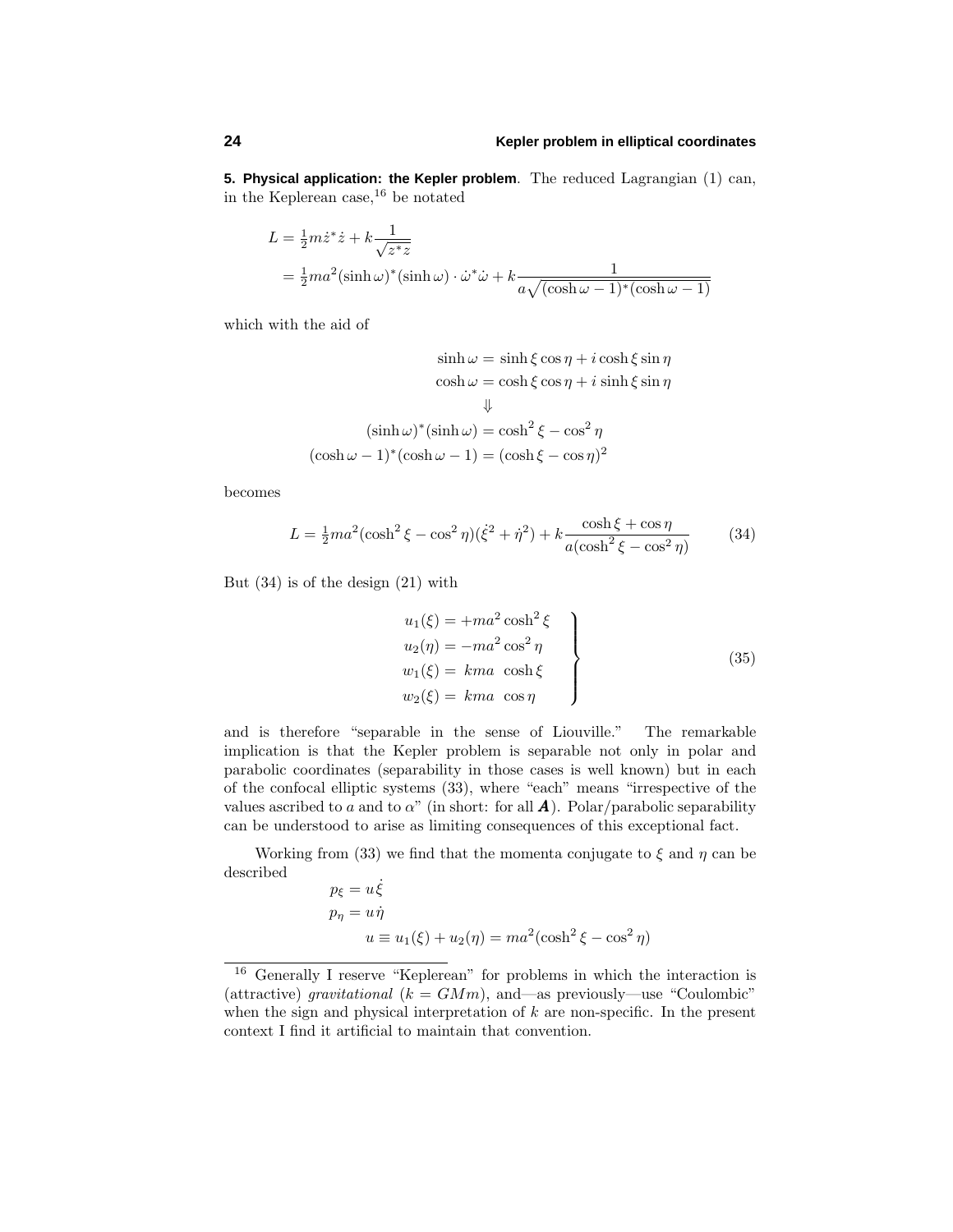#### **Mechanical essentials 25**

and that the associated Hamiltonian  $H = p_{\xi} \dot{\xi} + p_{\eta} \dot{\eta} - L$  can therefore be rendered

$$
H = \frac{1}{2u} \left\{ (p_{\xi}^2 + p_{\eta}^2) - 2(w_1 + w_2) \right\}
$$
  
=  $\frac{1}{2ma^2} \left\{ \frac{1}{\cosh^2 \xi - \cos^2 \eta} (p_{\xi}^2 + p_{\eta}^2) - 2kma \frac{1}{\cosh \xi - \cos \eta} \right\}$  (36)

Eliminating *E* between Liouville's equations (24)—which in the present instance read

$$
\frac{1}{2}(u^2 \cdot \dot{\xi}^2) = E \cdot u_1(\xi) + w_1(\xi) - \epsilon \n\frac{1}{2}(u^2 \cdot \dot{\eta}^2) = E \cdot u_2(\eta) + w_2(\eta) + \epsilon
$$

—we obtain

$$
\epsilon = -\frac{1}{2}u \cdot (u_2 \dot{\xi}^2 - u_1 \dot{\eta}^2) + \frac{u_2 w_1 - u_1 w_2}{u}
$$
\n
$$
\downarrow
$$
\n
$$
G = -\frac{1}{2u} \left\{ (u_2 p_{\xi}^2 - u_1 p_{\eta}^2) - 2(u_2 w_1 - u_1 w_2) \right\}
$$
\n
$$
= \frac{1}{2} \left\{ \frac{1}{\cosh^2 \xi - \cos^2 \eta} (p_{\xi}^2 \cos^2 \eta + p_{\eta}^2 \cosh^2 \xi) - 2k m a \frac{\cosh \xi \cos \eta}{\cosh \xi - \cos \eta} \right\}
$$
\n(37)

Here  $\epsilon$ , which came to us as a "separation constant in the sense of Liouville," has been promoted to the status of an observable, which I will call "Liouville's observable." With the indispensable assistance of *Mathmatica* we confirm whether we work from the generic or the elliptic-specific versions of (36) and (37)—that the Poisson bracket

$$
[H,G]=0
$$

according to which  $\epsilon$  acquires this interpretation:

 $\epsilon =$  dynamically conserved value of  $G(p_{\xi}, p_{\eta}, \xi, \eta)$ 

But that observation, while it shifts the locus, leaves unanswered the question: What is the "meaning" of  $\epsilon$ ? I approach the question by specialization of the methods and results developed in  $\S$ §4–6 of an essay previously cited.<sup>1</sup>

Keplerean orbits are standardly classified by specification of the conserved values of  $H$ ,  $\boldsymbol{L}$  and  $\boldsymbol{K}$ , where

$$
H \equiv \frac{1}{2m} \mathbf{p} \cdot \mathbf{p} - \frac{k}{r}
$$
: Hamiltonian  
\n
$$
\mathbf{L} \equiv \mathbf{r} \times \mathbf{p}
$$
: angular momentum vector  
\n
$$
\mathbf{K} \equiv \frac{1}{m} (\mathbf{p} \times \mathbf{L}) - \frac{k}{r} \mathbf{r}
$$
: Lenz vector  
\n
$$
= \frac{1}{m} [(\mathbf{p} \cdot \mathbf{p}) \mathbf{r} - (\mathbf{r} \cdot \mathbf{p}) \mathbf{p}] - \frac{k}{r} \mathbf{r}
$$
 : Lenz vector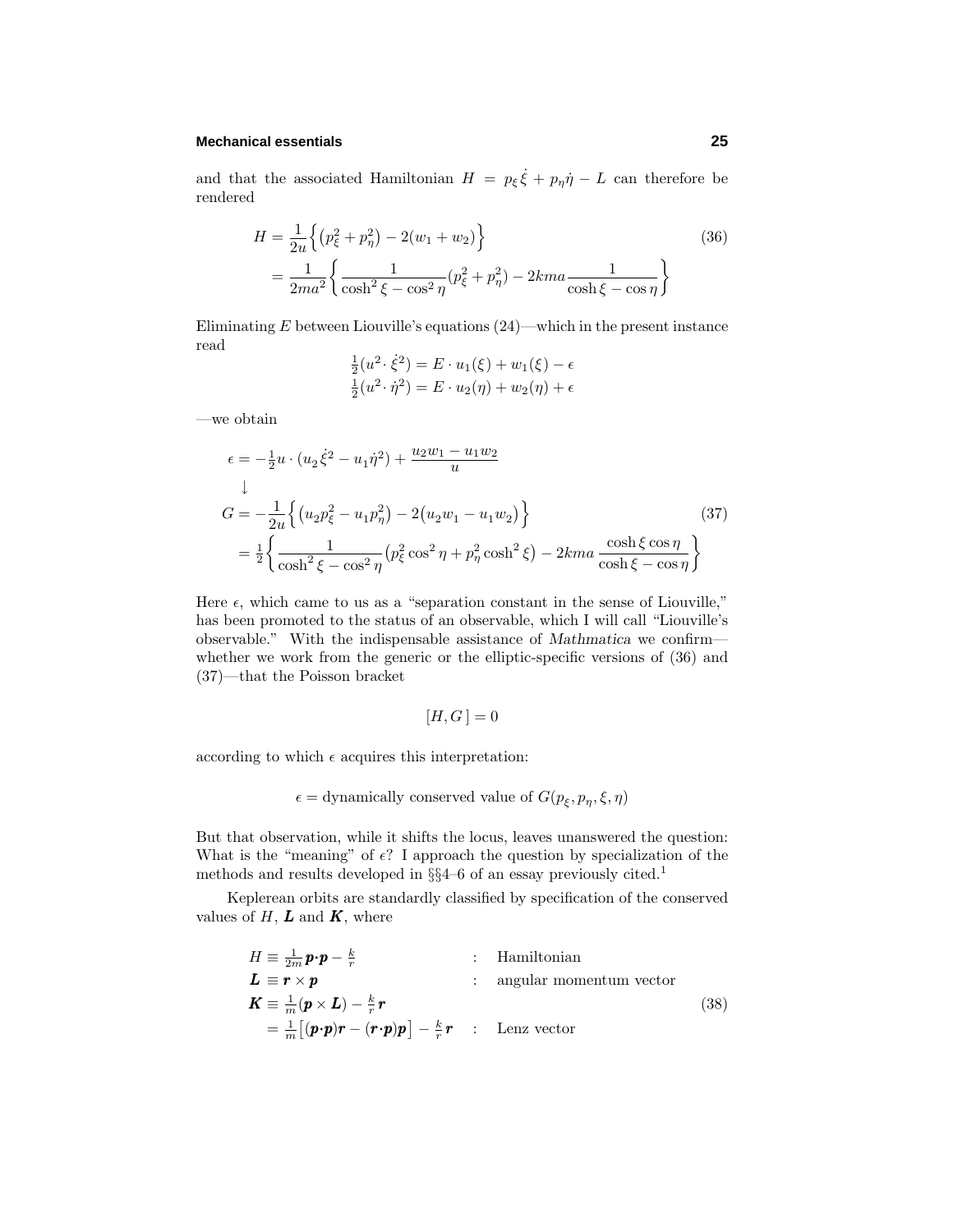#### **26 Kepler problem in elliptical coordinates**

and only the last of those is at all unfamiliar.<sup>17</sup> Clearly  $K \perp L$ , and since  $L$  stands normal to the orbital plane,  $K$  lies in the orbital plane. We have, by convention, identified the orbital plane with the  $\{x, y\}$ -plane, and therefore have

$$
\boldsymbol{L} = \begin{pmatrix} 0 \\ 0 \\ L_z \end{pmatrix} = \begin{pmatrix} 0 \\ 0 \\ x p_y - y p_x \end{pmatrix}
$$

and

$$
\boldsymbol{K} = \begin{pmatrix} K_x \\ K_y \\ 0 \end{pmatrix} = \begin{pmatrix} \frac{1}{m} p_y (x p_y - y p_x) - \frac{k}{r} x \\ \frac{1}{m} p_x (y p_x - x p_y) - \frac{k}{r} y \\ 0 \end{pmatrix}
$$

If in (33) we set  $\alpha = 0$  we have

$$
x = a \cosh \xi \cos \eta - a
$$

$$
y = a \sinh \xi \sin \eta
$$

and compute

$$
p_{\xi} = \frac{\partial x}{\partial \xi} p_x + \frac{\partial y}{\partial \xi} p_y
$$
  
=  $a \{ + p_x \sinh \xi \cos \eta + p_y \cosh \xi \sin \eta \}$   

$$
p_{\eta} = \frac{\partial x}{\partial \eta} p_x + \frac{\partial y}{\partial \eta} p_y
$$
  
=  $a \{ - p_x \cosh \xi \sin \eta + p_y \sinh \xi \cos \eta \}$ 

which by matrix inversion yields

$$
p_x = \frac{1}{a(\cosh^2 \xi - \cos^2 \eta)} \left\{ p_{\xi} \sinh \xi \cos \eta - p_{\eta} \cosh \xi \sin \eta \right\}
$$
  

$$
p_y = \frac{1}{a(\cosh^2 \xi - \cos^2 \eta)} \left\{ p_{\xi} \cosh \xi \sin \eta + p_{\eta} \sinh \xi \cos \eta \right\}
$$

This information puts us in position to compute (for example, and because it will soon prove useful)

$$
L_z = -p_{\xi} \frac{\sin \eta}{\cosh \xi + \cos \eta} + p_{\eta} \frac{\sinh \xi}{\cosh \xi + \cos \eta}
$$
(39)

With foreknowledge of where I'm headed, I compute

$$
ma^2H = \frac{1}{2(\cosh^2 \xi - \cos^2 \eta)} \left( p_{\xi}^2 + p_{\eta}^2 \right) - km a \frac{1}{\cosh \xi - \cos \eta}
$$
(40)

$$
maK_x = -\frac{1}{\cosh^2 \xi - \cos^2 \eta} \Big\{ p_{\xi} \cosh \xi \sin \eta + p_{\eta} \sinh \xi \cos \eta \Big\}
$$
(41)

$$
\cdot \left\{ p_{\xi} \frac{\sin \eta}{\cosh \xi + \cos \eta} - p_{\eta} \frac{\sinh \xi}{\cosh \xi + \cos \eta} \right\} - k m a \frac{\cosh \xi \cos \eta - 1}{\cosh \xi - \cos \eta}
$$

<sup>17</sup> Goldstein, in his excellent §3–9, reports that the classical physics of *K* was known already to Laplace in 1799, and rediscovered by Hamilton in  $1845$ . Runge's contribution (1919) was merely expository, but was cited by Lenz in the first quantum mechanical application  $(1924)$  of Laplace's idea.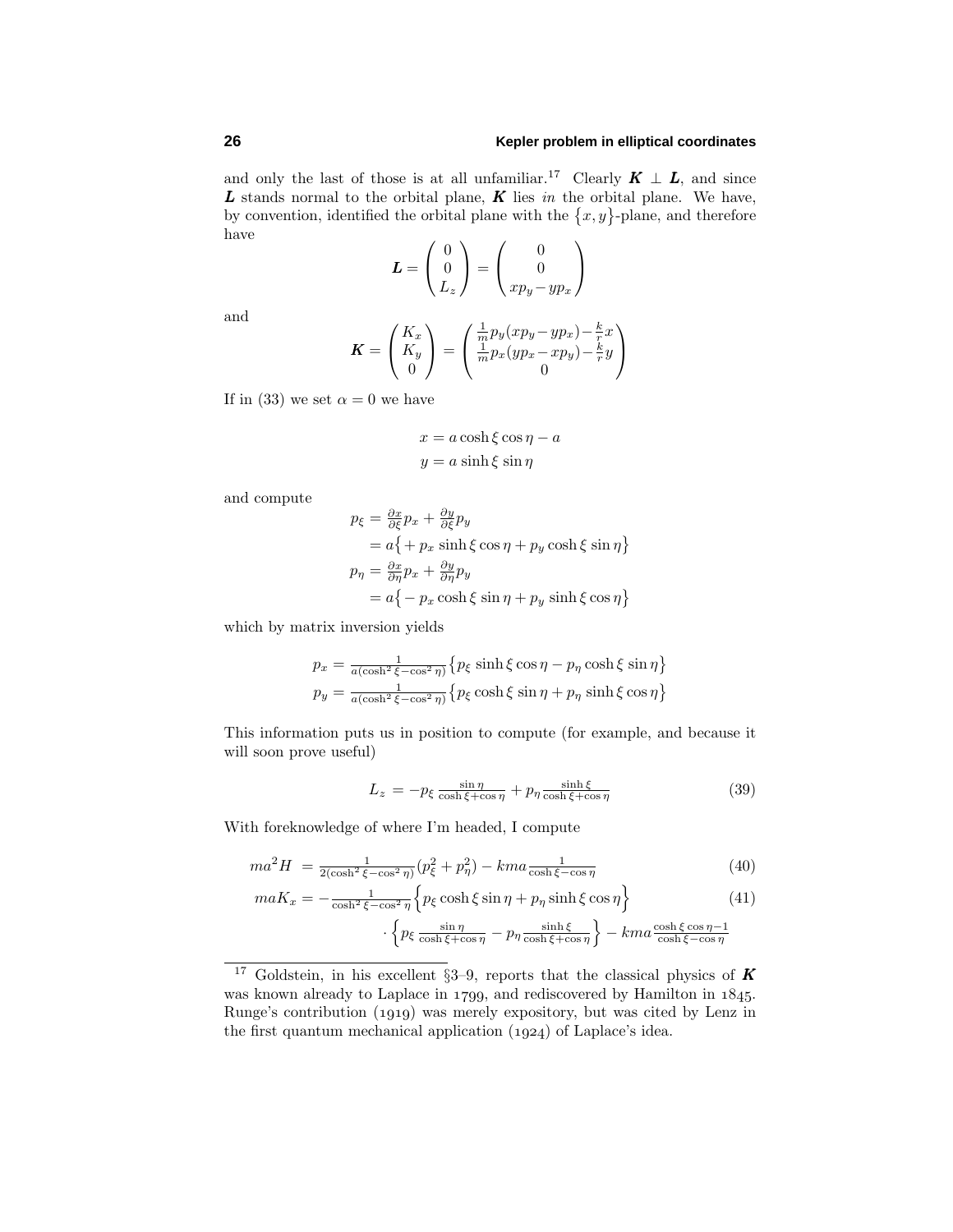#### **Mechanical essentials 27**

and notice that  $G - ma^2H - maK_x$  is *k*-independent; in fact

$$
G - ma^{2}H - maK_{x} = \frac{1}{2(\cosh^{2}\xi - \cos^{2}\eta)} \Big\{ (p_{\xi}^{2}\cos^{2}\eta + p_{\eta}^{2}\cosh^{2}\xi)
$$

$$
- (p_{\xi}^{2} + p_{\eta}^{2}) + 2[p_{\xi}\cosh\xi\sin\eta + p_{\eta}\sinh\xi\cos\eta]
$$

$$
\cdot [p_{\xi}\frac{\sin\eta}{\cosh\xi + \cos\eta} - p_{\eta}\frac{\sinh\xi}{\cosh\xi + \cos\eta}] \Big\}
$$

$$
= \frac{1}{2}[p_{\xi}\frac{\sin\eta}{\cosh\xi + \cos\eta} - p_{\eta}\frac{\sinh\xi}{\cosh\xi + \cos\eta}]^{2}
$$

$$
= \frac{1}{2}L_{z}^{2}
$$

The pretty implication is that

$$
G = ma^2H + maK_x + \frac{1}{2}L_z^2
$$
 (42)

which in Cartesian coordinates reads

$$
G = ma^{2} \left\{ \frac{1}{2m} (p_{x}^{2} + p_{y}^{2}) - k \frac{1}{\sqrt{x^{2} + y^{2}}} \right\}
$$
\n
$$
+ ma \left\{ \frac{1}{m} p_{y} (xp_{y} - yp_{x}) - k \frac{1}{\sqrt{x^{2} + y^{2}}} x \right\} + \frac{1}{2} (xp_{y} - yp_{x})^{2}
$$
\n
$$
(43)
$$

The unaccompanied entry of  $K_x$  into (42)—what happened to  $K_y$ ?—is accounted for by the circumstance that when we set  $\alpha = 0$  we identified the *x*-axis with the focal axis (the line joining the foci). If we introduce

$$
\mathbf{a} = \begin{pmatrix} a \\ 0 \\ 0 \end{pmatrix} = -\frac{1}{2}\mathbf{A}
$$

= displacement vector: **center** of confocal conics −→ **occupied focus**

then (42) becomes

$$
G = m(\mathbf{a} \cdot \mathbf{a})H + m(\mathbf{a} \cdot \mathbf{K}) + \frac{1}{2}(\mathbf{L} \cdot \mathbf{L})
$$
\n(44)

which is manifestly invariant with respect to occupied-focus-preserving rotations of the orbital plane into itself.<sup>18</sup>

The argument which led to the construction (44) carries through in each of a continuum of confocal conic coordinatizations of the orbital plane; Liouville's observable *G* describes a constant of Keplerean motion irrespective of the value ascribed to *a*:

$$
[G, H] = 0 : all a
$$
  
\n
$$
\Downarrow
$$
  
\n
$$
[H, H] = 0 : trivial, though Liouville made explicit use of E-conservation\n
$$
[\mathbf{K}, H] = \mathbf{0} : might serve to motivate the definition of  $K_x$ ,  $K_y$   
\n
$$
[L_z, H] = 0 : might serve to motivate the definition of  $L_z$
$$
$$
$$

<sup>&</sup>lt;sup>18</sup> By natural extension  $O(2) \rightarrow O(3)$  we can, in fact, drop the final phase.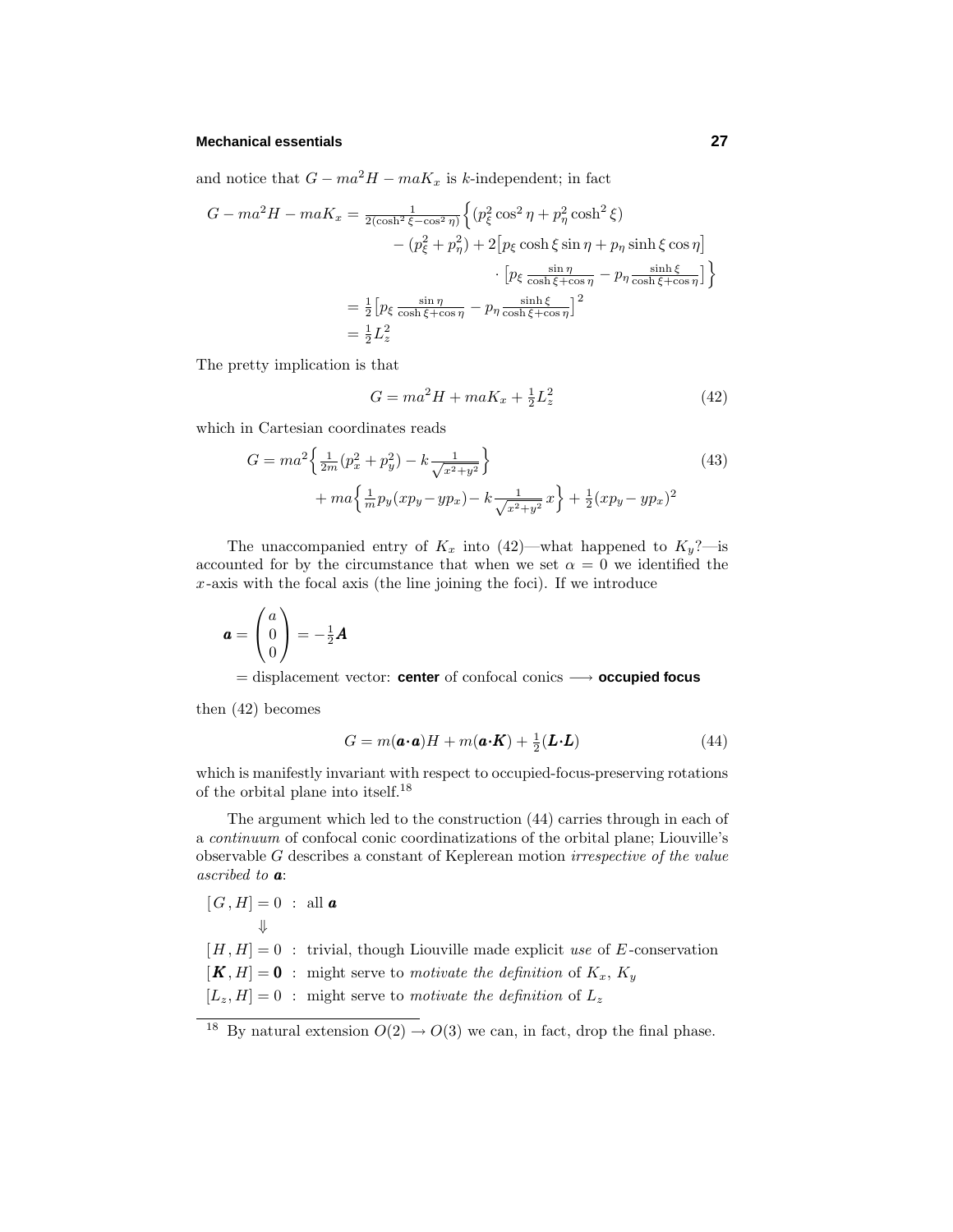#### **28 Kepler problem in elliptical coordinates**

I am aware of no other context in which one obtains "several conservation laws for the price of one" in quite this way (i.e., as successive coefficients of a "conserved polynomial"), though it is commonplace to obtain multiple conservation laws from a single multiply-parameterized symmetry group. Thus, for example, do the three conserved components of *L* arise from symmetry with respect to the proper rotation group  $O(3)$  of coordinate transformations. We remind ourselves of one familiar implication of this latter fact: elements of *O*(3) can be described

$$
\mathbb{R} = \exp\begin{pmatrix} 0 & -\lambda_3 & +\lambda_2 \\ +\lambda_3 & 0 & -\lambda_1 \\ -\lambda_2 & +\lambda_1 & 0 \end{pmatrix} = \exp\left\{\lambda_1 A_1 + \lambda_2 A_2 + \lambda_3 A_3\right\}
$$

and by computation

$$
[{\mathbb A}_1,{\mathbb A}_2] = {\mathbb A}_3, \quad [{\mathbb A}_2,{\mathbb A}_3] = {\mathbb A}_1 \quad \text{and} \quad [{\mathbb A}_3,{\mathbb A}_1] = {\mathbb A}_2
$$

On the other hand we have the Poisson bracket relations

$$
[L_x, L_y] = L_z, \quad [L_y, L_z] = L_x \quad \text{and} \quad [L_z, L_x] = L_y \tag{45}
$$

which in an obvious sense "echo the design" of the underlying symmetry group. It is to gain insight into the transformation-theoretic origin of  ${K_x, K_y, L_z}$ that we now play the game in reverse, computing

$$
[K_x, K_y] = -\frac{2}{m}H \cdot L_z, \quad [K_y, L_z] = K_x \text{ and } [L_z, K_x] = K_y \tag{46}
$$

The equation  $H(x, y, p_x, p_y) = E$  partitions 4-dimensional phase space into disjoint 3-dimensional surfaces  $\Sigma<sub>E</sub>$ . The observables  $K<sub>x</sub>$ ,  $K<sub>y</sub>$  and  $L<sub>z</sub>$  can be interpreted to be the Lie-generators of canonical transformations which (since each commutes with *H*) send each such  $\Sigma_E$  onto itself. The orbits inscribed on  $\Sigma<sub>E</sub>$  are hyperbolic/parabolic/elliptic according as *E* is greater than, equal to or less than zero. Let observables  $J_x$  and  $J_y$  be defined

$$
J_x \equiv \begin{cases} K_x \left/ \sqrt{\frac{2}{m} H} \right. & \text{on hyperbolic sector of phase space} \\ K_x \left/ \sqrt{\frac{2}{m} H} \right. & \text{on elliptic sector of phase space} \\ J_y \equiv \begin{cases} K_y \left/ \sqrt{\frac{2}{m} H} \right. & \text{on hyperbolic sector of phase space} \\ K_y \left/ \sqrt{\frac{2}{m} H} \right. & \text{on elliptic sector of phase space} \end{cases} \end{cases}
$$

The Poisson bracket relations (46) can then be written

$$
[J_x, J_y] = -L_z, \quad [J_y, L_z] = J_x, \quad [L_z, J_x] = J_y \quad \text{on hyperbolic sector (47.1)}
$$
  

$$
[J_x, J_y] = +L_z, \quad [J_y, L_z] = J_x, \quad [L_z, J_x] = J_y \quad \text{on elliptic sector} \quad (47.2)
$$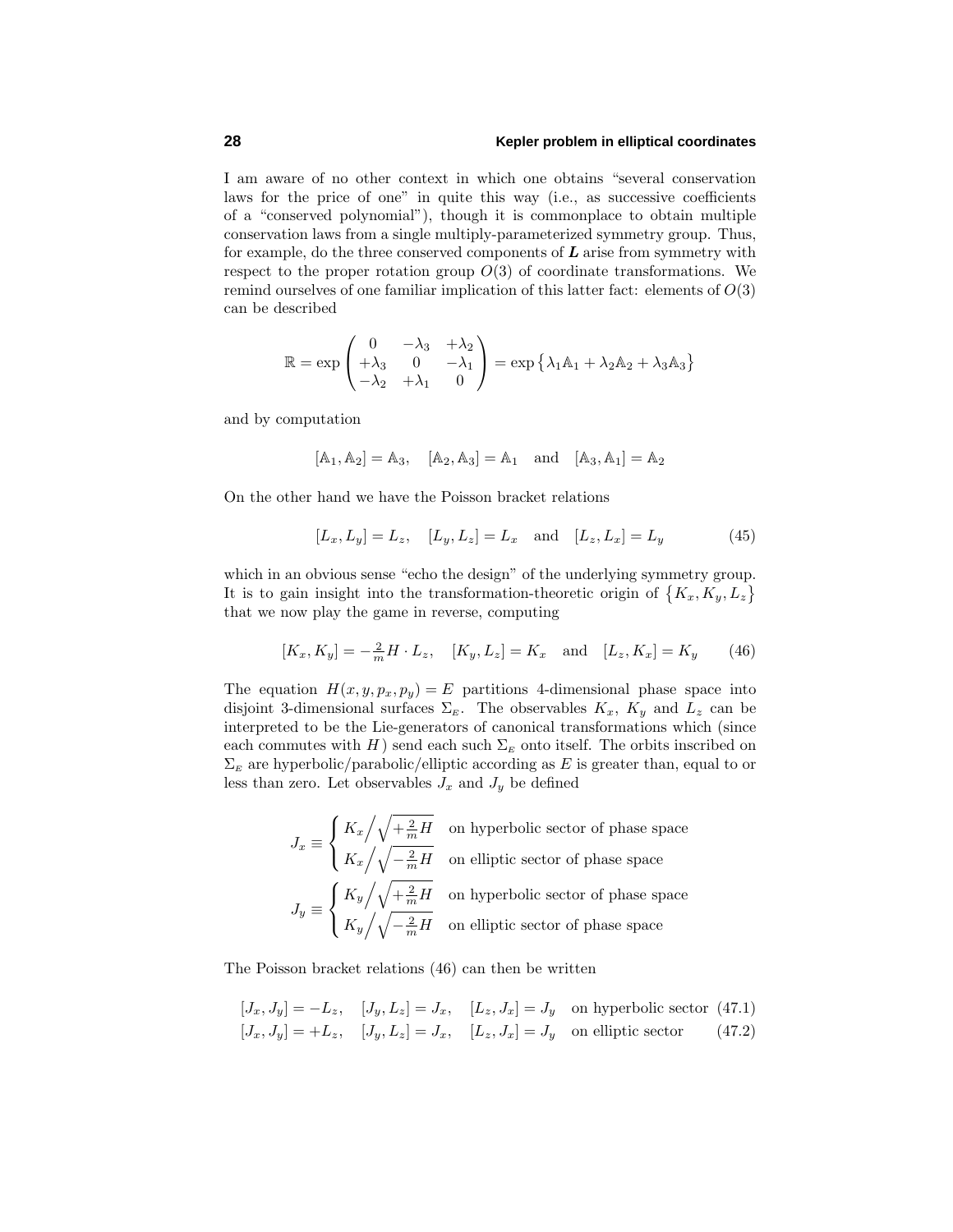#### **Mechanical essentials 29**

From (47.2) we infer that  $\{J_x, J_y, L_z\}$  generate within each elliptic  $\Sigma_E$  a canonical representation of  $O(3)$ . What of  $(47.1)$ ? Proper  $3 \times 3$  Lorentz matrices can be described

$$
\mathbb{L} = \exp\begin{pmatrix} 0 & +\lambda_3 & +\lambda_2 \\ +\lambda_3 & 0 & -\lambda_1 \\ +\lambda_2 & +\lambda_1 & 0 \end{pmatrix} = \exp\left\{\lambda_1 \mathbb{B}_1 + \lambda_2 \mathbb{B}_2 + \lambda_3 \mathbb{B}_3\right\}
$$

and by computation we have

$$
[\mathbb{B}_1,\mathbb{B}_2]=-\mathbb{B}_3,\quad [\mathbb{B}_2,\mathbb{B}_3]=\mathbb{B}_1\quad\text{and}\quad [\mathbb{B}_3,\mathbb{B}_1]=\mathbb{B}_2
$$

from which we infer that  $\{J_x, J_y, L_z\}$  generate within each hyperbolic  $\Sigma_E$  a canonical representation of the *Lorentz* group  $O(1, 2)$ . It will be appreciated that the occurance of  $O(1, 2)$  in such a context has no more to do with relativity than the occurance of  $O(3) \equiv O(3,0)$  has to do with spatial rotation: these are simply continuous groups of low order which have found here some additional work to do—work situated not in spacetime but in phase space.

In the parabolic sector (46) reads

$$
[K_x, K_y] = 0, \quad [K_y, L_z] = K_x \quad \text{and} \quad [L_z, K_x] = K_y
$$

and the introduction of  $\{J_x, J_y\}$  becomes unfeasible. Description of the group which  ${K_x, K_y, L_z}$  serve to generate within  $\Sigma_0$  requires special discussion, to which I may return on another occasion.

Consider again the concatenated circumstances that brought us to this point:

- we elected to work in elliptic coordinates;
- we found we were in position to exploit Liouville's method;
- we promoted Liouville's separation constant to the status of an observable;

• we were able to obtain "several conservation laws for the price of one" because in the Keplerean application one focus remained free-floating. In contexts (Euler's "problem of two centers") where the physics serves to pin both foci we loose access to the line of argument which served to bring (not only  $L_z$  but also)  $K_x$  (and by implication  $K_y$ ) spontaneously to our attention. And in the present (Keplerean) context we are—once  $L_z$ ,  $K_x$  and  $K_y$  have been delivered into our hands—free to abandon the coordinates which did the deed. What becomes of those conservation laws—what survives of the argument which gave them—if we elect to work in polar (or parabolic) coordinates? The question acquires practical interest from the circumstance that those are the coordinate systems most commonly encountered. And it acquires formal interest from the circumstance that the latter coordinate systems retain only pale vestiges of the "floating focus." Looking first to details associated with the adoption of alternate polar coordinates:

I begin by assembling and enlarging upon some facts already in our possession: we had

$$
x = ae^s \cos \theta
$$

$$
y = ae^s \sin \theta
$$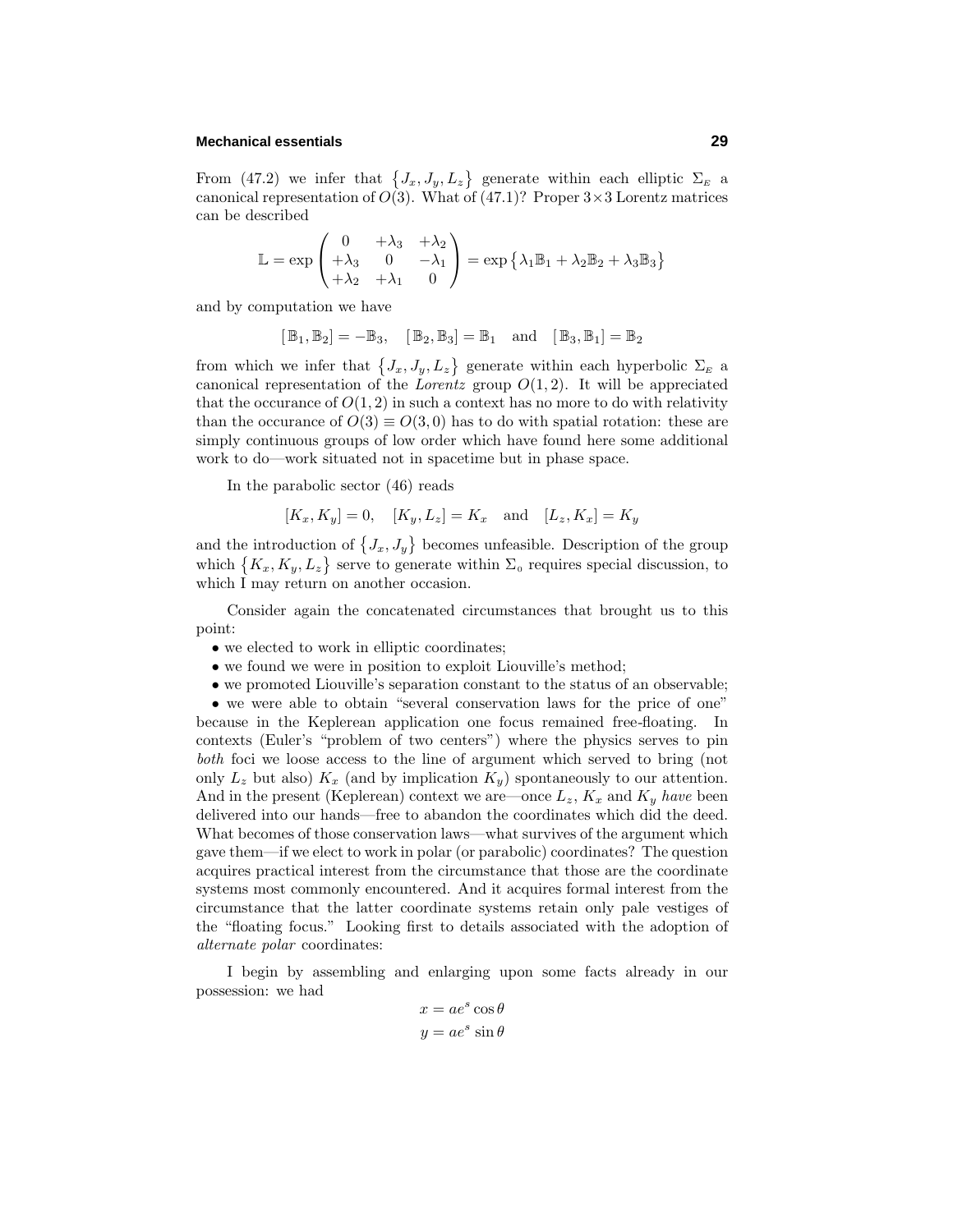at (19), and working from the Keplerean instance of (20) obtain

$$
p_s = ma^2 \dot{s}e^{2s}
$$
  
\n
$$
p_\theta = ma^2 \dot{\theta}e^{2s}
$$
  
\n
$$
p_x = (p_s \cos \theta - p_\theta \sin \theta)/ae^s
$$
  
\n
$$
p_y = (p_s \sin \theta + p_\theta \cos \theta)/ae^s
$$
  
\n
$$
u_1(s) = ma^2 e^{2s}
$$
  
\n
$$
u_2(\theta) = 0
$$
  
\n
$$
w_1(s) = kmae^s
$$
  
\n
$$
w_2(\theta) = 0
$$

Working most efficiently from the generic description (37) of *G* we have

$$
G_{\text{alternate polar}} = -\frac{1}{2u} \left\{ \left( u_2 p_s^2 - u_1 p_\theta^2 \right) - 2 \left( u_2 w_1 - u_1 w_2 \right) \right\}
$$
  
=  $\frac{1}{2} p_\theta^2$ 

while the generic description (36) of *H* and the Cartesian descriptions of  $L_z$ ,  $K_x$  and  $K_y$  give

$$
H = \frac{1}{2u} \left\{ (p_s^2 + p_\theta^2) - 2(w_1 + w_2) \right\}
$$
  
=  $\frac{1}{ma^2} \left\{ \frac{1}{2} e^{-2s} (p_s^2 + p_\theta^2) - kma e^{-s} \right\}$  (48.1)  
 $L_z = x p_u - y p_x$ 

$$
= p_{\theta} \tag{48.2}
$$

$$
K_x = \frac{1}{m} p_y (x p_y - y p_x) - \frac{k}{r} x
$$
  
= 
$$
\frac{1}{ma} \left\{ e^{-s} (p_\theta^2 \cos \theta + p_s p_\theta \sin \theta) - km a \cos \theta \right\}
$$
 (48.3)

$$
K_y = \frac{1}{m} p_x (y p_x - x p_y) - \frac{k}{r} y
$$
  
= 
$$
\frac{1}{ma} \left\{ e^{-s} (p_\theta^2 \sin \theta - p_s p_\theta \cos \theta) - km a \sin \theta \right\}
$$
 (48.4)

which bring me to the delicate point of this discussion. Working from (42) one has

$$
\lim_{a \downarrow 0} G_{\text{elliptic}} = \frac{1}{2} L_z^2
$$
  
= G<sub>alternative polar</sub> (49)

but if one introduces (48) into (42) one obtains an expression of the form

 $G_{\text{elliptic}} = a\text{-independent function of }\{s, \theta, p_s, p_\theta\} + a\cdot(\text{danging term})$ 

which does *not* give back (49) in the limit  $a \downarrow 0$ . Why? Because some  $a$ factors are sequestered—folded into the *definitions* of  $\{s, \theta, p_s, p_\theta\}$ . When we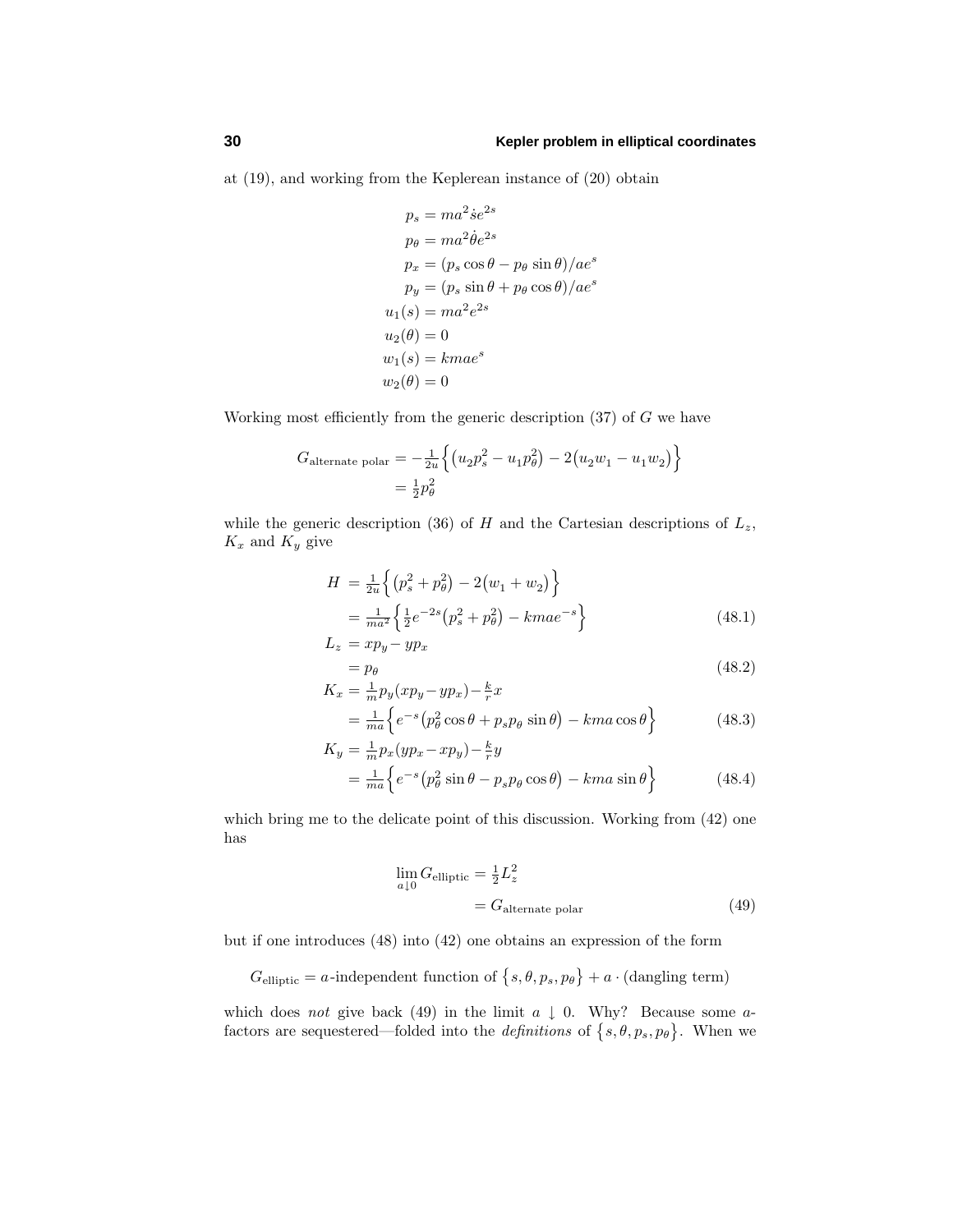#### **Mechanical essentials 31**

elect to adopt alternate polar coordinates we are led not to (42) but to the equation just prior to (48), as was anticipated already at (28); *K*-conservation is not brought spontaneously to our attention, and we have in fact no reason to develop interest in *G*elliptic, which simply does not appear on our radar screen. Having elected to work with a limiting case of the elliptic system we have sacrificed the analytical leverage which derives from the "floating focus; " all alternate polar coordinate systems are unipolar, and the presence of the freely-adjustable constant *a* appears to purchase no analytical advantage.

Adoption of ordinary polar coordinates places one at an even greater disadvantage. Formulæ analogous to  $(49)$  are easily developed,<sup>19</sup> but (as was remarked already in  $\S2$ ) the Lagrangian  $(2.2)$  is not of Liouville's form  $(21)$ , so in polar coordinates—though they be the coordinates standard to the Keplerean literature—we cannot get to first base because we are not qualified even to play the game.

Looking finally to details associated with the adoption of confocal parabolic coordinates: we had

$$
x = \frac{1}{2}(\mu^2 - \nu^2)
$$

$$
y = \mu\nu
$$

at (27), and working from (28) obtain

$$
p_{\mu} = m(\mu^{2} + \nu^{2})\dot{\mu}
$$
  
\n
$$
p_{\nu} = m(\mu^{2} + \nu^{2})\dot{\nu}
$$
  
\n
$$
p_{x} = \frac{1}{\mu^{2} + \nu^{2}}(\mu p_{\mu} - \nu p_{\nu})
$$
  
\n
$$
p_{y} = \frac{1}{\mu^{2} + \nu^{2}}(\nu p_{\mu} + \mu p_{\nu})
$$

while descriptions of  $u_1(\mu)$ ,  $u_2(\nu)$ ,  $w_1(\mu)$  and  $w_2(\nu)$  can be read off from (29). So we have  $20$ 

$$
G_{\text{parabolic}} = \frac{1}{2(\mu^2 + \nu^2)} \left\{ (\mu^2 p_\nu^2 - \nu^2 p_\mu^2) - 2mk(\mu^2 - \nu^2) \right\} - \kappa \tag{50.1}
$$

$$
H = \frac{1}{\mu^2 + \nu^2} \left\{ \frac{1}{2m} (p_\mu^2 + p_\nu^2) - 2k \right\}
$$
 (50.2)

$$
L_z = \frac{1}{2}(\mu p_\nu - \nu p_\nu)
$$
  
\n
$$
K_x = \frac{1}{\mu^2 + \nu^2} \left\{ \frac{1}{2m} (\mu^2 p_\nu^2 - \nu^2 p_\mu^2) - k(\mu^2 - \nu^2) \right\}
$$
\n(50.3)

$$
K_y = \frac{1}{\mu^2 + \nu^2} \left\{ \frac{1}{2m} \left[ \mu \nu (p_\mu^2 + p_\nu^2) - p_\mu p_\nu (\mu^2 + \nu^2) \right] - 2k \mu \nu \right\} \quad (50.4)
$$

Evidently

$$
G_{\text{parabolic}} = mK_x \tag{51}
$$

where I have abandoned as an uninteresting triviality the additive constant which appears in  $(50.1)$ .

<sup>&</sup>lt;sup>19</sup> See  $(54.1)$  in Reference 1.

<sup>&</sup>lt;sup>20</sup> The last four of the following equations have been transcribed from  $(54.2)$ in the essay just cited.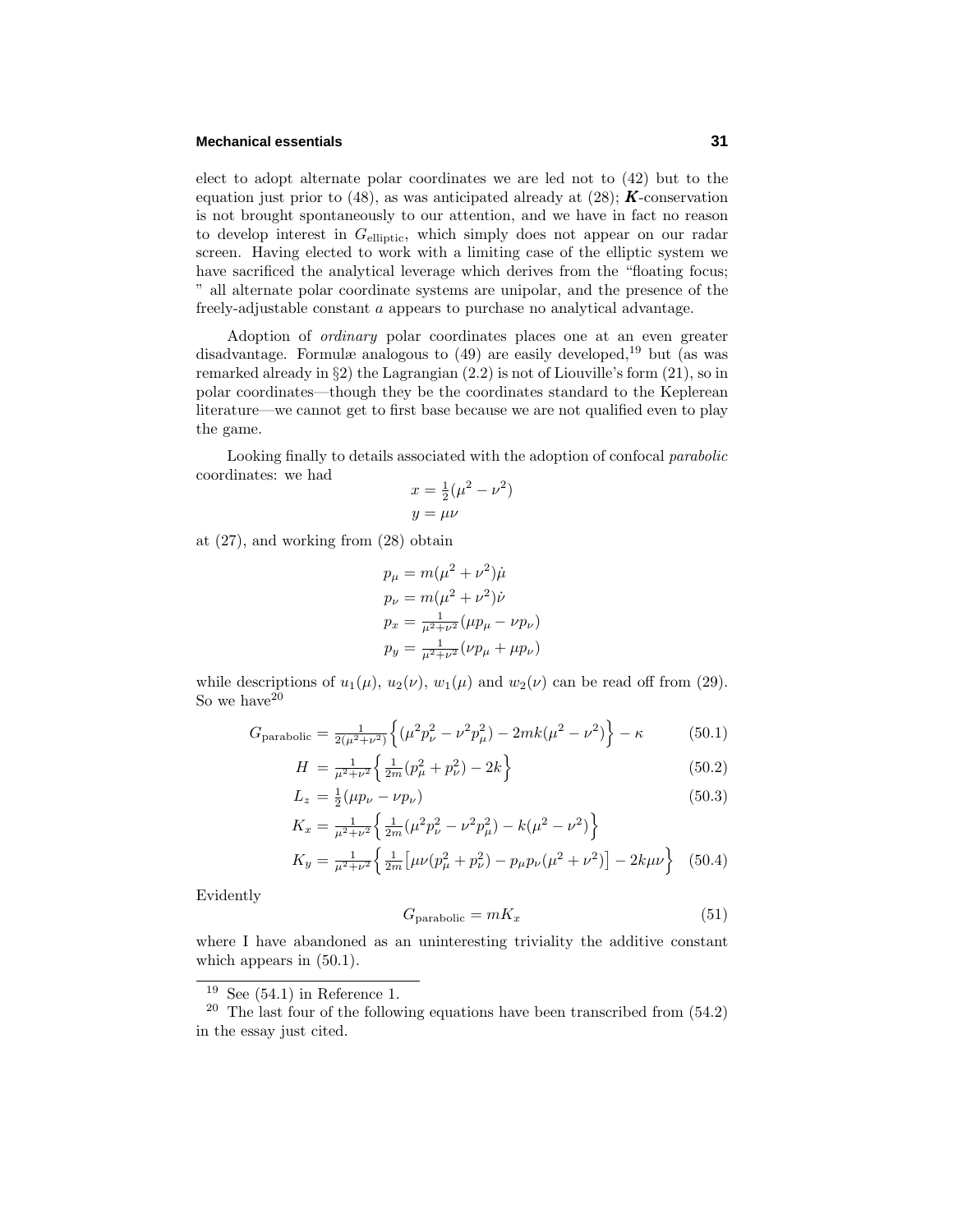#### **32 Kepler problem in elliptical coordinates**

The alternate polar and parabolic coordinate systems are in many respects complementary. The former led us to  $L_z$ , the latter to  $K_x$ . The former retains a floating constant but no directionality (isotropy emerged when the foci coalesced), the latter retains "floating directionality" but no adjustable constant (*a* has become infinite). At (51) the preferential reference to the *x*-component of *K* reflects our tacit decision at (27) to place the parabolic system in "standard position;" i.e., to remove the floating focus to the "negative end of the *x*-axis."

**6. Identification of orbits with curves-of-constant-coordinate**. I have several times remarked<sup>21</sup> that elliptical coordinate systems which share the property that they have one focus pinned at the force center give rise to populations of coordinate lines (curves on which a coordinate—be it  $\xi$  or  $\eta$ , *s* or  $\theta$ ,  $\mu$  or  $\nu$ —is constant) which invite interpretation as Keplerean orbits. I look now into some of the detailed ramifications of that elementary idea, and begin by assembling some familiar facts relating generally to the description of Keplerean orbits.

Let us agree to use the term "perihelion" when referring to

#### $R \equiv$  distance of closest approach to force center

even though we do not imagine ourselves to be doing celestial mechanics, have not placed the literal "sun" at the force center, and anyway are discussing the reduced Kepler problem (imaginary "reduced mass" orbiting an imaginary force center). Speed *v*, distance *r* from the force center, and angular momentum  $\ell$ stand in the especially simple relationship  $\ell = mrv$  when the particle m crosses the principal axis (since it does so normally:  $\mathbf{v} \perp \mathbf{r}$ ). From the energy relation

$$
E = T + U = \frac{1}{2}\ell^2/mr^2 - k/r
$$

we obtain

$$
r^2 + \frac{k}{E}r - \ell^2/2mE = 0
$$

This polynomial—first encountered in §1—has positive real roots (implying a bound orbit)

1

$$
r = -\frac{k}{2E} \left[ 1 \pm \sqrt{1 + 2E\ell^2/mk^2} \right]
$$

only if  $-mk^2/2\ell^2$  <  $E$  < 0; in such (elliptic) cases we have

$$
\text{perihelion } R = -\frac{k}{2E} \left[ 1 - \sqrt{1 + 2E\ell^2/mk^2} \right]
$$
\n
$$
\text{aphelion} = -\frac{k}{2E} \left[ 1 + \sqrt{1 + 2E\ell^2/mk^2} \right]
$$

giving

$$
semimajor axis = \frac{1}{2}(perihelion + aphelion) = -\frac{k}{2E}
$$
\n(52)

eccentricity 
$$
e = \frac{\text{semimajor axis} - \text{perihelion}}{\text{semimajor axis}} = \sqrt{1 + 2E\ell^2/mk^2}
$$
 (53)

where the  $\ell$ -independence of the semimajor axis merits special notice. In terms

<sup>&</sup>lt;sup>21</sup> See again Figures 5  $\&$  9 and associated text.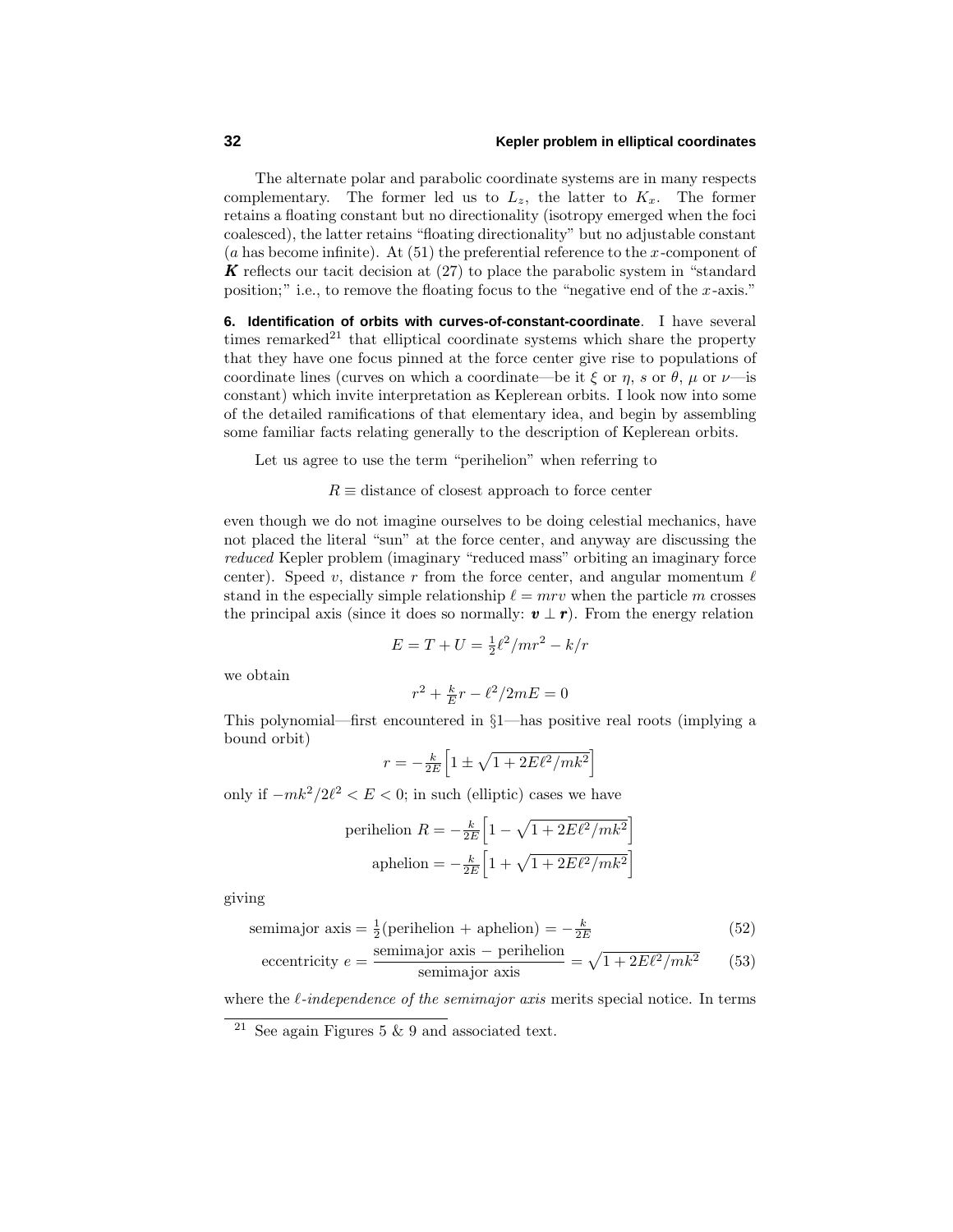#### **Identification of orbits with coordinate curves 33**

of the eccentricity one has

$$
E = -\frac{mk^2}{2\ell^2}(1 - e^2) \qquad : \quad 0 \leqslant e < 1 \tag{54}
$$

$$
R = -\frac{k}{2E}(1 - e)
$$
  
=  $\frac{\ell^2}{mk}(1 + e)^{-1}$  (55)

The Lentz vector  $K$ , introduced at  $(38)$ , has—since conserved—the same value at whatever orbital point it is evaluated, but is (by  $v \perp r$ ) particularly easy to evaluate at perihelion; one has

$$
\mathbf{K} = K\hat{\mathbf{R}} \quad \text{with} \quad K = v\ell - k
$$

$$
= \ell^2 / mR - k
$$

$$
= ke \tag{56}
$$

The Lenz vector  $\boldsymbol{K}$  serves therefore to describe the *orientation and ellipticity* of the orbit. Specification of  $E$  and  $\ell^2$  are sufficient to determine the latter, but not the former. From  $K = ke = k\sqrt{1+2E\ell^2/mk^2}$  we obtain

$$
K^2 = k^2 + 2E\ell^2/m
$$
 (57)

so while one can specify  $\hat{\mathbf{K}}$  arbitrarily the value of  $K$  is prefigured.

Occupying a special place within the population of elliptical orbits are the circular orbits; from the

#### circularity condition: perihelion = aphelion

we recover information

$$
E = E_{\odot} = -mk^2/2\ell^2
$$
 (58)

and

$$
R = R_{\odot} = -k/2E_{\odot}
$$

$$
= \ell^2/mk
$$
(59)

reported already in  $\S1$ . Circular orbits have eccentricity  $e = 0$  and, since it is meaningless to speak of the "rotational orientation of a circle," we are not surprised to have  $K = 0$ .

In the limit  $E \uparrow 0$  we obtain

$$
\begin{array}{ll}\n\text{parihelion} \to \ell^2/2km & (60) \\
\text{aphelion} \to \infty & : \text{orbit becomes unbound (parabolic)} \\
\text{eccentricity} \to 1 & K \to k & (61)\n\end{array}
$$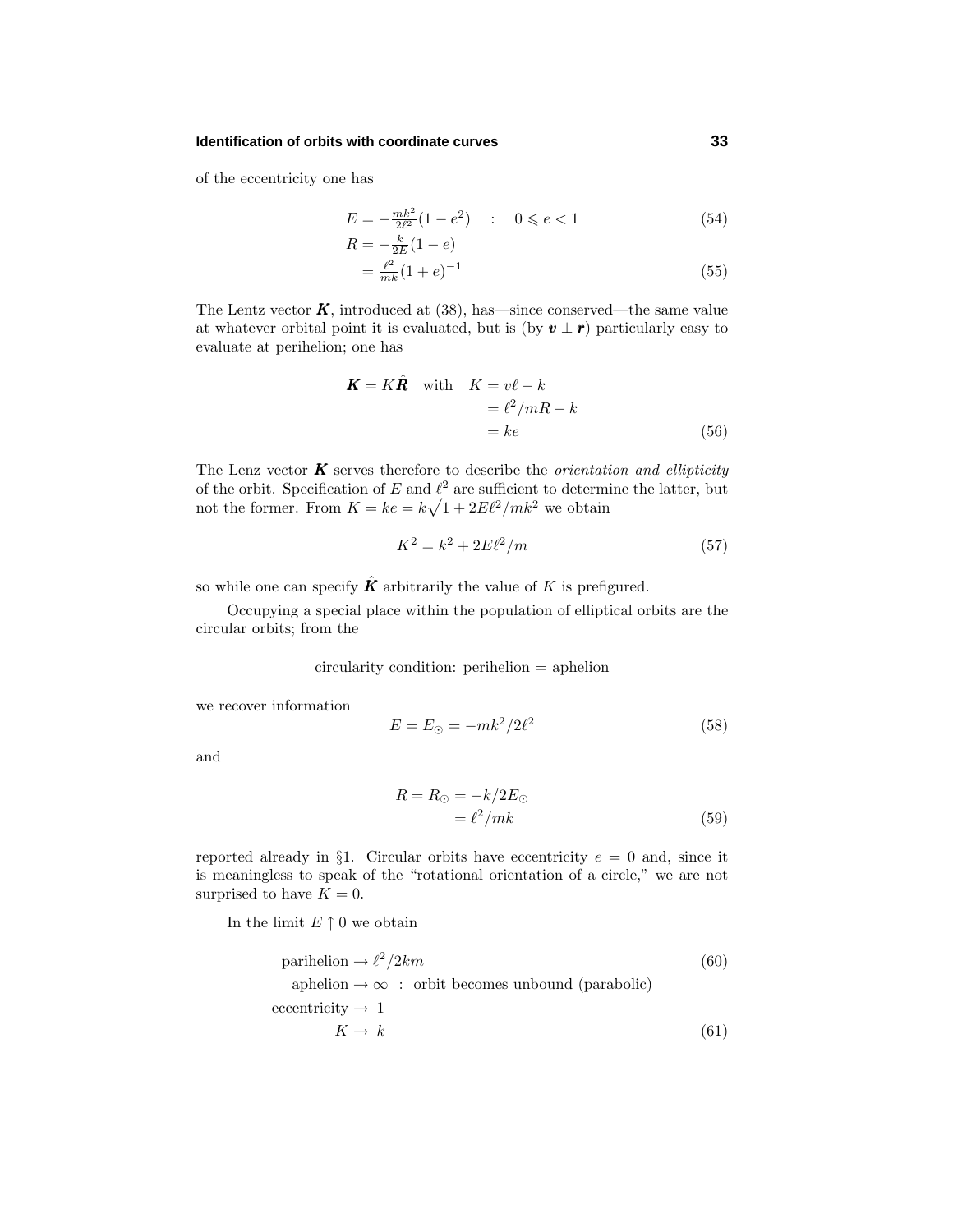#### **34 Kepler problem in elliptical coordinates**

If  $E > 0$  then

perihelion 
$$
R = \frac{k}{2E} \left[ \sqrt{1 + 2E\ell^2/mk^2} - 1 \right]
$$
  
\n"aphelion"  $= \frac{k}{2E} \left[ \sqrt{1 + 2E\ell^2/mk^2} + 1 \right]$   
\nrefers to "remote branch" of hyperbola

The "semimajor axis" retains its former meaning (distance between intercepts with principal axis) but acquires a modified description:

semimajor axis = 
$$
\frac{1}{2}
$$
 ("aphelion" - periphelion) = + $\frac{k}{2E}$  (62)

The definition of "eccentricity" is similarly adjusted:

eccentricity 
$$
e = \frac{\text{semimajor axis} + \text{perihelion}}{\text{semimajor axis}} = \sqrt{1 + 2E\ell^2/mk^2}
$$

One therefore has

$$
E = +\frac{mk^2}{2\ell^2}(e^2 - 1) : e > 1
$$
  
\n
$$
R = +\frac{k}{2E}(e - 1)
$$
 (63)

$$
= \frac{\ell^2}{mk}(1+e)^{-1}
$$
 (64)

which differ only in emphasis from their elliptic counterparts. And the equation  $K = ke$  remains intact.

Thus reminded of the details by which physical/geometrical parameters enter into the design of Keplerean orbits, we are positioned to ask: Under what conditions can lines of coordinate constancy be associated with Keplerean orbits, and vice versa?

## circular orbits

Circular coordinate lines arise within the alternate polar system as lines of constant *s*:

$$
s(\theta) = \text{constant}
$$

Working from (25) we have

$$
\frac{ds}{d\theta} = \sqrt{\frac{E \cdot ma^2 e^{2s} + kma e^s - \frac{1}{2}\ell^2}{\frac{1}{2}\ell^2}}
$$
\n
$$
= \sqrt{\frac{Er^2 + kr - \frac{1}{2m}\ell^2}{\frac{1}{2m}\ell^2}} \quad \text{with } \frac{1}{2}\ell^2 = \text{numerical value of } G_{\text{alternate polar}}
$$

so

$$
\frac{ds}{d\theta} = 0 \quad \Rightarrow \quad r = \frac{k}{2E} \left\{ -1 \pm \sqrt{1 + 2E\ell^2/mk^2} \right\}
$$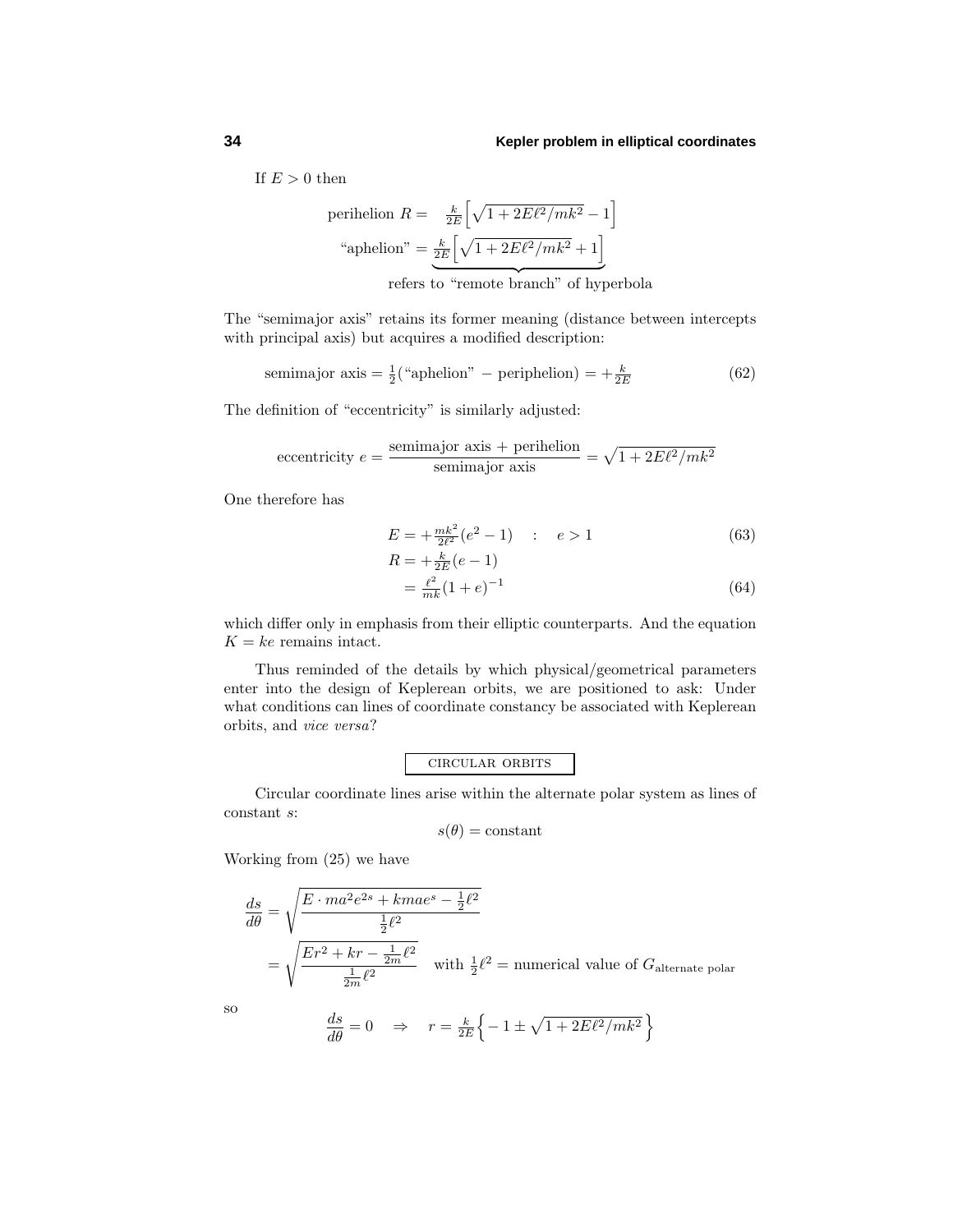### **Identification of orbits with coordinate curves 35**

We have recovered—now as an artifact of Liouville's method—precisely the equation upon which the review just ended was based. Circularity requires that the two roots be coincident, so we have

$$
E_{\odot} = -mk^2/2\ell^2 < 0 \quad \text{and} \quad R_{\odot} = \ell^2/mk
$$

 $\equiv$  m precise agreement with (58) and (59). My intent here has been not so much (except as a check) to reproduce familiar results as to establish a pattern of argument.

radial orbits

Free fall entails  $\theta(s) = \text{constant}$  (i.e.,  $d\theta/ds = 0$ ). By adjustment of the details spelled out above it sets no condition on *E*, but requires  $\ell = 0$ .

| PTIC ORI |
|----------|
|----------|

Elliptic coordinate lines arise within  $\{\xi,\eta\}$  systems as lines of constant  $\xi$ :

$$
\xi(\eta)
$$
 = constant; i.e.,  $\frac{d\xi}{d\eta} = 0$ 

Arguing as before with the aid of (35) we have

$$
\frac{d\xi}{d\eta} = \sqrt{\frac{E \cdot ma^2 \cosh^2 \xi + kma \cosh \xi - \epsilon}{-E \cdot ma^2 \cos^2 \eta + kma \cos \eta + \epsilon}}
$$
\n
$$
\epsilon = \text{numerical value of } G_{\text{elliptic}}
$$
\n
$$
= ma^2 E + maK + \frac{1}{2} \ell^2
$$

where I have allowed myself to drop the subscript from  $K_x$ . Evidently

$$
a\cosh\xi = -\frac{k}{2E}\Big\{1 \pm \sqrt{1 + 4E\epsilon/mk^2}\Big\}
$$

but this serves only to locate the greatest/least values of *ξ* encountered on an orbital tour; on a coordinate ellipse (ellipse of constant *ξ*) those are necessarily identical, so we have

$$
E = -mk^2/4\epsilon < 0 \quad \text{and} \quad \underbrace{\langle a \cosh \xi \rangle}_{\text{denotes}} = -k/2E = 2\epsilon/mk \tag{65}
$$

Notice now that the *ξ*-ellipse—described parametrically by

$$
x = a \cosh \xi \cos \eta - a
$$

$$
y = a \sinh \xi \sin \eta
$$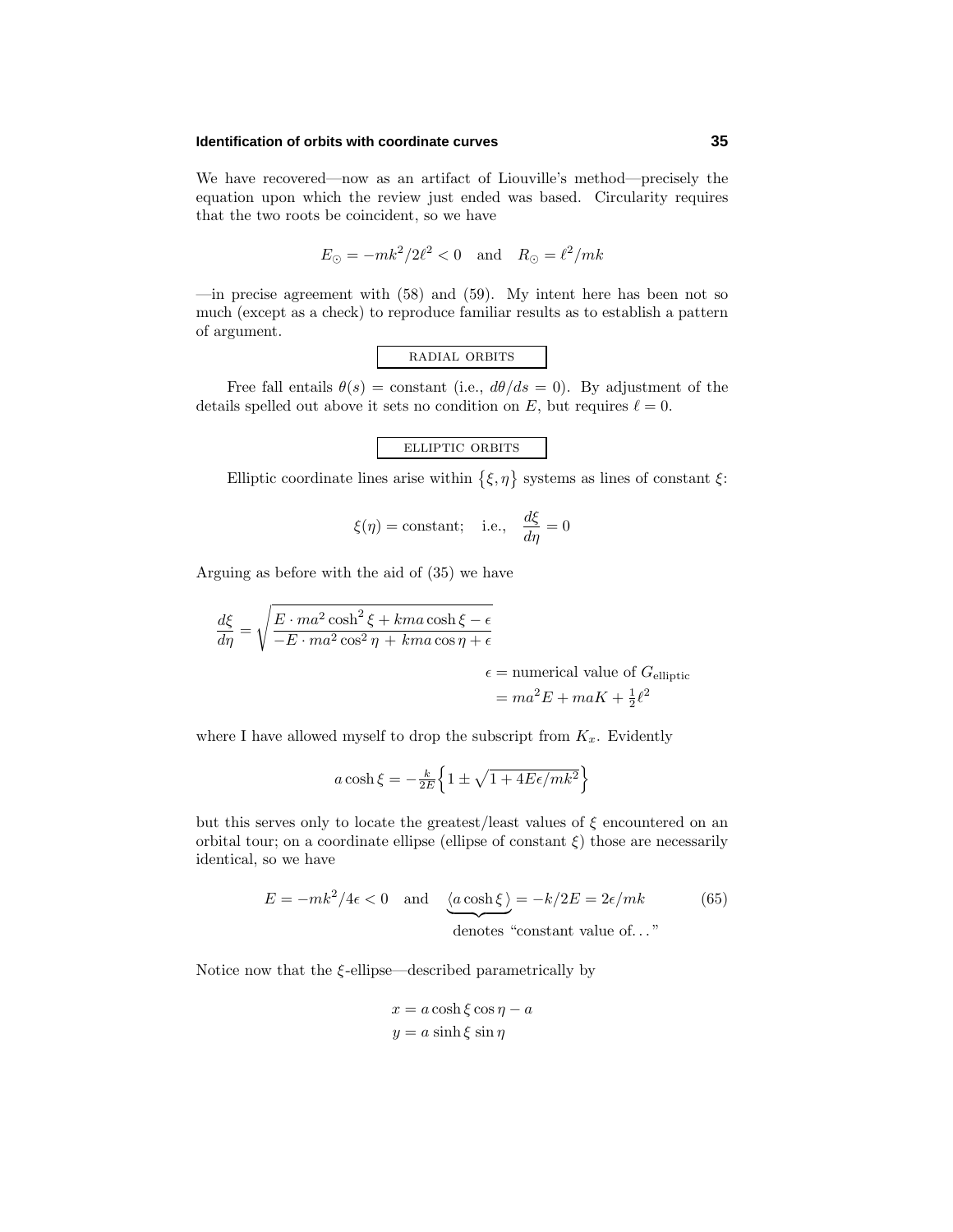#### **36 Kepler problem in elliptical coordinates**

—intercepts the *x*-axis at  $\eta = 0$  (perihelion) and at  $\eta = \pi$  (aphelion); the *ξ*-ellipse therefore has

perihelion = 
$$
a \cosh \xi - a
$$
  
aphelion =  $a \cosh \xi + a$   
semimajor axis =  $a \cosh \xi$   
=  $-\frac{k}{2E}$  by (65), consistently with (52)  
ellipticity =  $1/\cosh \xi$ 

Evidently

$$
a = -\frac{k}{2E}e\tag{66}
$$

which when introduced into  $\epsilon = ma^2E + ma \cdot ke + \frac{1}{2}\ell^2$  gives

$$
\epsilon = -\frac{mk^2}{4E}e^2 + \frac{1}{2}\ell^2\tag{67}
$$

On the other hand, (65) supplies

$$
\epsilon=-\tfrac{mk^2}{4E}
$$

so we recover (53):  $e = \sqrt{1+2E\ell^2/mk^2}$ . By slight rearrangement of the argument one could deduce that necessarily  $K = ke$ . The summary implication is that to describe a Keplerean ellipse as an ellipse of constant  $\xi$  (see again Figure 9) one has only to

- align the *x*-axis with the principal axis;
- set  $\cosh \xi = 1/e$ ;
- set  $a = -ke/2E$ .

parabolic orbits

All coordinate lines associated with the  $\{\mu, \nu\}$  system are parabolic:  $\nu$ -parameterized lines of constant  $\mu$  open to the left, while  $\mu$ -parameterized lines of constant  $\nu$  open to the right, as illustrated in Figure 5. I elect to work with the former, writing

$$
\mu(\nu) = \text{constant}
$$

though the latter would serve as well. Arguing as before from (29) (in which I have without loss of generality set  $\kappa = 0$ ) we have

$$
\frac{d\mu}{d\nu} = \sqrt{\frac{E \cdot m\mu^2 + mk - \epsilon}{E \cdot m\nu^2 + mk + \epsilon}}
$$
\n
$$
\epsilon = \text{numerical value of } G_{\text{parabolic}}
$$
\n
$$
= mK_x \quad \text{by (51)}
$$

Parabolic orbits arise if and only if  $E = 0$ , so from  $d\mu/d\nu = 0$  we obtain

$$
K_x = k \quad \text{for parabolic orbits}
$$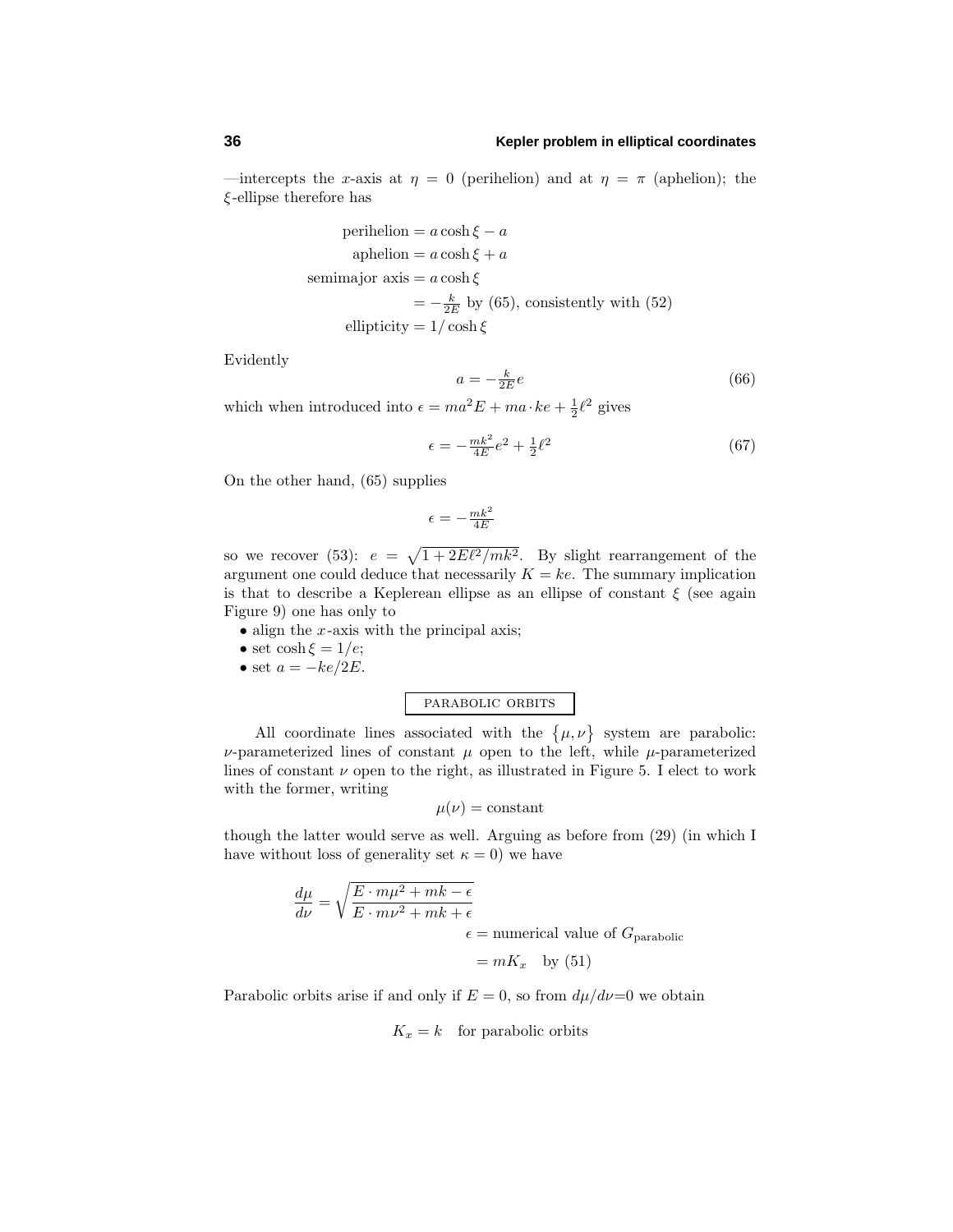## **Identification of orbits with coordinate curves 37**

in precise agreement with (61). We obtain, however, no information about how the constant value of  $\mu$  depends upon physical constants of the motion. But from  $r = \frac{1}{2}(\mu^2 + \nu^2)$  we know that that  $r = \frac{1}{2}\mu^2$  describes the  $\mu$ -parabola's closest approach to the origin (see again Figure 5); we are let thus by (60) to the association

$$
\mu\text{-parabola} \quad \longleftrightarrow \quad \text{Keplerean orbit with } E = 0, \ \ell^2 = k m \mu^2, \ \mathbf{K} = \begin{pmatrix} k \\ 0 \\ 0 \end{pmatrix}
$$

hyperbolic orbits

Hyperbolic coordinate lines are presented by  $\{\xi,\eta\}$  systems as lines of constant *η*:

$$
\eta(\xi) = \text{constant}; \quad \text{i.e.,} \quad \frac{d\eta}{d\xi} = 0
$$

We have physical interest only in the proximate branch  $(\cos \eta > 0)$ : see again Figure 7) if the force is attractive  $(k > 0)$ , which we will assume to be the case, and would have interest only in the remote branch in the contrary case. Adjustment of the argument employed in the elliptic case leads us to write

$$
\frac{d\eta}{d\xi} = \sqrt{\frac{-E \cdot ma^2 \cos^2 \eta + kma \cos \eta + \epsilon}{E \cdot ma^2 \cosh^2 \xi + kma \cosh \xi - \epsilon}}
$$
\n
$$
\epsilon = \text{numerical value of } G_{\text{elliptic}}
$$
\n
$$
= ma^2 E + maK + \frac{1}{2}\ell^2
$$

Evidently

$$
a\cos\eta = +\frac{k}{2E}\left\{1 \pm \sqrt{1 + 4E\epsilon/mk^2}\right\}
$$

from which we obtain

$$
E = -mk^2/4\epsilon > 0 \quad \text{and} \quad \langle a\cos\eta \rangle = +k/2E = -2\epsilon/mk \tag{68}
$$

The proximate branch of the  $\xi$ -parameterized  $\eta$ -hyperbola intercepts the *x*-axis at  $x = a \cos \eta - a < 0$ , the remote branch at  $x = -a \cos \eta - a \ll 0$ , so we have

perihelion = 
$$
a - a \cos \eta
$$
  
\n"aphelion" =  $a + a \cos \eta$   
\nsemimajor axis =  $a \cos \eta$   
\n=  $+\frac{k}{2E}$  by (68), consistently with (62)  
\nellipticity =  $1/\cos \eta$ 

Evidently

$$
a = +\frac{k}{2E}e\tag{69}
$$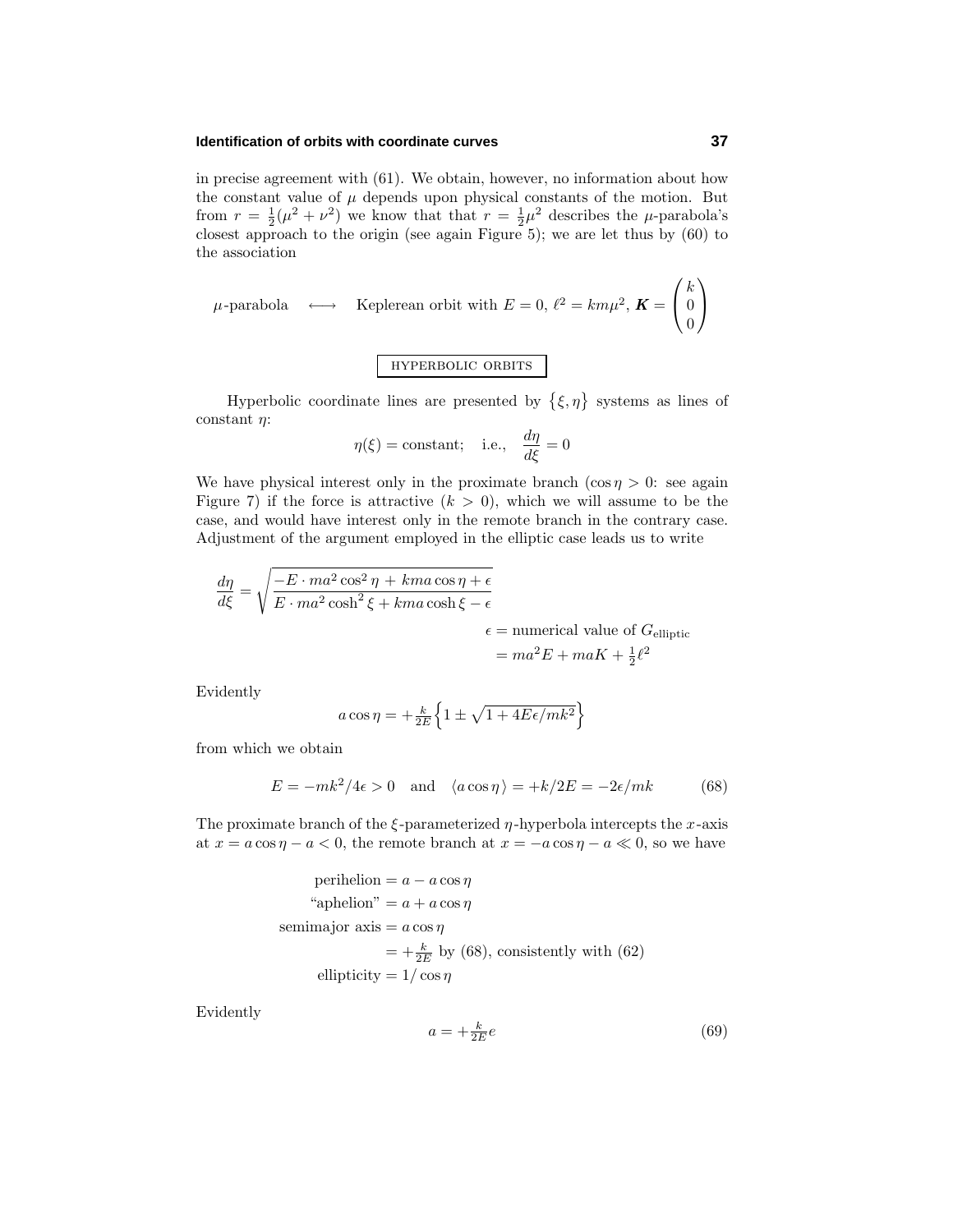One final observation is required to bring the argument to completion: the vectors

 $a_{\text{center}} \rightarrow$  focus and  $K_{\text{focus}} \rightarrow$  perihelion are  $\left\{\begin{array}{c} \text{parallel in elliptic cases, but} \\ \text{antinarallel in hyperbolic case.} \end{array}\right\}$ antiparallel in hyperbolic cases

It follows therefore from (44) that

$$
\epsilon = \begin{cases} ma^2 E + ma \cdot ke + \frac{1}{2}\ell^2 & \text{in elliptic cases, but} \\ ma^2 E - ma \cdot ke + \frac{1}{2}\ell^2 & \text{in hyperbolic cases} \end{cases}
$$

Introducing (69) into the latter we again obtain  $\epsilon = -\frac{mk^2}{4E}e^2 + \frac{1}{2}\ell^2$ , and drawing upon (68) again recover (53):  $e = \sqrt{1+2E\ell^2/mk^2}$ . The summary implication is that to describe a Keplerean hyperbola as a hyperbola of constant  $\cos \eta$  one has—in the attractive case—only to

- align the *x*-axis with the principal axis;
- set  $\cos \eta = 1/e$ ;
- set  $a = +ke/2E$ .

By slight adjustment one could assign physicality alternatively to the remote branch, as required when the central force is repulsive (*k <* 0).

A claim make in text subsequent to Figure 9 is now substantiated: every Keplerean orbit can be displayed as a curve of the form

#### elliptic coordinate = constant

in some appropriately selected elliptic coordinate system (among which we have learned to include polar and parabolic systems as limiting cases). The argument has served to demonstrate the utility—at least in these simplest cases—of "Liouville's orbital equation" (first encountered at (25)), and has served also to deepen our understanding of "Liouville's observable" *G*.

Of course, Liouville's orbital equation serves in principle to describe any Keplerean orbit in any elliptic coordinate system, in which connection I borrow the following pretty argument from Goldstein: we have

$$
\pmb{K} \equiv \tfrac{1}{m} (\pmb{p} \times \pmb{L}) - \tfrac{k}{r} \pmb{r}
$$

giving

$$
\mathbf{K} \cdot \mathbf{r} = Kr \cos \theta = \frac{1}{m} \underbrace{\mathbf{r} \cdot (\mathbf{p} \times \mathbf{L})}_{= \mathbf{L} \cdot (\mathbf{r} \times \mathbf{p}) = \ell^2}
$$
\n
$$
\downarrow
$$
\n
$$
\frac{1}{r} = \frac{mk}{\ell^2} (1 + \frac{K}{k} \cos \theta)
$$
\n
$$
= \frac{mk}{\ell^2} (1 \pm e \cos \theta) \quad \text{with} \quad e = \sqrt{1 + \frac{2E\ell^2}{mk^2}} \tag{70}
$$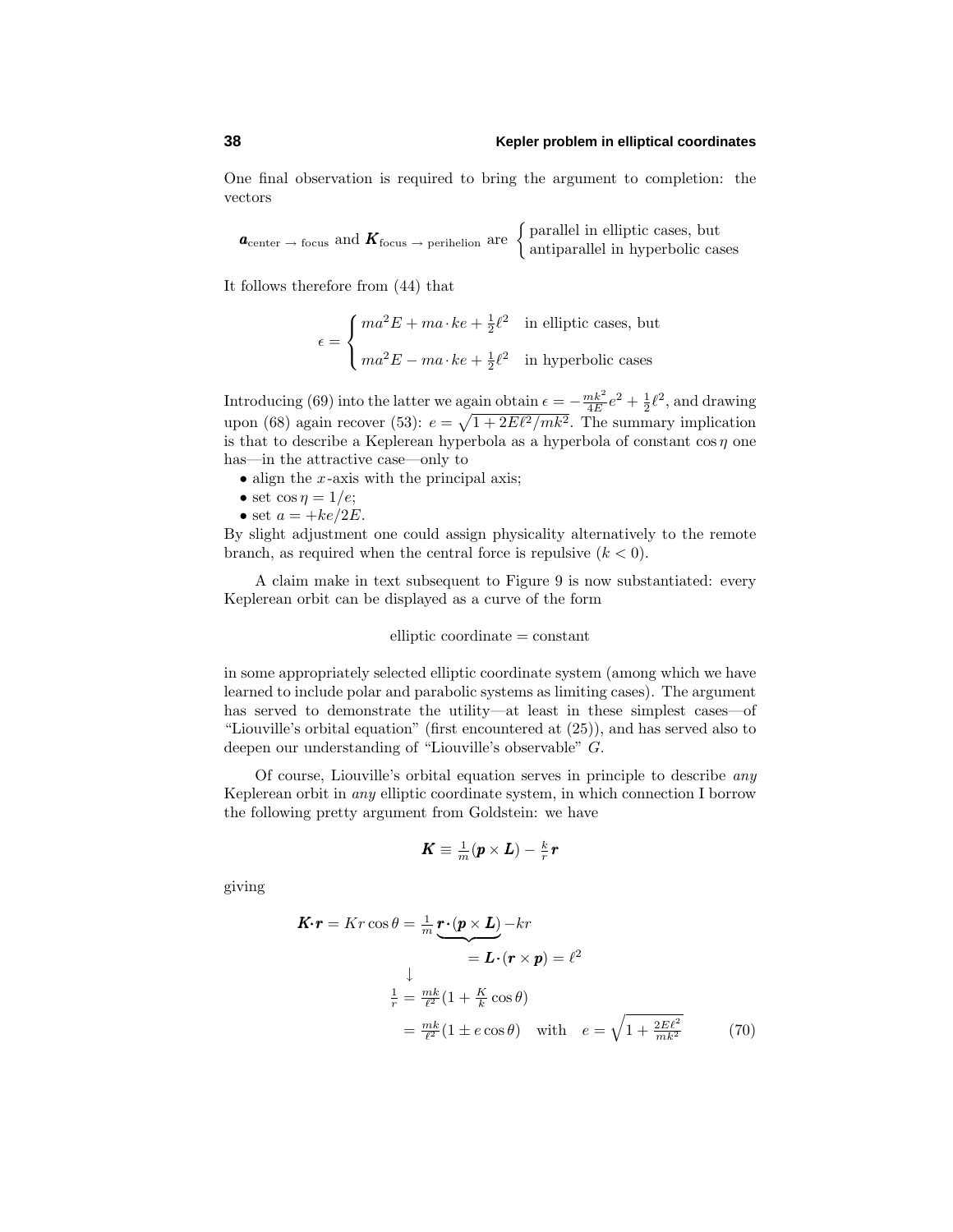#### **Separation of the Hamilton-Jacobi equation in spherical coordinates 39**

Familiarity with the Lenz vector  $\boldsymbol{K}$  has led us here—swiftly and elegantly—to the "polar orbital equation" standard to the literature: (70) provides an explicit description of all possible Keplerean orbits.<sup>22</sup> By coordinate transformation

 $\{r, \theta\} \longrightarrow \{\text{elliptic coordinates}\}\$ 

it should, on this basis, be possible to describe in all generality the solutions of Liouville's equation*...* but I will not pursue this idea.

#### **PART II: HAMILTON-JACOBI THEORY**

**7. Separation in spherical coordinates**. Classical motion in any central force field is planar. Our work thus far contains no reference to the fact that the orbital plane lives in 3-space (or none beyond that implicit in the observation that Coulombic forces  $F \sim r^{-2}$  become "geometrical" only in three dimensions). To look to the associated quantum theory—in effect, a theory of the "2-dimensional hydrogen atom"—is, however, to look to a "toy quantum theory," for the real hydrogen atom is a profoundly 3-dimensional object. Hamilton-Jacobi theory, though entirely classical (it contains no  $\hbar$ 's), is enough richer than the mechanics of Newton/Lagrange as to be susceptible to the force of a similar remark, and it is to be in better position to mark the respects in which 2-dimensional theory fails to reflect 3-dimensional reality that I step now into three dimensions, from which I will by "dimensional descent" soon parachute onto the orbital plane, taking careful note of the scenery lost from view in the process.

If spherical coordinates  $\{r, \theta, \phi\}$  are introduced by this slight variant

$$
x = r \cos \theta
$$
  
\n
$$
y = r \sin \theta \cos \phi
$$
  
\n
$$
z = r \sin \theta \sin \phi
$$
 (71)

of the standard procedure<sup>23</sup> then

$$
L = \frac{1}{2}m[\dot{x}^2 + \dot{y}^2 + \dot{z}^2] + \frac{k}{r}
$$
  
=  $\frac{1}{2}m[\dot{r}^2 + r^2\dot{\theta}^2 + (r\sin\theta)^2\dot{\phi}^2] + \frac{k}{r}$ 

gives

$$
p_r = m\dot{r}
$$
  
\n
$$
p_\theta = mr^2\dot{\theta}
$$
  
\n
$$
p_\phi = m(r\sin\theta)^2\dot{\phi}
$$

<sup>&</sup>lt;sup>22</sup> To ask on the basis of (70) for "orbits of constant  $r$ " is to recover (59).

 $23$  In (27) and (31) I honored convention by associating the line containing the foci with the *x*-axis. My 3-dimensional coordinate systems will be constructed by revolution about the *x*-axis; by this convention I become able to recover my 2-dimensional formulæ (i.e., to "turn off *z*) by the simple expedient of setting the revolution angle  $\phi = 0$ , but at this cost: the "polar axis"—standardly taken to be the *z*-axis—has become the *x*-axis.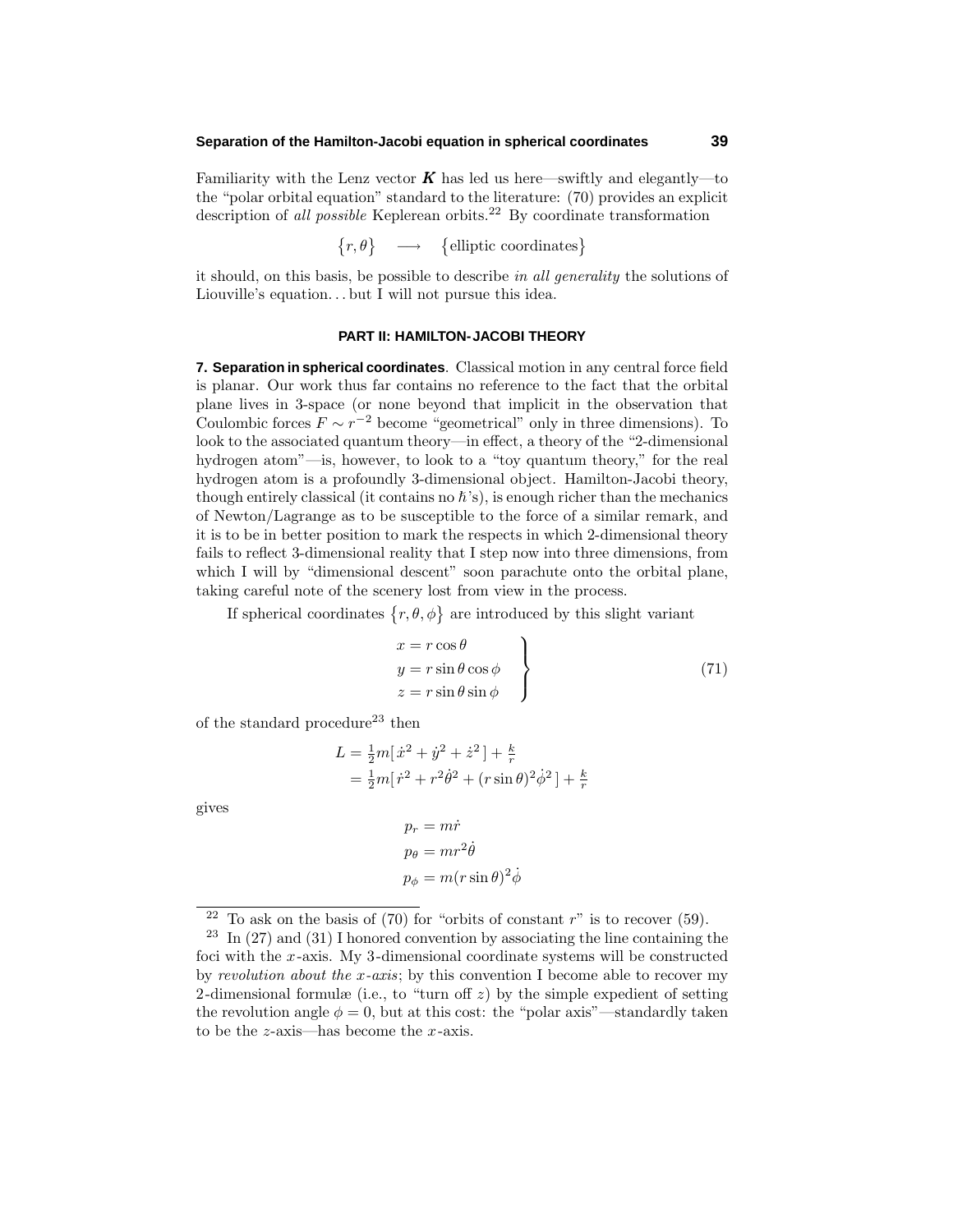whence $^{24}$ 

$$
H = \frac{1}{2m} \left[ p_r^2 + \frac{1}{r^2} p_\theta^2 + \frac{1}{r^2 \sin^2 \theta} p_\phi^2 \right] - \frac{k}{r}
$$
 (72)

The time-independent Hamilton-Jacobi equation reads

$$
\frac{1}{2m} \left[ \left( \frac{\partial S}{\partial r} \right)^2 + \frac{1}{r^2} \left( \frac{\partial S}{\partial \theta} \right)^2 + \frac{1}{r^2 \sin^2 \theta} \left( \frac{\partial S}{\partial \phi} \right)^2 \right] - \frac{k}{r} = E \tag{73}
$$

and on strength of the additivity assumption

!*dS*<sup>1</sup>

$$
S(r, \theta, \phi) = S_1(r) + S_2(\theta) + S_3(\phi)
$$
\n(74)

separates; we obtain

$$
\frac{dS_3}{d\phi} = \lambda_3
$$
\n
$$
\left(\frac{dS_2}{d\theta}\right)^2 + \frac{\lambda_3^2}{\sin^2\theta} = \lambda_2^2
$$
\n
$$
\left(\frac{dS_1}{dr}\right)^2 + \frac{\lambda_2^2}{r^2} - 2m\left[\frac{k}{r} + E\right] = 0
$$
\n(75)

where  $\lambda_2$  and  $\lambda_3$  are separation constants (as also is *E*, which is an artifact of our having passed—by separation—from *t*-dependent Hamilton-Jacobi theory to its *t*-independent variant).

Had we, on the other hand, parachuted onto the orbital plane prior to invoking the apparatus of Hamilton-Jacobi theory—had we, in other words, elected to assign *z* the frozen value  $z = 0$  ( $\phi = 0$ ) and proceed from

$$
H = \frac{1}{2m} \left[ p_r^2 + \frac{1}{r^2} p_\theta^2 \right] - \frac{k}{r}
$$
 (76)

—we would have obtained

$$
\frac{1}{2m} \left[ \left( \frac{\partial S}{\partial r} \right)^2 + \frac{1}{r^2} \left( \frac{\partial S}{\partial \theta} \right)^2 \right] - \frac{k}{r} = E
$$

which by

$$
S(r, \theta) = S_1(r) + S_2(\theta)
$$

separates to become

$$
\left(\frac{dS_2}{d\theta}\right)^2 = \lambda^2
$$
\n
$$
\left(\frac{dS_1}{dr}\right)^2 + \frac{\lambda^2}{r^2} - 2m\left[\frac{k}{r} + E\right] = 0
$$
\n(77)

which (in addition to *E*) contains only a single separation constant. What I meant by "scenery lost from view" becomes vividly evident when one compares (77) with (75).

<sup>&</sup>lt;sup>24</sup> Compare M. Born, *The Mechanics of the Atom* (1924, English language edition of  $1960$ , p. 132; G. Birtwhistle, The Quantum Theory of the Atom (), p. 187; Goldstein, p. 455.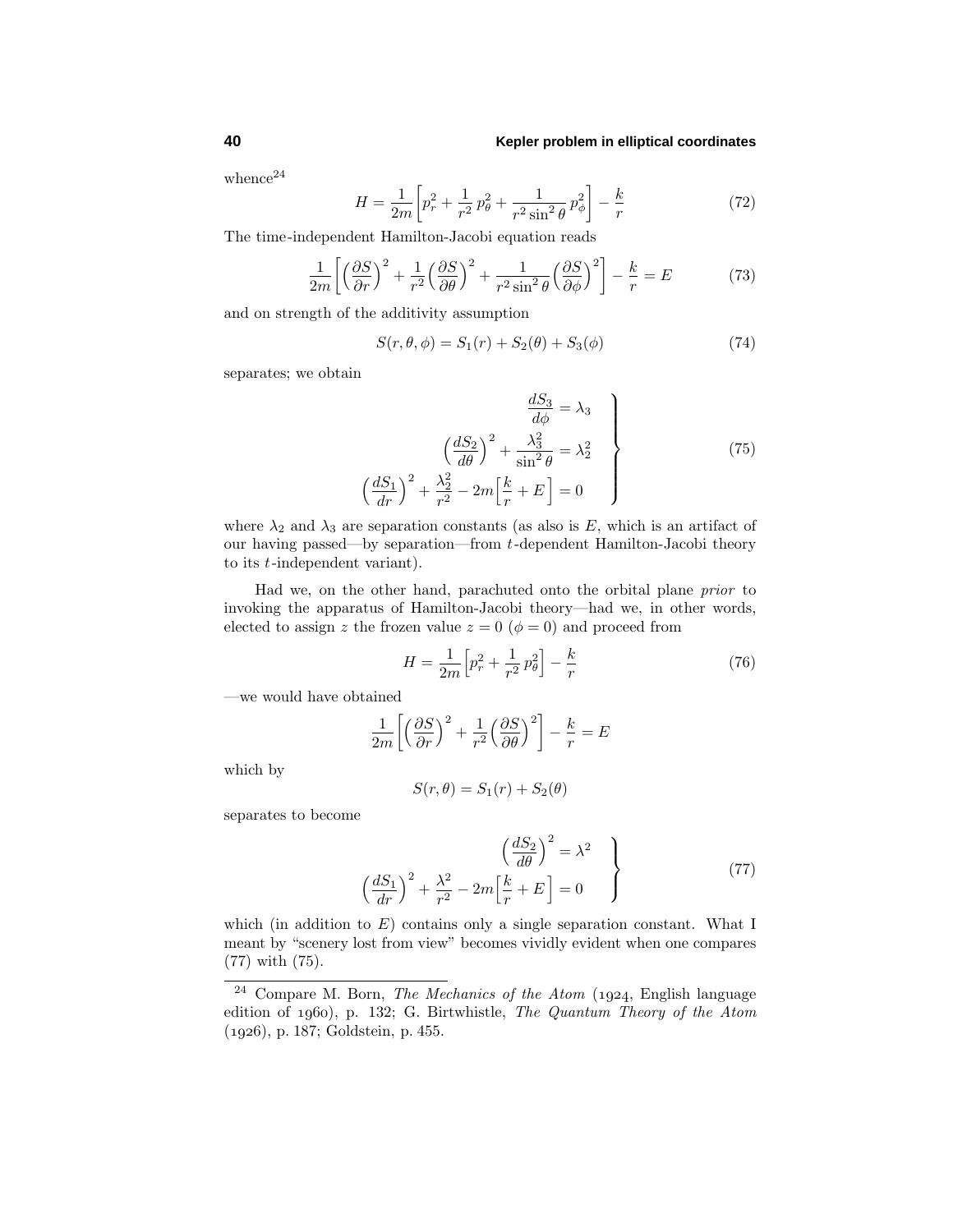## **Hamilton-Jacobi separation in alternate spherical coordinates 41**

For the moment I consider separation itself to be the point at issue, and am content therefore to postpone discussion of what the separated equations may be good for.<sup>25</sup>

## **8. Separation in alternate spherical coordinates**. In place of (71) we write

$$
x = ae^{s} \cos \theta
$$
  
\n
$$
y = ae^{s} \sin \theta \cos \phi
$$
  
\n
$$
z = ae^{s} \sin \theta \sin \phi
$$
 (78)

Then

$$
L = \frac{1}{2}m[\dot{x}^2 + \dot{y}^2 + \dot{z}^2] + \frac{k}{r}
$$
  
=  $\frac{1}{2}ma^2e^{2s}[\dot{s}^2 + \dot{\theta}^2 + (\sin\theta)^2\dot{\phi}^2] + \frac{k}{a}e^{-s}$  (79)

gives

$$
p_s = ma^2 e^{2s} \dot{s}
$$
  
\n
$$
p_\theta = ma^2 e^{2s} \dot{\theta}
$$
  
\n
$$
p_\phi = ma^2 e^{2s} \sin^2 \theta \cdot \dot{\phi}
$$

whence

$$
H = \frac{1}{2ma^2e^{2s}} \left[ p_s^2 + p_\theta^2 + \frac{1}{\sin^2 \theta} p_\phi^2 \right] - \frac{k}{ae^s}
$$
 (80)

The associated Hamilton-Jacobi equation

$$
\frac{1}{2ma^2e^{2s}} \left[ \left( \frac{\partial S}{\partial s} \right)^2 + \left( \frac{\partial S}{\partial \theta} \right)^2 + \frac{1}{\sin^2 \theta} \left( \frac{\partial S_2}{\partial \phi} \right)^2 \right] - \frac{k}{ae^s} = E \tag{81}
$$

separates by  $S(s, \theta, \phi) = S_1(s) + S_2(\theta) + S_3(\phi)$  to give

$$
\frac{dS_3}{d\phi} = \lambda_3
$$
\n
$$
\left(\frac{dS_2}{d\theta}\right)^2 + \frac{\lambda_3^2}{\sin^2\theta} = \lambda_2^2
$$
\n
$$
\left(\frac{dS_1}{ds}\right)^2 + \lambda_2^2 - 2ma^2e^{2s}\left[\frac{k}{ae^s} + E\right] = 0
$$
\n(82)

which by  $\frac{d}{ds} = r \frac{d}{dr}$  is readily seen to be equivalent to (75).

Had we elected to turn off *z* at the outset then—as was remarked already at (20)—the Lagrangian (79) would have assumed Liouville's design—a design not shared by (79). Separation proceeds in the standard way

<sup>25</sup> Born, Birtwhistle and Goldstein, in references just cited, explore that aspect of our subject in great detail.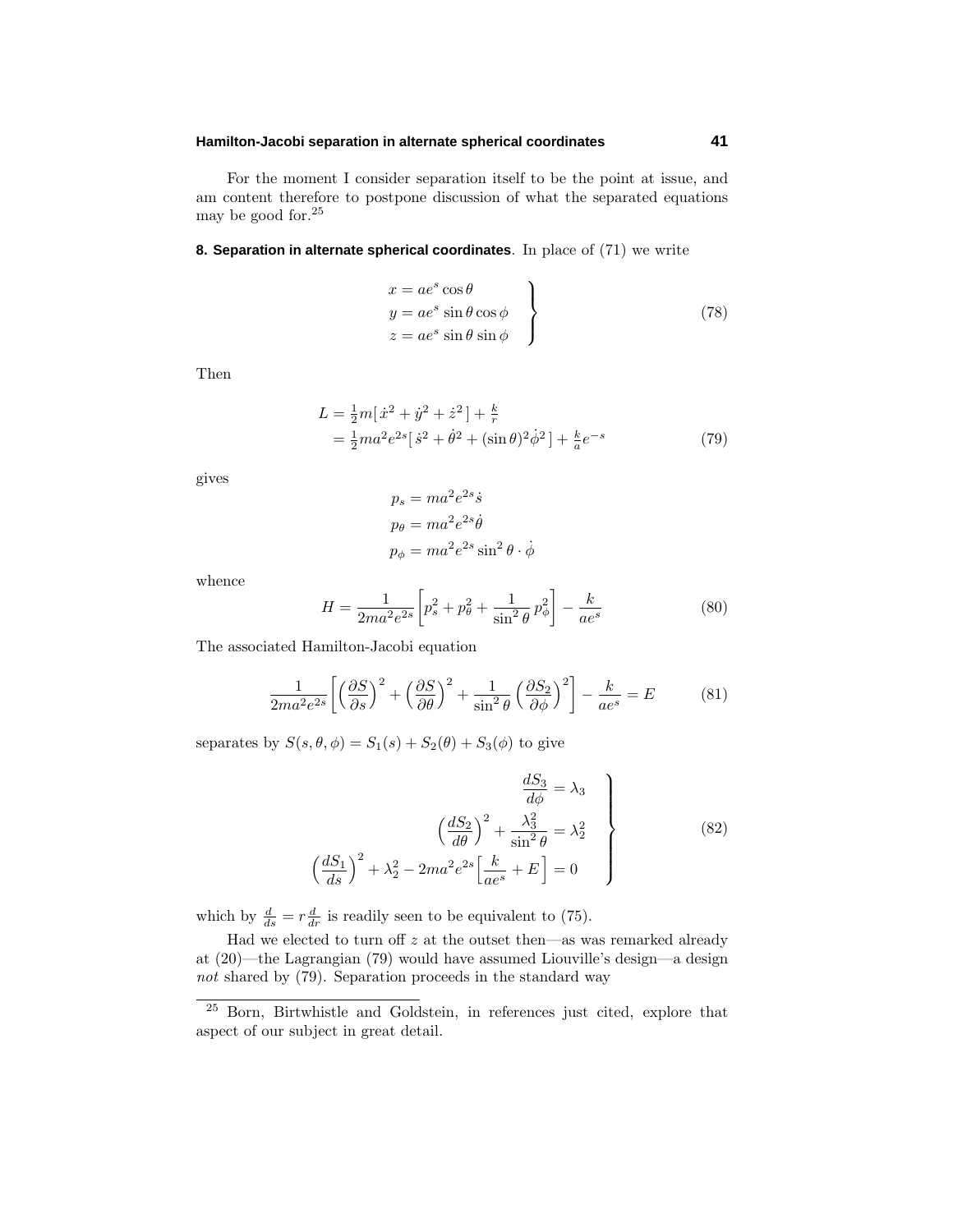$$
\frac{1}{2ma^2e^{2s}}\left[\left(\frac{\partial S}{\partial s}\right)^2 + \left(\frac{\partial S}{\partial \theta}\right)^2\right] - \frac{k}{ae^s} = E\tag{83}
$$

$$
\left(\frac{dS_2}{d\theta}\right)^2 = \lambda^2
$$
\n
$$
\left(\frac{dS_1}{ds}\right)^2 + \lambda^2 - 2ma^2e^{2s}\left[\frac{k}{ae^s} + E\right] = 0
$$
\n(84)

which is gratifying, but the take-home lesson is this:

Separability of the Hamilton-Jacobi equation does not presume Lagrangian separability in the sense of Liouville.

## **9. Separation in parabolic coordinates**. The coordinate system now in question

$$
x = \frac{1}{2}(\mu^2 - \nu^2)
$$
  
\n
$$
y = \mu \nu \cos \phi
$$
  
\n
$$
z = \mu \nu \sin \phi
$$
 (85)

gives back  $(27)$  at  $\phi = 0$ , and should not be confused with the "paraboloidal coordinate system," which is something else. $26$  From

$$
L = \frac{1}{2}m[\dot{x}^2 + \dot{y}^2 + \dot{z}^2] + \frac{k}{r}
$$
  
=  $\frac{1}{2}m[(\mu^2 + \nu^2)(\dot{\mu}^2 + \dot{\nu}^2) + \mu^2 \nu^2 \dot{\phi}^2] + \frac{2k}{\mu^2 + \nu^2}$ 

—which, notably, does not display Liouville's design, but at  $\phi = 0$  gives back (28), which does—we are, following the pattern of previous argument, led to write

$$
p_{\mu} = m(\mu^{2} + \nu^{2})\dot{\mu}
$$
  
\n
$$
p_{\nu} = m(\mu^{2} + \nu^{2})\dot{\nu}
$$
  
\n
$$
p_{\phi} = m\mu^{2}\nu^{2}\dot{\phi}
$$
  
\n
$$
H = \frac{1}{2m} \left[ \frac{1}{\mu^{2} + \nu^{2}} \{ p_{\mu}^{2} + p_{\nu}^{2} \} + \frac{1}{\mu^{2}\nu^{2}} p_{\phi}^{2} \right] - \frac{2k}{\mu^{2} + \nu^{2}}
$$
  
\n
$$
\frac{1}{2m} \left[ \frac{1}{\mu^{2} + \nu^{2}} \{ \left( \frac{\partial S}{\partial \mu} \right)^{2} + \left( \frac{\partial S}{\partial \nu} \right)^{2} \} + \frac{1}{\mu^{2}\nu^{2}} \left( \frac{\partial S}{\partial \phi} \right)^{2} \right] - \frac{2k}{\mu^{2} + \nu^{2}} = E \qquad (86)
$$
  
\n
$$
\left( \frac{dS_{3}}{d\phi} \right) = \lambda_{3}
$$
  
\n
$$
\left( \frac{dS_{2}}{d\nu} \right)^{2} + \frac{1}{\nu^{2}} \lambda_{3}^{2} - 2m(k - E\nu^{2}) = +\lambda_{2}
$$
  
\n
$$
\left( \frac{dS_{1}}{d\mu} \right)^{2} + \frac{1}{\mu^{2}} \lambda_{3}^{2} - 2m(k - E\mu^{2}) = -\lambda_{2}
$$
  
\n(87)

*dµ*

<sup>26</sup> See Moon & Spencer, Reference 11, p. 44.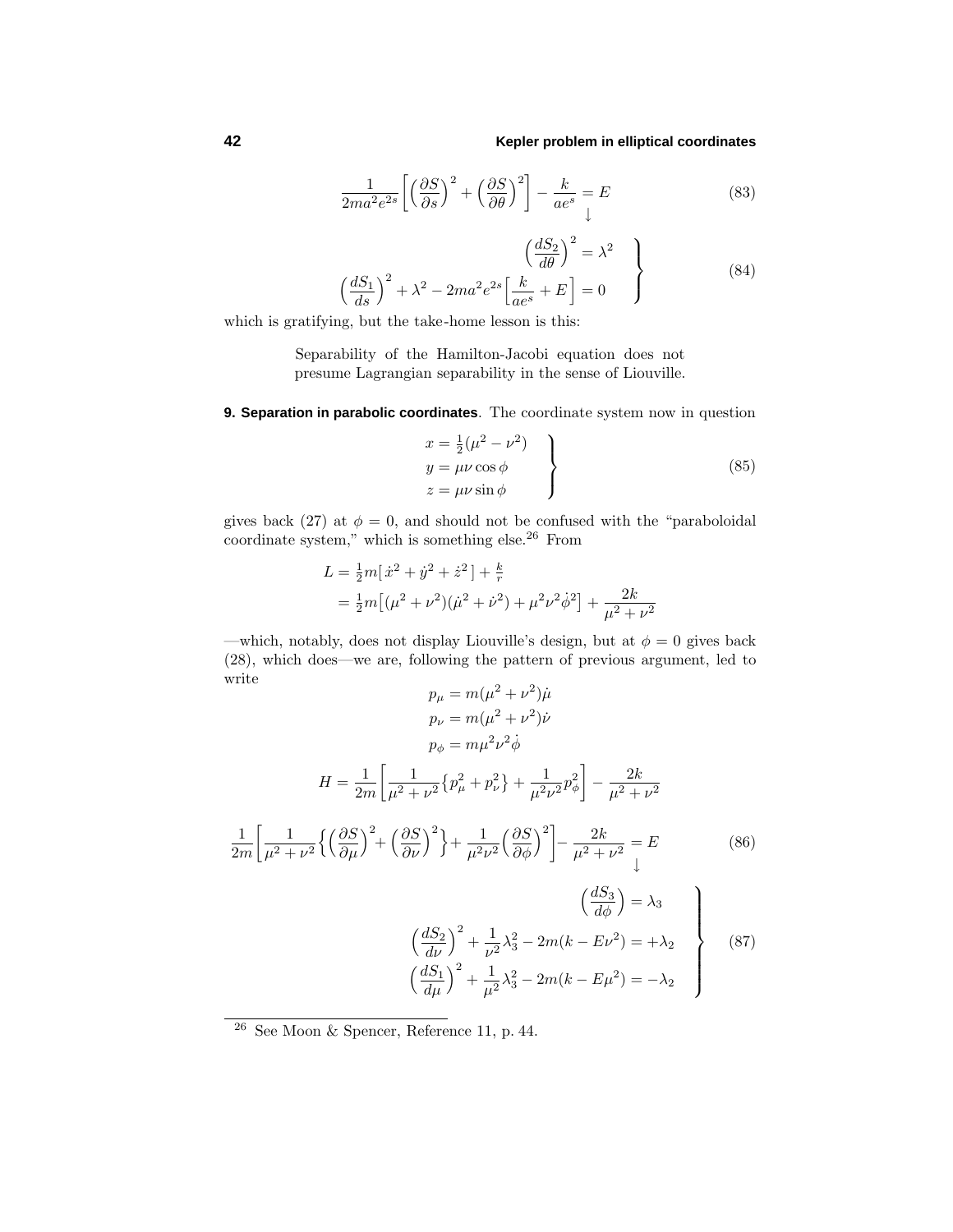## **Hamilton-Jacobi separation in prolate spheroidal coordinates 43**

Had we, on the other hand, elected at the outset to work exclusively on the orbital plane  $\phi = 0$  we would have been led to write

$$
\frac{1}{2m} \left[ \frac{1}{\mu^2 + \nu^2} \left\{ \left( \frac{\partial S}{\partial \mu} \right)^2 + \left( \frac{\partial S}{\partial \nu} \right)^2 \right\} \right] - \frac{2k}{\mu^2 + \nu^2} = E \tag{88}
$$

$$
\left(\frac{dS_2}{d\nu}\right)^2 - 2m(k + E\nu^2) = +\lambda
$$
\n
$$
\left(\frac{dS_1}{d\mu}\right)^2 - 2m(k + E\mu^2) = -\lambda
$$
\n(89)

The separated equations obtained in this case are notable for their elegant symmetry.<sup>27</sup>

**10. Separation in displaced prolate spheroidal coordinates**. Prolate spheroidal coordinates

$$
x = a \cosh \xi \cos \eta
$$
  

$$
y = a \sinh \xi \sin \eta \cos \phi
$$
  

$$
z = a \sinh \xi \sin \eta \sin \phi
$$

arise when the confocal elliptic system (31) is revolved about the *x*-axis, and give back (31) at  $\phi = 0$ . The system is to be distinguished from the "ellipsoidal" and "conicoidal" systems, which are two quite different things, $28$  and also from the "oblate spheroidal" system, which arises when (31) is revolved about the  $y$ -axis.<sup>29</sup> We have physical interest actually in this variant

$$
x = a \cosh \xi \cos \eta - a
$$
  
\n
$$
y = a \sinh \xi \sin \eta \cos \phi
$$
  
\n
$$
z = a \sinh \xi \sin \eta \sin \phi
$$
 (90)

where the displacement serves to place one focus at the Cartesian origin.

<sup>27</sup> Parabolic separation is discussed in §35 of Born, and in Birtwhistle's Chapter 9. Both authors cite P. Epstein and K. Schwartzschild, who in noticed independently that parabolic coordinates could be used (in the language provided by the "old quantum theory") to construct accounts of the Stark effect in hydrogen. Epstein and Schwartzschild took Jacobi's solution of Euler's "problem of two centers" as their point of departure, and by removing one force center to infinity (Jacobi's elliptic coordinates then become parabolic, as we have seen) synthesized the locally uniform electric field upon which the Stark effect depends. That parabolic coordinates figure also in Schrödinger's initial paper begins to seem not so amazing.

 $28$  See Moon & Spencer, Reference 11, pp. 37 & 40. Properties of prolate spheroidal coordinate systems are described on pp. 31–33.

<sup>&</sup>lt;sup>29</sup> The foci are by this operation caused to trace a *circle* on the  $\{x, z\}$ -plane; oblate spheroidal coordinates might therefore prove useful in describing the motion of a particle in the presence of a *charged ring*.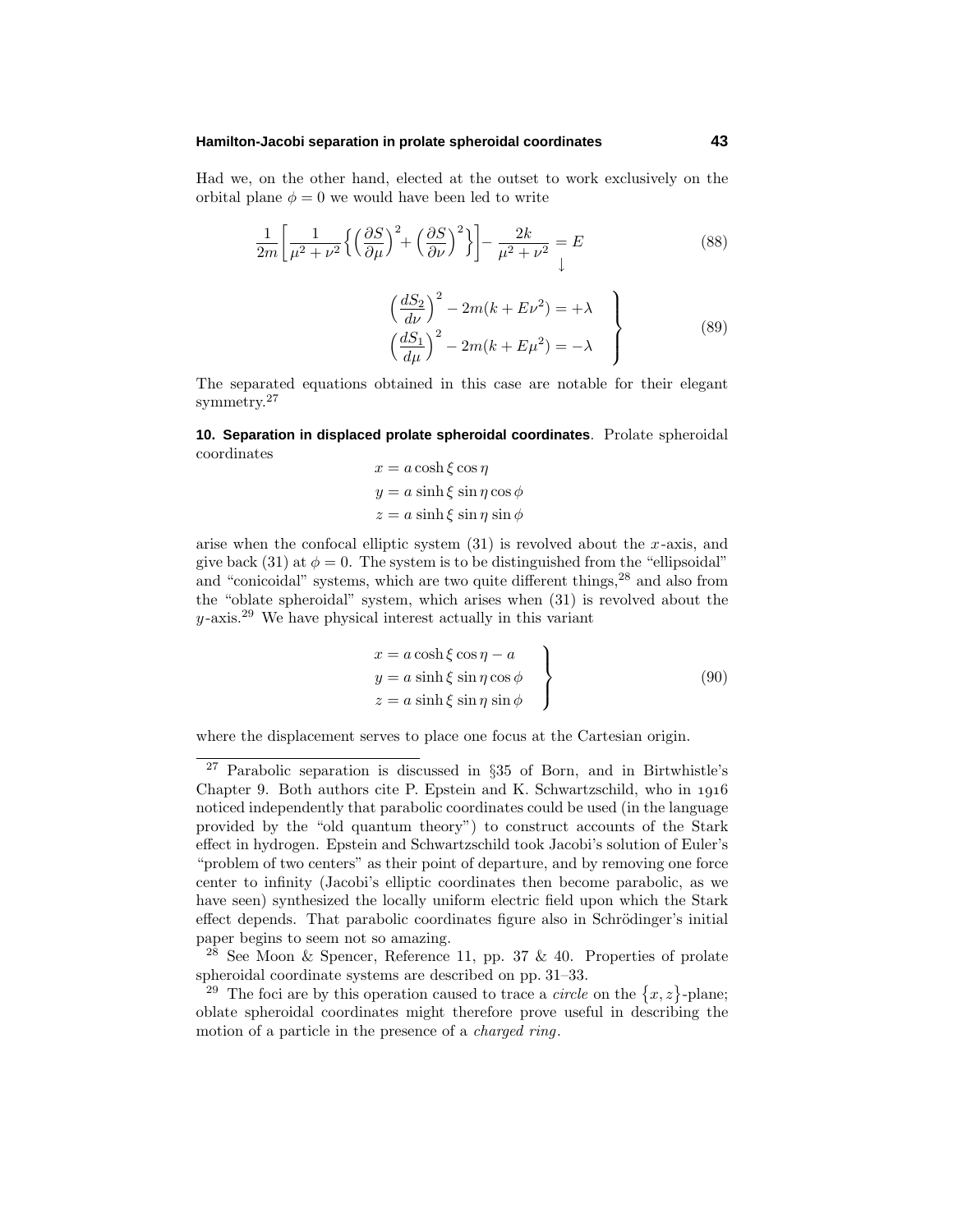Taking

$$
L = \frac{1}{2}m[\dot{x}^2 + \dot{y}^2 + \dot{z}^2] + \frac{k}{r}
$$
  
=  $\frac{1}{2}ma^2[(\cosh^2 \xi - \cos^2 \eta)(\dot{\xi}^2 + \dot{\eta}^2) + 2\sinh^2 \xi \sin^2 \eta \cdot \dot{\phi}^2] + \frac{k}{a(\cosh \xi - \cos \eta)}$ 

as our point of departure, we observe that we attain Liouville's design (34) only if  $\phi$  is frozen ( $\dot{\phi} = 0$ ), and are led to write

$$
p_{\xi} = ma^2(\cosh^2 \xi - \cos^2 \eta) \dot{\xi}
$$

$$
p_{\eta} = ma^2(\cosh^2 \xi - \cos^2 \eta) \dot{\eta}
$$

$$
p_{\phi} = 2ma^2 \sinh^2 \xi \sin^2 \eta \cdot \dot{\phi}
$$

The Hamilton, after a little manipulation, becomes

$$
H = \frac{1}{2ma^2(\cosh^2 \xi - \cos^2 \eta)} \left\{ \left[ p_{\xi}^2 + p_{\eta}^2 + 2\left( \frac{1}{\sinh^2 \xi} + \frac{1}{\sin^2 \eta} \right) p_{\phi}^2 \right] + 2kma(\cosh \xi + \cos \eta) \right\}
$$

giving

$$
\frac{1}{2ma^2(\cosh^2 \xi - \cos^2 \eta)} \Biggl\{ \Biggl[ \Bigl( \frac{\partial S}{\partial \xi} \Bigr)^2 + \Bigl( \frac{\partial S}{\partial \eta} \Bigr)^2 + 2 \Bigl( \frac{1}{\sinh^2 \xi} + \frac{1}{\sin^2 \eta} \Bigr) \Bigl( \frac{\partial S}{\partial \phi} \Bigr)^2 \Biggr] + 2kma(\cosh \xi + \cos \eta) \Biggr\} = E
$$

whence

$$
\left(\frac{dS_2}{d\eta}\right)^2 + \frac{2\lambda_3^2}{\sin^2 \eta} + 2ma(k\cos\eta + Ea\cos^2\eta) = +\lambda_2
$$
\n
$$
\left(\frac{dS_1}{d\xi}\right)^2 + \frac{2\lambda_3^2}{\sinh^2 \xi} + 2ma(k\cosh\xi - Ea\cosh^2\xi) = -\lambda_2
$$
\n(91)

Prior abandonment of the third dimension would have resulted in the truncated system

$$
\left(\frac{dS_2}{d\eta}\right)^2 + 2ma(k\cos\eta + Ea\cos^2\eta) = +\lambda_2
$$
\n
$$
\left(\frac{dS_1}{d\xi}\right)^2 + 2ma(k\cosh\xi - Ea\cosh^2\xi) = -\lambda_2
$$
\n(92)

All previously separated Hamilton-Jacobi systems can be recovered as limiting cases of (91) and (92).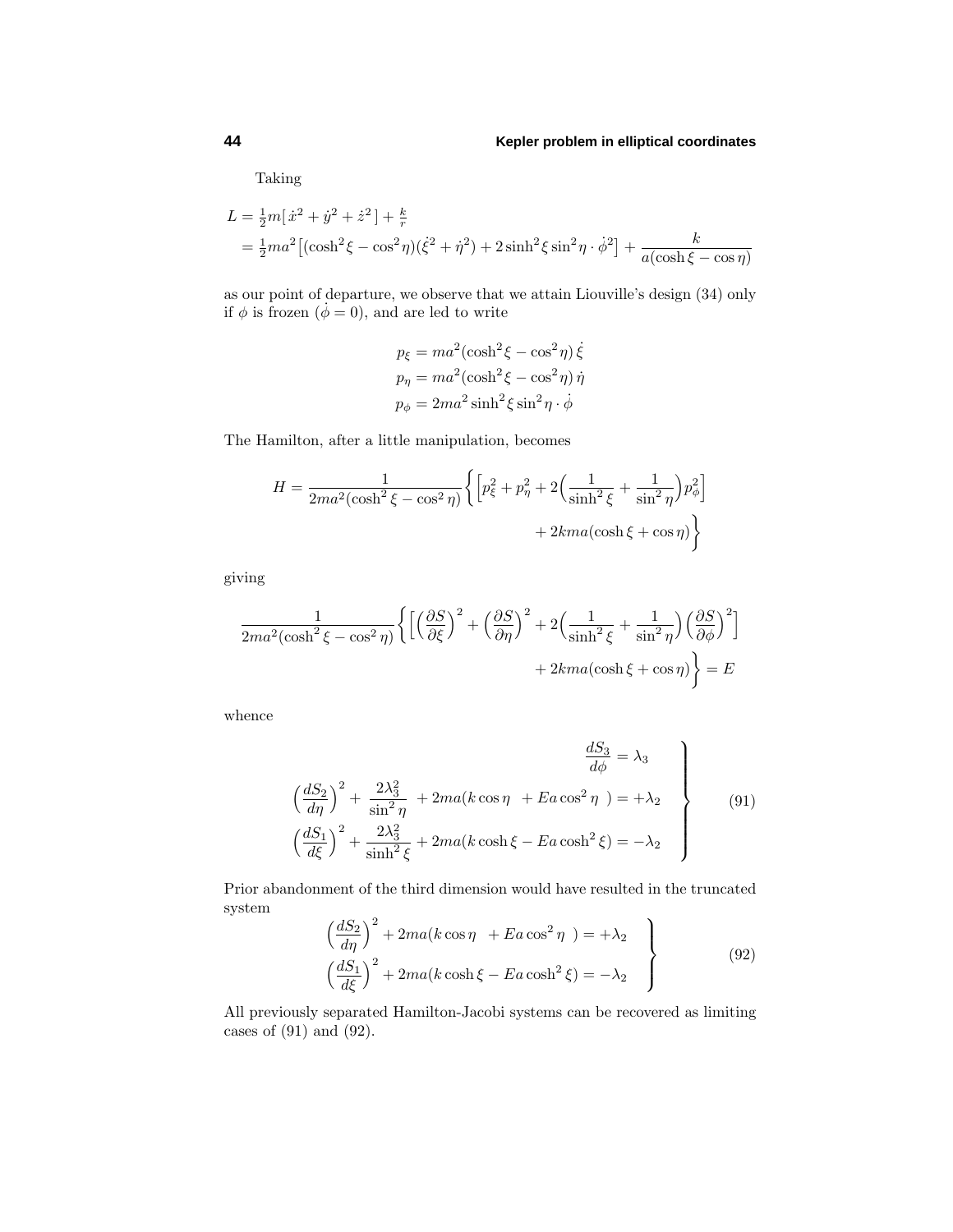## **Gallery of 3-dimensional coordinate systems 45**

Born, in his §39, provides a sketch of the Hamilton-Jacobi theory ("old quantum mechanics") of the "two-centers problem" and in that connection makes necessary use of what he calls "elliptic coordinates."<sup>30</sup> But neither Born nor Birtwhistle appears to have noticed (or at least to have attached any significance to the fact) that the Kepler problem—the "single center problem," posed as a problem in applied Hamilton-Jacobi theory—separates in (displaced) prolate spheroidal coordinates (irrespective of where the floating focus may have been placed). Goldstein (p. 457) remarks that "Separation of variables for the purely central force problem can also be performed in other coordinate systems, e.g., parabolic coordinates*...* " but gives no indication that he was, when he wrote, aware of the prolate spheroidal separability of the Kepler problem. Doubtless, the latter fact is (or once was) "well-known" to somebody, but I do not know who that somebody (Pauli?) may be or have been.<sup>31</sup>

Were a thorough account of the physical solution of the Kepler problem our objective, then (91) would represent not the end of the story, but only its beginning; ahead would lie discussion of

- the physical interpretations of the various separation constants;
- how one goes about recovering the theory of orbits;
- how one describes temporal progress along those orbits;
- implementation of Delaunay's theory of "action and angle variables"

—all good stuff, all susceptible to attack by methods Goldstein reviews in his Chapter 10, all of which I am content on this occasion to set aside.

**11. Graphical display of some 3-dimensional coordinate systems**. It is in an effort to make quite clear what we are talking about, and to lend visual variety to the presentation, that I insert here three figures representative of the coordinate systems which have recently generated so many equations. For the benefit of readers who may wish to engage in a bit of graphical experimentation (which I encourage—not least because the colored display is so pretty) I reproduce here the *Mathematica* code which produced Figure 10: after a precautionary ClearAll write

 $x[\xi_-, \eta_-, \phi_-] := \cosh[\xi] \cos[\eta] - 1$  $y[\xi_-, \eta_-, \phi_-] := \sinh[\xi] \sin[\eta] \cos[\phi]$  $z[\xi_-, \eta_-, \phi_-] := \sinh[\xi] \sin[\eta] \sin[\phi]$  $\texttt{Ellipsoid=ParametricPlot3D}[\{\texttt{x}[1,\eta,\phi\],-\texttt{y}[1,\eta,\phi\],\texttt{z}[1,\eta,\phi]\},$  $\{\eta, 0, \pi\}, \{\phi, \frac{\pi}{2}, 2\pi\}]$  ${\rm Hyperboloid=ParametricPlot3D}[\{{\rm x}[\xi,\frac{3}{4},\phi\],-{\rm y}[\xi,\frac{3}{4},\phi\],{\rm z}[\xi,\frac{3}{4},\phi\}],$  $\{\xi, 0, \frac{3}{2}\}, \{\phi, \frac{\pi}{2}, 2\pi\}\}\$ SpheroidalPlane=ParametricPlot3D[{x[*ξ, η, π* ]*,* −y[*ξ, η, π* ]*,* z[*ξ, η, π* ]}*,*  $\{\xi, 0, \frac{3}{2}\}, \{\eta, 0, \pi\}\]$ 

<sup>30</sup> Born draws here upon work done by Pauli and—independently—by K. F. Niessen in 1922, and is content to be sketchy because that work produced numbers which we found to be in disagreement with  $H_2^+$  data.

 $31$  Birtwhistle provides reference to Jacobi's *Vorlesungen über Dynamik*, p. 202, which might be the place to launch a serach of the literature.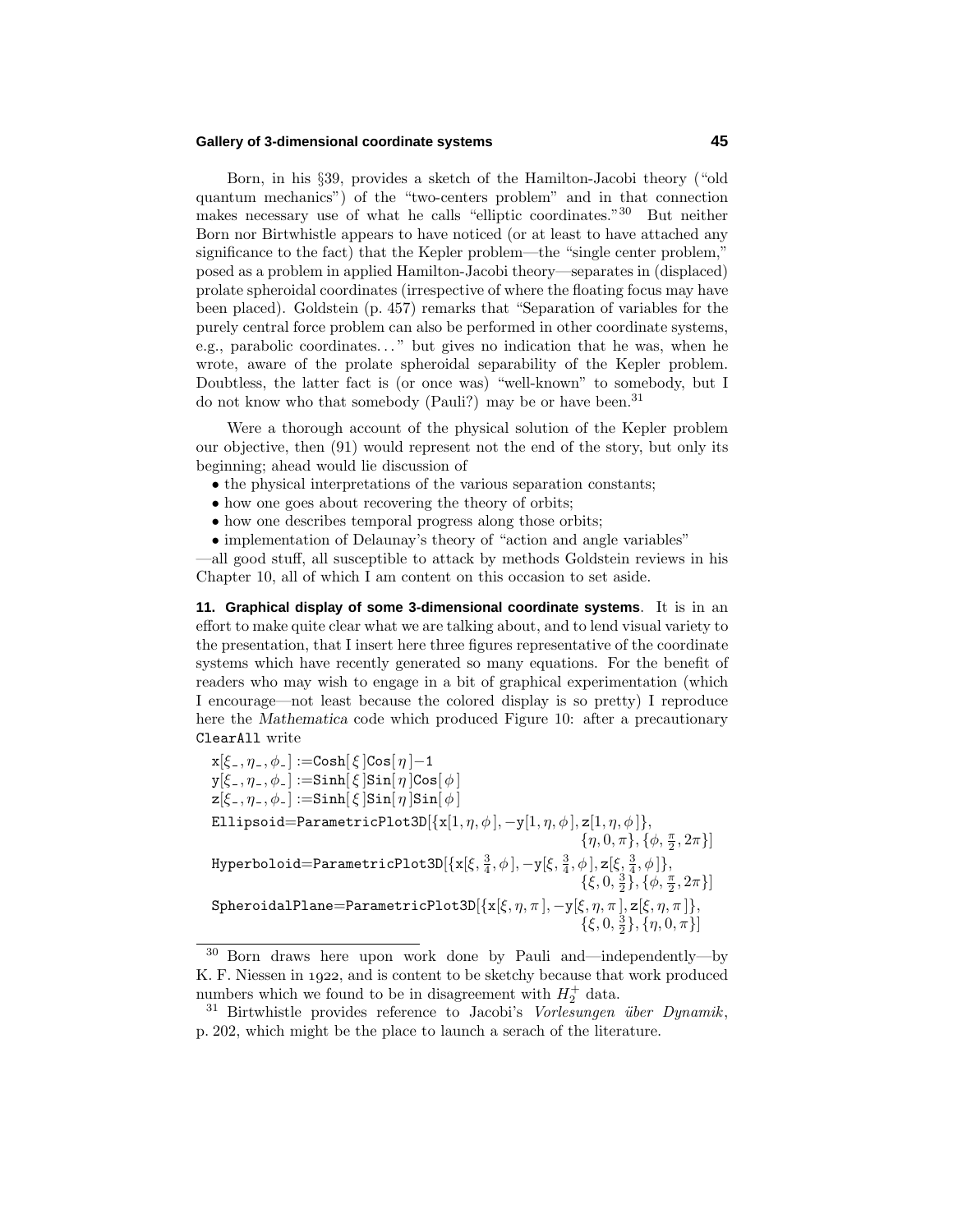

FIGURE 10: Prolate spheroidal coordinate system  $(90)$ , showing a

- {η, φ}-coordinatized ellipsoid of constant *ξ*;
- $\bullet$  { $\xi, \phi$ }-coordinatized hyperbaloical sheet of constant *η*;
- $\bullet \{\xi,\eta\}$ -coordinatized plane of constant  $\phi$ .

The right-handed Cartesian frame has been erected at what in the Keplerean application becomes the "physical focus," and the *x*-axis has been identified with the focal axis.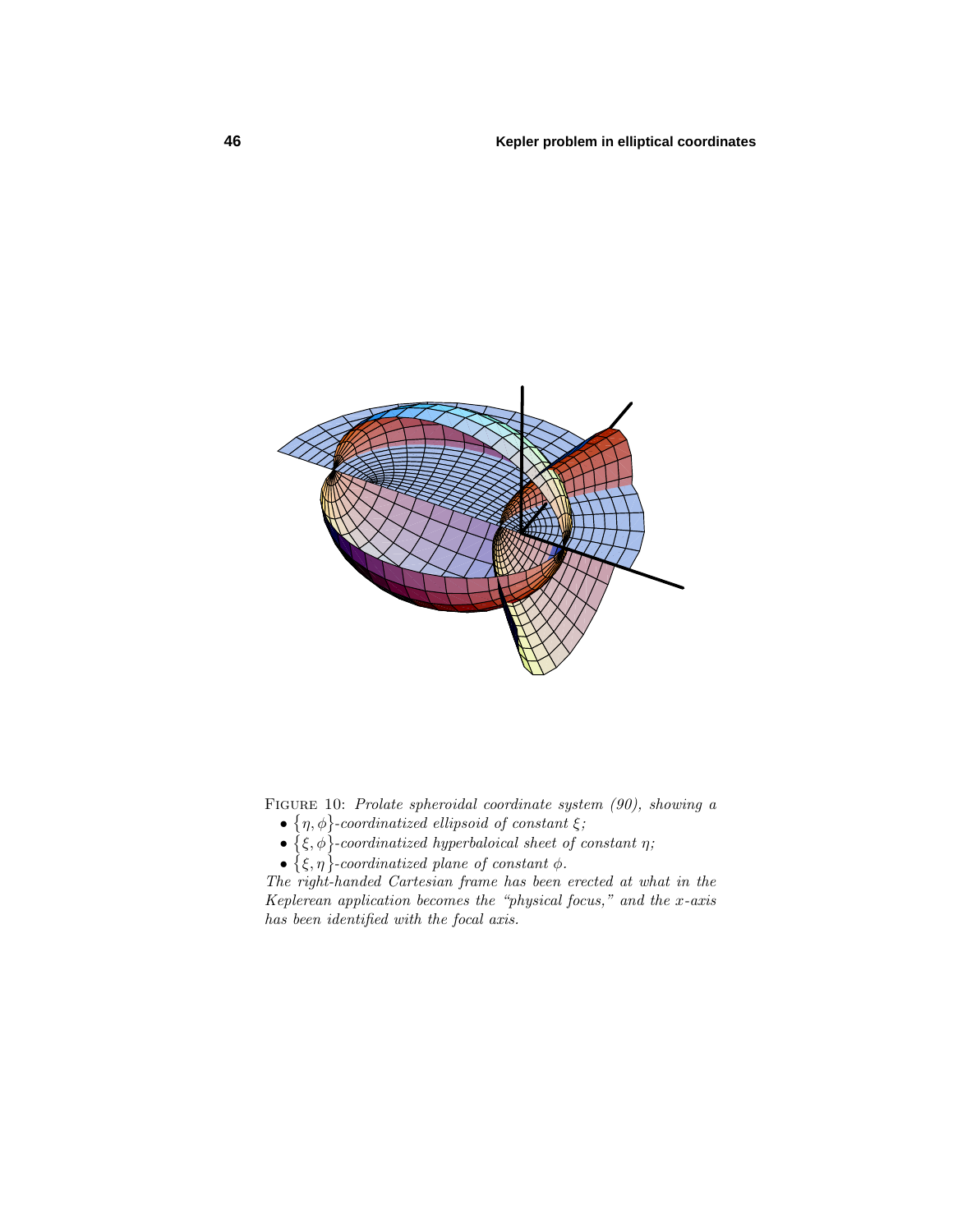

FIGURE 11: (Alternate) spherical coordinate system  $(78)$ , showing a

- $\{\theta, \phi\}$ -coordinatized sphere of constant  $r \equiv ae^s$ ;
- $\bullet$  {r,  $\phi$ }-coordinatized cone of constant  $\theta$ ;
- $\bullet$  { $r, \theta$ }-coordinatized plane of constant  $\phi$ .

The Cartesian frame has been erected at the geometrical center, which in the Keplerean application becomes the "force center." The figure results from the preceding figure when the two foci coalesce, and illustrates why in the present context it is most natural to take the "polar axis" to be the *x*-axis rather than (as is otherwise universal) the *z*-axis.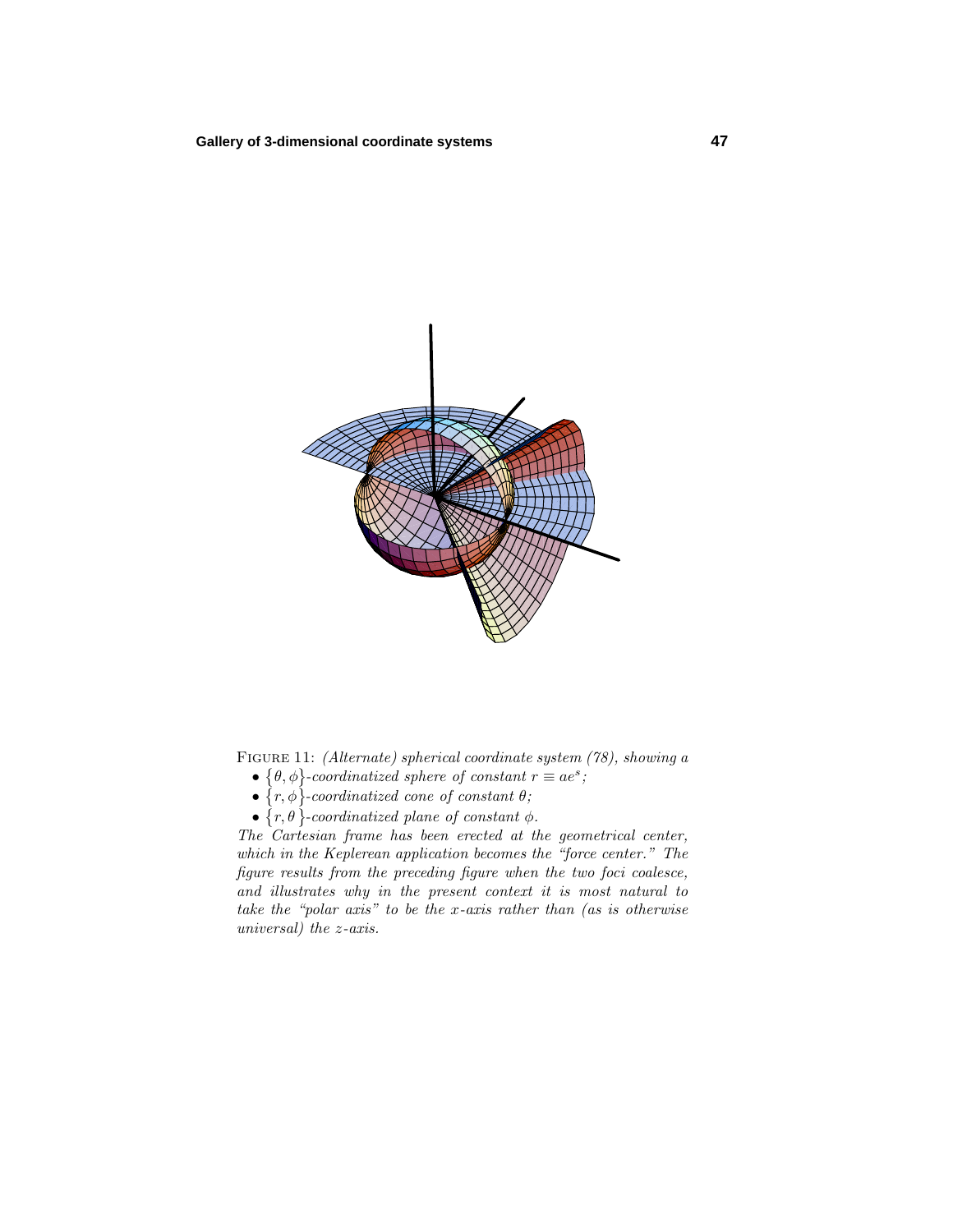

FIGURE 12: Parabolic coordinate system  $(85)$ , showing a

- { $ν, φ$ }-coordinatized paraboloid of constant  $μ$  (opens left);
- { $\mu, \phi$ }-coordinatized paraboloid of constant *ν* (opens right);
- $\bullet \{\mu,\nu\}$ -coordinatized plane of constant  $\phi$ .

The Cartesian frame has been erected at the shared focus, which in the Keplerean application becomes the "force center." The figure results from Figure 10 when the "floating focus" is allowed to retreat to  $x \to -\infty$ .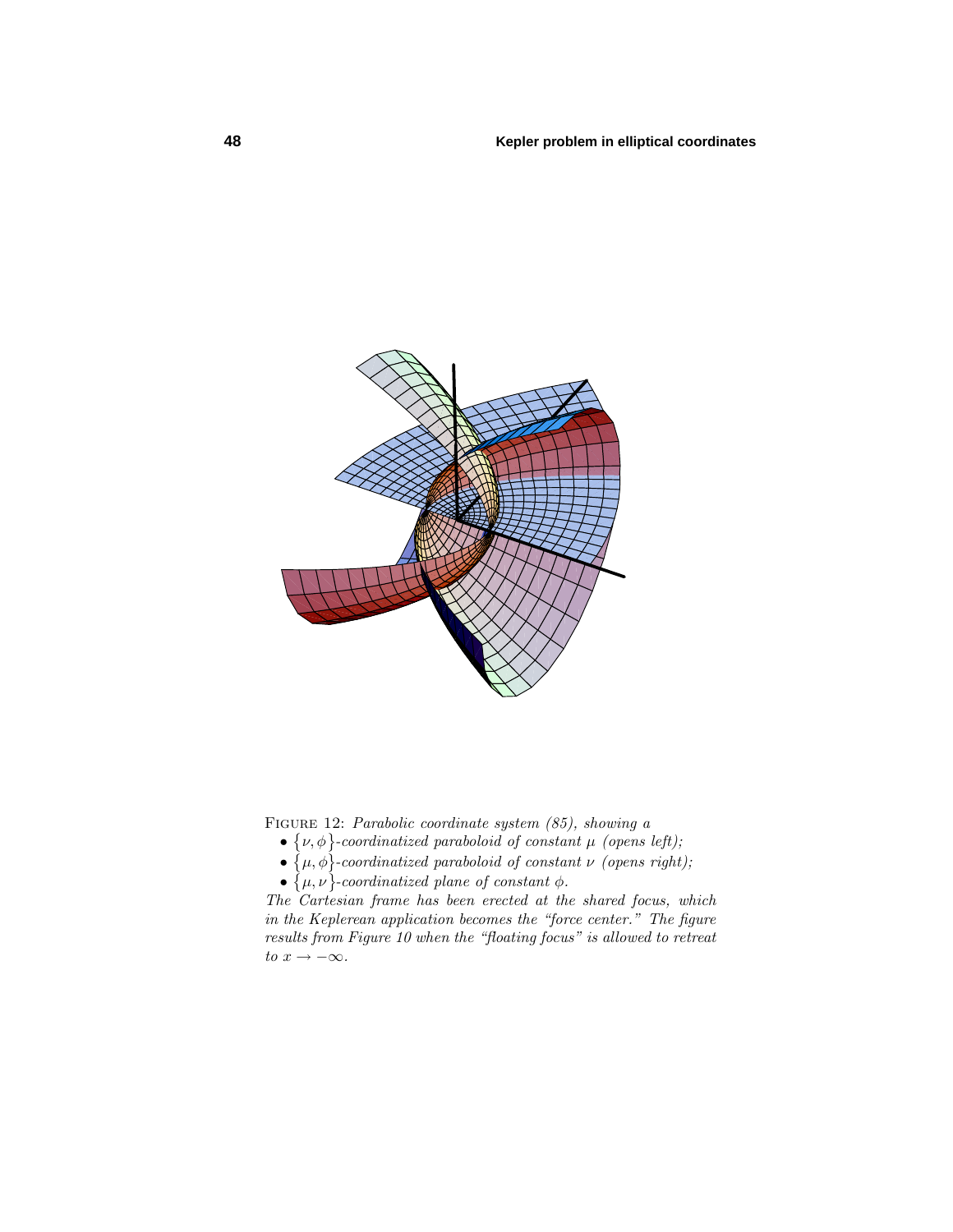```
X = Show[Graphics3D[\{AbsoluteThickness[2], Line[\{\{0, 0, 0\}, \{2, 0, 0\}\}]]Y=Show[Graphics3D[{AbsoluteThickness[2 ],Line[{{0, 0, 0}, {0, 3, 0}}]}]]
Z=Show[Graphics3D[{AbsoluteThickness[2 ],Line[{{0, 0, 0}, {0, 0, 2}}]}]]
Show[{Ellipsoid,Hyperboloid,SpheroidalPlane,X,Y,Z},
                       PlotRange−>All,Boxed−>False,Axes−>False]
```
Straightforward adjustment of that routine produced the other figures.

I have drawn attention in Figure 7 to the fact that in 2-dimensional confocal conic coordinate systems hyperbolas change their name  $\eta \to 2\pi - \eta$  as they cross the line linking the foci, and to the fact that it is the value of  $\cos \eta = \cos(2\pi - \eta)$ which serves more properly to distinguish one hyperbolic branch from another. It is notable, therefore, that in 3-dimensional prolate spheroidal systems each hyperboloidal sheet wears the same  $\eta$  identifier; the natural range of  $\eta$  is contracted from  $[0, 2\pi]$  to  $[0, \pi]$ , and the former  $\eta$ -jump acquires the description  $\phi \rightarrow \phi + \pi$ .

Hyperbolic orbits refer, of course, to the physics of Keplerean scattering. If the central force is attractive  $(k > 0)$  then orbits can be inscribed on the *η*-sheet only if  $0 \le \eta < \frac{1}{2}\pi$  (similarly,  $k < 0$  entails  $\frac{1}{2}\pi < \eta \le \pi$ ). Every given hyperbolic orbit can be inscribed on one of the hyperbolic sheets supplied by some suitably-selected prolate spheroidal system—the presumption being that the "floating focus" has been suitably placed. But with respect to any given prolate system most hyperbolic orbits will lie "off-sheet," and in the description of those one can expect  $\eta$  to make excursions outside the interval  $[0, \frac{1}{2}\pi]$ .

Somewhat relatedly: complexities of an entirely mathematical character complexities having no counterpart in the physics of the matter—arise whenever an orbit passes through the point occupied by the "floating focus," but I have not the patience to spell out the details.

Finally I append a representation of the oblate spheroidal coordinate system, not because that system is useful in connection with the Kepler problem (it isn't, except in the spherical limit  $a \perp 0$ ) but because it and its limiting form  $a \uparrow \infty$  seem to me to be awaiting important assignments in other connections. It's an exceptionally pretty coordinate system, and deserves to be better known.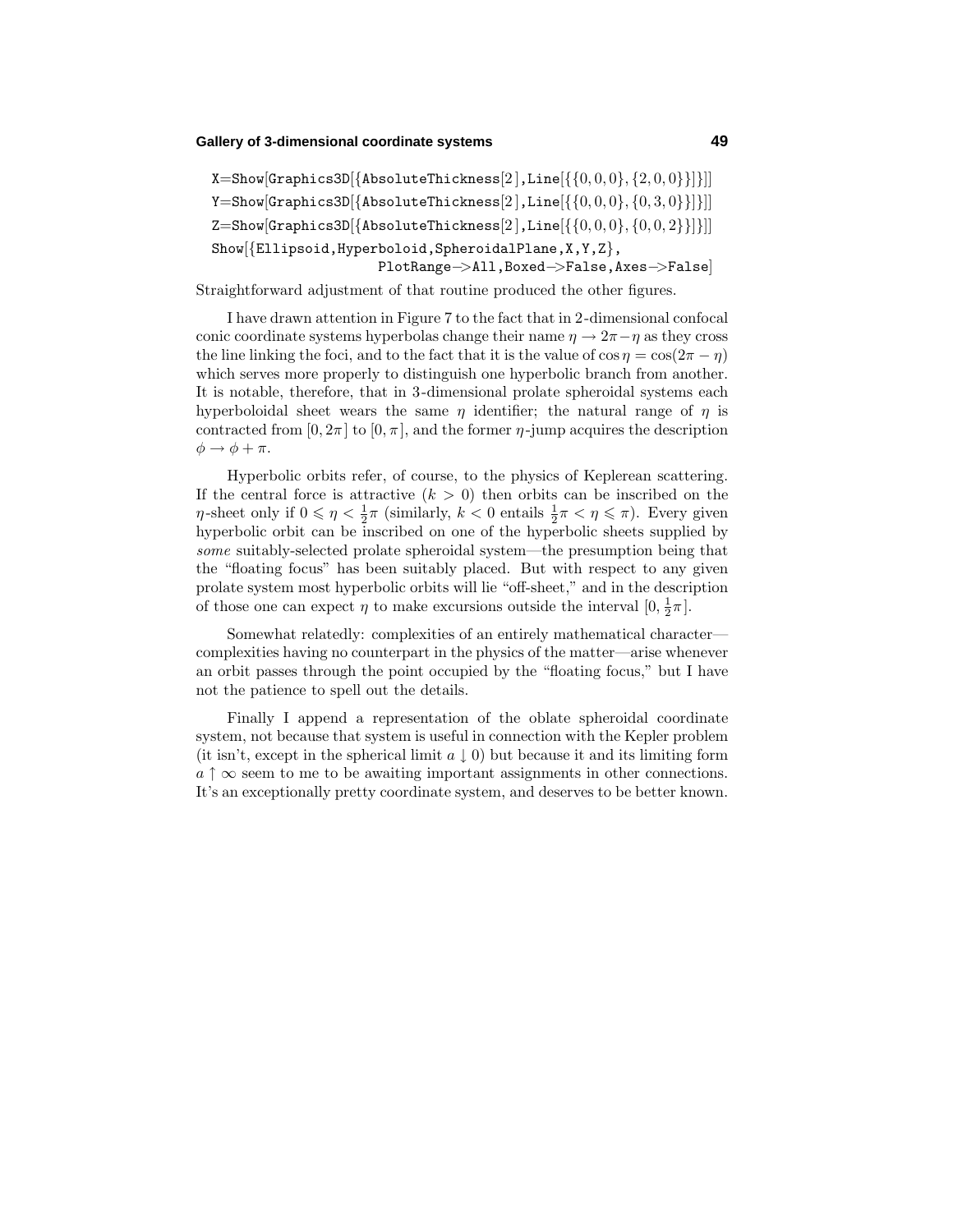

Figure 13: Oblate spheroidal coordinate system

*x* = *a* sinh *ξ* cos *η y* = *a* cosh *ξ* sin *η* cos *φ z* = *a* cosh *ξ* sin *η* sin *φ*

showing a

- $\bullet$  { $\eta, \phi$ }-coordinatized oblate spheroid of constant  $\xi$ ;
- $\bullet$  { $\xi, \phi$ }-coordinatized single-sheeted hyperboloid of constant *η*;
- $\bullet \{\xi,\eta\}$ -coordinatized plane of constant  $\phi$ .

The Cartesian frame has been erected at the geometrical center. A circle of dots represents the "circle of foci." The coordinate system stands in no special relationship to the Kepler problem, though its plane sections  $(\phi = constant)$  are identical to those of the prolate spheroidal system; it has, I suspect, an important contribution to make to the analysis of some other problem.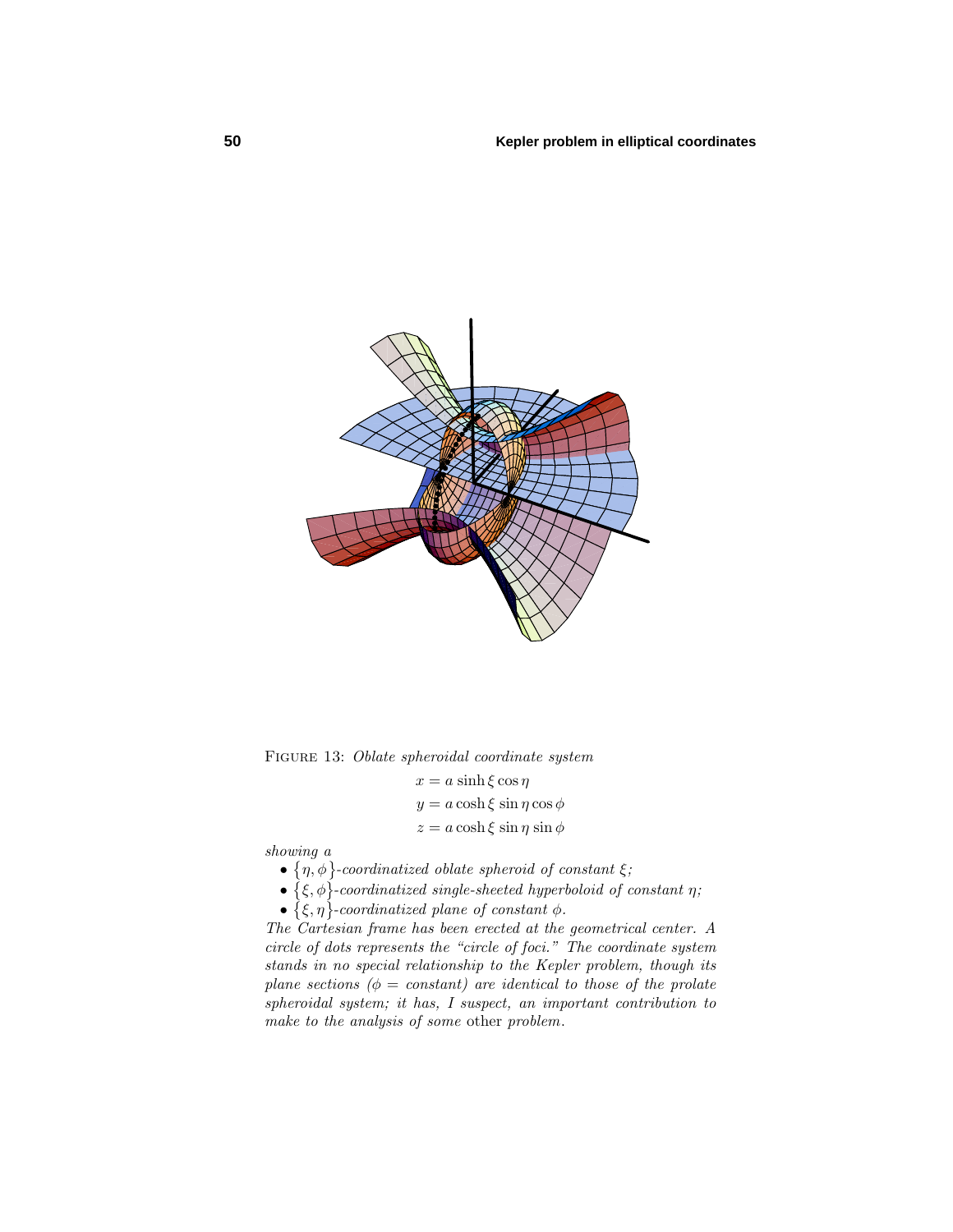## **Universal Hamilton-Jacobi separability of Liouville's systems 51**

**12. Universal Hamilton-Jacobi separability of Liouville's systems**. We have seen by example that separability of the Hamilton-Jacobi equation does not presume separability in the sense of Liouville. I digress now to demonstrate that, on the other hand, systems of Liouville's design do universally give rise to separable Hamilton-Jacobi equations.

Lagrangians of the form

$$
L = \frac{1}{2} \big[ v_1(q_1) \dot{q}_1^2 + \dots + v_n(q_n) \dot{q}_n^2 \big] - \big[ w_1(q_1) + \dots + w_n(q_n) \big]
$$

lead trivially to uncoupled equations of motion. Liouville  $(1849)$  explored implications of the less restrictive assumption

$$
L = \frac{1}{2}u[v_1(q_1)\dot{q}_1^2 + \dots + v_n(q_n)\dot{q}_n^2] - \frac{[w_1(q_1) + \dots + w_n(q_n)]}{u}
$$
  

$$
u \equiv u_1(q_1) + \dots + u_n(q_n)
$$

which by a change of variable  $32$  is tantamount to an assumption that the Lagrangian possesses what I have called "Liouville's design"<sup>33</sup>

$$
L = \frac{1}{2}u\left[\dot{q}_1^2 + \dots + \dot{q}_n^2\right] - \frac{[w_1(q_1) + \dots + w_n(q_n)]}{u}
$$
  
\n
$$
u \equiv u_1(q_1) + \dots + u_n(q_n)
$$
\n(93)

From  $p_1 = u\dot{q}_1, \ldots, p_n = u\dot{q}_n$  we are led to a Hamiltonian of the correspondingly distinctive but even simpler design

$$
H = \frac{1}{u} \left\{ \frac{1}{2} \left[ p_1^2 + \dots + p_n^2 \right] + \left[ w_1(q_1) + \dots + w_n(q_n) \right] \right\}
$$
(94)

The associated time-independent Hamilton-Jacobi equation

$$
\frac{1}{2}\left[\left(\frac{\partial S}{\partial q_1}\right)^2 + \dots + \left(\frac{\partial S}{\partial q_n}\right)^2\right] + \left[w_1(q_1) + \dots + w_n(q_n)\right] = E u \tag{95}
$$

immediately separates on strength of the assumption

$$
S(q_1, ..., q_n) = S_1(q_1) + \dots + S_n(q_n)
$$

to yield the following uncoupled system of ordinary differential equations

$$
\frac{1}{2} \left( \frac{dS_1}{dq_1} \right)^2 + \left[ w_1(q_1) - E u_1(q_1) \right] = \epsilon_1
$$
\n
$$
\frac{1}{2} \left( \frac{dS_2}{dq_2} \right)^2 + \left[ w_2(q_2) - E u_2(q_2) \right] = \epsilon_2
$$
\n
$$
\vdots
$$
\n
$$
\frac{1}{2} \left( \frac{dS_n}{dq_n} \right)^2 + \left[ w_n(q_n) - E u_n(q_n) \right] = \epsilon_n
$$
\n(96)

 $32$  See §43 in E. T. Whittaker's *Analytical Dynamics* (1937) for all missing details.

<sup>&</sup>lt;sup>33</sup> Notice that Liouville's design requires the variables  $q$  to be co-dimensional.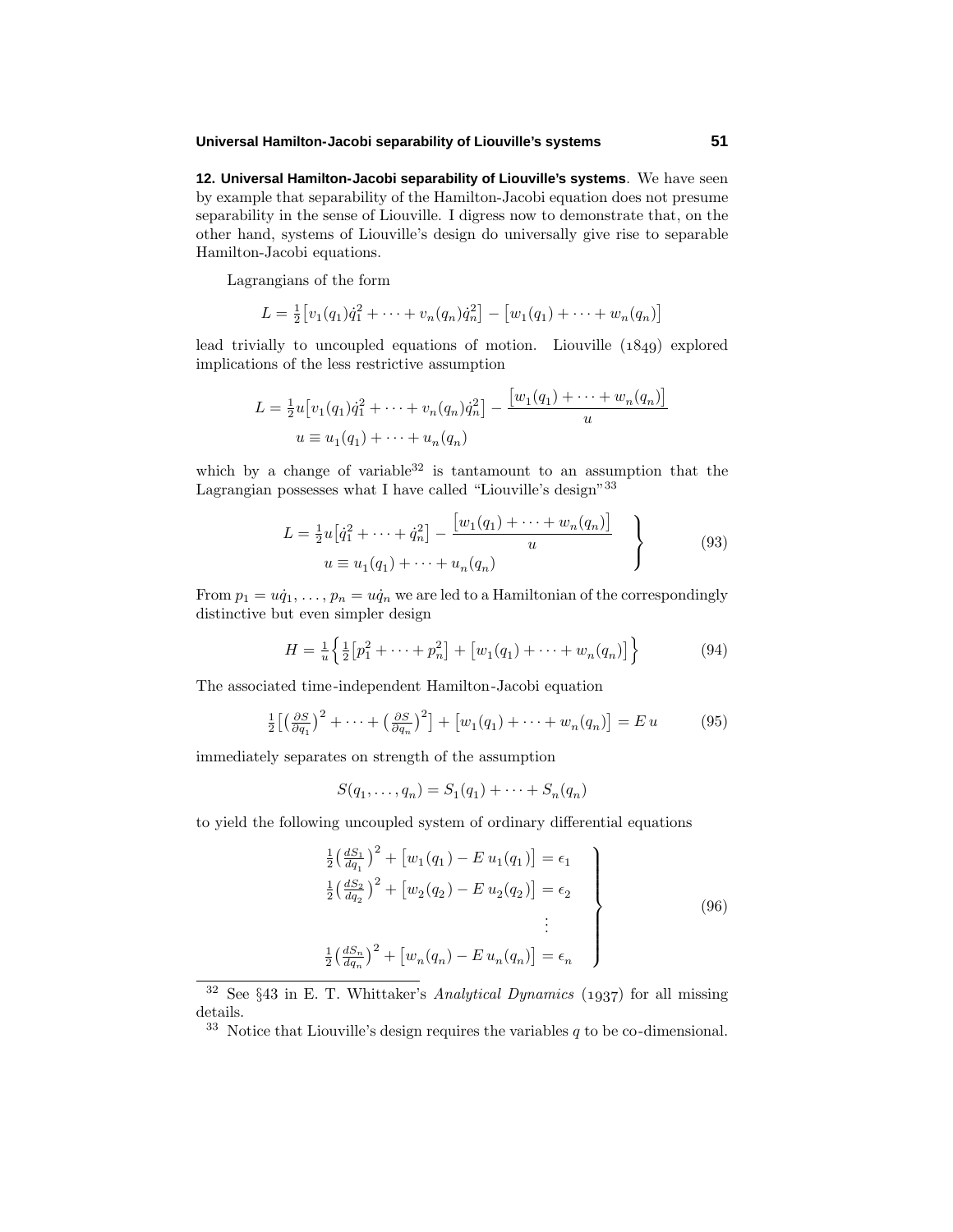where the (necessarily co-dimensional) separation constants  $\{\epsilon_1, \epsilon_2, \ldots, \epsilon_n\}$  are subject necessarily to the following constraint:

$$
\epsilon_1 + \epsilon_2 + \dots + \epsilon_n = 0 \tag{97}
$$

The "universal separability" to which my section title refers is thus established; what follows is by nature commentary.

Liouville himself, by Whittaker's account, was interested not in separation of the Hamilton-Jacobi equation but in decoupling the equations of motion which he did not quite accomplish (except in a familiar special case). By clever analysis<sup>34</sup> he proceeded from the Lagrange equations implicit in  $(93)$  to a system of first-order differential equations

$$
\frac{1}{2}u^2 \cdot \dot{q}_1^2 + [w_1(q_1) - E u_1(q_1)] = \epsilon_1
$$
\n
$$
\frac{1}{2}u^2 \cdot \dot{q}_2^2 + [w_2(q_2) - E u_2(q_2)] = \epsilon_2
$$
\n
$$
\vdots
$$
\n
$$
\frac{1}{2}u^2 \cdot \dot{q}_n^2 + [w_n(q_n) - E u_n(q_n)] = \epsilon_n
$$
\n(98)

which by  $u \cdot \dot{q}_k = p_k = \frac{\partial S}{\partial q_k} = \frac{\partial S_k}{\partial q_k}$  are in fact precisely equivalent to (96). But while the system (96) is assuredly/universally separated, the system (98) becomes uncoupled only in the case  $u = constant$ , and in that case the Lagrange equations latent in (93) are automatically uncoupled: Liouville can in that case claim simply to have reduced the order of the system.

In the case  $n = 2$  Liouville eliminates the offending  $u^2$  term by dividing one equation—actually its square root—into the other; that procedure serves to eliminate not only the offending *u*-factor but also all reference to motion! One obtains an equation of the form

$$
\frac{dq_1}{dq_2} = \sqrt{\frac{E \cdot u_1(q_1) - w_1(q_1) - \epsilon}{E \cdot u_2(q_2) - w_2(q_2) + \epsilon}}
$$

which we first encountered at (25), an equation which refers through  $q_1(q_2)$  to the design of the orbit; information relating to rate of progress along that orbit has then to be extracted from energy conservation by a separate argument. In higher-dimensional cases one might write

$$
q_i = q_i(q_n)
$$
 :  $i = 1, 2, ..., n-1$ 

and proceed similarly*...* into the higher reaches of analytical intractability.

A paraphrase of Liouville's analysis could be erected upon the base provided by the canonical equations latent in (94)

$$
\begin{aligned}\n\dot{q}_1 &= \frac{1}{u} p_1 & \dot{p}_1 &= \frac{1}{u} \big[ H u_1' - w_1' \big] \dot{u}_1 \\
\dot{q}_2 &= \frac{1}{u} p_2 & \dot{p}_2 &= \frac{1}{u} \big[ H u_2' - w_2' \big] \dot{u}_2 \\
\vdots & \vdots & \vdots \\
\dot{q}_n &= \frac{1}{u} p_n & \dot{p}_n &= \frac{1}{u} \big[ H u_n' - w_n' \big] \dot{u}_n\n\end{aligned}
$$

 $34$  See Whittaker, or §3 in Reference 1.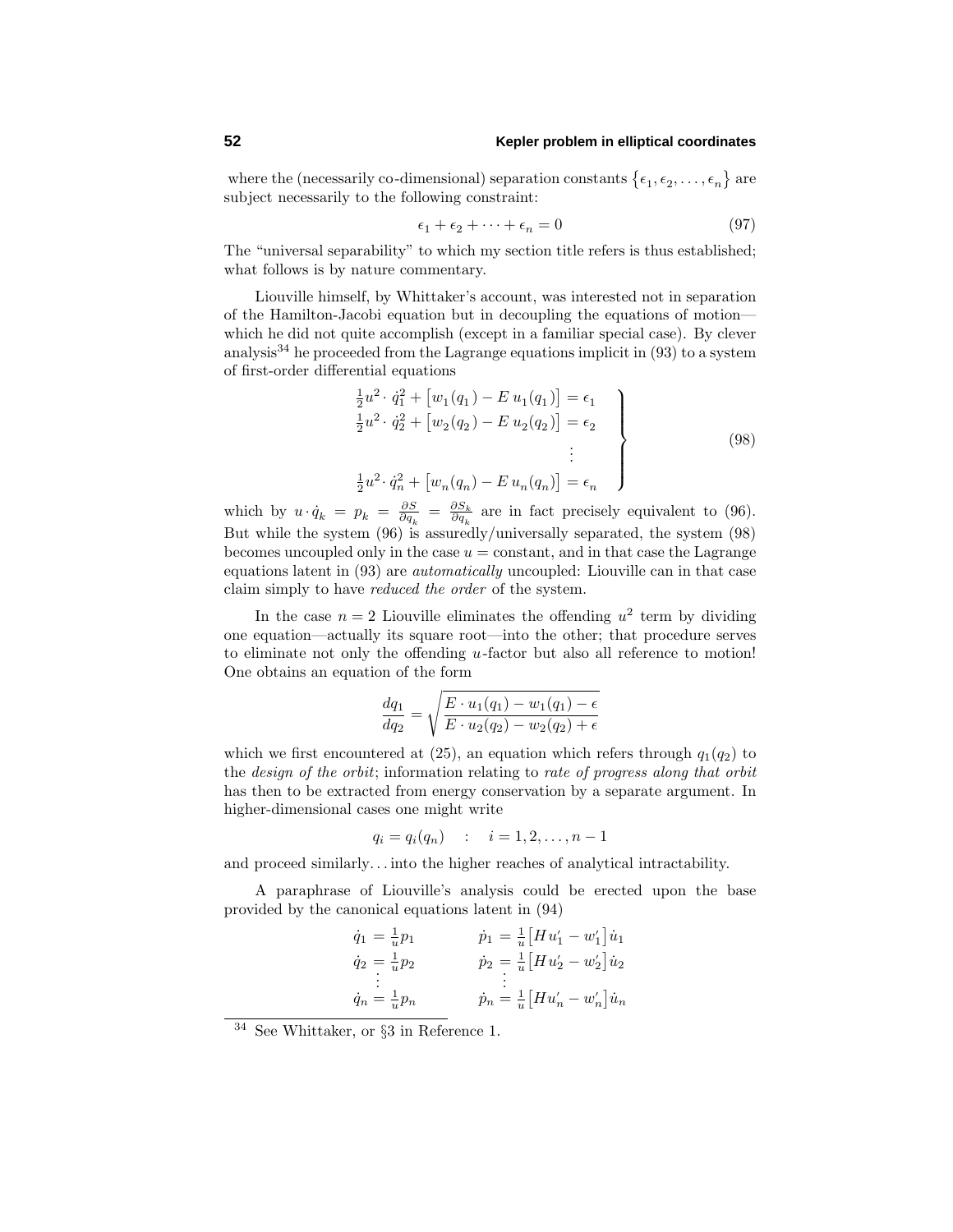#### **Universal Hamilton-Jacobi separability of Liouville's systems 53**

but I will not belabor the details.

Suppose  ${q_1, q_2, q_3}$  refer—relative to an inertial Cartesian frame—to a locally orthogonal coordinatization of physical 3-space:

$$
(d\sigma)^2 \equiv (dx)^2 + (dy)^2 + (dz)^2 = g_1(dq_1)^2 + g_2(dq_2)^2 + g_3(dq_3)^2
$$

Then

$$
L = \frac{1}{2}m[\dot{x}^2 + \dot{y}^2 + \dot{z}^2] - V(x, y, z)
$$
  
=  $\frac{1}{2}m[g_1\dot{q}_1^2 + g_2\dot{q}_2^2 + g_3\dot{q}_3^2] - U(q_1, q_2, q_3)$ 

will possess Liouville's design if an only if

$$
g_1 = g_2 = g_3 = u(q_1, q_2, q_3) \equiv u_1(q_1) + u_2(q_2) + u_3(q_3)
$$
 (99.1)

and (simultaneously) the potential energy function has acquired the structure

$$
U(q_1, q_2, q_3) = \frac{w_1(q_1) + w_2(q_2) + w_3(q_3)}{u(q_1, q_2, q_3)}
$$
(99.2)

In the 3-dimensional coordinate systems in which we have acquired interest one  $has<sup>35</sup>$ 

$$
\text{SPHERICAL : } (d\sigma)^2 = (dr)^2 + r^2(d\theta)^2 + r^2 \sin^2 \theta (d\phi)^2
$$
\n
$$
\text{ALTERNATE SPHERICAL : } (d\sigma)^2 = a^2 e^{2s} [(ds)^2 + (d\theta)^2] + a^2 e^{2s} \sin^2 \theta (d\phi)^2
$$
\n
$$
\text{PARABOLIC : } (d\sigma)^2 = (\mu^2 + \nu^2) [(d\mu)^2 + (d\nu)^2] + \mu^2 \nu^2 (d\phi)^2
$$
\n
$$
\text{PROLATE SPHEROIDAL : } (d\sigma)^2 = a^2 (\cosh^2 \xi + \cos^2 \eta) [(d\xi)^2 + (d\eta)^2]
$$
\n
$$
+ a^2 \sinh^2 \xi \sin^2 \eta (d\phi)^2
$$

—none of which satisfy condition  $(99.1)$ ; Hamilton-Jacobi separability in those cases is (as previously noted) "non-Liouvillian." But if one extinguishes the third dimension  $(d\phi = 0)$  then all but the spherical (polar) system conforms to (99.1), and (as we have seen) the Keplerean potential conforms also to (99.2); in those cases separability "on the orbital plane" can be said to be "Liouvillian." Some the preceding details will acquire new interest when, in connection with separation of the Keplerean Schrödinger equation, we undertake to construct curvilinear generalizations of  $\nabla^2$ .

On several occasions subsequent to (37) we were able to obtain valuable information by the simple expedient of "promoting Liouville's separation constant to the status of an observable." I explore now the higher-dimensional ramifications of that idea, which—working from (96)—becomes

$$
\epsilon_1 \to G_1 \equiv \frac{1}{2}p_1^2 + [w_1(q_1) - H u_1(q_1)]
$$
  
\n
$$
\epsilon_2 \to G_2 \equiv \frac{1}{2}p_2^2 + [w_2(q_2) - H u_2(q_2)]
$$
  
\n
$$
\vdots
$$
  
\n
$$
\epsilon_n \to G_n \equiv \frac{1}{2}p_n^2 + [w_n(q_n) - H u_n(q_n)]
$$
\n(100)

<sup>35</sup> I take my information from Moon & Spencer.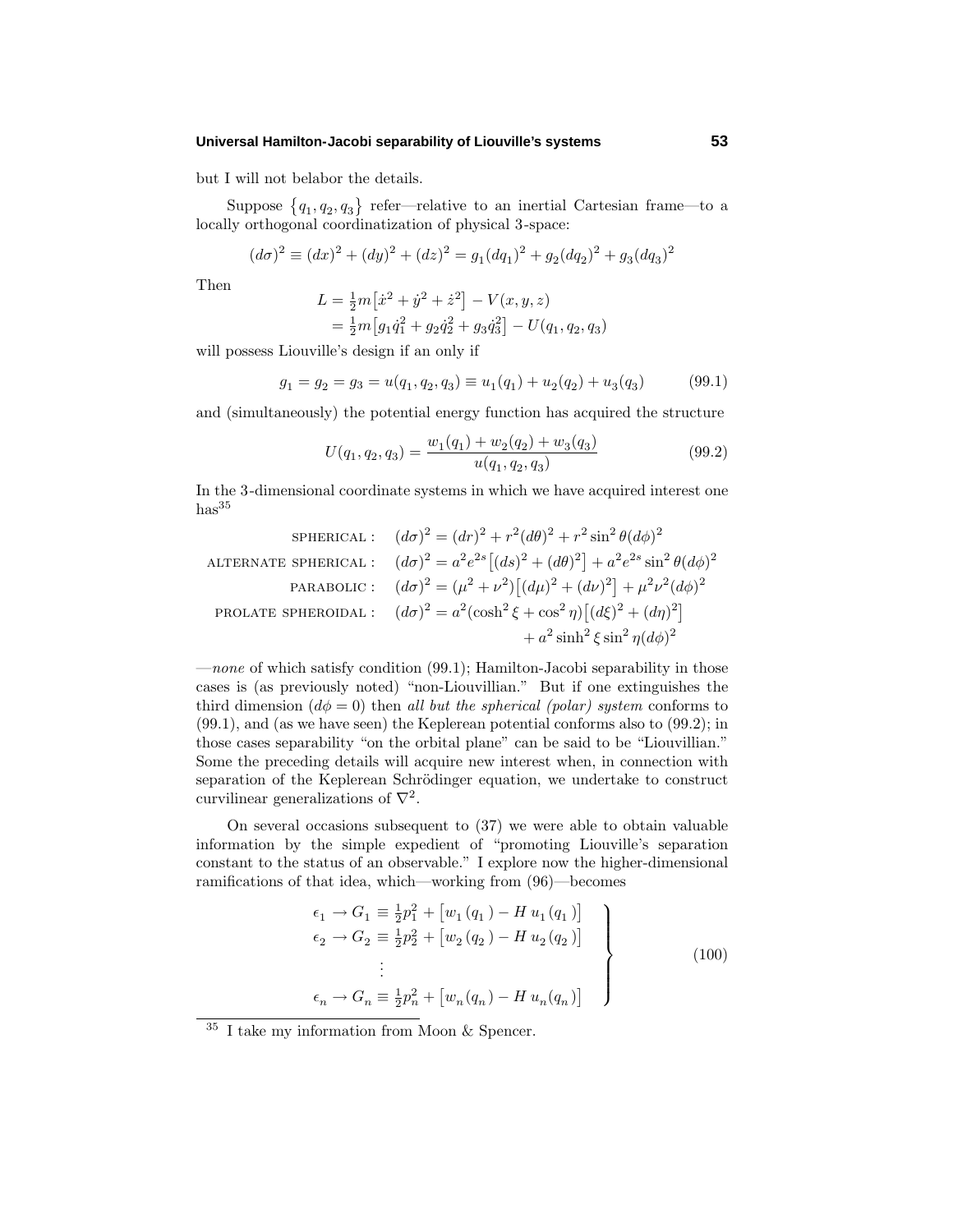where  $H$  was described at  $(94)$ . I will, as a matter of expository convenience, henceforth set  $n = 3$ . The point transformation

$$
\big\{x,y,z\big\} \longrightarrow \big\{q_1,q_2,q_3\big\}
$$

sends  $T = \frac{1}{2}m[\dot{x}^2 + \dot{y}^2 + \dot{z}^2] \longrightarrow u[\dot{q}_1^2 + \dot{q}_2^2 + \dot{q}_3^2]$ , and in doing so induces the "extended point transformation"

$$
\{x, y, z; p_x, p_y, p_z\} \longrightarrow \{q_1, q_2, q_3; p_1, p_2, p_3\}
$$

Since such transformations are necessarily canonical, it becomes a matter of indifference whether we use Cartesian or curvilinear variables when computing Poisson brackets, and—since it was in terms of the latter that the observables *G* presented themselves at (100)—it proves more natural to use curvilinear coordinates. With the (heroic!) assistance of *Mathematica* we quickly compute

$$
[H, G_1] = [H, G_2] = [H, G_3] = 0 \tag{101}
$$

and verify that

$$
G_1 + G_2 + G_3 = 0 \tag{102}
$$

Moreover

$$
[G_1, G_2] = [G_1, G_3] = [G_2, G_3] = 0 \tag{103}
$$

We expect these results to sustain  $3 \rightarrow n$  generalization; I have not attempted to construct a formal proof, but will proceed as though such a proof were in hand.

I know of no "natural" way to select or assemble *n*−1 objects from *n*, so do the obvious simple (but symmetry-breaking) thing: I select  $\{G_1, G_2, \ldots, G_{n-1}\}$ and understand  $G_n$  to be recoverable from  $G_n = -(G_1 + G_2 + \cdots + G_{n-1}).$ The set  $\{H, G_1, G_2, \ldots, G_{n-1}\}$  is a set of *n* observables, each of which (in the Poisson bracket sense) commutes with every other; the set is, in other words, involutory (its elements are "in involution"), with powerful consequences (some due to Liouville himself) which are detailed in Whittaker's  $\S$ \$147 & 148.<sup>36</sup>

It is a notable fact that the conserved observables  $G_i$  supplied by (100) are of non-Noetherean design. The substance of this remark has been detailed elsewhere,<sup>37</sup> but its deeper meaning and ultimate consequences I do not yet understand.

In the case  $n = 2$  we are at  $(100)$  supplied with only a single observable, namely

$$
G_1 \equiv \frac{1}{2}p_1^2 + \left[w_1(q_1) - H u_1(q_1)\right] \tag{104}
$$

<sup>36</sup> In quantum mechanics such maximal involutory sets become "complete sets of simultaneous (or commuting) observables."

<sup>37</sup> See §4 in Reference 1. In essence, the observables *J* supplied by Noether's theorem acquire their quadratic *p*-dependence entirely from the Hamiltonian, which enters as a factor, but the observables *G* generally exhibit also some "dangling *p*-dependence."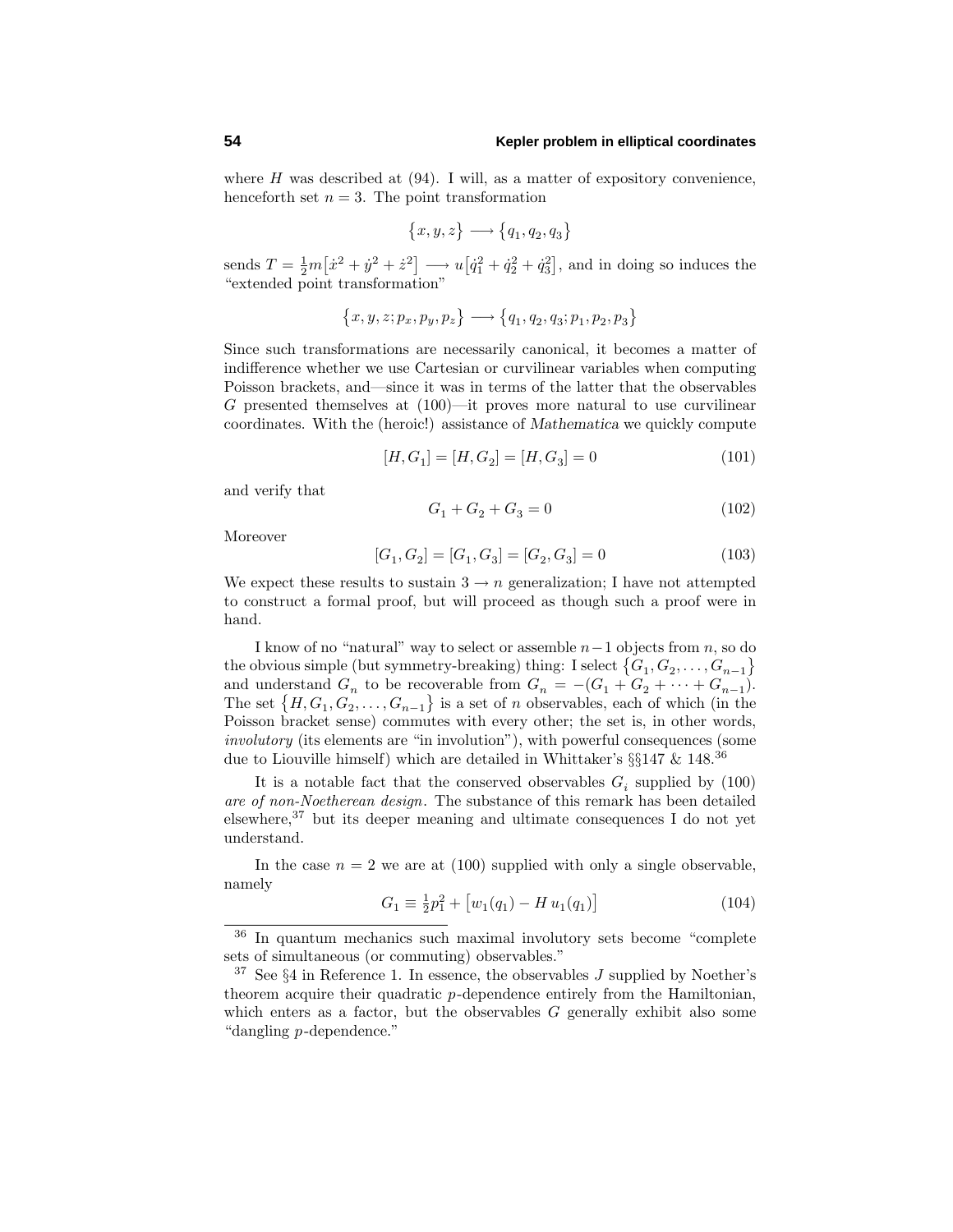## **Curvilinear quantization 55**

which on its face does not much resemble either  $-G_2$  or the *G* which at (37) was obtained by an "*E*-elimination procedure" and gave rise ultimately to (42). But when written out in explicit detail, (104) reads

$$
G_1 = \frac{[u_2(q_2)p_1^2 - u_1(q_1)p_2^2] + 2[u_2(q_2)w_1(q_1) - u_1(q_1)w_2(q_2)]}{2[u_1(q_1) + u_2(q_2)]}
$$

which clearly does conform to (102)

 $G_1 + G_2 = 0$ 

and clearly does mimic the design of (37).

I bring this discussion to an arbitrary end with some brief historical and bibliographic remarks. Whittaker concludes his §43 with reference to the "further investigations on this subject" by P. Stäckel  $(1893)$ , J. Hadamard  $(1911)$ , P. Burgatti  $(1911)$  and V. S. Vrkljan  $(1930)$ . From the more detailed references to the work of Stäckel<sup>38</sup> supplied by Moon  $\&$  Spencer it becomes apparent that Stäckel drew his motivation directly from Hamilton-Jacobi theory (not from the theory of partial differential equations in some more generalized sense), while the references to Stäckel which Goldstein introduced into his second edition (see especially p. 453 and Appendix D) make it abundantly clear that Stäckel took Liouville's work as his specific point of departure.<sup>39</sup>

#### **PART III: SCHRÖDINGER THEORY**

**13. Escape from Cartesian tyranny: curvilinear quantization**. Though Newton's creative fire took its energy from sources which will always remain somewhat wrapped in mystery, it is clear that he worked always in reaction to the metaphysics of René Descartes, and it becomes therefore one of the ironies of history that his first act in the  $Principia (1687)$  was to attach a Cartesian frame to the fixed stars, and thus to place mechanics under the thumb of a kind of "Cartesian tyranny." Autocratic regimes may simplify life, but provide limited opportunity, and have ultimately to be cast off. Which may take awhile. In mechanics the escape from Cartesian tyranny—of which

$$
\boldsymbol{F} = m\ddot{\boldsymbol{x}} \quad \longrightarrow \quad \left\{ \frac{d}{dt} \frac{\partial}{\partial \dot{q}} - \frac{\partial}{\partial q} \right\} L = 0
$$

 $^{38}$  "Über die Integration der Hamilton-Jacobischen Differentialgleichung mittels Separation der Variabelen" (1891); "Sur une classe de problèmes de  $\alpha$ dynamique" (1893); "Über die Integration der Hamiltonschen Differentialgleichung mittels Separation der Variabelen" (1897).

<sup>&</sup>lt;sup>39</sup> The *Dictionary of Scientific Biography* accords Paul Stäckel ( $1862-1919$ ) only brief notice: we are informed that he was a disciple of Weierstrass, taught at Heidelberg, specialized in analytical mechanics and related geometry, the theory of analytic functions and (in later years) set theory and the theory of prime numbers. He was also active as an historian of 18th and early 19th Century science; he played a major role in arranging for publication of Euler's Opera omnia and also edited works of (among others) Gauss and Jacobi.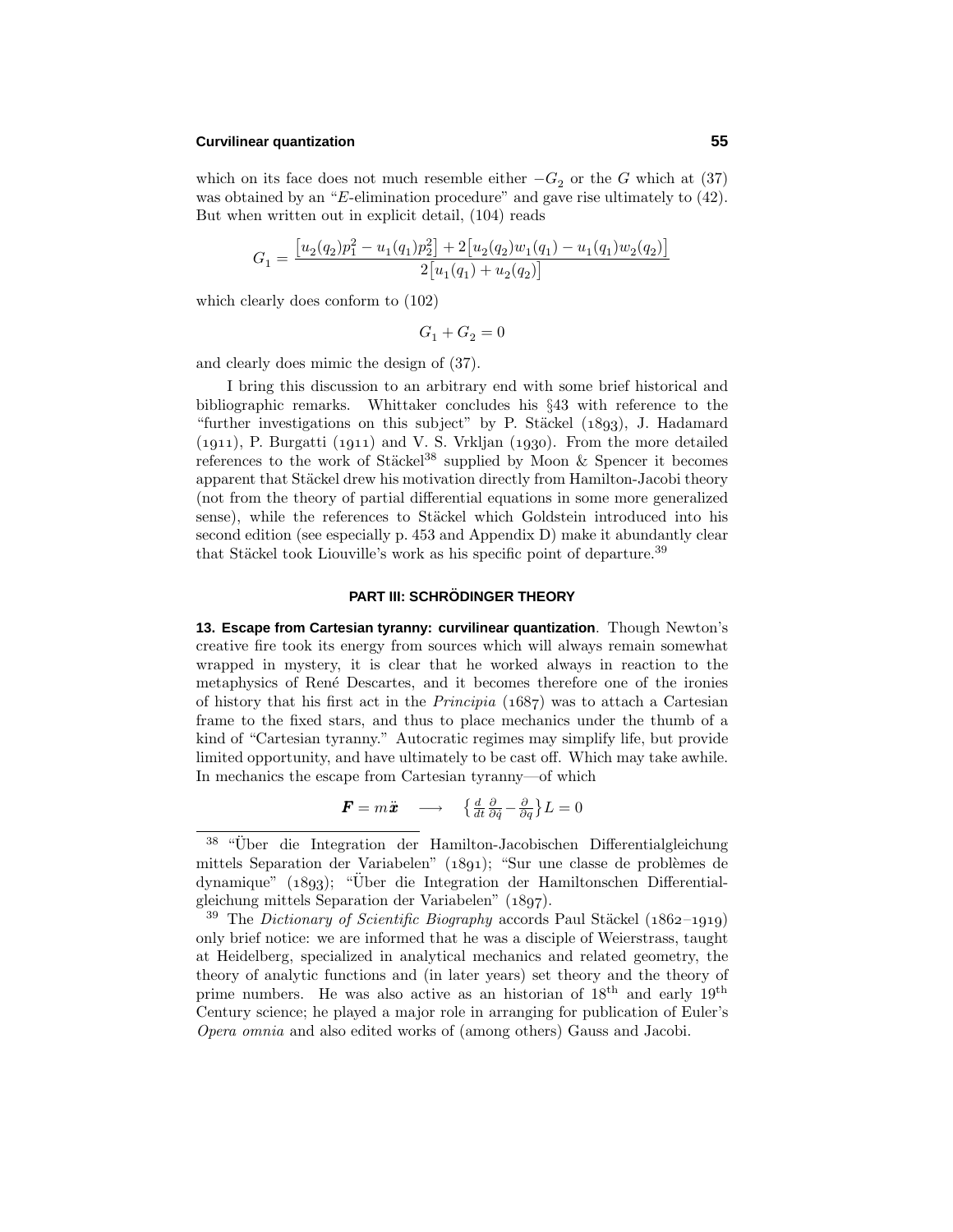provides a cartoon—took the better part of a century, and became complete only with the publication  $(1788)$  of Lagrange's *Mechanique analytique*.

Quantum mechanics admits of famously many distinct but equivalent formulations, of which some are better known than others, but all (or almost all—certainly all of the standard formulations) were created by, and are today cultivated by, physicists seemingly content to go about their practical work subject to the strictures of a benign Cartesian tyranny. Of present interest to me is the formalism formerly known as "wave mechanics," but which I now find it convenient to call "Schrödinger theory." Within that formalism one proceeds



and the subtle presence of Cartesian tyranny (or is it merely chauvinism?) is revealed the absence of a descending arrow on the right. Such an arrow can be installed, but it takes some doing.<sup>40</sup> But since it leads to a result which (at least in flat space) is not in dispute, I will—with explicit acknowledgement that I am doing so—be content on this occasion to join the masses in acquiescing to the now-traditional tyranny.

So we take

$$
\left\{-\frac{\hbar^2}{2m}\nabla^2 - k\frac{1}{\sqrt{x^2 + y^2 + z^2}}\right\}\psi = E\psi
$$
\n(105)

as our point of departure, and recall that if curvilinear coordinates  $\{q^1, q^2, q^3\}$ are introduced by equations of the form

$$
x = x(q1, q2, q3)
$$
  
\n
$$
y = y(q1, q2, q3)
$$
  
\n
$$
z = z(q1, q2, q3)
$$

then

$$
(ds)^{2} \equiv (dx)^{2} + (dy)^{2} + (dz)^{2} = g_{ij}(q)dq^{i}dq^{j}
$$

<sup>40</sup> One must recognize first of all that the wave function  $\psi(\mathbf{x})$  transforms not as a scalar field, but as a *scalar density of weight*  $W = \frac{1}{2}$ . One must recognize also that (and how) Laplace-Beltrami operators  $\nabla^2(W)$  appropriate to scalar densities are to be distinguished from the (more familiar) operators  $\nabla^2 \equiv \nabla^2(0)$ appropriate to simple scalars. One then finds that the quantization procedure  $p \rightarrow \frac{\hbar}{i} \nabla$  has in general to be described

 $p \longrightarrow$  covariant derivative operator of weight  $W = \frac{1}{2}$ 

For an elaborate account of the details (the overthrow of tyranny sometimes calls for terrorism) see QUANTUM MECHANICS  $(1967)$ , Chapter 2, pp. 153–183.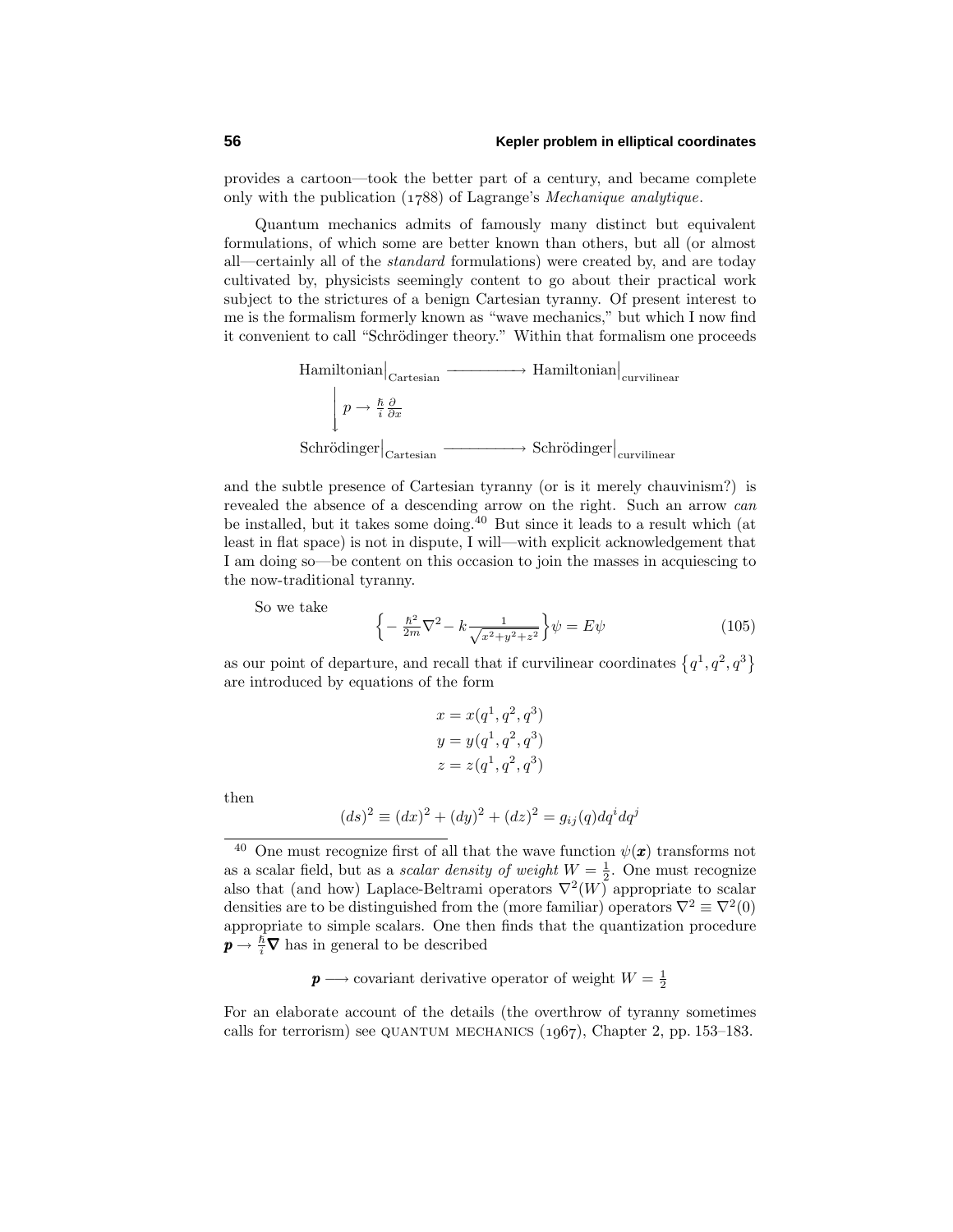## **Curvilinear quantization 57**

where the metric matrix  $||g_{ij}||$  is everywhere diagonal if the *q*-system is (everywhere locally) orthogonal. In all events one has

$$
\nabla^2 = \frac{1}{\sqrt{g}} \frac{\partial}{\partial q^i} \sqrt{g} g^{ij} \frac{\partial}{\partial q^j}
$$

(here  $||g^{ij}|| \equiv ||g_{ij}||$ <sup>-1</sup> and  $g \equiv \det ||g_{ij}||$ ) which in orthogonal cases simplifies:

$$
\nabla^2 = \frac{1}{\sqrt{g}} \frac{\partial}{\partial q^1} \sqrt{g} g^{11} \frac{\partial}{\partial q^1} + \frac{1}{\sqrt{g}} \frac{\partial}{\partial q^2} \sqrt{g} g^{22} \frac{\partial}{\partial q^2} + \frac{1}{\sqrt{g}} \frac{\partial}{\partial q^3} \sqrt{g} g^{33} \frac{\partial}{\partial q^3}
$$

And since

$$
||g_{ij}|| = \begin{pmatrix} g_1 & 0 & 0 \\ 0 & g_2 & 0 \\ 0 & 0 & g_3 \end{pmatrix}
$$
 entails  $g = g_1 g_2 g_3$  and  $||g^{ij}|| = \begin{pmatrix} g_1^{-1} & 0 & 0 \\ 0 & g_2^{-1} & 0 \\ 0 & 0 & g_3^{-1} \end{pmatrix}$ 

we have

$$
\nabla^2 = \frac{1}{\sqrt{g_1 g_2 g_3}} \left\{ \frac{\partial}{\partial q^1} \sqrt{\frac{g_2 g_3}{g_1}} \frac{\partial}{\partial q^1} + \frac{\partial}{\partial q^2} \sqrt{\frac{g_1 g_3}{g_2}} \frac{\partial}{\partial q^2} + \frac{\partial}{\partial q^3} \sqrt{\frac{g_1 g_2}{g_3}} \frac{\partial}{\partial q^3} \right\}
$$

so, taking our metric data from equations displayed just prior to (100), we obtain

$$
\nabla_{\text{Cartesian}}^2 = \left(\frac{\partial}{\partial x}\right)^2 + \left(\frac{\partial}{\partial y}\right)^2 + \left(\frac{\partial}{\partial z}\right)^2 \tag{106.1}
$$

$$
\nabla_{\text{spherical}}^2 = \frac{1}{r^2 \sin \theta} \left\{ \frac{\partial}{\partial r} r^2 \sin \theta \frac{\partial}{\partial r} + \frac{\partial}{\partial \theta} \sin \theta \frac{\partial}{\partial \theta} + \frac{\partial}{\partial \phi} \frac{1}{\sin \theta} \frac{\partial}{\partial \phi} \right\} \quad (106.2)
$$

$$
\nabla_{\text{alternate}}^2 = \frac{1}{a^3 e^{3s} \sin \theta} \left\{ \frac{\partial}{\partial s} a e^s \sin \theta \frac{\partial}{\partial s} + \frac{\partial}{\partial \theta} a e^s \sin \theta \frac{\partial}{\partial \theta} \right\}
$$
\n
$$
\left[ \frac{\partial}{\partial s} a e^s \right] \left[ \frac{\partial}{\partial s} a e^s \sin \theta \frac{\partial}{\partial s} \right] \tag{106.8}
$$

$$
+\frac{\partial}{\partial \phi} \frac{ae^s}{\sin \theta} \frac{\partial}{\partial \phi} \bigg\} \qquad (106.3)
$$

$$
\nabla_{\text{parabolic}}^2 = \frac{1}{\mu\nu(\mu^2 + \nu^2)} \left\{ \frac{\partial}{\partial\mu} \mu\nu \frac{\partial}{\partial\mu} + \frac{\partial}{\partial\nu} \mu\nu \frac{\partial}{\partial\nu} + \frac{\partial}{\partial\phi} \frac{\mu^2 + \nu^2}{\mu\nu} \frac{\partial}{\partial\phi} \right\} \quad (106.4)
$$

$$
\nabla_{\text{displaced spheroidal}}^2 = \frac{1}{a^3 \sinh \xi \sin \eta (\sinh^2 \xi + \sin^2 \eta)} \left\{ \frac{\partial}{\partial \xi} a \sinh \xi \sin \eta \frac{\partial}{\partial \xi} + \frac{\partial}{\partial \eta} a \sinh \xi \sin \eta \frac{\partial}{\partial \eta} + \frac{\partial}{\partial \phi} \frac{\sinh^2 \xi + \sin^2 \eta}{\sinh \xi \sin \eta} \frac{\partial}{\partial \phi} \right\}
$$
(106.5)

The Kepler problem requires us to recall also these implications

$$
\sqrt{x^2 + y^2 + z^2} = r
$$
  
=  $ae^s$   
=  $\frac{1}{2}(\mu^2 + \nu^2)$   
=  $a(\cosh \xi - \cos \eta)$ 

of the coordinate definitions (71),(78), (85) and (90), and in connection with (106.5) it proves useful to notice that  $\sinh^2 \xi + \sin^2 \eta = \cosh^2 \xi - \cos^2 \eta$ .

Pull-back to the orbital plane—identified with the  $\{x, y\}$ -plane—leaves the classical physics (though not the classical Hamilton-Jacobi physics) of central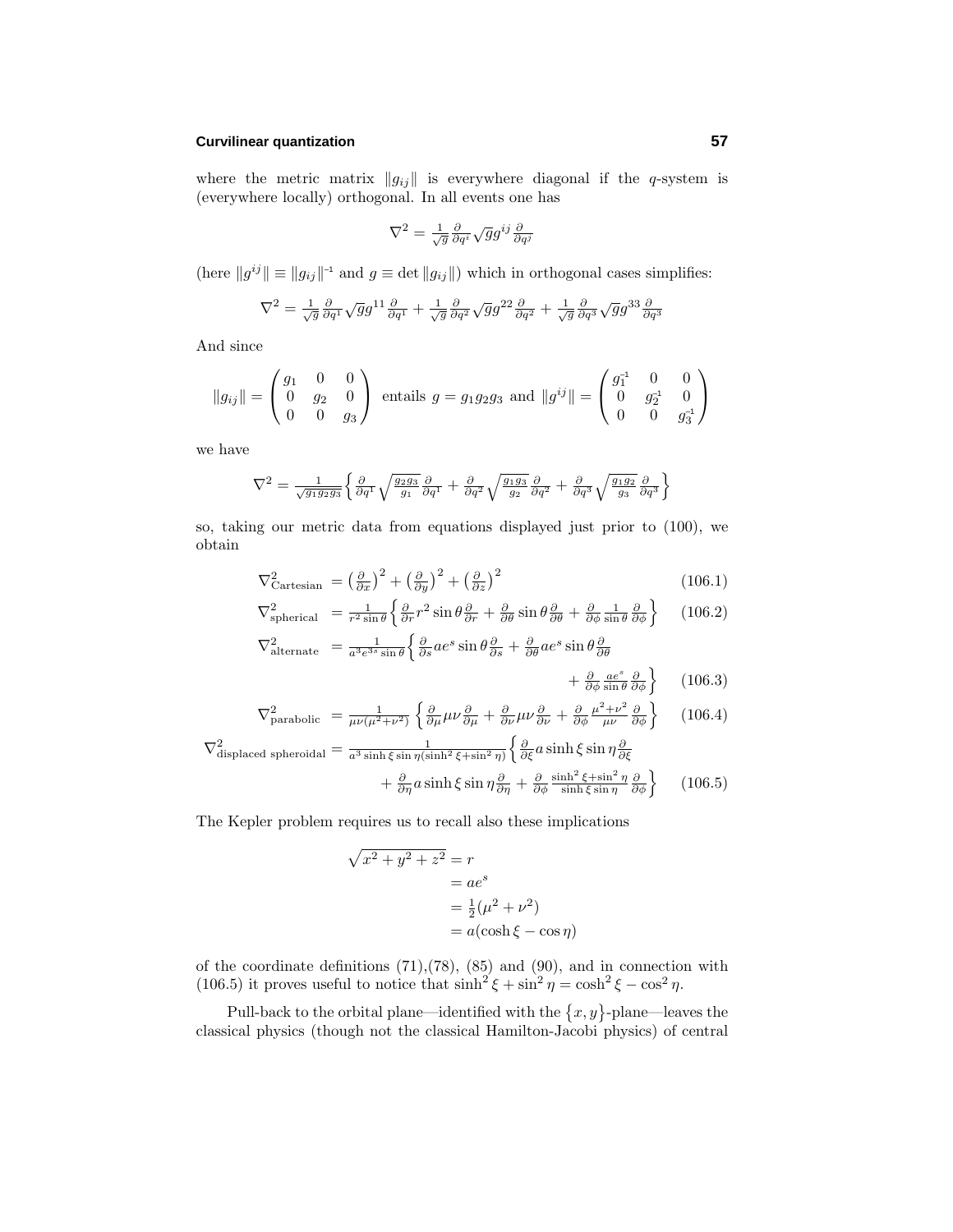force problems unaffected, but is profoundly unphysical in quantum mechanics, where it becomes a merely formal exercise. But informative, for that very reason. In preparation for such exercise we use

$$
\nabla^2 = \frac{1}{\sqrt{g_1 g_2}} \left\{ \frac{\partial}{\partial q^1} \sqrt{\frac{g_2}{g_1}} \frac{\partial}{\partial q^1} + \frac{\partial}{\partial q^2} \sqrt{\frac{g_1}{g_2}} \frac{\partial}{\partial q^2} \right\}
$$
(107)

to obtain

$$
\nabla_{\text{Cartesian}}^2 = \left(\frac{\partial}{\partial x}\right)^2 + \left(\frac{\partial}{\partial y}\right)^2 \tag{108.1}
$$

$$
\nabla_{\text{polar}}^2 = \frac{1}{r} \left\{ \frac{\partial}{\partial r} r \frac{\partial}{\partial r} + \frac{\partial}{\partial \theta} \frac{1}{r} \frac{\partial}{\partial \theta} \right\} \tag{108.2}
$$

$$
\nabla_{\text{alternate}}^2 = \frac{1}{a^2 e^{2s}} \left\{ \left( \frac{\partial}{\partial s} \right)^2 + \left( \frac{\partial}{\partial \theta} \right)^2 \right\} \tag{108.3}
$$

$$
\nabla_{\text{parabolic}}^2 = \frac{1}{\mu^2 + \nu^2} \left\{ \left( \frac{\partial}{\partial \mu} \right)^2 + \left( \frac{\partial}{\partial \nu} \right)^2 \right\} \tag{108.4}
$$

$$
\nabla_{\text{displaced conic}}^2 = \frac{1}{a^2(\sinh^2 \xi + \sin^2 \eta)} \left\{ \left(\frac{\partial}{\partial \xi}\right)^2 + \left(\frac{\partial}{\partial \eta}\right)^2 \right\} \tag{108.5}
$$

Note how non-trivial is the procedure by which (107) is extracted from its 3-dimensional counterpart; i.e., by which (106)  $\rightarrow$  (108). And how especially simple (except in the polar case) are the latter equations. That simplicity is a direct reflection of the circumstance that the metric is in those cases "conformally Euclidean"

$$
||g_{ij}|| = u \cdot \begin{pmatrix} 1 & 0 \\ 0 & 1 \end{pmatrix}
$$

and endowed therefore with the specialized structure assumed by Liouville.

Chapter 21 of Abramowitz & Stegun's Handbook of Mathematical Functions provides a valuable account of "Spheroidal Wave Functions," but proceeds from definitions of the associated prolate/oblate coordinate systems which depart from my own conventions. In essence, where I (at the beginning of  $\S 9$ ) wrote

$$
x = a \cosh \xi \cos \eta
$$
  

$$
y = a \sinh \xi \sin \eta \cos \phi
$$
  

$$
z = a \sinh \xi \sin \eta \sin \phi
$$

they would write (but without the hats)

$$
x = a\hat{\xi}\hat{\eta}
$$
  

$$
y = a\sqrt{(\hat{\xi}^2 - 1)(1 - \hat{\eta}^2)}\cos\phi
$$
  

$$
z = a\sqrt{(\hat{\xi}^2 - 1)(1 - \hat{\eta}^2)}\sin\phi
$$

and in place of our "displaced" system (90) they would write

$$
x = a\hat{\xi}\hat{\eta} - a
$$
  
\n
$$
y = a\sqrt{(\hat{\xi}^2 - 1)(1 - \hat{\eta}^2)}\cos\phi
$$
  
\n
$$
z = a\sqrt{(\hat{\xi}^2 - 1)(1 - \hat{\eta}^2)}\sin\phi
$$
\n(109)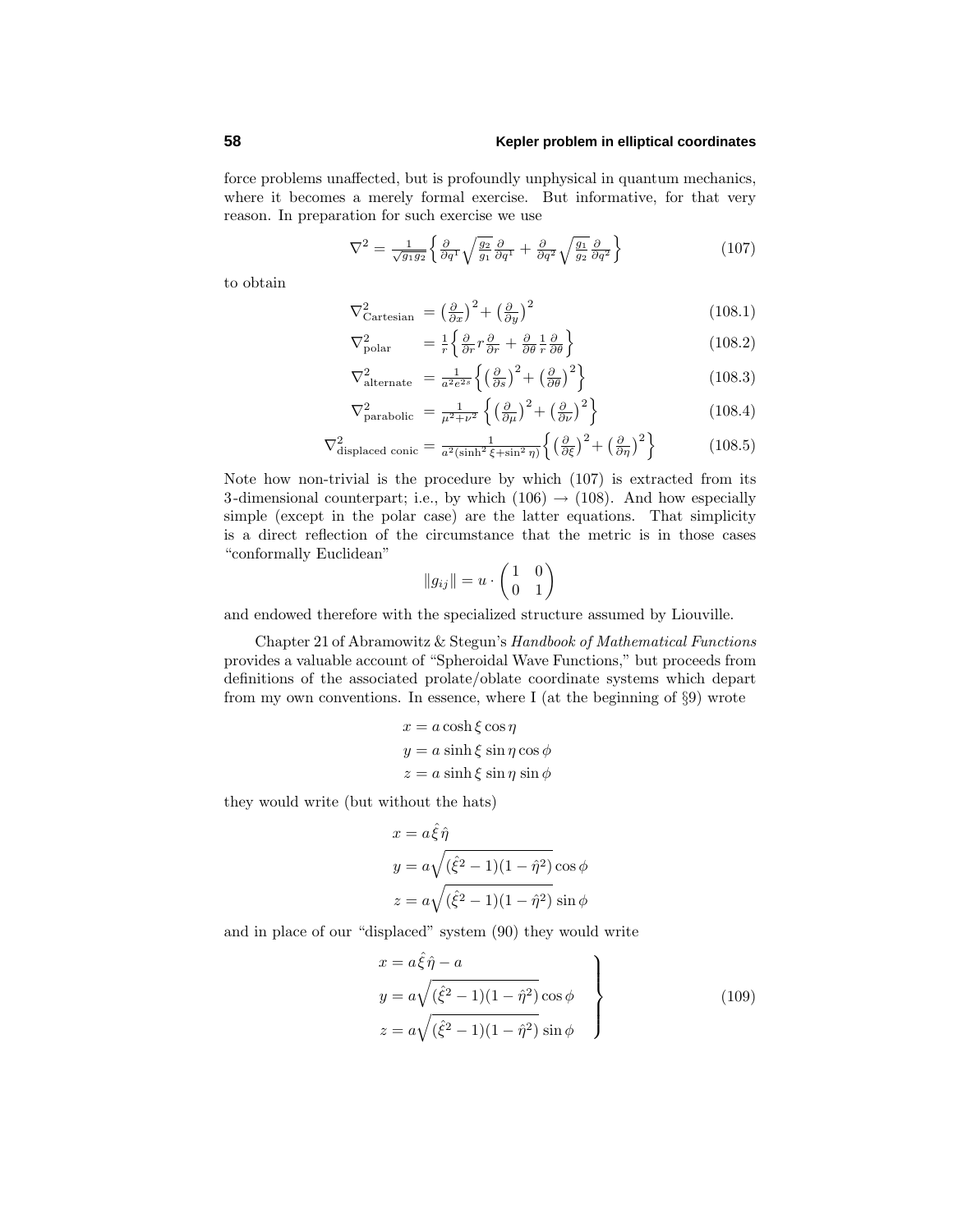## **Spherical separation of the Schrodinger equation ¨ 59**

One in either case (with or without displacement) computes

$$
(ds)^2 = a^2 \frac{\hat{\xi}^2 - \hat{\eta}^2}{\hat{\xi}^2 - 1} (d\xi)^2 + a^2 \frac{\hat{\xi}^2 - \hat{\eta}^2}{1 - \hat{\eta}^2} (d\eta)^2 + a^2 (\hat{\xi}^2 - 1)(1 - \hat{\eta}^2)(d\phi)^2
$$

giving

$$
\nabla^2 = \frac{1}{a^3(\hat{\xi}^2 - \hat{\eta}^2)} \left\{ \frac{\partial}{\partial \hat{\xi}} a(\hat{\xi}^2 - 1) \frac{\partial}{\partial \hat{\xi}} + \frac{\partial}{\partial \hat{\eta}} a(1 - \hat{\eta}^2) \frac{\partial}{\partial \hat{\eta}} + \frac{\partial}{\partial \phi} a \frac{\hat{\xi}^2 - \hat{\eta}^2}{(\hat{\xi}^2 - 1)(1 - \hat{\eta}^2)} \frac{\partial}{\partial \phi} \right\}
$$
(110)

"Displacement" does, however, serve to simplify the description of

$$
r = \sqrt{x^2 + y^2 + z^2} = \begin{cases} a(\xi - \eta) & \text{with displacement} \\ a\sqrt{\xi^2 + \eta^2 - 1} & \text{without} \end{cases}
$$

Pull-back to the  $\{x, y\}$ -plane is accomplished by setting  $\sin \phi = 0$  in (109); we then compute

$$
(ds)^2 = a^2 \frac{\hat{\xi}^2 - \hat{\eta}^2}{\hat{\xi}^2 - 1} (d\xi)^2 + a^2 \frac{\hat{\xi}^2 - \hat{\eta}^2}{1 - \hat{\eta}^2} (d\eta)^2
$$
\n(111)

and notice that  $\{\xi,\eta\} \to \{\hat{\xi},\hat{\eta}\}\$  has caused the metric to lose its formerly conformal structure, with the consequence that the description of  $\nabla^2$  loses its former simplicity:

$$
\nabla^2 = \frac{\sqrt{(\hat{\xi}^2 - 1)(1 - \hat{\eta}^2)}}{a^2(\hat{\xi}^2 - \hat{\eta}^2)} \left\{ \frac{\partial}{\partial \hat{\xi}} \left[ \frac{\hat{\xi}^2 - 1}{1 - \hat{\eta}^2} \right]^{+\frac{1}{2}} \frac{\partial}{\partial \hat{\xi}} + \frac{\partial}{\partial \hat{\eta}} \left[ \frac{\hat{\xi}^2 - 1}{1 - \hat{\eta}^2} \right]^{-\frac{1}{2}} \frac{\partial}{\partial \hat{\eta}} \right\} \tag{112}
$$

We have previously had occasion to notice that  $\{r, \theta\} \rightleftarrows \{s, \theta\}$  entails both costs and benefits: the former system serves well the purposes of analysis (when expanded to include  $\phi$  it supports the standard formulation of the theory of spherical harmonics) but only the latter serves the specialized needs of Liouville. The situation with regard to  $\{\hat{\xi}, \hat{\eta}\}\rightleftarrows \{\xi, \eta\}$  is similar.

**14. Spherical separation of the Schrödinger equation.** Returning with (106.2) to  $(105)$ , we have

$$
\left\{-\frac{\hbar^2}{2m}\left[\frac{1}{r^2}\frac{\partial}{\partial r}r^2\frac{\partial}{\partial r} + \frac{1}{r^2}\left\{\frac{1}{\sin\theta}\frac{\partial}{\partial \theta}\sin\theta\frac{\partial}{\partial \theta} + \frac{1}{\sin^2\theta}\left(\frac{\partial}{\partial \phi}\right)^2\right\}\right] - \frac{k}{r}\right\}\psi = E\psi
$$

after simplifications. Separation proceeds from the assumption (compare (74)) that the wave function has the factored design

$$
\psi(r,\theta,\phi) = R(r) \cdot \Theta(\theta) \cdot \Phi(\phi) \tag{113}
$$

An initial separation gives

$$
\left\{\frac{1}{r^2}\frac{d}{dr}r^2\frac{d}{dr} + \frac{2m}{\hbar^2}\left[E + \frac{k}{r}\right] - \frac{\lambda}{r^2}\right\}R(r) = 0\tag{114.1}
$$

$$
\left\{\frac{1}{\sin\theta}\frac{\partial}{\partial\theta}\sin\theta\frac{\partial}{\partial\theta} + \frac{1}{\sin^2\theta}\left(\frac{\partial}{\partial\phi}\right)^2\right\}Y(\theta,\phi) = -\lambda \cdot Y(\theta,\phi) \tag{114.2}
$$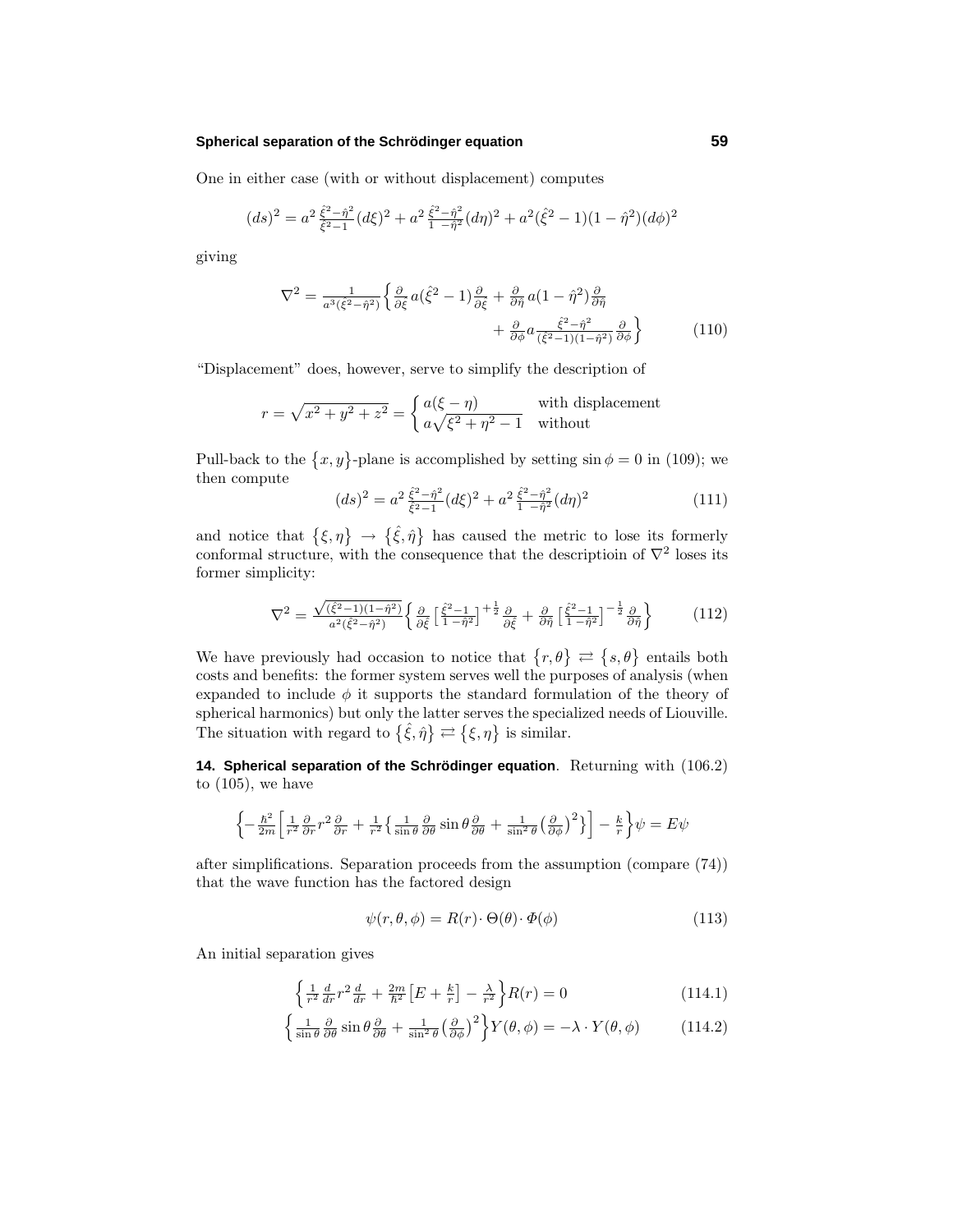where  $\lambda$  is a spearation constant and  $Y(\theta, \phi) \equiv \Theta(\theta) \cdot \Phi(\phi)$ . Allusion to the Coulomb potential is confined to the "radial equation (114.1); to say the same thing another way*...*

The angular equation (114.2) contains no reference to the force strength *k*, and arises whatever the central potential  $U(r)$ . It refers to the *rotational* symmetry of such problems, and gives rise to the familiar theory of "spherical" harmonics," which is but another name for the "quantum theory of angular momentum." To summarize the highlights of that well known subject, treated in every text: $41$  physically acceptable solutions of  $(114.2)$  are found to arise if an only if  $\lambda = \ell(\ell+1)$  with  $\ell \in \{0, 1, 2, \dots\}$ , and are found to be of the form

$$
Y_{\ell}^{m}(\theta,\phi) = \text{(normalization factor)} \cdot e^{im\phi} P_{\ell}^{m}(\cos\theta) \tag{115}
$$

where  $m \in \{-\ell, \ldots, +\ell\}$  and the normalization factor is designed to achieve orthonormality on the sphere:

$$
\int_0^{2\pi} \int_0^{\pi} \overline{Y_{\ell}^m(\theta,\phi)} Y_{\ell'}^{m'}(\theta,\phi) \sin \theta \, d\theta d\phi = \delta_{\ell\ell'} \delta_{mm'}
$$

Contact with the theory of angular momentum is made explicit by the equations

$$
\mathsf{L}^2 Y_\ell^m = \ell(\ell+1)\hbar^2 \cdot Y_\ell^m \quad \text{and} \quad \mathsf{L}_{\text{polar}} Y_\ell^m = m\hbar \cdot Y_\ell^m \tag{116}
$$

(Here I have written  $L_{\text{polar}}$  where one expects to see  $L_z$  because, though it is conventional to identify the *z* -axis with the polar axis of the spherical coordinate system, I have found it more natural to assign that distinction to the *x*-axis; the notation  $\mathsf{L}_{\text{polar}}$  is intended to capture the essence of the matter in a conventionindependent way.) Finally, if  $\mathbb R$  is a rotation matrix then

$$
\boldsymbol{x} \to \tilde{\boldsymbol{x}} = \mathbb{R} \, \boldsymbol{x} \quad \text{induces} \quad Y_{\ell}^{m} \to \tilde{Y}_{\ell}^{m} = \sum_{n=-\ell}^{n=+\ell} R^{m}{}_{n}(\ell) Y_{\ell}^{n}
$$

where  $\|R^m_n(\ell)\|$  provides a  $(2\ell+1) \times (2\ell+1)$ -dimensional matrix representation of the action of  $O(3)$ .

Turning now to the radial equation (114.1)—where  $\lambda = \ell(\ell+1)$  has now to be understood—one might expect, after imposition of physical side conditions, to have

$$
\left\{-\frac{\hbar^2}{2m}\frac{1}{r^2}\frac{d}{dr}r^2\frac{d}{dr}-\frac{k}{r}+\frac{\hbar^2}{2m}\frac{\ell(\ell+1)}{r^2}\right\}R_{\ell}(r)=E(\ell)R_{\ell}(r)
$$
(117)

with

degeneracy of  $E_n(\ell) = 2\ell + 1$ : number of  $Y_{\ell}^m$  with the given  $\ell$ 

<sup>41</sup> I particularly like the uncluttered discussion to be found in Chapter 7 of J. Powell & B. Crassman, *Quantum Mechanics* (1961). See also my "Algebraic theory of spherical harmonics"  $(1996)$ .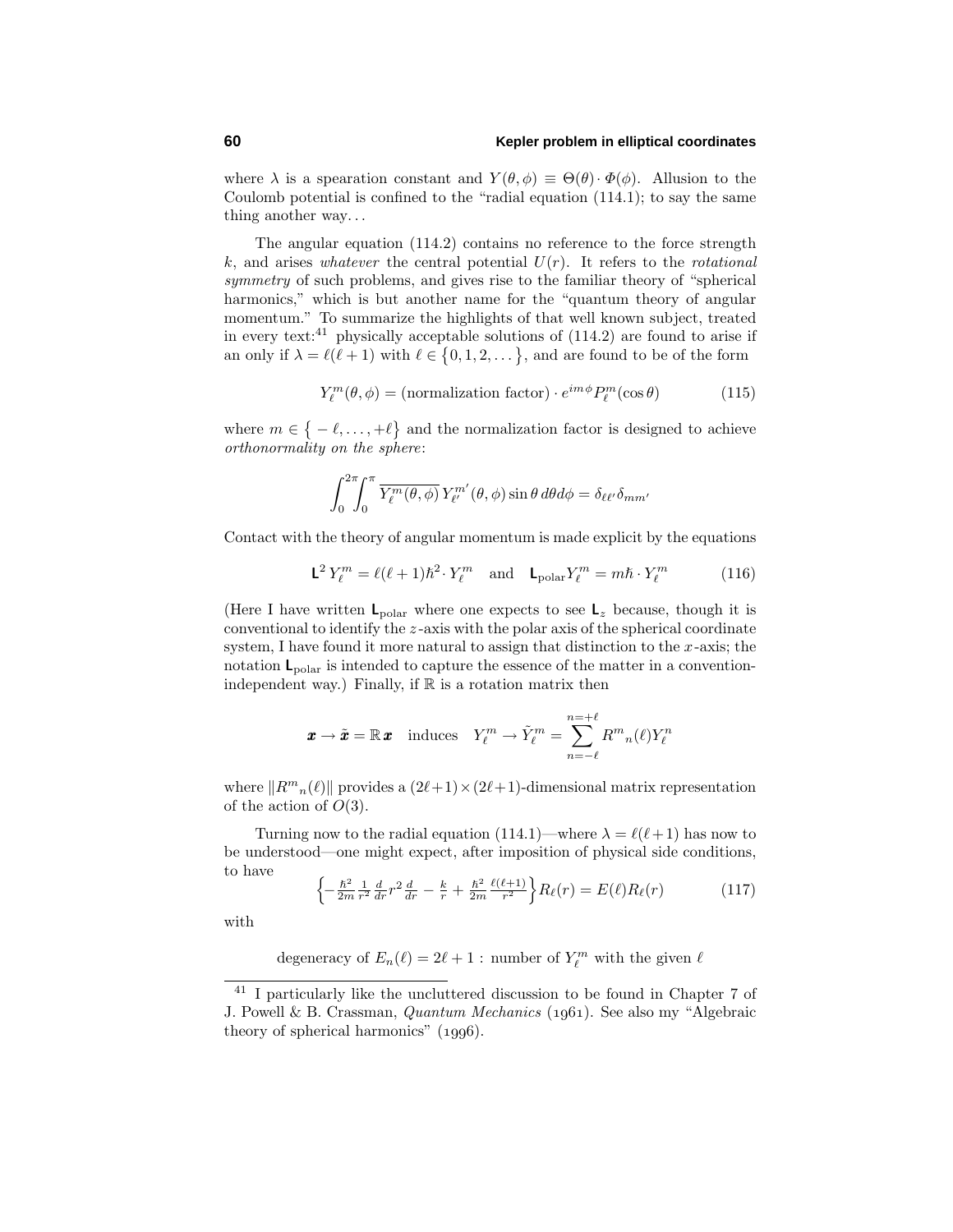## **Spherical separation of the Schrodinger equation ¨ 61**

and that is indeed the situation typical of *arbitrary* central potentials  $U(r)$ . But the case  $U(r) = -k/r$  is special: it emerges in that case that if we agree to write

 $\{E_n(\ell)\}\equiv$  spectral set associated with case  $\ell$ 

then

$$
\big\{E_n(\ell)\big\} \subset \big\{E_n(\ell-1)\big\} \subset \cdots \subset \big\{E_n(0)\big\}
$$

on which basis we anticipate that

$$
E_1 \text{ is 1-fold degenerate}
$$
  
\n
$$
E_2 \text{ is 1 + 3} = 2^2 \text{-fold degenerate}
$$
  
\n
$$
E_3 \text{ is 1 + 3 + 5} = 3^2 \text{-fold degenerate}
$$
  
\n:  
\n
$$
E_n \text{ is 1 + 3 + \dots + (2n - 1)} = n^2 \text{-fold degenerate}
$$

I have alluded here to facts—illustrated in Figure 14—usually obtained by explicit solution of the radial equation;<sup>42</sup> one finds that  $(117)$  possesses physically acceptable (bound state) solutions if and only if

$$
E(\ell) = E_{\nu,\ell} \equiv -E_0 \frac{1}{(\nu + \ell + 1)^2} \quad : \quad \nu = \ell, \ell + 1, \ell + 2, \dots \tag{118}
$$
\n
$$
E_0 \equiv \frac{mk^2}{2\hbar^2}
$$

and that in those cases

$$
R_{\ell}(r) = \text{(normalization factor)} \cdot e^{-\frac{1}{2}x} x^{\frac{\alpha - 1}{2}} L_{\nu}^{\alpha}(x) \tag{119}
$$

where  $\alpha \equiv 2\ell + 1$  and  $x \equiv \frac{2}{\nu + \ell + 1} (r/a_0)$  with  $a_0 \equiv \hbar^2/mk =$  "Bohr radius." One is motivated by the structure of these results to introduce the so-called "principal quantum number"

$$
n = n(\nu, \ell) \equiv \nu + \ell + 1 \quad : \quad n = 1, 2, 3, \dots \tag{120}
$$

in terms of which one has radial eigenfunctions

$$
R_{n\ell}(r) = \text{(normalization factor)} \cdot e^{-r/na_0} (2r/na_0)^{\ell} L_{n-\ell-1}^{2\ell+1} (2r/na_0) \tag{121}
$$

and associated eigenvalues with depend upon  $n$  and  $\ell$  not individually but only in the combination  $n(\nu, \ell)$ 

$$
E_n = -E_0 \frac{1}{n^2} \tag{122}
$$

It is this fact—degeneracy over and above the *m*-independence which arises from rotational symmetry—to which the phrase "accidental degeneracy" refers. We

 $42$  See, for example, Schiff (Reference 59,  $\S16$ ) for a good account of the tedious details.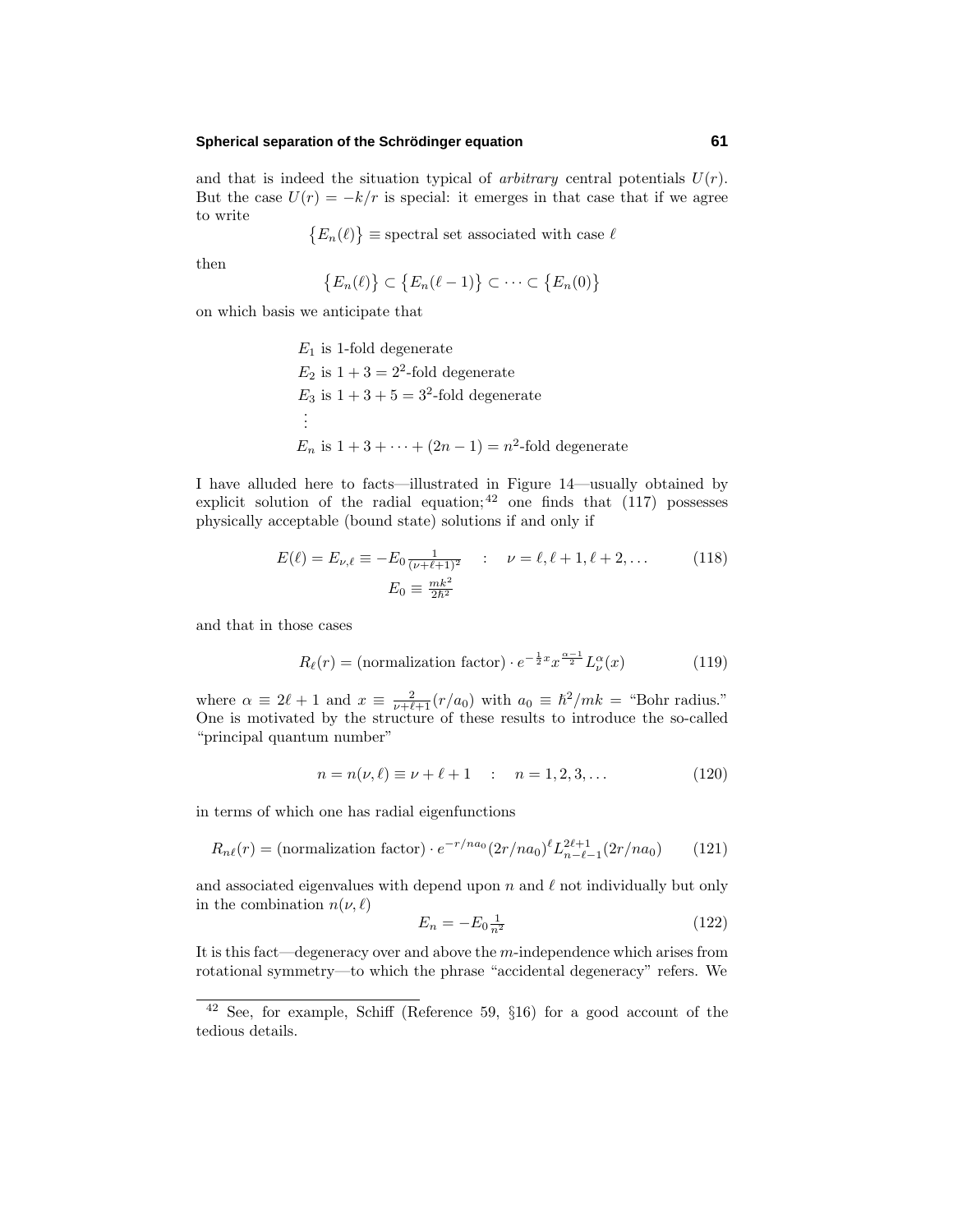

Figure 14: Degeneracy of the energy spectrum in the 3-dimensional Kepler problem. The principal quantum number *n* runs  $\uparrow$ , while  $\ell$ runs  $\setminus$  and *m* runs  $\bigwedge$ . Symmetry with respect to rotations in physical 3-space accounts only for the equivalence of states of a given  $\ell$ , which fold among themselves to yield  $(2\ell + 1)$ -dimensional respresentations of *O*(3). All *n*<sup>2</sup> states on the *n*th tier fold among themselves to yield representations of the "accidental symmetry"  $group O(4)$ *, with generators*  $\{L_x, L_y, L_z, K_x, K_y, K_z\}$ *.*  $O(4)$  is here an instance of a symmetry which arises not from overt geometrical considerations,but from the collective structure of the equations of motion (not from configuration space, but from phase space); such groups are called "dynamical groups."

read in (117) a refinement of (118), which was itself achieved already by the Bohr model  $(1913)$ .

That there is yet another—and for our purposes a more informative—way to obtain (117) had been discovered by Pauli already in 1925. Pauli worked<sup>43</sup> in the algebraic language supplied by the then-brand-new Heisenberg formalism (the Schrödinger formalism was not published until later in  $1926$ ), and made critical use of the quantum analog of the Lenz vector  $K$ . But Pauli's argument—

<sup>43</sup> W. Pauli, "Uber das Wasserstoffspektrum vom Staandpunkt der neuen Quantenmechanik," Z. Physik **36**, 336 (1926).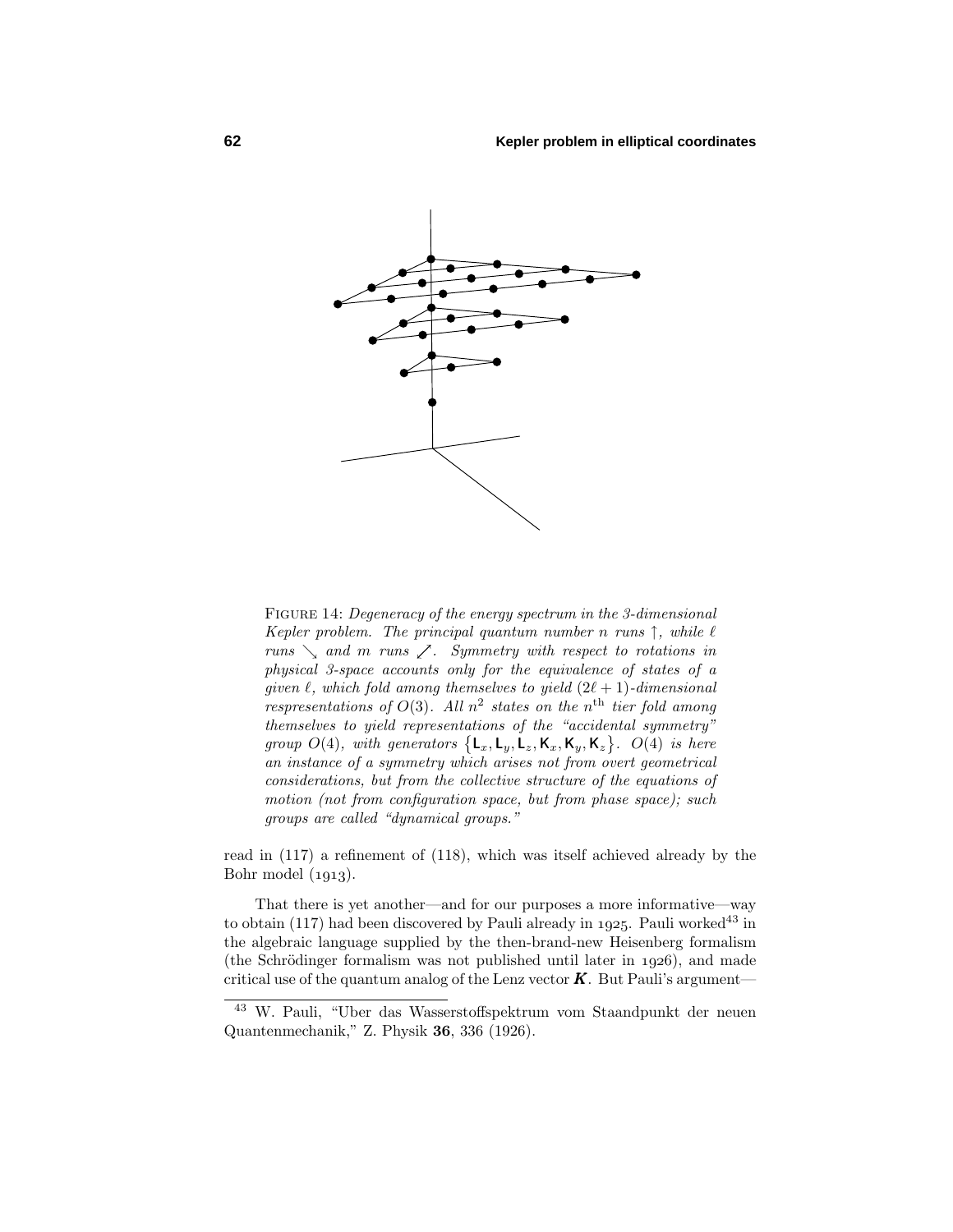## **Spherical separation of the Schrodinger equation ¨ 63**

the deeper significance of which was first comprehended by V. Fock<sup>44</sup> and by V. Bargmann<sup>45</sup> after the lapse of a full decade—is fairly intricate,  $46$  and it is partly in an effort to discard some of the distracting detail that I propose to*...*

Look now, therefore, to the toy theory that arises from the pretense that "the orbital plane is all there is." Introducing (108.2) into

$$
\left\{-\frac{\hbar^2}{2m}\nabla^2 - k\frac{1}{\sqrt{x^2 + y^2}}\right\}\psi = E\psi\tag{123}
$$

and assuming the wave function to possess the factored design

$$
\psi(r,\theta,\phi) = R(r) \cdot Y(\theta) \tag{124}
$$

we obtain

$$
\left\{-\frac{\hbar^2}{2m}\left[\frac{1}{r}\frac{\partial}{\partial r}r\frac{\partial}{\partial r} + \frac{1}{r^2}\left(\frac{\partial}{\partial \theta}\right)^2\right] - \frac{k}{r}\right\}\psi = E\psi\tag{125}
$$

giving

$$
\left\{\frac{1}{r}\frac{d}{dr}r\frac{d}{dr} + \frac{2m}{\hbar^2}\left[E + \frac{k}{r}\right] - \frac{\lambda}{r^2}\right\}R(r) = 0\tag{126.1}
$$

$$
\left(\frac{d}{d\phi}\right)^2 Y(\theta) = -\lambda \cdot Y(\theta) \tag{126.2}
$$

The latter equation is *k*-independent (would arise whatever the design of the central potential  $U(r)$  and gives

$$
Y_{\ell}(\theta) = \frac{1}{\sqrt{2\pi}} e^{i\ell\theta} \qquad : \quad \ell = 0, \pm 1, \pm 2, \dots \tag{127}
$$

which entails  $\lambda = \ell^2$ . The functions  $Y_{\ell}(\theta)$  support what might be called the "theory of circular harmonics,"<sup>47</sup> otherwise known as the "2-dimensional quantum theory of angular momentum;" one has

$$
\mathsf{L}Y_{\ell}(\theta) = \hbar \ell \cdot Y_{\ell}(\theta) \quad \text{with} \quad \mathsf{L} \equiv x \left( \frac{\hbar}{i} \frac{\partial}{\partial y} \right) - y \left( \frac{\hbar}{i} \frac{\partial}{\partial x} \right) = \frac{\hbar}{i} \frac{\partial}{\partial \theta} \tag{128}
$$

Physically acceptable (bound state) solutions of the radial equation

$$
\left\{-\frac{\hbar^2}{2m}\frac{1}{r}\frac{d}{dr}r\frac{d}{dr} - \frac{k}{r} + \frac{\hbar^2}{2m}\frac{\ell^2}{r^2}\right\} R_{\ell}(r) = E(\ell)R_{\ell}(r)
$$
\n(129)

<sup>44</sup> "Zur Theorie des Wasserstoffatoms,"Z. Physik **98**, 145 (1935). Fock gives no indication that he was aware of Pauli's earlier work.

<sup>45</sup> "Zur Theorie des Wasserstoffatoms: Bemerkungen zur gleichnamigen Arbeit von V. Fock," Z. Physik **99**, 576 (1936). Bargmann draws immediate attention to the fact connection between Fock's work and Pauli's, upon which he elaborates.

 $46$  For an excellent summary of the details see  $\S 30$  in Schiff (Reference 59).

<sup>47</sup> See the final paragraph of §2 in Reference 1.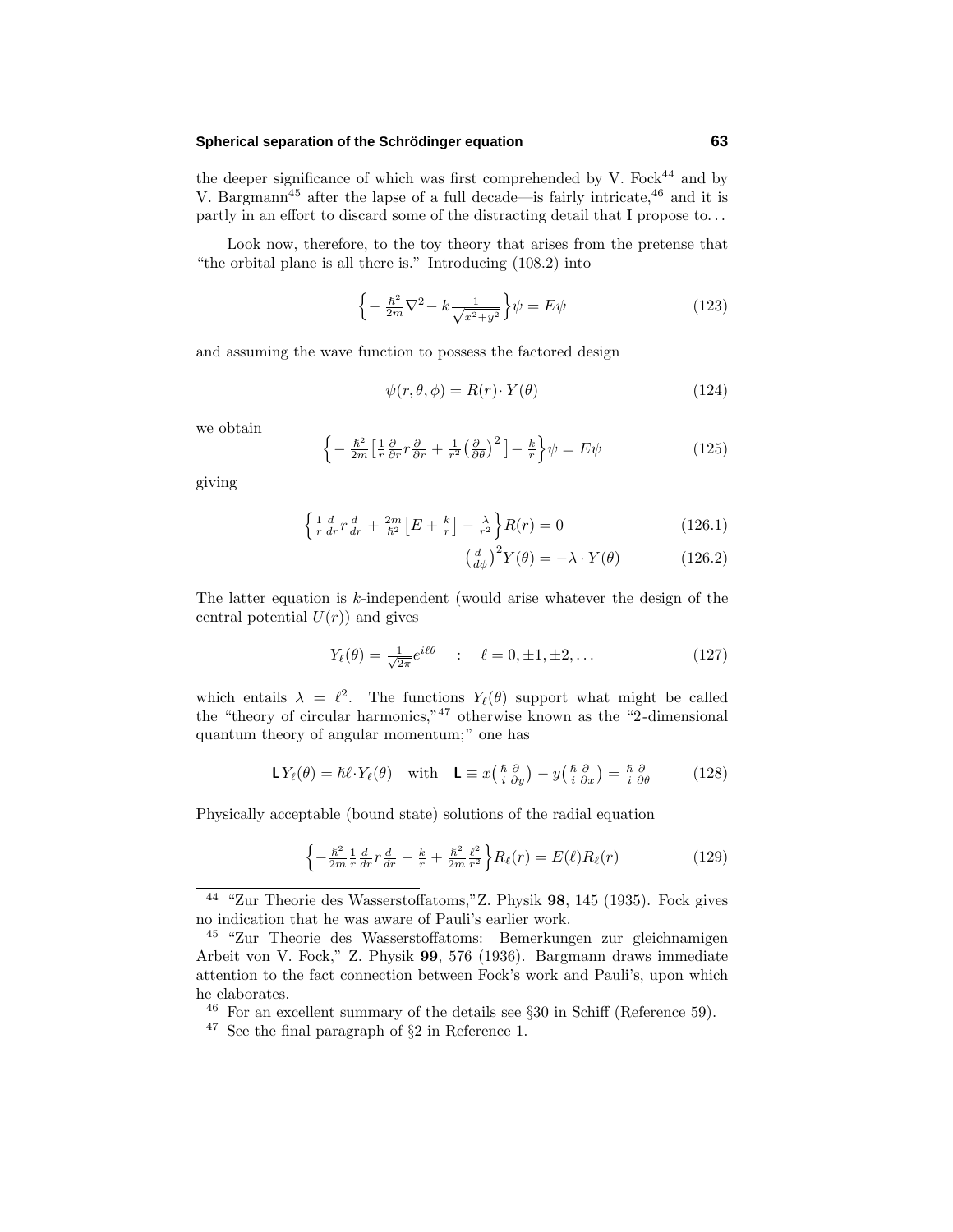arise<sup>48</sup> if and only if

$$
E(\ell) = E_{\nu,\ell} \equiv -E_0 \frac{1}{(\nu + |\ell| + \frac{1}{2})^2} \quad : \quad \nu = |\ell|, |\ell| + 1, |\ell| + 2, \dots \tag{130}
$$

and in those cases one has

$$
R_{\ell}(r) = \text{(normalization factor)} \cdot e^{-\frac{1}{2}x} x^{\frac{\alpha}{2}} L_{\nu}^{\alpha}(x) \tag{131}
$$

where now  $\alpha \equiv 2|\ell|$  and  $x \equiv \frac{2}{\nu+|\ell|+\frac{1}{2}}(r/a_0)$ , though  $E_0$  and  $a_0$  have retained their former definitions. If one adopts this slight modification

$$
n = n(\nu, \ell) \equiv \nu + |\ell| + 1
$$
 :  $n = 1, 2, 3, ...$ 

of our former definition of the "principal quantum number" then we are enabled to write

$$
E_n = -E_0 \frac{1}{(n - \frac{1}{2})^2} = -4E_0 \frac{1}{(2n - 1)^2}
$$
\n(132)

and (compare (121))

$$
R_{n\ell}(r) = \text{(normalization factor)} \cdot e^{-\frac{1}{2}x} x^{|\ell|} L_{n-|\ell|-1}^{2|\ell|}(x) \tag{133}
$$

where now  $x = \frac{2}{n - \frac{1}{2}} (r/a_0) = \frac{4}{2n - 1} (r/a_0).$ 

We are in position now to take inventory of the consequences of dimensional retraction

2-dimensions ← 3-dimensions

The induced adjustment

circular harmonics 
$$
Y_{\ell}(\theta) \longleftarrow
$$
 spherical harmonics  $Y_{\ell}^{m}(\theta, \phi)$ 

is profound but unproblematic. The adjustment

$$
R_{n\ell}(r) \sim e^{-\frac{1}{2}x} x^{|\ell|} L_{n-|\ell|-1}^{2|\ell|}(x) \quad \longleftarrow \quad R_{n\ell}(r) \sim e^{-\frac{1}{2}x} x^{\ell} L_{n-\ell-1}^{2\ell+1}(x)
$$

seems function-theoretically modest on its face, but note: it presumes

$$
x = \frac{2}{n - \frac{1}{2}}(r/a_0) \quad \longleftarrow \quad x = \frac{2}{n}(r/a_0)
$$

which at  $n = 1$  reads  $x = 4(r/a_0) \leftarrow x = 2(r/a_0)$ ; the radial function  $R_{n\ell}(r)$  has been rendered spatially more compact. Which is a little surprising, for the Bohr model is effectively 2-dimensional, and it gives "orbits of the correct diameter" (by which we really mean only that it gives the observed spectroscopy). This development is consistent with

$$
E_n = -E_0 \frac{1}{(n - \frac{1}{2})^2} \quad \longleftarrow \quad E_n = -E_0 \frac{1}{n^2}
$$

according to which

Dimensional reduction depresses the energy spectrum

 $48$  Here I borrow (except for misprints) from B. Zaslow & M. E. Zandler, "Two-dimensional analog to the hydrogen atom," AJP **35**, 1118 (1967).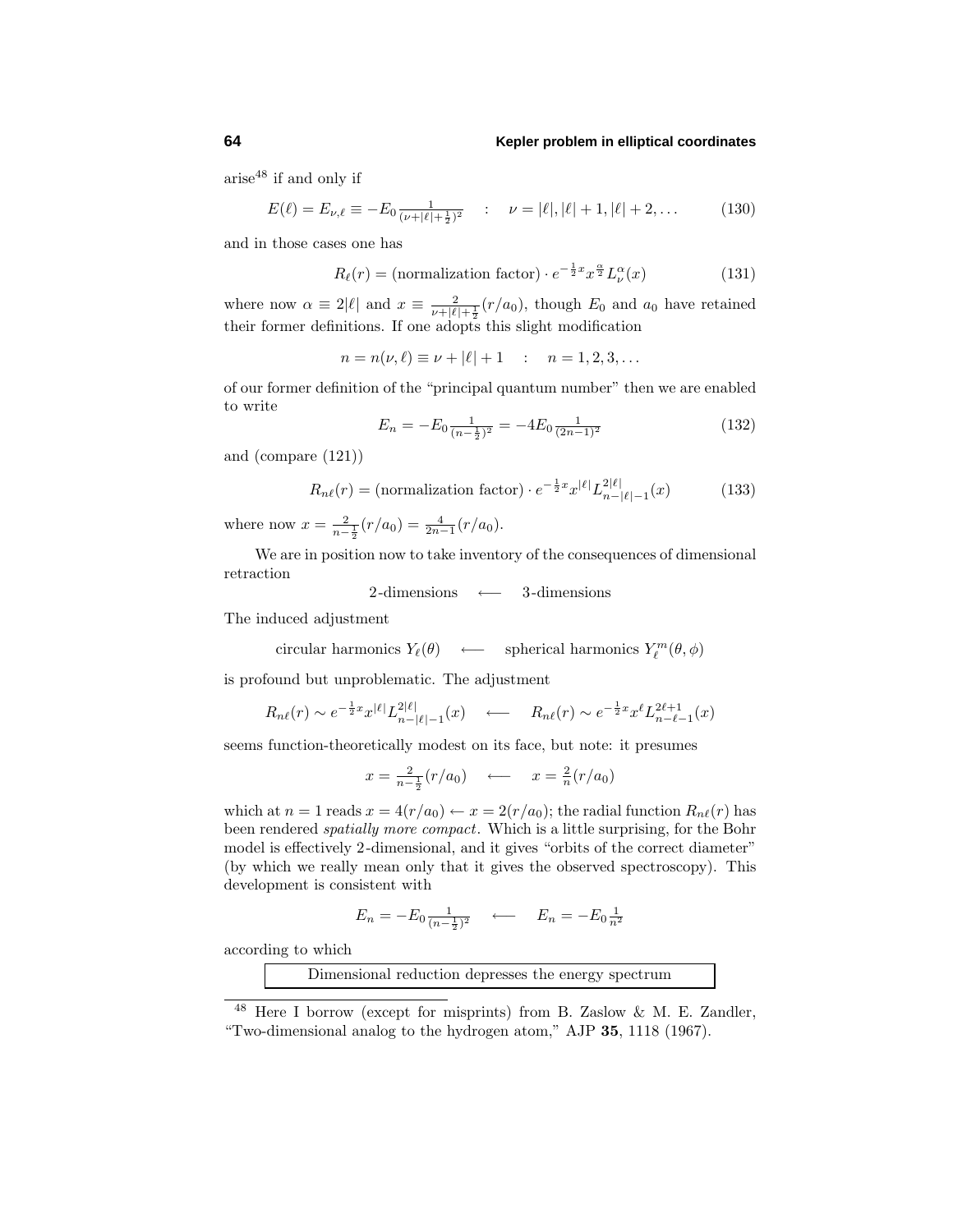

Figure 15: Degeneracy of the energy spectrum in the 2-dimensional Kepler problem. In the upper display *n* runs  $\uparrow$ ,  $\ell$  runs  $\leftrightarrow$ . In the lower display—designed to mimic the virtues of Figure 14—*n* runs  $\uparrow$ ,  $\ell$  runs  $\searrow$  and the  $\nearrow$  axis distinguishes states with respect to helicity  $(+\ell \ from -\ell).$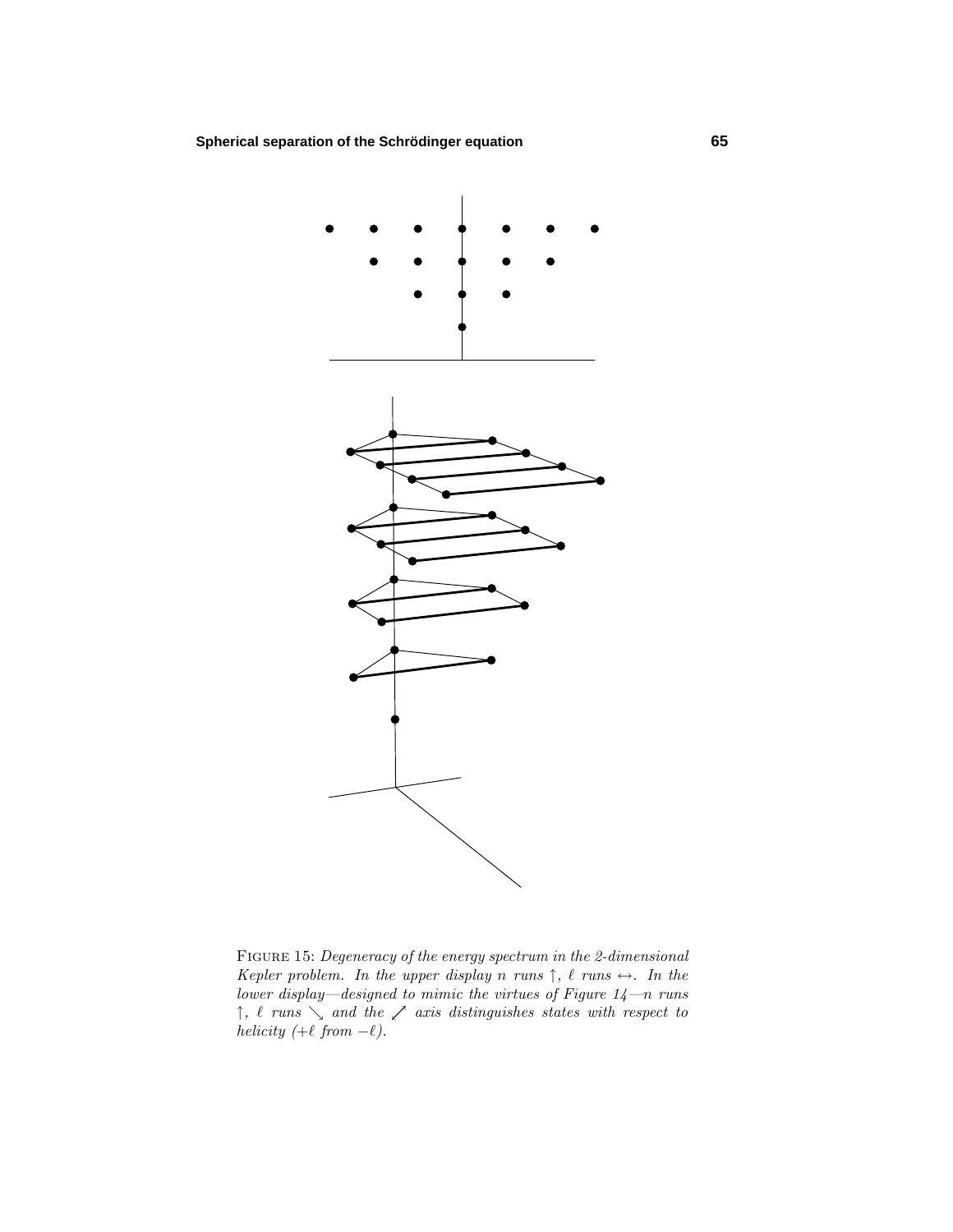Specifically, the ground state of the 2-dimensional hydrogen atom lies four times deeper than the ground state of the 3-dimensional atom. And according to R. Louden the trend continues; he reports $49$  that for 1-dimensional hydrogen  $E_0 = -\infty$ <sup>50</sup> Finally, dimensional reduction radically alters the degeneracy structure of the energy spectrum—from that shown in Figure 14 to that shown in Figure 15. More specifically, we have

\n degeneracy with respect to helicity (sign of 
$$
\ell
$$
) is geometrical, but\n degeneracy with respect  $\ell$ \n

\n\n degeneracy with respect  $\ell$ \n

\n\n degeneracy with respect  $\ell$ \n

\n\n is acceleration, but  $\ell$ \n

\n\n degeneracy with respect  $\ell$ \n

\n\n is acceleration, but  $\ell$ \n

\n\n is acceleration, but  $\ell$ \n

which puts us in position at last to consider the*...*

# **15. 2-dimensional analog of Pauli's argument**. We have

$$
\mathbf{H} = \frac{1}{2m} \left[ \mathbf{p}_x^2 + \mathbf{p}_y^2 \right] - k \left[ \mathbf{x}^2 + \mathbf{y}^2 \right]^{-\frac{1}{2}} \tag{134}
$$

and at (128) acquired interest in

$$
\mathbf{L} = \mathbf{x} \, \mathbf{p}_y - \mathbf{y} \, \mathbf{p}_x \tag{135}
$$

With labor  $51$  we confirm that

$$
[\mathbf{H}, \mathbf{L}] = \mathbf{O} \tag{136}
$$

With Pauli (who was content to borrow from  $Lenz^{52}$ ) we borrow from (38) these hermitianized counterparts of  $K_x$  and  $K_y$  ( $K_z$  being of no present interest)

$$
\mathbf{K}_x \equiv +\frac{1}{2m} \left[ \mathbf{p}_y \mathbf{L} + \mathbf{L} \mathbf{p}_y \right] - k \mathbf{x} \left[ \mathbf{x}^2 + \mathbf{y}^2 \right]^{-\frac{1}{2}} \n\mathbf{K}_y \equiv -\frac{1}{2m} \left[ \mathbf{p}_x \mathbf{L} + \mathbf{L} \mathbf{p}_x \right] - k \mathbf{y} \left[ \mathbf{x}^2 + \mathbf{y}^2 \right]^{-\frac{1}{2}} \qquad (137)
$$

<sup>49</sup> "One-dimensional hydrogen atom," AJP **27**, 649 (1959).

 $E_0 = \frac{\pi^2 \hbar^2}{2m} \left[ \frac{1}{a^2} + \frac{1}{b^2} \right]$  which  $\sqrt{ }$  $\int$  $\mathcal{L}$ *grows* as  $b \downarrow 0$ , but assumes a *reduced* value when the *b*-dimension is discarded

We touch here on this deep problem: How does one properly incorporate holonomically constrained coordinates into quantum theory?

<sup>51</sup> I ask *Mathematica* to confirm that  $H L f(x, y) = L H f(x, y)$  for all  $f(x, y)$ , with  $\mathbf{L} = \beta(x \partial_y - y \partial_x)$ , etc.,  $\beta$  being a place holder for  $\hbar/i$ .

 $52$  W. Lenz, "Über den Bewegungsverlauf und die Quantenzustände der gestörten Keplerbewegung," Z. Physik 24, 197 (1924). Lenz cites C. Runge's

<sup>50</sup> Zaslow & Zandler remark that the boxed statement pertains also to particle-in-a-box problems, and to oscillators. The question therefore arises: Can one show that  $\Box$  holds generally? Such a result seems intuitively plausible, but would be in one respect anomalous: for a particle in an *a*-by-*b* box one has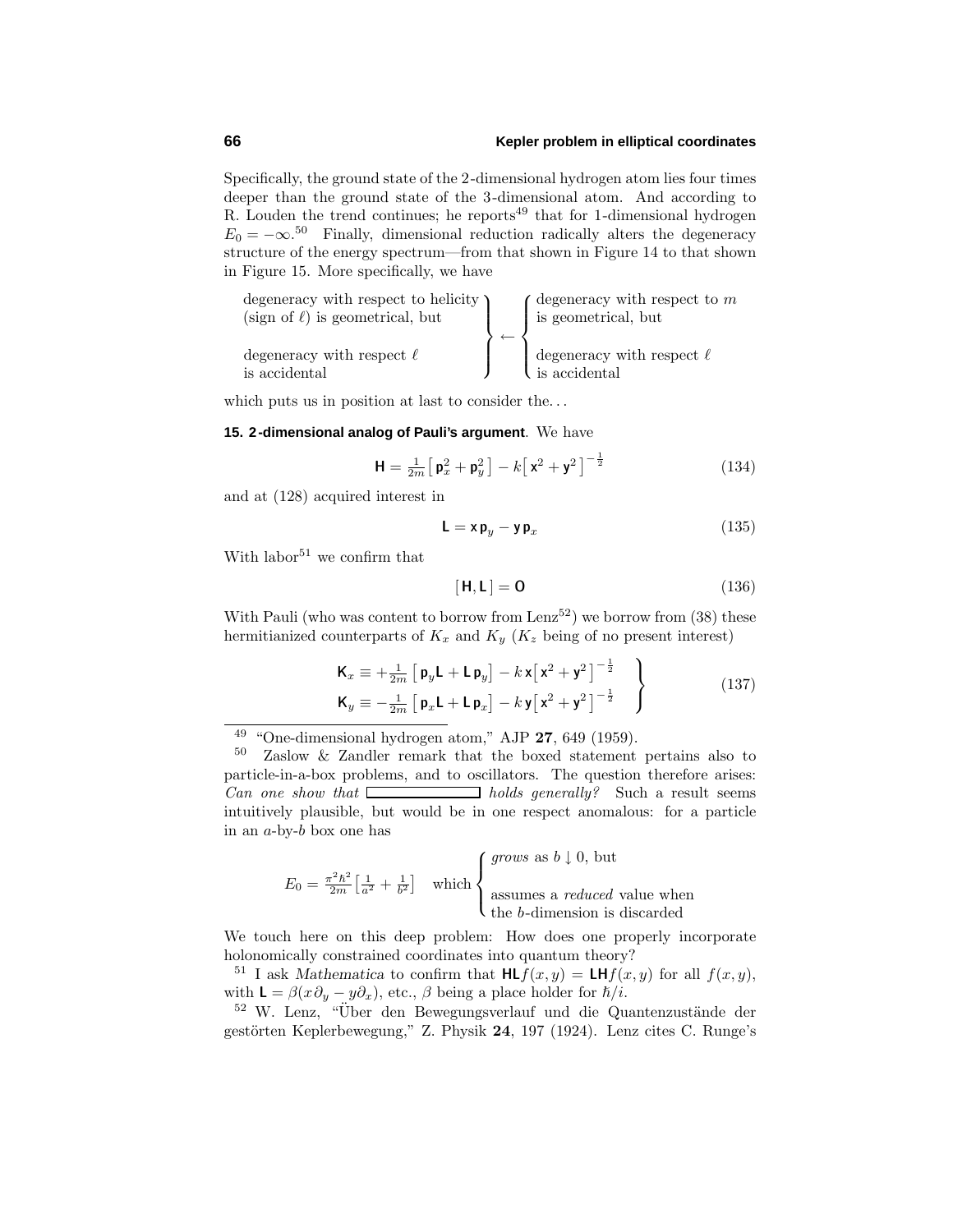## **Hidden symmetry: 2-dimensional analog of Pauli's argument 67**

and at length establish the following commutation relations:

$$
[\mathbf{H}, \mathbf{K}_x] = [\mathbf{H}, \mathbf{K}_y] = \mathbf{O}
$$
\n
$$
[\mathbf{K}_x, \mathbf{K}_y] = -i\hbar \frac{2}{m} \mathbf{H} \mathbf{L}
$$
\n
$$
[\mathbf{K}_y, \mathbf{L}] = +i\hbar \mathbf{K}_x
$$
\n
$$
[\mathbf{L}, \mathbf{K}_x] = +i\hbar \mathbf{K}_y
$$
\n(138)

Within each eigenspace of **H** we can replace the operator by its eigenvalue *E*, which for bound states is negative. It makes sense, therefore, to introduce (compare (47.2))

$$
\mathbf{J}_1 \equiv \mathbf{K}_x / \sqrt{-\frac{2}{m}E}
$$
\n
$$
\mathbf{J}_2 \equiv \mathbf{K}_y / \sqrt{-\frac{2}{m}E}
$$
\n
$$
\mathbf{J}_3 \equiv \mathbf{L}
$$
\n(139)

in terms of which we have

$$
\begin{bmatrix} \mathbf{J}_1, \mathbf{J}_2 \end{bmatrix} = i\hbar \mathbf{J}_3 \n\begin{bmatrix} \mathbf{J}_2, \mathbf{J}_3 \end{bmatrix} = i\hbar \mathbf{J}_1 \n\begin{bmatrix} \mathbf{J}_3, \mathbf{J}_1 \end{bmatrix} = i\hbar \mathbf{J}_2
$$
\n(140)

and therefore (immediately)  $[\mathbf{J}^2, \mathbf{J}_1] = [\mathbf{J}^2, \mathbf{J}_2] = [\mathbf{J}^2, \mathbf{J}_3] = 0$  with

$$
\mathbf{J}^2 \equiv \mathbf{J}_1^2 + \mathbf{J}_2^2 + \mathbf{J}_3^2
$$
  
=  $\mathbf{L}^2 - \frac{m}{2E} \mathbf{K}^2$  (141)

Classically

$$
K^{2} \equiv K_{x}^{2} + K_{y}^{2} = \left[\frac{1}{m}p_{y}(xp_{y} - yp_{x}) - \frac{k}{r}x\right]^{2} + \left[\frac{1}{m}p_{x}(yp_{x} - xp_{y}) - \frac{k}{r}y\right]^{2}
$$
  
=  $\frac{2}{m}\left[\frac{1}{2m}(p_{x}^{2} + p_{y}^{2}) - \frac{k}{r}\right]\left[xp_{y} - yp_{x}\right]^{2} + k^{2}$   
=  $\frac{2}{m}H L^{2} + k^{2}$ 

so we are not surprised to discover by (heavy!) exploratory calculation that

$$
\mathbf{K}^2 \equiv \mathbf{K}_x^2 + \mathbf{K}_y^2 = \frac{2}{m} \mathbf{H} \left( \mathbf{L}^2 + \frac{1}{4} \hbar^2 \mathbf{I} \right) + k^2 \mathbf{I}
$$
 (142)

Retreating now again to the (bound state) eigenspace  $\mathcal{H}_E \subset \mathcal{H}$ , we have

<sup>[</sup>continued from the preceding page] Vektoranalysis  $(1919)$  as his own source, and, according to Goldstein, Runge borrowed his material from Gibbs ( $\sim$ 1900). The Dictionary of Scientific Biography makes no mention of Lenz, but provides a fascinating account of the life of Carl Runge  $(1856-1927)$ , who appears to have been introduced to his future wife, to have been motivated to move from pure mathematics into spectral physics, and ultimately to have become the fatherin-law of Richard Courant—all in consequence of having been tall, handsome, and an outstanding ice skater.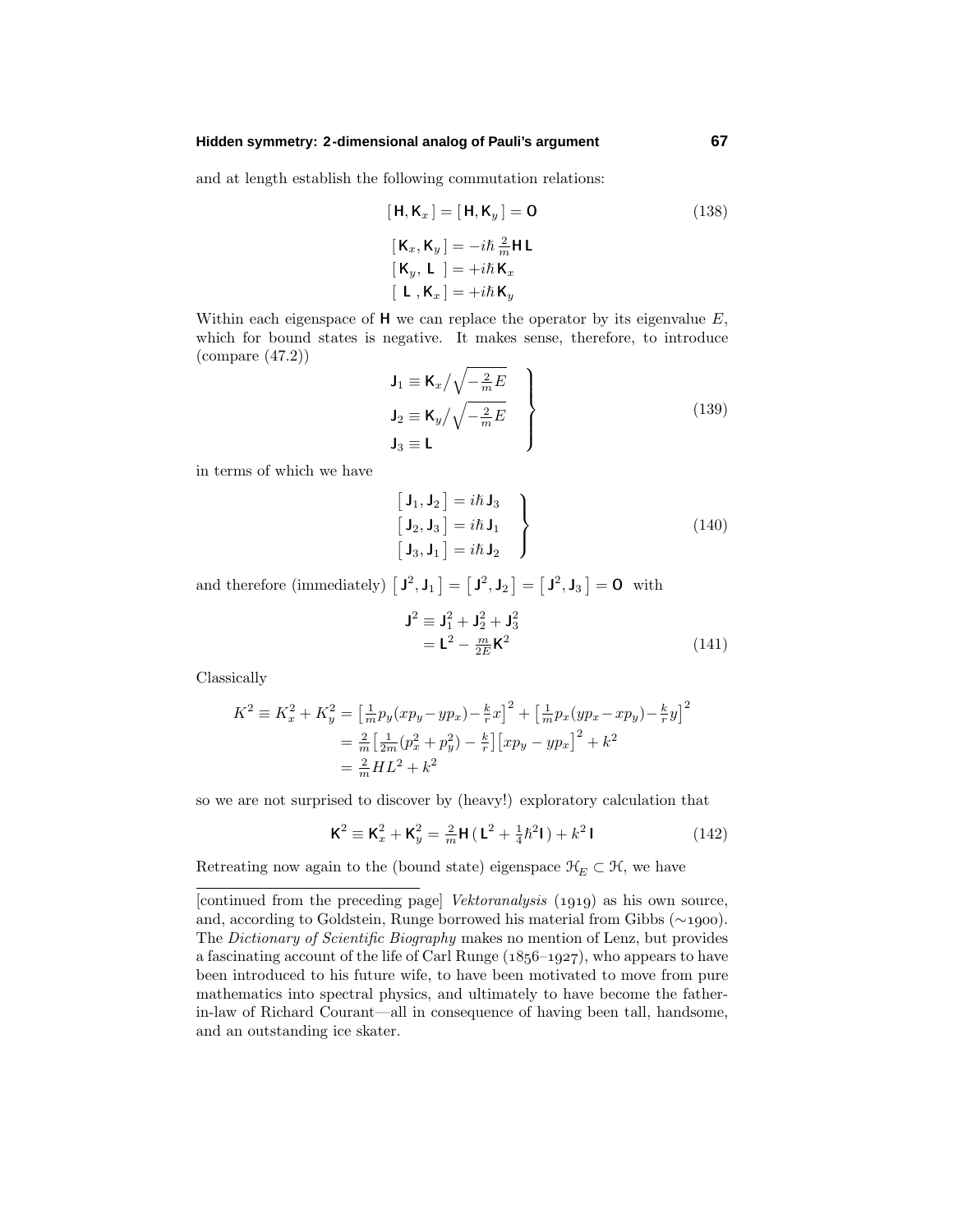$$
\mathbf{J}^{2} = \mathbf{L}^{2} - \frac{m}{2E} \left\{ \frac{2}{m} E \left( \mathbf{L}^{2} + \frac{1}{4} \hbar^{2} \mathbf{I} \right) + k^{2} \mathbf{I} \right\}
$$
  
= 
$$
- \left[ \frac{1}{4} \hbar^{2} + \frac{mk^{2}}{2E} \right] \mathbf{I}
$$
 (143)

Borrowing from the algebraic formulation of the 3-dimensional quantum theory of angular momentum<sup>53</sup> we know that

**J**<sup>2</sup> has eigenvalues 
$$
j(j + 1)\hbar^2
$$
 with  $j = 0, \frac{1}{2}, 1, \frac{3}{2}, 2, ...$ 

and that

the eigenvalue  $j(j+1)\hbar^2$  is  $(2j+1)$ -fold degenerate

Bring this information to (143) we obtain

$$
-\frac{mk^2}{2E} = [j(j+1) + \frac{1}{4}] \hbar^2
$$
  
=  $\frac{1}{4} (2j+1)^2 \hbar^2$ 

giving

$$
E(j) = -4 \frac{mk^2}{2\hbar^2} \frac{1}{(2j+1)^2}
$$
\n
$$
= -4E_0 \frac{1}{(\text{integer})^2}
$$
\n(144)

Whether one argues analytically (with Schrödinger) or group-theoretically (with Pauli), one has Bohr's result

$$
E = -E_0 \frac{1}{(\text{integer})^2} \qquad \text{in the 3-dimensional case}
$$

while at (132) Zaslow & Zandler's analytical argument yielded

$$
E = -4E_0 \frac{1}{(\text{odd integer})^2}
$$
 in the 2-dimensional case

with the implication that at (144) we must exclude the fractional values of *j*. With respect to description of the "hidden symmetry" of the 2-dimensional hydrogen atom one must disallow the spinor representations of the rotation group; the "dynamical group" of that system is (we speak only of the bound states)  $O(3)$ , not  $SU(2)$ .<sup>54</sup>

It is, in this light, more natural to assign to *j* the work formerly assigned to the principal quantum number *n*; the identification  $2j + 1 = 2n - 1$  entails

$$
n = j + 1 \quad : \quad j = 0, 1, 2, \dots
$$

so we acquire the notations

$$
E_n = E_{j+1} = E(j)
$$

<sup>&</sup>lt;sup>53</sup> See, for example, Schiff's  $\S 27$ , Mertzbacher's Chapter 16, or  $\S 4.3 \& 4.4$  in D. Griffiths' Introduction to Quantum Mechanics (1995).

<sup>54</sup> It is now easy to understand how confusion on this point might arise, as historically it did arise. For detailed discussion and references see A. Cisneros & H. V. McIntosh, "Symmetry of the two-dimensional hydrogen atom," J. Math. Phys. **10**, 277 (1969). I return to this problem on p. 77 below.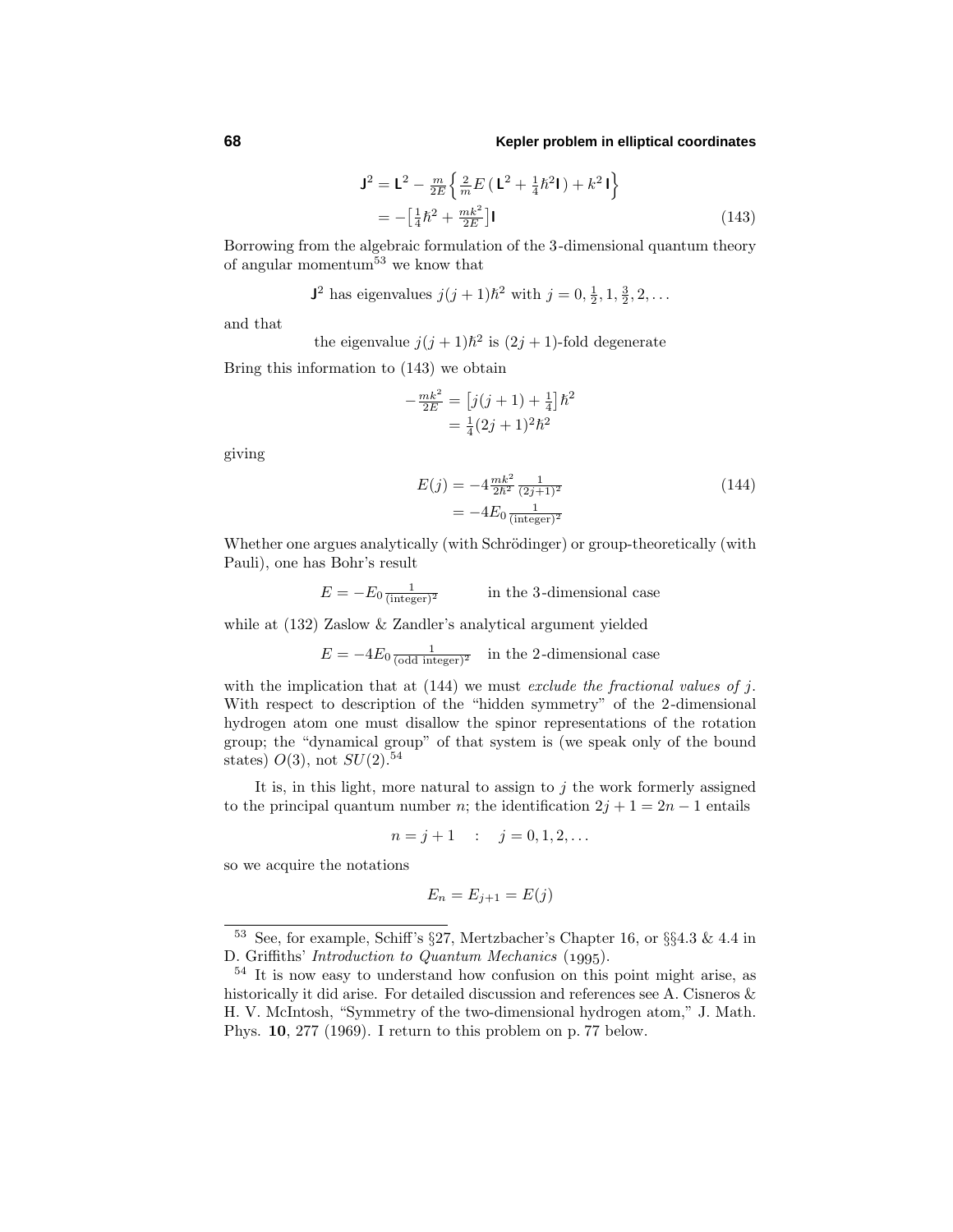## **Hidden symmetry: 2-dimensional analog of Pauli's argument 69**

Turning now again to description (within the 2-dimensional theory) of the hydrogenic wavefunctions (i.e., to construction of a natural basis in  $\mathcal{H}_{E(j)}$ ) we again borrow from the 3-dimensional quantum theory of angular momentum, introducing

$$
\mathbf{J}_{+} \equiv \mathbf{J}_{1} + i\mathbf{J}_{2} = (\mathbf{K}_{x} + i\mathbf{K}_{y})\sqrt{-m/2E(j)}
$$
  
\n
$$
\mathbf{J}_{-} \equiv \mathbf{J}_{1} - i\mathbf{J}_{2} = (\mathbf{K}_{x} - i\mathbf{K}_{y})\sqrt{-m/2E(j)}
$$
\n(145)

From (140) it then follows that

$$
\begin{bmatrix} \mathbf{J}^2, \mathbf{J}_{\pm} \end{bmatrix} = \begin{bmatrix} \mathbf{0} \\ \mathbf{0} \end{bmatrix}
$$

$$
\begin{bmatrix} \mathbf{L}, \mathbf{J}_{\pm} \end{bmatrix} = \begin{bmatrix} \mathbf{J}_3, \mathbf{J}_{\pm} \end{bmatrix} = \pm \hbar \mathbf{J}_{\pm}
$$
 (146)

The (non-hermitian) "ladder operators"  $\pm$  are introduced because—as is established by an algebraic argument which it must have given immeasurable satisfaction to its inventor, but which it would be pointless to reproduce—they permit one to climb up and down through the set

$$
|j, \ell) \quad : \quad \ell = -j, \dots, -1, 0, +1, \dots, +j
$$

of simultaneous eigenstates of **J**<sup>2</sup> and **L**:

$$
\mathbf{J}^2|j,\ell\rangle = j(j+1)\hbar^2|j,\ell\rangle \quad \text{and} \quad \mathbf{L}|j,\ell\rangle = \ell \hbar|j,\ell\rangle
$$

In 3-dimensional physics one encounters operators  $\{L_x, L_y, L_z\}$  which are (as we have had occasion already to remark) algebraically identical to the operators  $\{J_x, J_y, J_z\}$  of present interest. In that context the operators  $\{L_{\pm}, L_z, L^2\}$ acquire representations

$$
\mathbf{L}_{\pm} = \pm \hbar e^{\pm i\phi} \left( \frac{\partial}{\partial \theta} \pm i \cot \theta \frac{\partial}{\partial \phi} \right)
$$

$$
\mathbf{L}_{z} = \frac{\hbar}{i} \frac{\partial}{\partial \phi}
$$

$$
\mathbf{L}^{2} = \mathbf{L}_{+} \mathbf{L}_{-} + \mathbf{L}_{z}^{2} - \hbar \mathbf{L}_{z}
$$

and the eigenstates  $|\ell, m\rangle$  become just the familiar spherical harmonics  $Y_{\ell}^{m}(\theta, \phi)$ . The 2-dimensional Kepler problem gives rise, however, to quite a different realization of the same algebra. Introducing

$$
\mathbf{x} = r \cos \theta
$$
\n
$$
\mathbf{y} = r \sin \theta
$$
\n
$$
\mathbf{p}_x = \frac{\hbar}{i} \left\{ \cos \theta \cdot \frac{\partial}{\partial r} - \frac{1}{r} \sin \theta \cdot \frac{\partial}{\partial \theta} \right\}
$$
\n
$$
\mathbf{p}_y = \frac{\hbar}{i} \left\{ \sin \theta \cdot \frac{\partial}{\partial r} + \frac{1}{r} \cos \theta \cdot \frac{\partial}{\partial \theta} \right\}
$$
\n(147)

into first (135) and then (137) we obtain

$$
\mathbf{L} = \frac{\hbar}{i} \frac{\partial}{\partial \theta}
$$
  
\n
$$
\mathbf{K}_{+} = e^{i\theta} \left[ \frac{\hbar^{2}}{2mr} \left( 1 - 2i \frac{\partial}{\partial \theta} \right) \left( r \frac{\partial}{\partial r} + i \frac{\partial}{\partial \theta} \right) + k \right]
$$
  
\n
$$
\mathbf{K}_{-} = \text{complex conjugate of the above}
$$
\n(148)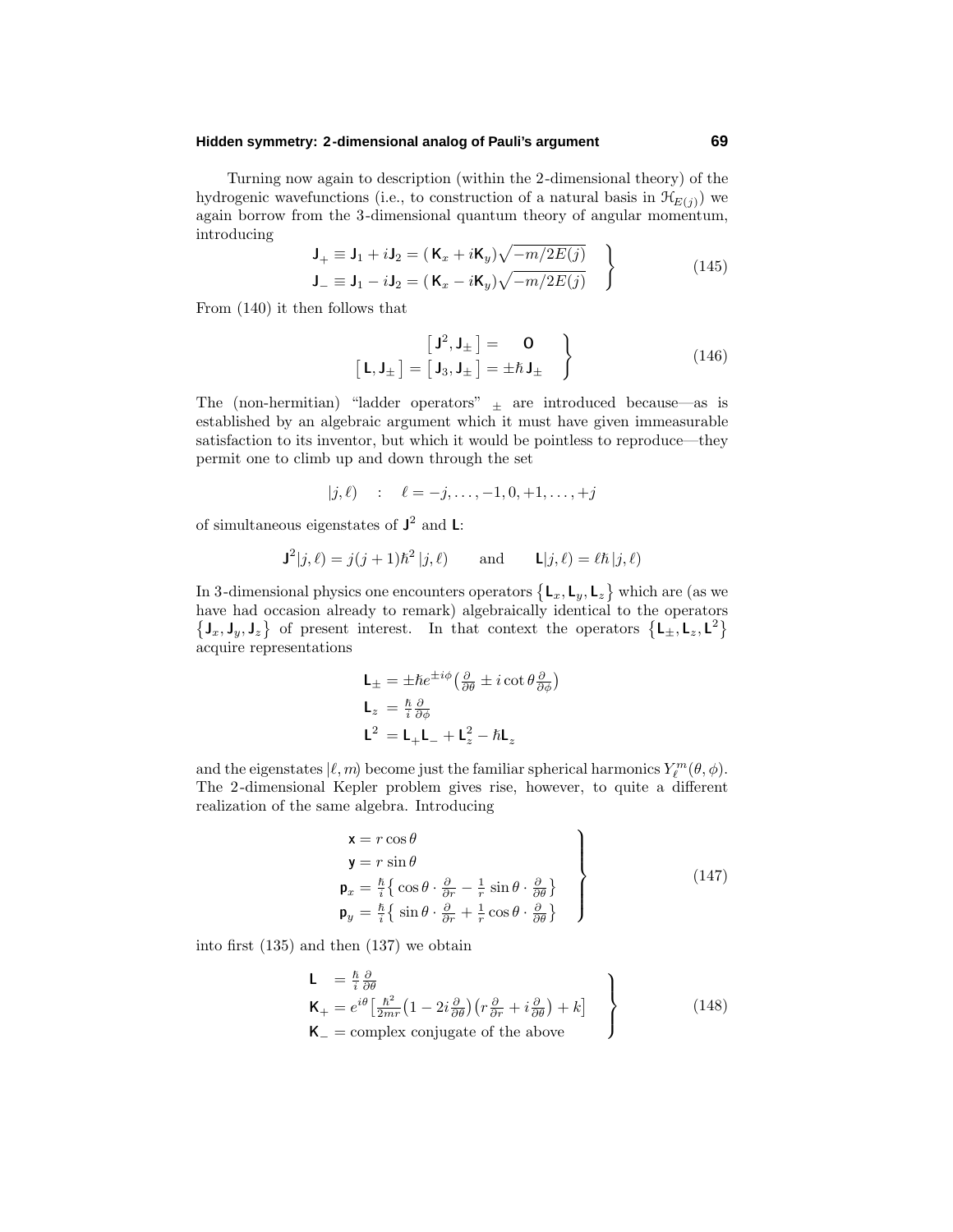and confirm by explicit calculaton that the operators thus described to in fact satisfy the anticipated commutation relations. With (148) in hand, we are in position to construct polar representations of  $J^2$  and  $J_{+}$ , though in this regard two interrelated points should be borne in mind:

- Within the  $j^{\text{th}}$  energy eigenspace  $\mathcal{H}_{E(j)}$  the action of  $\mathbf{J}^2$  is almost trivial: if  $|\psi\rangle \in \mathcal{H}_{E(j)}$  then  $\mathbf{J}^2|\psi\rangle = j(j+1)\hbar^2|\psi\rangle;$
- The presence of the factor  $\sqrt{-m/2E(j)} = \frac{\hbar}{2k}(2j+1)$  in the definition (145) of the ladder operators  $J_{\pm}$  gives those operators a *j*-dependence (their design is specific to each separate  $\mathcal{H}_{E(j)}$ ) which has no counterpart in the theory of angular momentum (i.e., in the design of  $\mathsf{L}_\pm$ ).

With the aid of

$$
\mathbf{J}_{\pm} = \frac{\hbar}{2k} (2j+1) \cdot \mathbf{K}_{\pm} \tag{149.1}
$$

$$
= \frac{2j+1}{2}\hbar \left\{ \frac{e^{i\theta} \left[ a_0 \frac{1}{2r} \left( 1 - 2i \frac{\partial}{\partial \theta} \right) \left( r \frac{\partial}{\partial r} + i \frac{\partial}{\partial \theta} \right) + 1 \right] \right\}
$$
\n(149.2)

\n(149.2)

one can hike right/left on the *j*th tier of the top design in Figure 15, or clamber about on the  $j<sup>th</sup>$  branch of the tree shown at bottom. I illustrate by example how this works:

In the discussion culminating in (133) we obtained separated eigenfunctions which (by  $n = j + 1$ ) can be described

$$
\Psi_{j\ell}(r,\theta) = \text{(normalization factor)} \cdot F_{j,\ell}(r,\theta)
$$
\n
$$
F_{j,\ell}(r,\theta) \equiv e^{-\frac{1}{2}x} x^{|\ell|} L_{j-|\ell|}^{2|\ell|}(x) \cdot e^{i\ell\theta}
$$

with  $x \equiv \frac{4}{2j+1} (r/a_0)$ . It follows, in particular, that

$$
F_{2,0}(r,\theta) = e^{-\frac{1}{2}x} L_2^0(x)
$$
 with  $x = \frac{4}{5a_0}r$ 

*Mathematica*, by computation based upon (149.2), gives

$$
\begin{aligned}\n\mathbf{J}_{+}F_{2,0}(r,\theta) &= -\hbar \frac{4}{25a_0^2} \exp \left\{-\frac{1}{2} \frac{4}{5a_0} r\right\} (15a_0 - 4r) r e^{i\theta} \\
&= -\hbar e^{-\frac{1}{2}x} x L_1^2(x) e^{i\theta} \\
&= -\hbar F_{2,1}(r,\theta)\n\end{aligned}
$$
\n
$$
\begin{aligned}\n\mathbf{J}_{+}F_{2,1}(r,\theta) &= -\hbar \frac{16}{25a_0^2} \exp \left\{-\frac{1}{2} \frac{4}{5a_0} r\right\} r^2 e^{2i\theta} \\
&= -\hbar e^{-\frac{1}{2}x} x^2 L_0^4(x) e^{2i\theta} \\
&= -\hbar F_{2,2}(r,\theta)\n\end{aligned}
$$

$$
\mathbf{J}_{+}F_{2,2}(r,\theta)=0
$$

These results, since they conform precisely to our expectations, inspire confidence in the accuracy of (149.2) (and confidence also that I have correctly adjusted many mistaken signs in the paper by Zaslow  $&$  Zandler<sup>48</sup> upon which I have relied).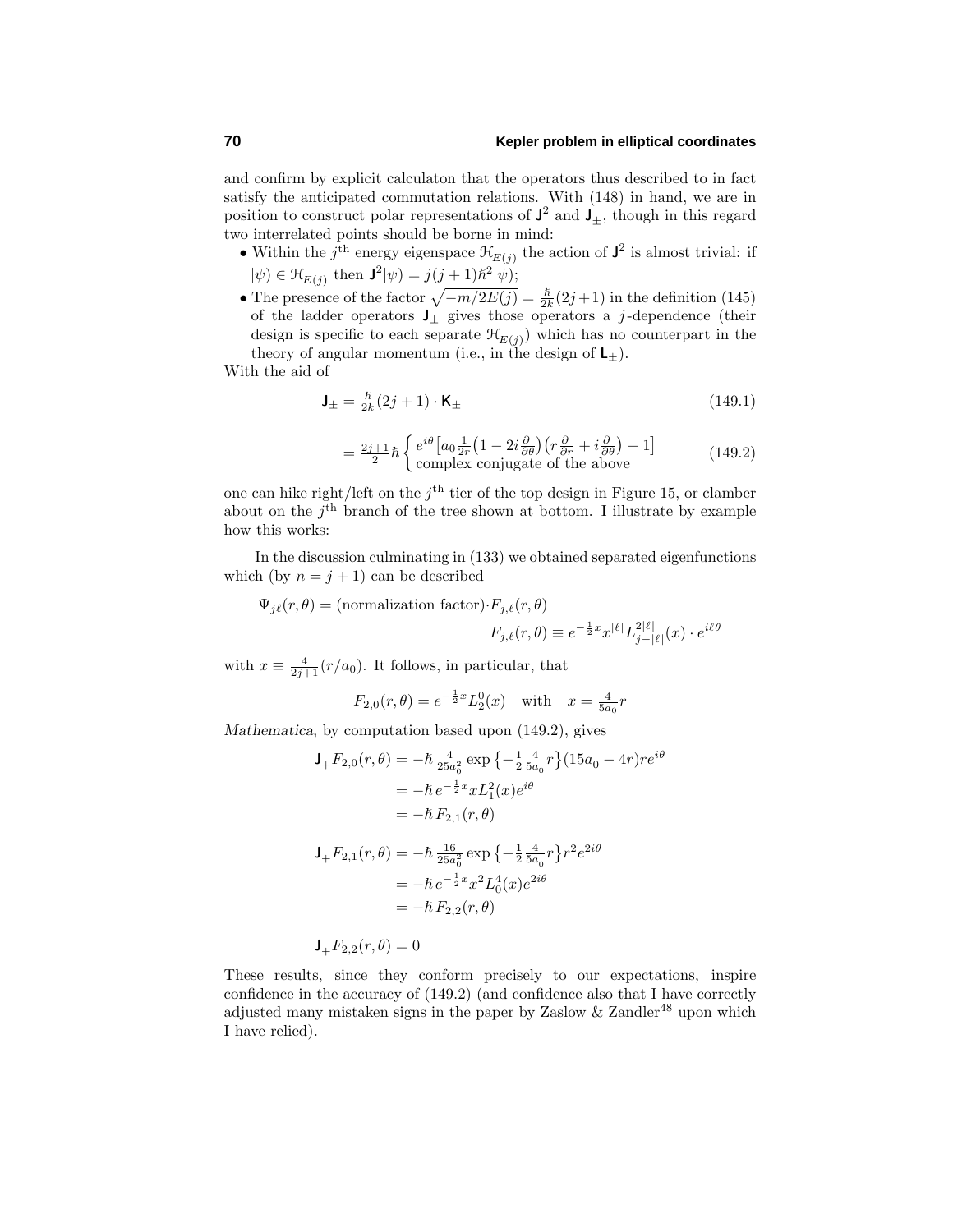## **Alternate spherical separation of the Schrodinger equation ¨ 71**

We will have occasion to revisit Pauli's lovely argument. But for the moment I am content simply to emphasize that it does go through in the 2-dimensional case, and—compare Schiff's §30—works more simply than in the 3-dimensional case, upon which the 2-dimensional argument sheds useful light.<sup>55</sup> Initially (note the subscripts that appear in  $(135)$  and  $(137)$ ) we found it convenient to embrace Cartesian tyranny, but by the end of the discussion we had regained our polar poise. Note finally that it was by a *consistency* argument that we able at (144) to obtain—unanticipatedly?—a description of the (bound state) energy spectrum. And that I have passed over in silence all that Pauli's argument has to say about unbound solutions of the 2-dimensional Kepler problem.

**16. Alternate spherical separation of the Schrödinger equation. Returning with**  $(106.3)$  to  $(105)$ , we have an equation which can be written

$$
\left\{-\frac{\hbar^2}{2m}\left[\frac{1}{a^2e^{3s}\sin\theta}\left\{\frac{\partial}{\partial s}e^s\sin\theta\frac{\partial}{\partial s}+\frac{\partial}{\partial\theta}e^s\sin\theta\frac{\partial}{\partial\theta}\right\}\right.\right.\\
\left.\left.+\frac{1}{(ae^s\sin\theta)^2}\left(\frac{\partial}{\partial\phi}\right)^2\right]-\frac{k}{ae^s}\right\}\psi=E\psi
$$
\n(150)

after simplifications, but which would lose its fragile symmetry if one were to further simplify the inner  $\{\text{etc.}\}\)$  term. The variable  $\theta$  is now more naturally associated with *s* than with  $\phi$ , and if we assume the wave function to possess the design

$$
\psi(s,\theta,\phi) = Z(s,\theta) \cdot \Phi(\phi) \tag{151}
$$

we are led by familiar steps to

$$
\Phi_m(\phi) = \frac{1}{\sqrt{2\pi}} e^{im\phi} \qquad : \qquad m = 0, \pm 1, \pm 2, \dots \tag{152}
$$

and  $to^{56}$ 

$$
\left\{-\frac{\hbar^2}{2M} \left[ \frac{1}{a^2 e^{3s} \sin \theta} \left\{ \frac{\partial}{\partial s} e^s \sin \theta \frac{\partial}{\partial s} + \frac{\partial}{\partial \theta} e^s \sin \theta \frac{\partial}{\partial \theta} \right\} \right] - \frac{k}{ae^s} + \frac{\hbar^2}{2M} \frac{m^2}{(ae^s \sin \theta)^2} \right\} Z_m(s, \theta) = E(m) Z_m(s, \theta)
$$

where, since  $m$  has been preempted, I have been obliged to use  $\mu$  to denote the mass of the particle. The latter equation is—its symmetry notwithstanding analytically unappetizing, but if one uses

$$
ae^s = r \quad \text{whence} \quad \frac{\partial}{\partial s} = r\frac{\partial}{\partial r} \tag{153}
$$

it gives back

$$
\left\{-\frac{\hbar^2}{2M} \left[ \frac{1}{r^2 \sin \theta} \left\{ \frac{\partial}{\partial r} r^2 \sin \theta \frac{\partial}{\partial r} + \frac{\partial}{\partial \theta} \sin \theta \frac{\partial}{\partial \theta} \right\} \right] -\frac{k}{r} + \frac{\hbar^2}{2M} \frac{m^2}{r^2 \sin^2 \theta} \right\} \mathcal{Z}_m(r,\theta) = E(m)\mathcal{Z}_m(r,\theta)
$$

<sup>55</sup> Does Pauli's argument have things to say also in the *n*-dimensional case?

<sup>&</sup>lt;sup>56</sup> Here and henceforth: whenever  $m$  acquires other work to do, I will use M to denote mass.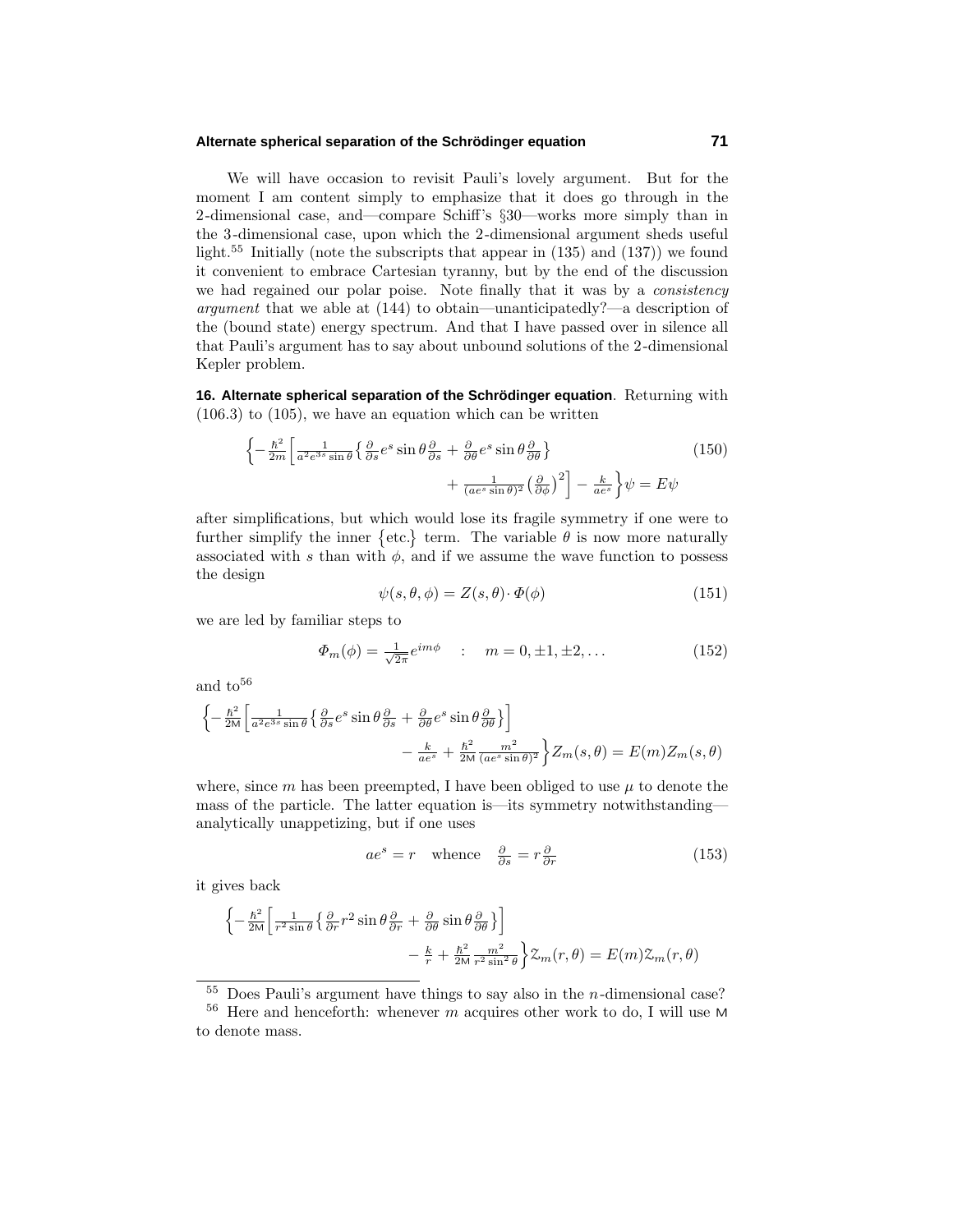which when written

$$
\left\{-\frac{\hbar^2}{2M} \left[ \frac{1}{r^2} \frac{\partial}{\partial r} r^2 \frac{\partial}{\partial r} + \frac{1}{r^2} \left\{ \frac{1}{\sin \theta} \frac{\partial}{\partial \theta} \sin \theta \frac{\partial}{\partial \theta} - \frac{m^2}{\sin^2 \theta} \right\} \right] - \frac{k}{r} \right\} \mathcal{Z} = E \mathcal{Z}
$$

is seen to give back a familiar pair of equations when separated.

The analogous 2-dimensional theory is prettier: introducing (108.3) into (123) we obtain

$$
\left\{-\frac{\hbar^2}{2m}\left[\frac{1}{a^2e^{2s}}\left\{\left(\frac{\partial}{\partial s}\right)^2+\left(\frac{\partial}{\partial \theta}\right)^2\right\}\right]-\frac{k}{ae^s}\right\}\psi(s,\theta)=E\psi(s,\theta) \tag{154}
$$

which separates straightforwardly into a pair of equations

$$
\left\{ \frac{1}{a^2 e^{2s}} \left( \frac{d}{ds} \right)^2 + \frac{2m}{\hbar^2} \left[ E + \frac{k}{ae^s} \right] - \frac{\ell^2}{a^2 e^{2s}} \right\} S(s) = 0
$$
\n
$$
\left( \frac{d}{d\theta} \right)^2 Y(\theta) = -\ell^2 Y(\theta)
$$
\n(155)

which are readily seen to be equivalent (by  $(153)$ ) to  $(126)$ , but which in themselves appear to offer no distinct advantages.<sup>57</sup> The Hamilton-Jacobi precursors of (154) were encountered at (84).

**17. Quantum mechanics of Liouville systems**. I digress, partly to make clear why it is that (154) is relatively simpler than its 3-dimensional counterpart, and partly to prepare for developments that lie ahead.

Liouville's theory works in *n*-dimensions. It will serve my purposes to look only to the cases  $n = 3$  (which is typical of the general case) and  $n = 2$ , which is, as will emerge, special. Liouville, on the presumption that

#### Lagrangian = kinetic energy − potential

imposes strong restrictions upon the design of the kinetic energy term, and separate (but related) restrictions upon the design of the potential energy function. Looking first to the former: it was remarked already in §12 that Liouville assumes the metric to be conformally Euclidean

$$
||g_{ij}(q^1, q^2, q^3)|| = u(q^1, q^2, q^3) \begin{pmatrix} 1 & 0 & 0 \\ 0 & 1 & 0 \\ 0 & 0 & 1 \end{pmatrix}
$$

but with a vengence: he asssumes

$$
u(q1, q2, q3) = u1(q1) + u2(q2) + u3(q3)
$$

$$
U(x,y) = \frac{k}{x^2 + y^2} \sim r^{-2}
$$

<sup>57</sup> Note, however, that the system (155) does lend itself beautifully well to study of central force problems of the non-Keplerean design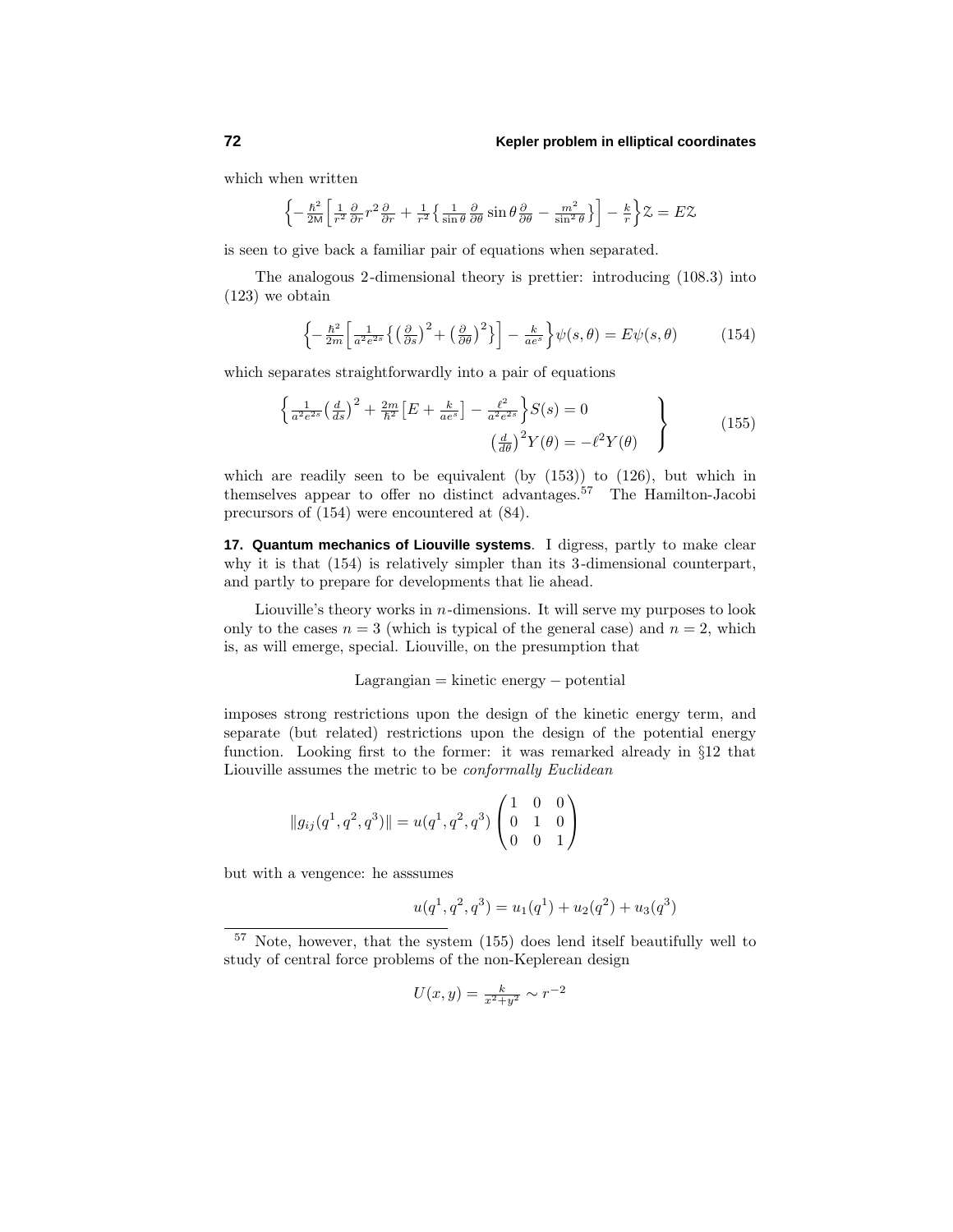#### **Digression: Quantum mechanics of Liouville systems 73**

which by the general formula which gave (106) gives

$$
\nabla^2 = \begin{cases} u^{-\frac{3}{2}} \left\{ \frac{\partial}{\partial q^1} \sqrt{u} \frac{\partial}{\partial q^1} + \frac{\partial}{\partial q^2} \sqrt{u} \frac{\partial}{\partial q^2} + \frac{\partial}{\partial q^3} \sqrt{u} \frac{\partial}{\partial q^3} \right\} & : \text{ 3-dimensions} \\ u^{-1} \left\{ \left( \frac{\partial}{\partial q^1} \right)^2 + \left( \frac{\partial}{\partial q^2} \right)^2 \right\} & : \text{ 2-dimensions} \end{cases}
$$

This accounts already for the simplicity of  $(108.3/4/5)$  relative to  $(106.3/4/5)$ , and for some of the simplicity of such 2-dimensional Schrödinger equations as may make use of the former  $\nabla^2$  operators.

But Liouville assumes also that the potential is of the form

 $U = \frac{1}{u} \{ w_1(q^1) + w_2(q^2) + w_3(q^3) \}$ 

One is led, therefore, to a Schrödinger equation of a form

$$
\frac{1}{u}\sum_{i=1}^{3} \left\{-\frac{\hbar^2}{2m}\left[\left(\frac{\partial}{\partial q^i}\right)^2 + \frac{1}{2u}u_i'\frac{\partial}{\partial q^i}\right] + w_i\right\}\psi = E\psi
$$

which can be written

$$
\sum_{i=1}^{3} \left\{ -\frac{\hbar^2}{2m} \left[ \left( \frac{\partial}{\partial q^i} \right)^2 + \frac{1}{2u} u_i' \cdot \frac{\partial}{\partial q^i} \right] + \left[ w_i - E u_i \right] \right\} \psi = 0
$$
  

$$
\frac{1}{2u} u_i' \text{-factor message up separability}
$$

Separability is destroyed by the presence of factors derived from the "interstitial  $\sqrt{u}$ -factors," which in the *n*-dimensional case become "interstitial  $u^{\frac{n-2}{2}}$ -factors;" only in the case  $n = 2$  are such factors absent,<sup>58</sup> and in that case we have

$$
\sum_{i=1}^{2} \left\{ -\frac{\hbar^2}{2m} \left(\frac{\partial}{\partial q^i}\right)^2 + \left[w_i - Eu_i\right] \right\} \psi = 0
$$

which separates instantly to give (compare the Hamilton-Jacobi system (96))

$$
\begin{cases}\n-\frac{\hbar^2}{2m} \left(\frac{\partial}{\partial q^1}\right)^2 + \left[w_1 - Eu_1\right] - \epsilon_1\right\}\psi = 0 \\
-\frac{\hbar^2}{2m} \left(\frac{\partial}{\partial q^2}\right)^2 + \left[w_2 - Eu_2\right] - \epsilon_2\right\}\psi = 0\n\end{cases}
$$
\n(156)

with  $\epsilon_1 + \epsilon_2 = 0$ .

Consider again, by way of illustration, the 2-dimensional Kepler problem in alternate polar coordinates: taking our descriptions of  $u_1(s)$ ,  $u_2(\theta)$ ,  $w_1(s)$ and  $w_2(\theta)$  from (20), we have

$$
\left\{-\frac{\hbar^2}{2m}\left(\frac{\partial}{\partial s}\right)^2 + \left[-ka e^s - E a^2 e^{2s}\right] + \epsilon\right\}\psi = 0
$$

$$
\left\{-\frac{\hbar^2}{2m}\left(\frac{\partial}{\partial \theta}\right)^2 - \epsilon\right\}\psi = 0
$$

A single-valuedness condition enforces  $2m\epsilon/\hbar^2 = \ell^2$  ( $\ell = 0, \pm 1, \pm 2, \ldots$ ), so we have recovered precisely  $(155)$ .

<sup>58</sup> I dismiss as uninteresting the *n*-dimensional cases in which *u* is constant.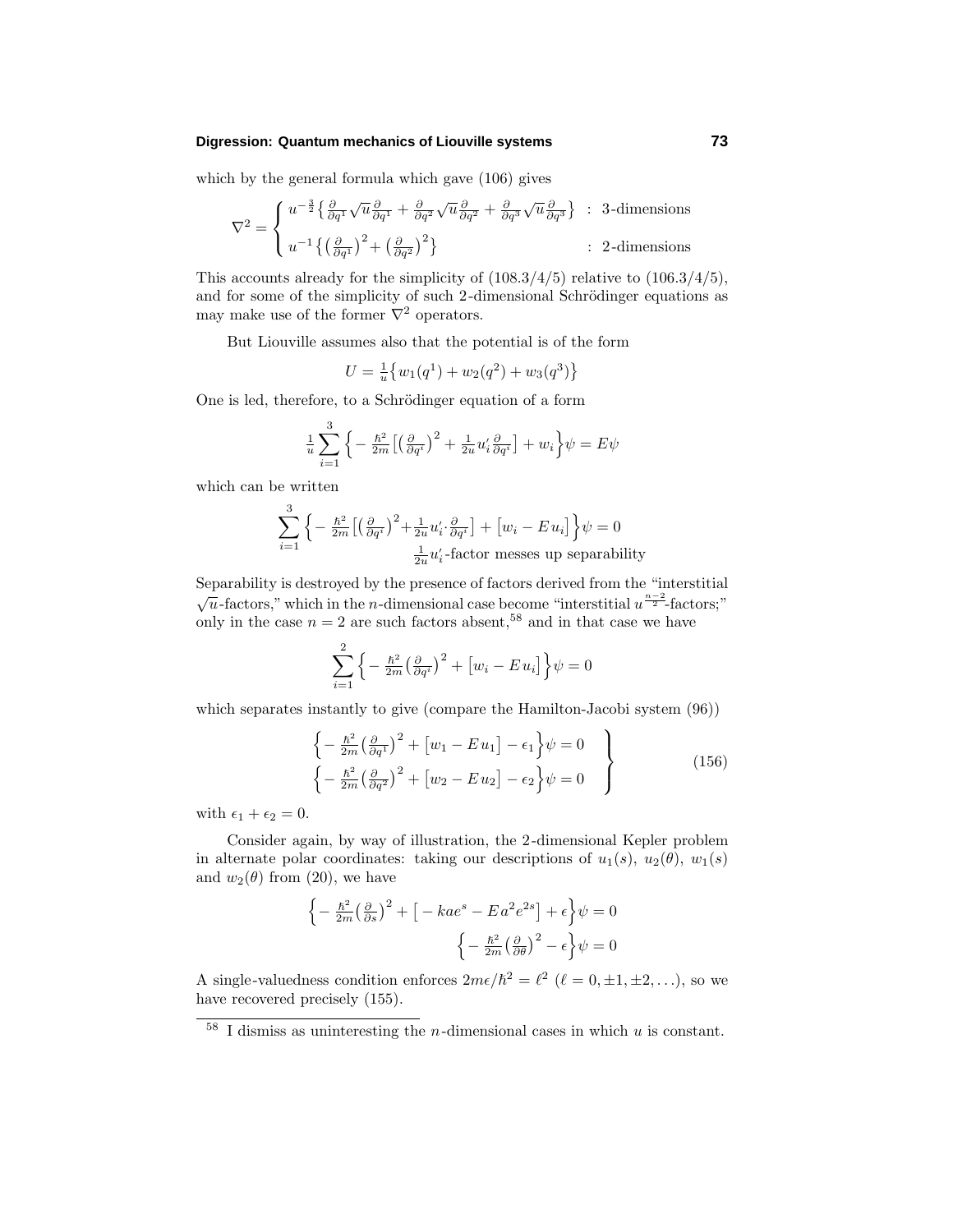**18. Parabolic separation of the Schrödinger equation.** Returning with (106.4) to  $(105)$ , we have

$$
\begin{aligned} \left\{-\frac{\hbar^2}{2m} \left[ \frac{1}{(\mu^2 + \nu^2)} \left\{ \frac{1}{\mu} \frac{\partial}{\partial \mu} \mu \frac{\partial}{\partial \mu} + \frac{1}{\nu} \frac{\partial}{\partial \nu} \nu \frac{\partial}{\partial \nu} \right\} \right. \\ \left. + \frac{1}{\mu^2 \nu^2} \left( \frac{\partial}{\partial \phi} \right)^2 \right] - \frac{2k}{\mu^2 + \nu^2} \right\} \psi = E \psi \end{aligned} \tag{157}
$$

after elementary simplifications. Authors of most of the better quantum texts<sup>59</sup>  $\equiv$  -perpetuating a tradition inaugurated by Schrödinger himself—give some space to discussion of the "parabolic separability of the hydrogen problem." Most authors mention that parabolic coordinates are particularly well-adapted to discussion of the Coulomb scattering problem, and to the perturbation theory of orbitals when "a particular direction in space is distinguished by some external force [as, for example, in the] Stark effect, photo-electric effect, Compton effect, collision of electrons."<sup>60</sup> But (with the exception only of Cisneros & McIntosh<sup>54</sup>) all—including myself, on a former occasion<sup>61</sup>—proceed from definitions which depart from the convention established at (85); in place of

$$
x = \frac{1}{2}(\mu^2 - \nu^2)
$$
  

$$
y = \mu \nu \cos \phi
$$
  

$$
z = \mu \nu \sin \phi
$$

they write (but without the hats)

$$
x = \frac{1}{2}(\hat{\mu} - \hat{\nu})
$$
  
\n
$$
y = \sqrt{\hat{\mu}\hat{\nu}}\cos\phi
$$
  
\n
$$
z = \sqrt{\hat{\mu}\hat{\nu}}\sin\phi
$$
\n(158)

which one might consider to be recommended already on dimensional grounds. By computation

$$
(ds)^{2} = \frac{\hat{\mu} + \hat{\nu}}{4\hat{\mu}} (d\hat{\mu})^{2} + \frac{\hat{\mu} + \hat{\nu}}{4\hat{\nu}} (d\hat{\nu})^{2} + \hat{\mu}\hat{\nu} (d\phi)^{2}
$$

from which it follows that

$$
\nabla^2 = \frac{4}{\hat{\mu} + \hat{\nu}} \left\{ \frac{\partial}{\partial \hat{\mu}} \hat{\mu} \frac{\partial}{\partial \hat{\mu}} + \frac{\partial}{\partial \hat{\nu}} \hat{\nu} \frac{\partial}{\partial \hat{\nu}} + \frac{\partial}{\partial \phi} \frac{\hat{\mu} + \hat{\nu}}{4 \hat{\mu} \hat{\nu}} \frac{\partial}{\partial \phi} \right\}
$$
(159)

<sup>59</sup> See, for example,

L. I. Schiff, *Quantum Mechanics* ( $3<sup>rd</sup>$  edition 1968), pp. 95–98;

 $60$  Here I quote Bethe & Salpeter.

D. Bohm. *Quantum Theory*  $(1951),\S58;$ 

L. D. Landau & E. M. Lifshitz, *Quantum Mechanics* (1958),  $\S37$ ;

E. Merzbacher, *Quantum Mechanics* ( $2<sup>nd</sup>$  edition 1970), pp. 245–250;

or H. A. Betha & E. Salpeter, Quantum Mechanics of One- and Two-Electron Atoms  $(1957), §6.$ 

 $61$  See QUANTUM MECHANICS  $(1067)$ , Chapter 2, pp. 30-33.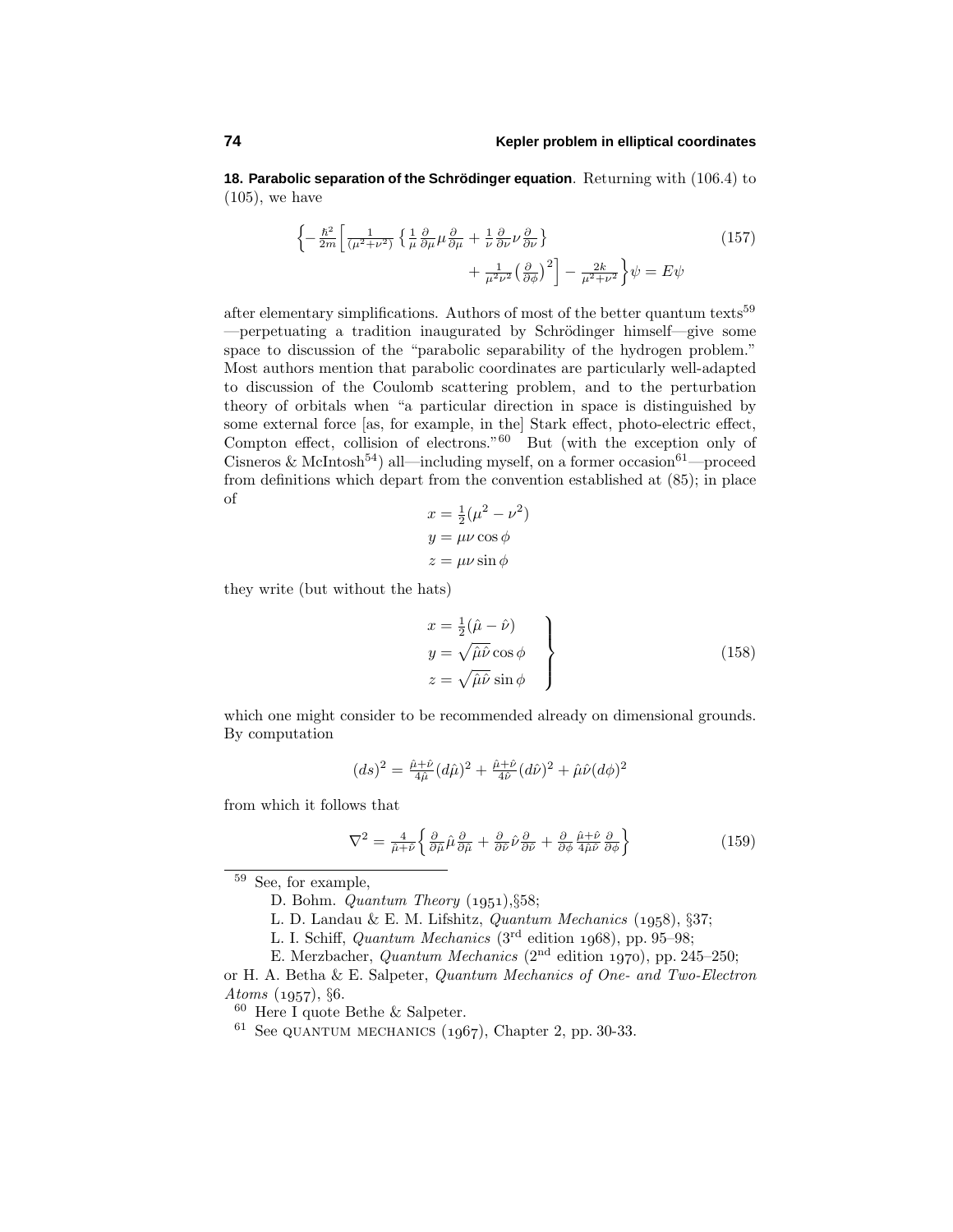#### **Parabolic separation of the Schrödinger equation 15**

while pull-back to the  $\{x, y\}$ -plane gives

$$
(ds)^{2} = \frac{\hat{\mu} + \hat{\nu}}{4\hat{\mu}} (d\hat{\mu})^{2} + \frac{\hat{\mu} + \hat{\nu}}{4\hat{\nu}} (d\hat{\nu})^{2}
$$

whence

$$
\nabla^2 = 4 \frac{\sqrt{\hat{\mu}\hat{\nu}}}{\hat{\mu} + \hat{\nu}} \left\{ \frac{\partial}{\partial \hat{\mu}} \left[ \frac{\hat{\mu}}{\hat{\nu}} \right]^{+\frac{1}{2}} \frac{\partial}{\partial \hat{\mu}} + \frac{\partial}{\partial \hat{\nu}} \left[ \frac{\hat{\mu}}{\hat{\nu}} \right]^{-\frac{1}{2}} \frac{\partial}{\partial \hat{\nu}} \right\} \tag{160}
$$

But whether we work in three dimensions or two, we have

$$
r = \frac{1}{2}(\hat{\mu} + \hat{\nu})
$$

The pattern of events is familiar, in that  $\{\hat{\mu}, \hat{\nu}\} \leftrightarrows \{\mu, \nu\}$  entails trade-offs: the former system may simplify analytical work, but only the latter system leads to the conformally Euclidean metric upon which Liouville separation depends.<sup>62</sup>

Looking first, in bare outline, to the parabolic solution of the 3-dimensional Kepler problem, we—non-standardly—take (157) as our point of departure, and after an initial separation have

$$
\begin{aligned}\n\left\{-\frac{\hbar^2}{2M} \left[ \frac{1}{(\mu^2 + \nu^2)} \left\{ \frac{1}{\mu} \frac{\partial}{\partial \mu} \mu \frac{\partial}{\partial \mu} + \frac{1}{\nu} \frac{\partial}{\partial \nu} \nu \frac{\partial}{\partial \nu} \right\} - \frac{m^2}{\mu^2 \nu^2} \right] \\
&- \frac{2k}{\mu^2 + \nu^2} \right\} P(\mu, \nu) = EP(\mu, \nu) \quad (161.1) \\
\left(\frac{d}{d\phi}\right)^2 \Phi(\phi) = -m^2 \Phi(\phi)\n\end{aligned}
$$

By coordinate adjustment

$$
\mu = \sqrt{\hat{\mu}} \quad \}
$$
 whence 
$$
\begin{cases} \frac{\partial}{\partial \mu} = 2\sqrt{\hat{\mu}} \frac{\partial}{\partial \hat{\mu}} \\ \frac{\partial}{\partial \nu} = 2\sqrt{\hat{\nu}} \frac{\partial}{\partial \hat{\nu}} \end{cases}
$$

(160.1) assumes the form

$$
\left\{-\frac{\hbar^2}{2M} \left[ \frac{4}{(\hat{\mu}+\hat{\nu})} \left\{ \frac{\partial}{\partial \hat{\mu}} \hat{\mu} \frac{\partial}{\partial \hat{\mu}} + \frac{\partial}{\partial \hat{\nu}} \hat{\nu} \frac{\partial}{\partial \hat{\nu}} \right\} - \frac{m^2}{\hat{\mu}\hat{\nu}} \right] - \frac{2k}{\hat{\mu}+\hat{\nu}} \right\} \hat{P}(\hat{\mu},\hat{\nu}) = E \hat{P}(\hat{\mu},\hat{\nu}) \qquad (161.2)
$$

standardly encountered in the literature. A final separation gives

$$
\begin{aligned}\n\left\{\frac{d}{d\hat{\mu}}\hat{\mu}\frac{d}{d\hat{\mu}} - \frac{m^2}{4\hat{\mu}} + \frac{M}{2\hbar^2}E\hat{\mu} + \frac{M}{2\hbar^2}k_1 - \epsilon_1\right\}\hat{M}(\hat{\mu}) &= 0\\
\left\{\frac{d}{d\hat{\nu}}\hat{\nu}\frac{d}{d\hat{\nu}} - \frac{m^2}{4\hat{\nu}} + \frac{M}{2\hbar^2}E\hat{\nu} + \frac{M}{2\hbar^2}k_2 - \epsilon_2\right\}\hat{N}(\hat{\nu}) &= 0\n\end{aligned}
$$

 $62$  As Whittaker remarks, if Liouville were confronted with a kinetic energy term of the form  $T = \frac{1}{4}(\hat{\mu} + \hat{\nu}) \left[\frac{1}{\hat{\mu}} \left(\frac{d\hat{\mu}}{dt}\right)^2 + \frac{1}{\hat{\nu}} \left(\frac{d\hat{\nu}}{dt}\right)^2\right]$  his first act would be to make a coordinate adjustment  $\hat{\mu} \to \mu = \sqrt{\hat{\mu}}, \hat{\nu} \to \nu = \sqrt{\hat{\mu}}$  designed to *achieve* conformality:  $T \rightarrow (\mu^2 + \nu^2) [\dot{\mu}^2 + \dot{\nu}^2].$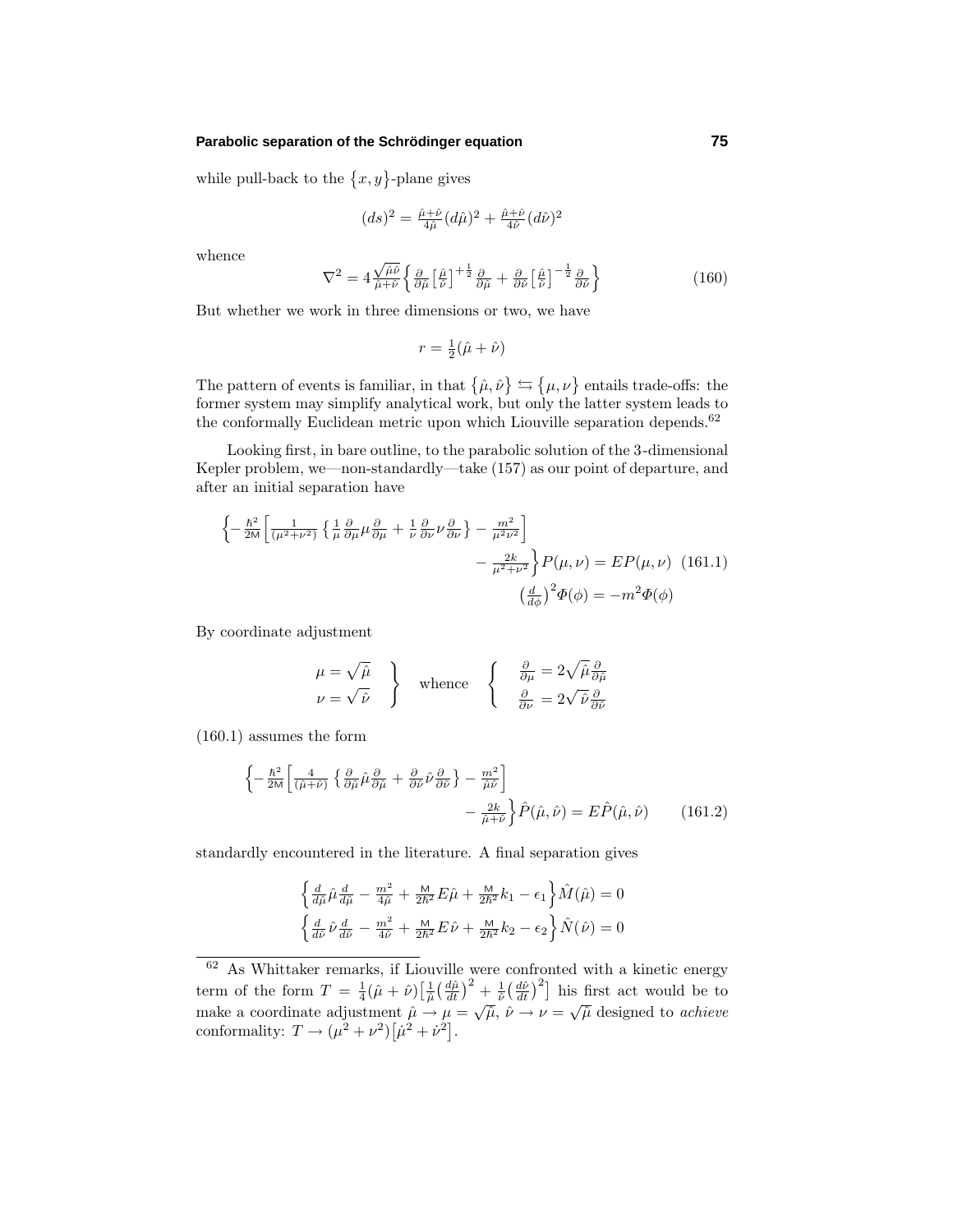where  $\epsilon_1 + \epsilon_2 = 0$  and  $k_1 + k_2 = 2k$ . In the interest of clarity we (with Schiff) select the options  $\epsilon_2 = -(\epsilon_1 \equiv \epsilon)$ ,  $k_2 = 0$  and obtain

$$
\begin{cases} \frac{d}{d\hat{\mu}} \hat{\mu} \frac{d}{d\hat{\mu}} - \frac{m^2}{4\hat{\mu}} + \frac{M}{2\hbar^2} E \hat{\mu} + \frac{M}{\hbar^2} k - \epsilon \right\} \hat{M}(\hat{\mu}) = 0\\ \frac{d}{d\hat{\nu}} \hat{\nu} \frac{d}{d\hat{\nu}} - \frac{m^2}{4\hat{\nu}} + \frac{M}{2\hbar^2} E \hat{\nu} + \epsilon \right\} \hat{N}(\hat{\nu}) = 0 \end{cases}
$$

Tedious analysis motivates the introduction of the parameter

$$
\alpha \equiv \sqrt{-2ME/\hbar^2} \quad : \quad \text{dimensionality of (length)}^{-1}
$$

and the definitions

$$
\lambda_1 \equiv \frac{1}{\alpha} \left( \frac{Mk}{\hbar^2} - \epsilon \right)
$$

$$
\lambda_2 \equiv \frac{1}{\alpha} \epsilon
$$

Physically acceptable solutions arise if and only if

$$
\begin{aligned}\n\lambda_1 &= n_1 + \frac{1}{2} (|m| + 1) \\
\lambda_2 &= n_2 + \frac{1}{2} (|m| + 1)\n\end{aligned}\n\bigg\} \quad : \quad n_1, n_2 = 0, 1, 2, \dots
$$

which give

$$
E = -\frac{\hbar^2 \alpha^2}{2M} = -\frac{Mk^2}{2\hbar^2} \frac{1}{n^2} \quad \text{with} \quad n \equiv \lambda_1 + \lambda_2 = (n_1 + n_2 + 1) + |m| \tag{162}
$$

and are in those cases (apart from normalization) given by

$$
\hat{M}(\hat{\mu}) = e^{-\frac{1}{2}\hat{\mu}}\hat{\mu}^{\frac{1}{2}|m|}L_{n_1+|m|}^{|m|}(\alpha\hat{\mu})
$$
\n
$$
\hat{N}(\hat{\nu}) = \text{similar}
$$
\n(163)

—all of which has been known for a very long time,  $63$  and is of immediate interest only as counterpoint for what now follows.

To obtain a parabolic theory of the 2-dimensional hydrogen atom one might introduce (108.4) into (123). Alternatively and more efficiently, one might

 $63$  Schiff cites Schrödinger, "Quantisierung als Eigenwertproblem. III," Ann. Physik **80**, 437 (1926); P. S. Epstein, "The Stark effect from the point of view of Schroedinger's theory," Phys. Rev. **28**, 695 (1926) and I. Waller, "Der Starkeffekt zweiter Ordnung bei Wasserstoff und die Rydbergkorrektion der Spektra von He und Li<sup>+</sup>," Z. Physik **38**, 635 (1926). Epstein had used parabolic coordinates to study (in language of the "Old Quantum Theory") the Stark effect already in 1916. He was at Caltech, and his paper marks, I believe, the first occurance of the Schrödinger equation in the pages of Physical Review.

Note, by the way, that we have been led to solutions which are axially (rather than rotationally) symmetric, and that the familiar spherical harmonic factor has been "disolved;" Bethe & Salpeter elaborate upon the point.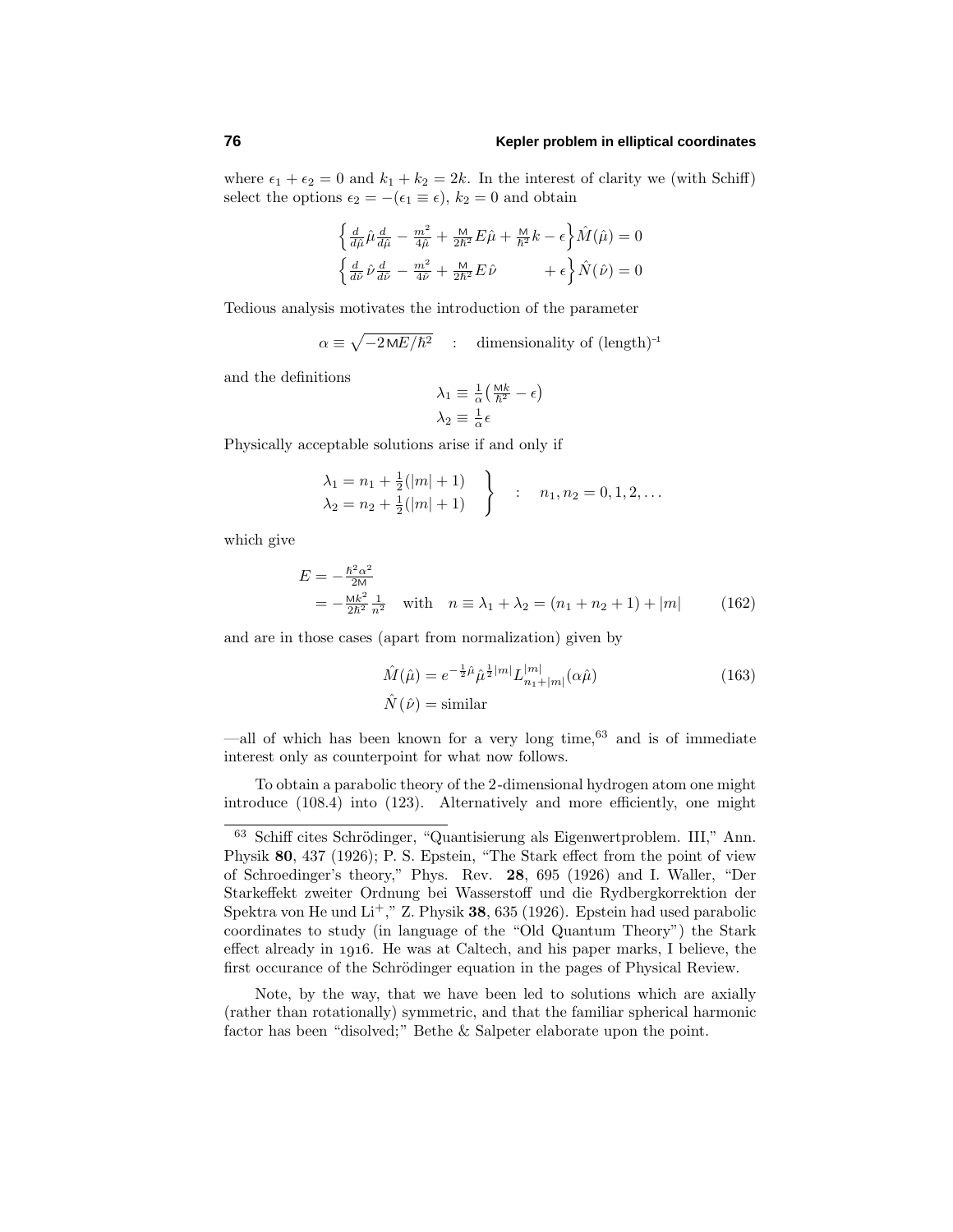#### **Parabolic separation of the Schrödinger equation <sup>17</sup>**

particularize (156). Both methods lead almost instantly to separated equations

$$
\begin{aligned} \left\{-\frac{\hbar^2}{2m} \left(\frac{d}{d\mu}\right)^2 - E\,\mu^2 - k_1 - \epsilon_1\right\} M(\mu) &= 0\\ \left\{-\frac{\hbar^2}{2m} \left(\frac{d}{d\nu}\right)^2 - E\,\nu^2 - k_2 - \epsilon_2\right\} N(\nu) &= 0 \end{aligned}
$$

in which  $k_1 + k_2 = 2k$ ,  $\epsilon_1 + \epsilon_2 = 0$ . These equations—which should be compared to their Hamilton-Jacobi percursors (89)—can be written

$$
\begin{cases}\n-\frac{\hbar^2}{2m} \left(\frac{d}{d\mu}\right)^2 + \frac{1}{2} m \omega^2 \mu^2 \right\} M(\mu) = (k_1 + \epsilon_1) M(\mu) \\
\left\{-\frac{\hbar^2}{2m} \left(\frac{d}{d\nu}\right)^2 + \frac{1}{2} m \omega^2 \nu^2 \right\} N(\nu) = (k_2 + \epsilon_2) N(\nu)\n\end{cases}
$$
\n(164)

 $\frac{1}{2}m\omega^2 \equiv -E$ : positive for bound states

These equations place us in position to make formal use of the familiar quantum theory of oscillators; immediately

$$
k_1 + \epsilon_1 = \hbar \omega (n_1 + \frac{1}{2}) : n_1 = 0, 1, 2, ...
$$
  
\n
$$
k_2 + \epsilon_2 = \hbar \omega (n_2 + \frac{1}{2}) : n_2 = 0, 1, 2, ...
$$
  
\n
$$
\downarrow
$$
  
\n
$$
2k = \hbar \omega (n_1 + n_2 + 1) \text{ giving } E = -4 \frac{mk^2}{2\hbar^2} \frac{1}{(n_1 + n_2 + 1)^2}
$$
(165)

The associated (unnormalized) eigenfunctions (see Schiff's §13) are

$$
M_{n_1}(\mu) = e^{-\frac{1}{2}(\alpha \mu)^2} H_{n_1}(\alpha \mu)
$$
 (166)  

$$
N_{n_2}(\nu) = \text{similar}
$$

where

$$
\alpha \equiv \sqrt{\frac{m\omega}{\hbar}} = \left[ -\frac{2mE}{\hbar^2} \right]^{\frac{1}{4}} = \frac{1}{\sqrt{a_0}} \left[ \frac{2}{n_1 + n_2 + 1} \right]^{\frac{1}{2}}
$$
(167)

has (as required) the dimensionality of  $(\text{length})^{-\frac{1}{2}}$  and—in stark contrast to the situation in oscillator theory—a meaning which is specific to each energy eigenspace.

Thus the "harmonic oscillator trick," which inspires these comments:

The hatted coordinates  $\{\hat{\mu}, \hat{\nu}\}\$ , which served so well in the 3-dimensional problem, are ill-adapted to the associated 3-dimensional theory. I am satisfied that the oscillator trick works only in unhatted coordinates, and only in two dimensions, but will not belabor the point.

At (165) were were led to a spectral formula

$$
E = -4E_0 \frac{1}{(\text{integer})^2}
$$

which—while it does display the correct spectral depression factor—is yet at variance from the

$$
E = -4E_0 \frac{1}{(\text{odd integer})^2}
$$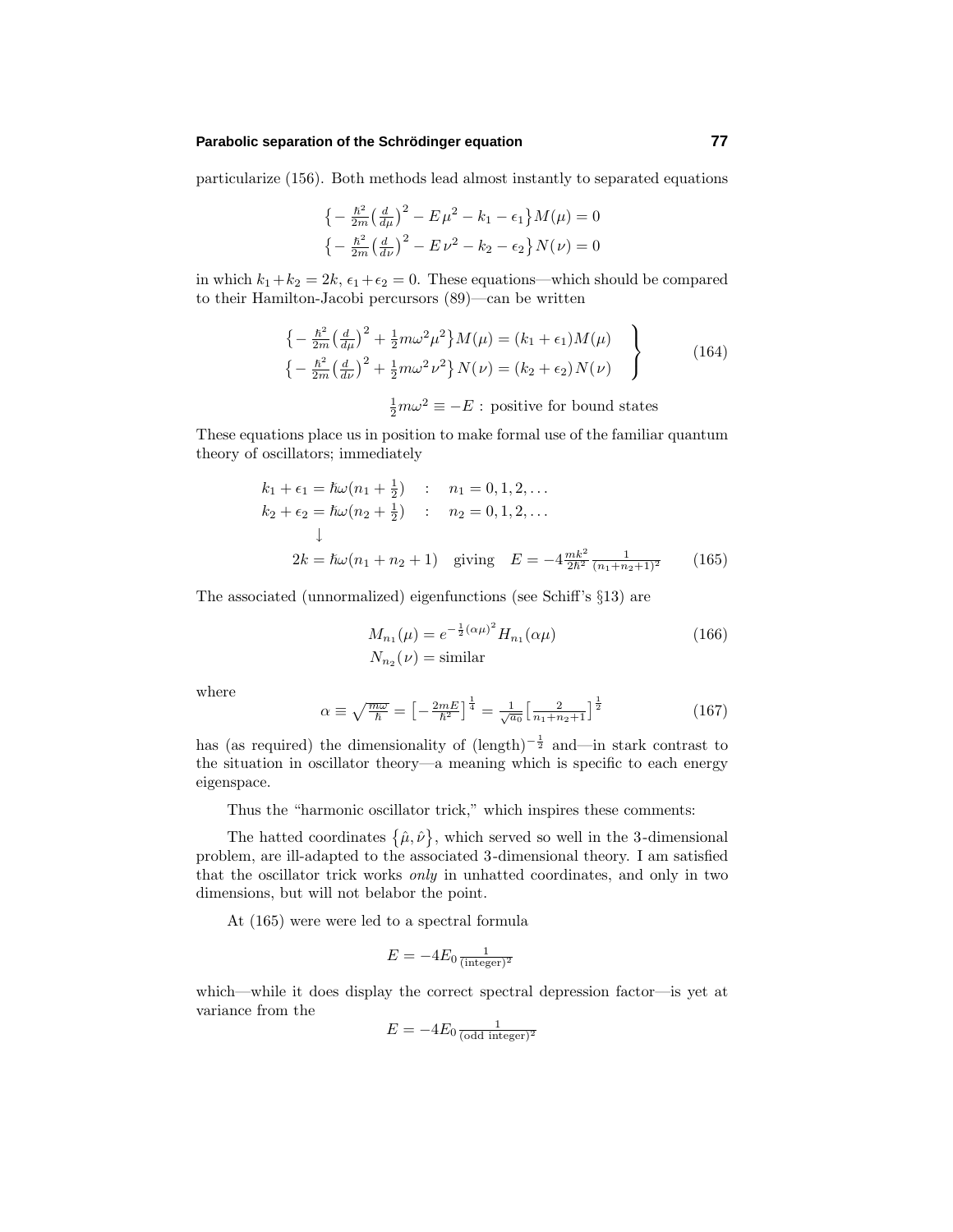achieved by Zaslow & Zandler (see again p. 67). Cisneros & McIntosh<sup>54</sup> have identified the source of the discrepency, which I now describe. It is an obvious property of the  $\{\mu, \nu\}$  coordinate system (27) that

 $\{\mu, \nu\}$  and  $\{-\mu, -\nu\}$  refer to the same point  $\{x, y\}$ 

and it is to remove that element of redundancy that one standardly restrains the range of (say)  $\mu$ , writing  $0 \le \mu < +\infty$ ,  $-\infty < \nu < +\infty$ .<sup>64</sup> We were led by the oscillator trick to hydrogenic wave functions of the form

$$
\Psi(\mu,\nu) = e^{-\frac{1}{2}\alpha^2(\mu^2 + \nu^2)} H_{n_1}(\alpha\mu) H_{n_2}(\alpha\nu)
$$

It is, in this context, most convenient not to restrain  $\mu$  but to impose

$$
\Psi(\mu,\nu) = \Psi(-\mu,-\nu)
$$

as an explicit condition (single-valuedness condition). And that—by a familiar parity property of the Hermite polynomials—requires that  $n_1$  and  $n_2$  must be either both even or both odd, which in either case entails that

# $n_1 + n_2 + 1$  must necessarily be odd

Half of the wave functions supplied by the oscillator trick must therefore be discarded, and these, as Cisnero & McIntosh emphasize, are precisely the states required to express the distinction between *SO*(2) (the known dynamical group of the 2-dimensional oscillator) and  $O(3)$  (the advertised dynamical group of the 2-dimensional Kepler problem).

We were led (see again the penultimate paragraph of  $\S13$ ) by polar analysis to unnormalized eigenfunctions  $F_{j,\ell}(r,\theta)$  which when expressed in terms of parabolic coordinates become (here I lapse into the lingo of *Mathematica*)

$$
G_{j,\ell}(\mu,\nu) = \text{Exp}\left[-\frac{\mu^2 + \nu^2}{(2j+1)a_0}\right] * \left(\frac{2(\mu^2 + \nu^2)}{(2j+1)a_0}\right)^{\text{Abs}[\ell]}
$$
  
 \* LaguerreL $\left[j - \text{Abs}[\ell], 2 \text{ Abs}[\ell], \frac{2(\mu^2 + \nu^2)}{(2j+1)a_0}\right]$   
 \* ComplexExpand $\left[\left(\frac{\mu^2 - \nu^2}{\mu^2 + \nu^2} + i\frac{2\mu\nu}{\mu^2 + \nu^2}\right)^{\ell}\right]$ 

giving (if I allow myself temporarily to write  $a$  in place of  $a_0$ )

$$
G_{0,0}(\mu,\nu) = e^{-\frac{\mu^2 + \nu^2}{a}}
$$

$$
G_{1,+1}(\mu,\nu) = \frac{1}{3a}e^{-\frac{\mu^2 + \nu^2}{3a}} \left[2(\mu^2 - \nu^2) + 4i\mu\nu\right]
$$
  
\n
$$
G_{1,-0}(\mu,\nu) = \frac{1}{3a}e^{-\frac{\mu^2 + \nu^2}{3a}} \left[3a - 2(\mu^2 + \nu^2)\right]
$$
  
\n
$$
G_{1,-1}(\mu,\nu) = \text{conjugate of } G_{1,+1}(\mu,\nu)
$$

<sup>&</sup>lt;sup>64</sup> In the 3-dimensional case one on the other hand writes  $\{\mu, \nu\} \in [0, \infty];$ see pp. 17 & 34 of Moon & Spencer.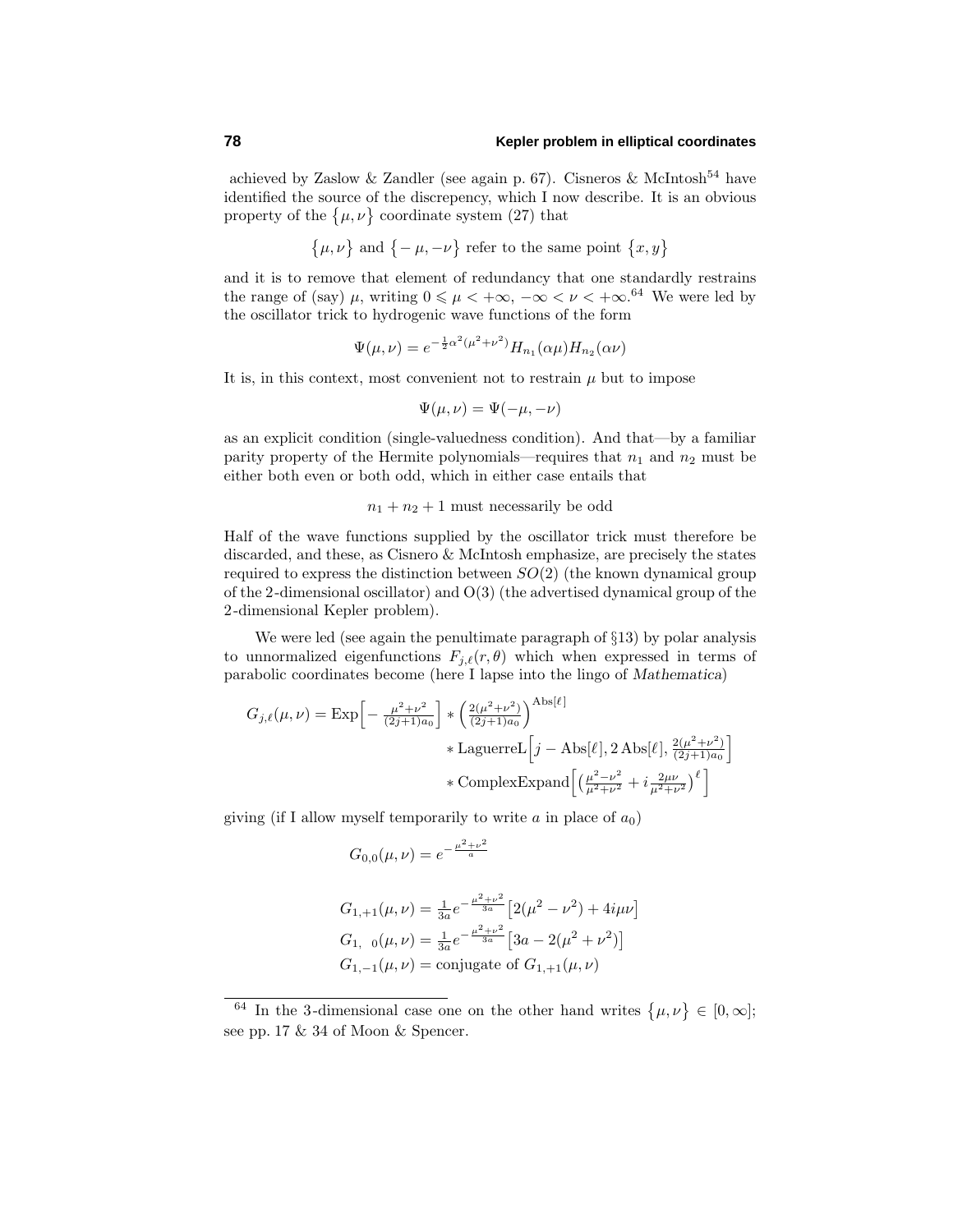**Parabolic separation of the Schrodinger equation ¨ 79**

$$
G_{2,+2}(\mu,\nu) = \frac{1}{25a^2} e^{-\frac{\mu^2 + \nu^2}{5a}} \left[ (4\mu^4 - 24\mu^2 \nu^2 + 4\nu^4) + i(16\mu^3 \nu - 16\mu \nu^3) \right]
$$
  
\n
$$
G_{2,+1}(\mu,\nu) = \frac{1}{25a^2} e^{-\frac{\mu^2 + \nu^2}{5a}} \left[ (4\mu^4 - 30a\mu^2 + 30a\nu^2 - 4\nu^4) + i(8\mu^3 \nu - 60a\mu\nu + 8\mu\nu^3) \right]
$$
  
\n
$$
G_{2,-0}(\mu,\nu) = \frac{1}{25a^2} e^{-\frac{\mu^2 + \nu^2}{5a}} \left[ 2(\mu^2 + \nu^2)^2 - 20a(\mu^2 + \nu^2) + 25a^2 \right]
$$
  
\n
$$
G_{2,-1}(\mu,\nu) = \text{conjugate of } G_{2,+1}(\mu,\nu)
$$
  
\n
$$
G_{2,-2}(\mu,\nu) = \text{conjugate of } G_{2,+2}(\mu,\nu)
$$

Parabolic analysis led, on the other hand, to unnormalized eigenfunctions of the form

$$
H_{n_1,n_2}(\mu,\nu) = \text{Exp}\left[-\frac{\mu^2 + \nu^2}{(n_1 + n_2 + 1)a_0}\right] * \text{HermiteH}\left[n_1, \sqrt{\frac{2\mu^2}{(n_1 + n_2 + 1)a_0}}\right] + \text{HermiteH}\left[n_2, \sqrt{\frac{2\nu^2}{(n_1 + n_2 + 1)a_0}}\right]
$$

giving

$$
H_{0,0}(\mu,\nu) = e^{-\frac{\mu^2 + \nu^2}{a}}
$$
  
\n
$$
H_{2,0}(\mu,\nu) = \frac{1}{3a}e^{-\frac{\mu^2 + \nu^2}{3a}}(8\mu^2 - 6a)
$$
  
\n
$$
H_{1,1}(\mu,\nu) = \frac{1}{3a}e^{-\frac{\mu^2 + \nu^2}{3a}}(8\mu\nu)
$$
  
\n
$$
H_{0,2}(\mu,\nu) = \frac{1}{3a}e^{-\frac{\mu^2 + \nu^2}{3a}}(8\nu^2 - 6a)
$$

$$
H_{4,0}(\mu,\nu) = \frac{1}{25a^2} e^{-\frac{\mu^2 + \nu^2}{5a}} (64\mu^4 - 480a\mu^2 + 300a^2)
$$
  
\n
$$
H_{3,1}(\mu,\nu) = \frac{1}{25a^2} e^{-\frac{\mu^2 + \nu^2}{5a}} (64\mu^3 \nu - 240a\mu\nu)
$$
  
\n
$$
H_{2,2}(\mu,\nu) = \frac{1}{25a^2} e^{-\frac{\mu^2 + \nu^2}{5a}} (64\mu^2 \nu^2 - 80a\mu^2 - 80a\nu^2 + 100a^2)
$$
  
\n
$$
H_{1,3}(\mu,\nu) = \frac{1}{25a^2} e^{-\frac{\mu^2 + \nu^2}{5a}} (64\mu\nu^3 - 240a\mu\nu)
$$
  
\n
$$
H_{0,4}(\mu,\nu) = \frac{1}{25a^2} e^{-\frac{\mu^2 + \nu^2}{5a}} (64\mu^4 - 480a\nu^2 + 300a^2)
$$

By inspection

$$
G_{0,0} = H_{0,0} \tag{168.0}
$$

$$
G_{1,+1} = \frac{1}{4}(H_{2,0} - H_{0,2}) + i\frac{1}{2}H_{1,1}
$$
  
\n
$$
G_{1, 0} = -\frac{1}{2}(H_{2,0} + H_{0,2})
$$
  
\n
$$
G_{1,-1} = \frac{1}{4}(H_{2,0} - H_{0,2}) - i\frac{1}{2}H_{1,1}
$$
\n(168.1)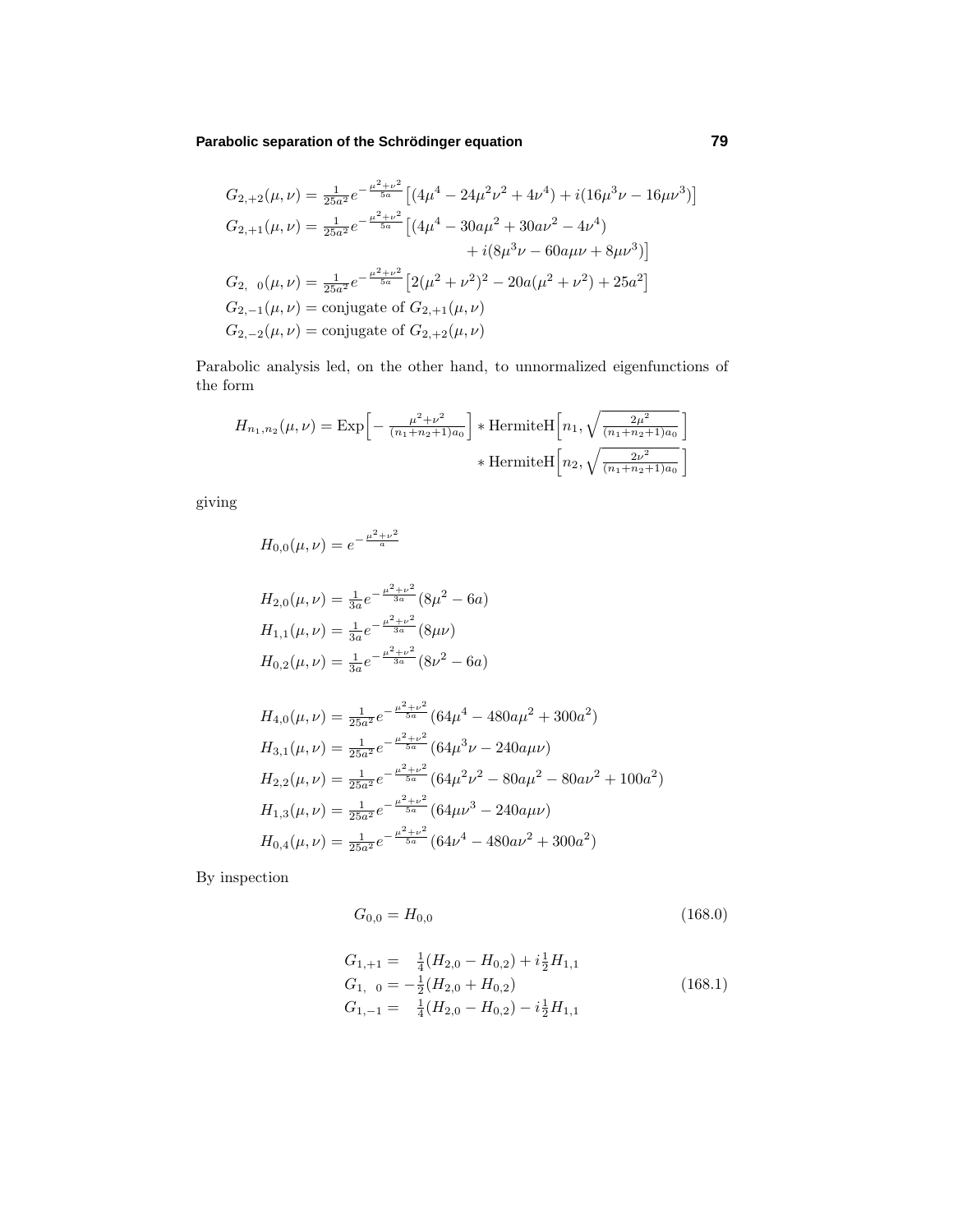$$
G_{2,+2} = \frac{1}{16}(H_{4,0} + H_{0,4}) - \frac{3}{8}H_{2,2} + i\frac{1}{4}(H_{3,1} - H_{1,3})
$$
  
\n
$$
G_{2,+1} = \frac{1}{16}(H_{4,0} - H_{0,4}) + i\frac{1}{8}(H_{3,1} + H_{1,3})
$$
  
\n
$$
G_{2,-0} = \frac{1}{32}(H_{4,0} + H_{0,4}) + \frac{1}{16}H_{2,2}
$$
  
\n
$$
G_{2,-1} = \frac{1}{16}(H_{4,0} - H_{0,4}) - i\frac{1}{8}(H_{3,1} + H_{1,3})
$$
  
\n
$$
G_{2,-2} = \frac{1}{16}(H_{4,0} + H_{0,4}) - \frac{3}{8}H_{2,2} - i\frac{1}{4}(H_{3,1} - H_{1,3})
$$
\n(168.2)

The short of it is this: polar analysis and parabolic analysis erect distinct bases within each of the respective energy eigenspaces. Those bases are interrelated by linear transformations (168) which, in the absence of normalization, we cannot expect to be unitary, but which are of a form

$$
(exponential) \cdot (power) \cdot (Laguerre) = \sum (gaussian) \cdot (Hermite) \cdot (Hermite)
$$

frequently encountered in the handbooks of higher analysis. Polar analysis yields basis functions which speak of angular momentum: working from

$$
\begin{aligned}\nx &= \frac{1}{2}(\mu^2 - \nu^2) \\
y &= \mu\nu\n\end{aligned}\n\right\} \Longrightarrow \begin{cases}\n\frac{\partial}{\partial x} = \frac{1}{\mu^2 + \nu^2} \left[ \mu \frac{\partial}{\partial \mu} - \nu \frac{\partial}{\partial \nu} \right] \\
\frac{\partial}{\partial y} = \frac{1}{\mu^2 + \nu^2} \left[ \nu \frac{\partial}{\partial \mu} + \mu \frac{\partial}{\partial \nu} \right]\n\end{cases} (169)
$$

we have

$$
\mathbf{L} \sim x \frac{\partial}{\partial y} - y \frac{\partial}{\partial x} = \frac{1}{2} \left[ \mu \frac{\partial}{\partial \nu} - \nu \frac{\partial}{\partial \mu} \right] \tag{170}
$$

and are not surprised to discover by calculation (what in polar coordinates was familiar/obvious; namely) that

$$
\frac{1}{2} \left[ \mu \frac{\partial}{\partial \nu} - \nu \frac{\partial}{\partial \mu} \right] G_{j,\ell}(\mu, \nu) = \ell \cdot G_{j,\ell}(\mu, \nu) \quad : \quad \ell = 0, \pm 1, \dots, \pm j
$$

What, in the same spirit, can one say of the eigenfunctions  $H_{n_1,n_2}(\mu,\nu)$ ?

We saw already in §5—compare (51) with (48)—that Liouville separation leads in parabolic coordinates to the conserved Lenz vector with the same naturalness that in (alternate) polar coordinates it leads to the conservation of angular momentum. Working from (137) with the aid of (169) we compute

$$
\mathbf{K}_{x} = k \left\{ a_{0} \left[ -x \left( \frac{\partial}{\partial y} \right)^{2} + y \frac{\partial}{\partial x} \frac{\partial}{\partial y} + \frac{1}{2} \frac{\partial}{\partial x} \right] - \frac{x}{\sqrt{x^{2} + y^{2}}} \right\}
$$
  
\n
$$
= k \frac{1}{2} \frac{1}{\mu^{2} + \nu^{2}} \left\{ a_{0} \left[ \nu^{2} \left( \frac{\partial}{\partial \mu} \right)^{2} - \mu^{2} \left( \frac{\partial}{\partial \nu} \right)^{2} \right] - 2(\mu^{2} - \nu^{2}) \right\}
$$
  
\n
$$
\mathbf{K}_{y} = k \left\{ a_{0} \left[ -y \left( \frac{\partial}{\partial x} \right)^{2} + x \frac{\partial}{\partial y} \frac{\partial}{\partial x} + \frac{1}{2} \frac{\partial}{\partial y} \right] - \frac{y}{\sqrt{x^{2} + \nu^{2}}} \right\}
$$
(171.1)

$$
= k \frac{1}{2} \frac{1}{\mu^2 + \nu^2} \left\{ a_0 \left[ -\mu \nu \left( \frac{\partial}{\partial \mu} \right)^2 + (\mu^2 + \nu^2) \frac{\partial}{\partial \mu} \frac{\partial}{\partial \nu} - \mu \nu \left( \frac{\partial}{\partial \nu} \right)^2 \right] - 4\mu \nu \right\}
$$
 (171.2)

where  $\nabla^2$  has the meaning stated at (108.4). Cisneros & McIntosh (whose *x* and  $y$  are the reverse of my own) draw attention to alternative formulation of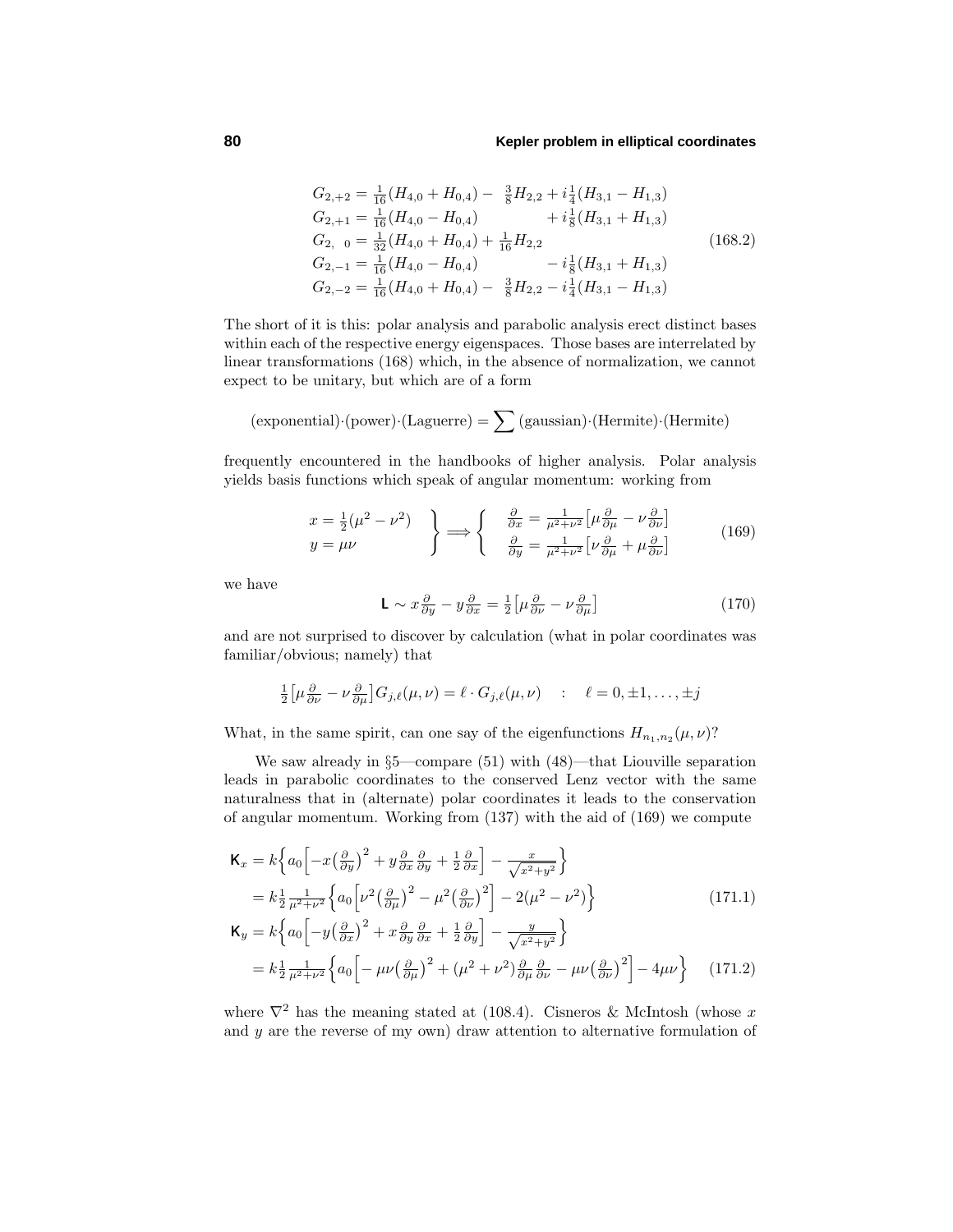# **Parabolic separation of the Schrödinger equation 181**

the same result

$$
\mathbf{K}_x = k \left\{ -\frac{\mu^2 - \nu^2}{2} \left[ \frac{1}{2} a_0 \nabla^2 + \frac{2}{\mu^2 + \nu^2} \right] + \frac{1}{4} a_0 \left[ \left( \frac{\partial}{\partial \mu} \right)^2 - \left( \frac{\partial}{\partial \nu} \right)^2 \right] \right\} \tag{172.1}
$$

$$
\mathbf{K}_y = k \left\{ -\qquad \mu \nu \left[ \frac{1}{2} a_0 \nabla^2 + \frac{2}{\mu^2 + \nu^2} \right] + \frac{1}{2} a_0 \frac{\partial}{\partial \mu} \frac{\partial}{\partial \nu} \right\} \tag{172.2}
$$

which is made attractive by the observation that

$$
\left[\frac{1}{2}a_0\nabla^2 + \frac{2}{\mu^2 + \nu^2}\right] = -\frac{1}{k}\mathbf{H}
$$
\n(173)

Calculation proceeding from (173) gives  $H H_{0,0} = -E_0 H_{0,0}$ 

$$
\mathbf{H}\begin{pmatrix} H_{2,0} \\ H_{1,1} \\ H_{0,2} \end{pmatrix} = -\frac{1}{9}E_0 \begin{pmatrix} H_{2,0} \\ H_{1,1} \\ H_{0,2} \end{pmatrix}
$$

$$
\mathbf{H}\begin{pmatrix} H_{4,0} \\ H_{3,1} \\ H_{2,2} \\ H_{1,3} \\ H_{0,4} \end{pmatrix} = -\frac{1}{25}E_0 \begin{pmatrix} H_{4,0} \\ H_{3,1} \\ H_{2,2} \\ H_{1,3} \\ H_{0,4} \end{pmatrix}
$$

with  $E_0 = 2k/a_0 = 4 \cdot mk^2/2\hbar^2$ , which is reassuring, but entirely expected. More interesting are the following results computed on the basis of (172):

$$
\mathbf{K}_{x} \begin{pmatrix} H_{0,0} \\ H_{2,0} \\ H_{1,1} \\ H_{0,2} \\ H_{4,0} \\ H_{3,1} \\ H_{2,2} \\ H_{1,3} \\ H_{0,4} \end{pmatrix} = \begin{pmatrix} 0 \\ -\frac{2}{3}H_{1,1} \\ -\frac{1}{3}(H_{2,0} + H_{0,2}) \\ -\frac{2}{3}H_{1,1} \\ -\frac{4}{5}H_{3,1} \\ -\frac{1}{5}(3H_{2,2} + H_{4,0}) \\ -\frac{2}{5}(H_{3,1} + H_{1,3}) \\ -\frac{1}{5}(3H_{2,2} + H_{0,4}) \\ -\frac{4}{5}H_{1,3} \\ -\frac{4}{5}H_{1,3} \end{pmatrix} \qquad \mathbf{K}_{y} \begin{pmatrix} H_{0,0} \\ H_{2,0} \\ H_{1,1} \\ H_{0,2} \\ H_{3,1} \\ H_{3,1} \\ H_{2,2} \\ H_{1,3} \\ H_{1,3} \end{pmatrix} = \begin{pmatrix} 0 \\ -\frac{2}{3}H_{2,0} \\ +\frac{2}{3}H_{0,0} \\ -\frac{4}{5}H_{4,0} \\ -\frac{2}{5}H_{3,1} \\ H_{1,3} \\ H_{2,2} \\ H_{0,4} \end{pmatrix}
$$

We are brought thus to this pretty conclusion:

• polar separation yields simultaneous eigenfunctions  $G_{j,\ell}$  of **H** and **L**;

• parabolic separation yields simultaneous eigenfunctions  $H_{n_1,n_2}$  of **H** and **K**<sub>*y*</sub>. The only surprise here is that we have encountered  $\mathbf{K}_y$  where—for no good reason, when you think about it—we might have expected  $\mathbf{K}_x$ .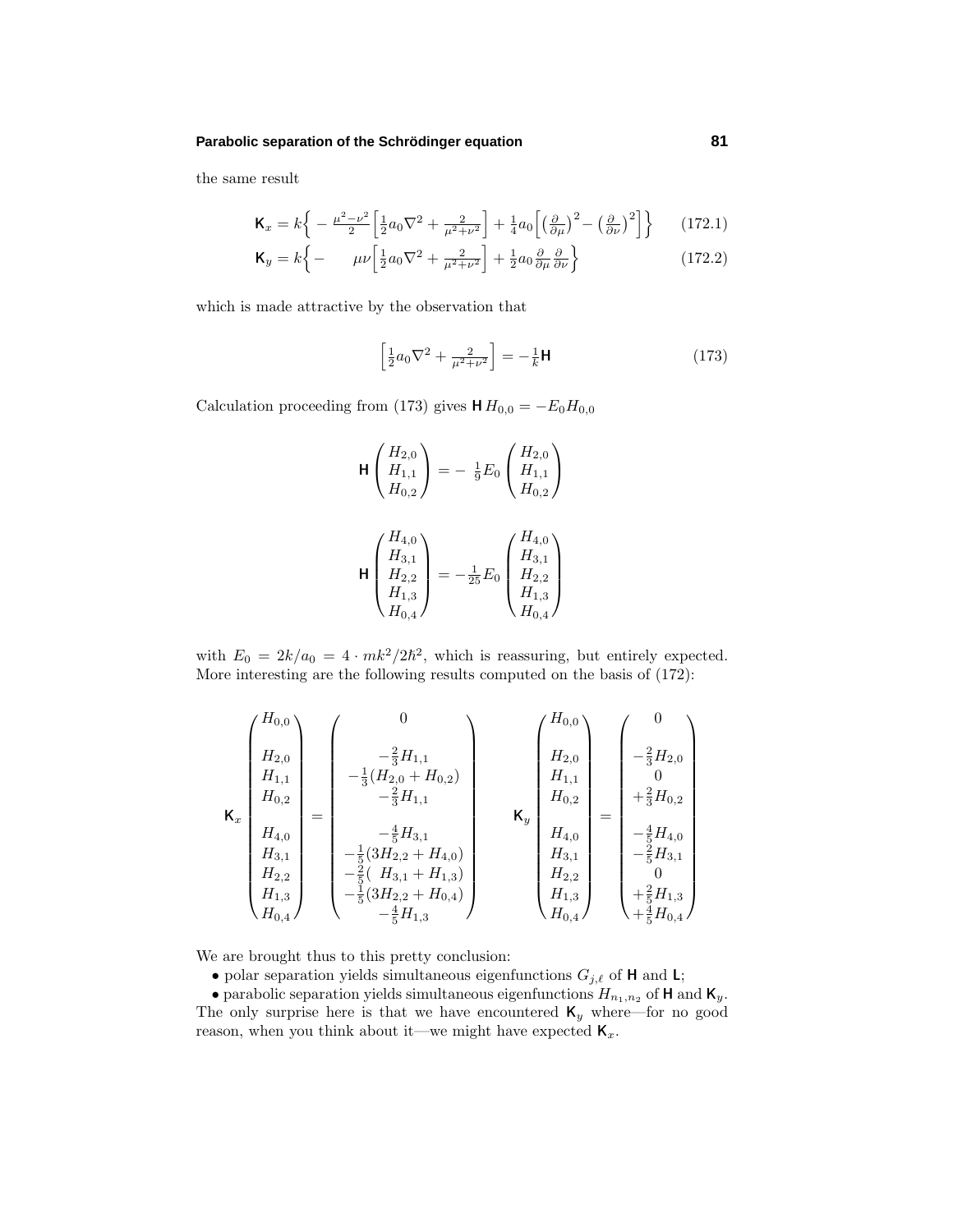**19. Keplerean contact with the algebraic theory of isotropic oscillators**. It is a familiar fact that the oscillator Hamiltonian can—usefully—be written

$$
H = \frac{1}{2m}p^2 + \frac{1}{2}m\omega^2 x^2 = \hbar\omega a^* a
$$
  

$$
a \equiv \frac{1}{\sqrt{2\hbar m\omega}} \left[ p + im\omega x \right]
$$

where  $\hbar$  is for the moment understood to be a constant of arbitrary value but of prescribed dimensionality, and has been introduced to render *a* dimensionless. For an isotropic 2-dimensional oscillator one can proceed similarly, writing

$$
H = \frac{1}{2m}(p^2 + q^2) + \frac{1}{2}m\omega^2(x^2 + y^2) = \hbar\omega (a^*a + b^*b)
$$
  

$$
a \equiv \frac{1}{\sqrt{2\hbar m\omega}}[p + im\omega x]
$$
  

$$
b \equiv \frac{1}{\sqrt{2\hbar m\omega}}[q + im\omega y]
$$

From the primitive Poisson bracket relations

$$
[x,p] = [y,q] = 1 : other brackets vanish
$$

follow the statements

$$
[a, a^*] = [b, b^*] = i/\hbar \quad : \quad \text{other brackets vanish}
$$

while from the equations of motion

$$
\begin{aligned}\n\dot{x} &= p/m & \dot{y} &= q/m \\
\dot{p} &= -m\omega^2 x & \dot{q} &= -m\omega^2 y\n\end{aligned}
$$

follow

$$
\dot{a} = +i\omega a \qquad \dot{b} = +i\omega b
$$

$$
\dot{a}^* = -i\omega a^* \qquad \dot{b}^* = -i\omega b^*
$$

The construction

$$
H = \hbar\omega(a^*a + b^*b)
$$

is maniafestly real, and obvious constant of the motion (it refers, of course, to the conserved energy of the system). To complete the list of real quadratic constructs we form

$$
D \equiv \hbar \omega (a^* a - b^* b) = \frac{1}{2m} (p^2 - q^2) + \frac{1}{2} m \omega^2 (x^2 - y^2)
$$
  
\n
$$
K \equiv \hbar \omega (a^* b + b^* a) = \frac{1}{m} pq + m \omega^2 xy
$$
  
\n
$$
L \equiv i\hbar \omega (a^* b - b^* a) = \omega (xq - yp)
$$

It is evident by inspection that

$$
\dot{D} = \dot{K} = \dot{L} = 0 \quad : \quad D, K \text{ and } L \text{ are constants of motion}
$$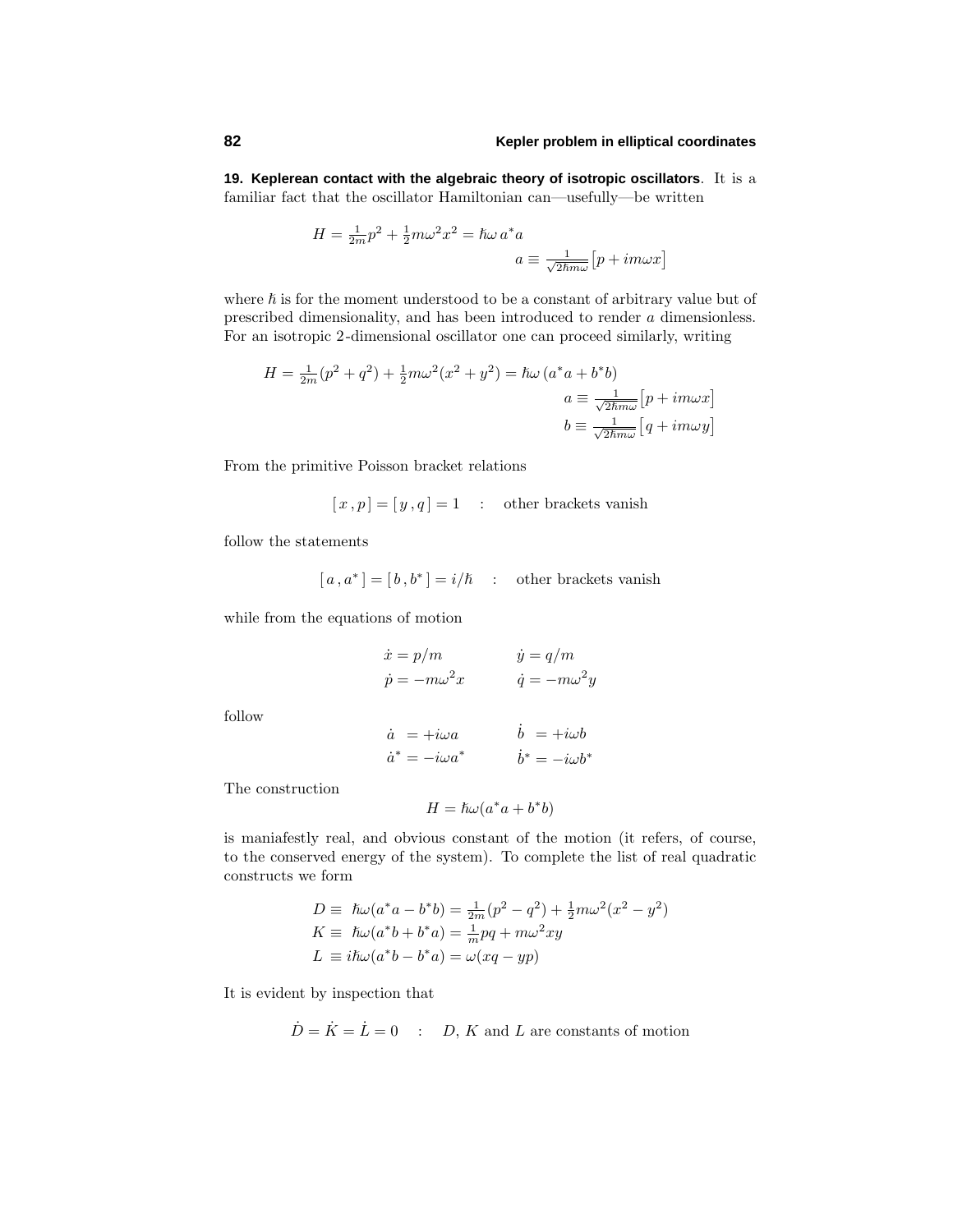# **From ladder operators to the Lenz vector 83**

and easy to verify that

$$
H^2 = D^2 + K^2 + L^2
$$

Finally, one has—in addition to  $[H, D] = [H, K] = [H, L] = 0$ —the Poisson bracket relations  $[D, K]$   $(2/k)$ 

$$
[D, K] = (2/h)L
$$

$$
[K, L] = (2/h)D
$$

$$
[L, D] = (2/h)K
$$

I turn now from the classical mechanics to the quantum mechanics of the isotropic oscillator (in which context it was, I believe, Dirac who first drew attention to the utility of the algebraic method latent in preceding remarks). We construct non-hermitian operators

$$
\mathbf{a} \equiv \frac{1}{\sqrt{2\hbar m \omega}} \big[ \mathbf{p} + i m \omega \mathbf{x} \big] \quad \text{and} \quad \mathbf{a}^+ \equiv \frac{1}{\sqrt{2\hbar m \omega}} \big[ \mathbf{p} - i m \omega \mathbf{x} \big]
$$
  

$$
\mathbf{b} \equiv \frac{1}{\sqrt{2\hbar m \omega}} \big[ \mathbf{q} + i m \omega \mathbf{y} \big] \quad \text{and} \quad \mathbf{b}^+ \equiv \frac{1}{\sqrt{2\hbar m \omega}} \big[ \mathbf{q} - i m \omega \mathbf{y} \big]
$$

and from

 $[\mathbf{x}, \mathbf{p}] = [\mathbf{y}, \mathbf{q}] = i\hbar \mathbf{l}$  : other primitive commutators vanish

(note that  $\hbar$  has a this point acquired a physically determined value) obtain

 $[a^+, a] = [b^+, b] = I$  : other commutators vanish

From

$$
\mathbf{a}^+\mathbf{a} = \frac{1}{2\hbar m\omega} \left[ \mathbf{p} - im\omega \mathbf{x} \right] \left[ \mathbf{p} + im\omega \mathbf{x} \right]
$$

$$
= \frac{1}{2\hbar m\omega} \left\{ \mathbf{p}^2 + m^2 \omega^2 \mathbf{x}^2 - im\omega[\mathbf{x}, \mathbf{p}] \right\}
$$

we obtain

$$
\frac{1}{2m}\left\{\mathbf{p}^2 + m^2\omega^2\,\mathbf{x}^2\right\} = \hbar\omega\left\{\mathbf{a}^+\mathbf{a} - \frac{1}{2}\mathbf{I}\right\} \n= \hbar\omega\left\{\mathbf{a}\,\mathbf{a}^+ + \frac{1}{2}\mathbf{I}\right\}
$$

and conclude that in the 2-dimensional case

$$
\mathsf{H} = \hbar\omega\{\mathsf{a}^+\mathsf{a} + \mathsf{b}^+\mathsf{b} - \mathsf{I}\}
$$

$$
= \hbar\omega\{\mathsf{a}\mathsf{a}^+ + \mathsf{b}\mathsf{b}^+ + \mathsf{I}\}
$$

The quadratic construction

$$
N\equiv\ (a^+ \, a+b^+ \, b)\equiv N_1+N_2
$$

is manifestly hermitian (observable), as so also are  $N_1 \equiv a a^+$  and  $N_2 \equiv b b^+$ . To complete the list of such (dimensionless) constructions, we form

$$
D \equiv (a^+ a - b^+ b) \equiv N_1 - N_2
$$
  
\n
$$
K \equiv (a^+ b + b^+ a) \equiv (M_1 + M_2) = \frac{1}{\hbar} \left\{ \frac{1}{m\omega} p q + m\omega x y \right\}
$$
  
\n
$$
L \equiv i(a^+ b - b^+ a) \equiv i(M_1 - M_2) = \frac{1}{\hbar} (x q - y p)
$$

Alternatively we might write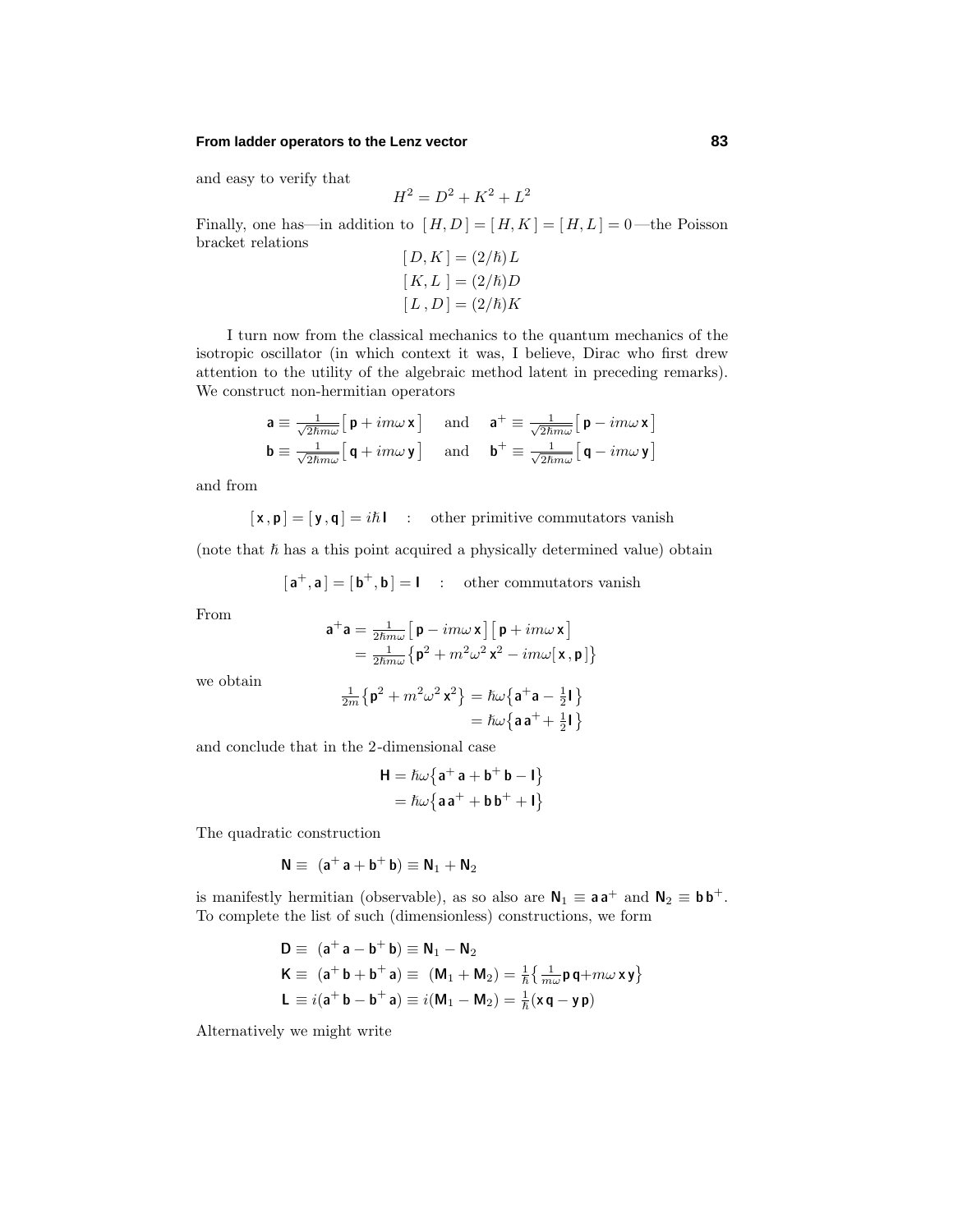$$
\mathbf{N} = \begin{pmatrix} \mathbf{a} \\ \mathbf{b} \end{pmatrix}^+ \begin{pmatrix} 1 & 0 \\ 0 & 1 \end{pmatrix} \begin{pmatrix} \mathbf{a} \\ \mathbf{b} \end{pmatrix} \qquad \mathbf{D} = \begin{pmatrix} \mathbf{a} \\ \mathbf{b} \end{pmatrix}^+ \begin{pmatrix} 1 & 0 \\ 0 & -1 \end{pmatrix} \begin{pmatrix} \mathbf{a} \\ \mathbf{b} \end{pmatrix}
$$

$$
\mathbf{K} = \begin{pmatrix} \mathbf{a} \\ \mathbf{b} \end{pmatrix}^+ \begin{pmatrix} 0 & 1 \\ 1 & 0 \end{pmatrix} \begin{pmatrix} \mathbf{a} \\ \mathbf{b} \end{pmatrix} \qquad \mathbf{L} = \begin{pmatrix} \mathbf{a} \\ \mathbf{b} \end{pmatrix}^+ \begin{pmatrix} 0 & i \\ -i & 0 \end{pmatrix} \begin{pmatrix} \mathbf{a} \\ \mathbf{b} \end{pmatrix}
$$

Computation<sup>65</sup> gives

$$
[N,D]=[N,K]=[N,L]=0
$$

and

$$
[\mathbf{D}, \mathbf{K}] = 2i \mathbf{L}
$$

$$
[\mathbf{K}, \mathbf{L}] = 2i \mathbf{D}
$$

$$
[\mathbf{L}, \mathbf{D}] = 2i \mathbf{K}
$$

The latter equations mimic (to within an incidental sign) the commutation relations satisfied by the traceless hermitian matrices

$$
\mathbb{D} \equiv \begin{pmatrix} 1 & 0 \\ 0 & -1 \end{pmatrix} \qquad \mathbb{K} \equiv \begin{pmatrix} 0 & 1 \\ 1 & 0 \end{pmatrix} \qquad \mathbb{L} \equiv \begin{pmatrix} 0 & i \\ -i & 0 \end{pmatrix}
$$

which we recognize to be "Pauli matrices"—generators of the fundamental representation of  $SU(2)$ . Additional computation<sup>66</sup> gives

$$
\mathsf{D}^2 + \mathsf{K}^2 + \mathsf{L}^2 = \mathsf{N} \left( \mathsf{N} - 2 \right)
$$

The non-hermitian operators **a**, **b** and **a** <sup>+</sup>, **b**<sup>+</sup> become up/down "ladder operators"—and the hermitian operators **N**<sup>1</sup> and **N**<sup>2</sup> become at the same time "number opertors"—in consequence of the elementary facts summarized below:

| $N_1 a$                   | = a $(N_1 + I)$           | $N_2 a$ | = a $N_2$       |
|---------------------------|---------------------------|---------|-----------------|
| $N_1 a^+ = a^+ (N_1 - I)$ | $N_2 a^+ = a^+ N_2$       |         |                 |
| $N_1 b$                   | = b $N_1$                 | $N_2 b$ | = b $(N_2 + I)$ |
| $N_1 b^+ = b^+ N_1$       | $N_2 b^+ = b^+ (N_2 - I)$ |         |                 |

For if  $|\psi\rangle$  is an eigenstate of  $\mathbb{N}_1$  then so also is  $\mathbf{a}|\psi\rangle$ , with eigenvalue incremented by unity:

$$
\mathbf{N}_1|\psi) = \lambda |\psi\rangle \quad \Longrightarrow \quad \begin{cases} \mathbf{N}_1 \mathbf{a} \, |\psi\rangle = (\lambda + 1) \, \mathbf{a} \, |\psi\rangle \\ \mathbf{N}_1 \mathbf{a}^+ |\psi\rangle = (\lambda - 1) \, \mathbf{a}^+ |\psi\rangle \end{cases} \quad \text{etc.}
$$

<sup>65</sup> It is simplest to proceed from the observation that

$$
[\mathbf{N}_1, \mathbf{N}_2] = \mathbf{O} \qquad [\mathbf{N}_1, \mathbf{M}_1] = -\mathbf{M}_1 \qquad [\mathbf{N}_1, \mathbf{M}_2] = +\mathbf{M}_2 [\mathbf{N}_2, \mathbf{M}_1] = +\mathbf{M}_1 \qquad [\mathbf{N}_2, \mathbf{M}_2] = -\mathbf{M}_2 [\mathbf{M}_1, \mathbf{M}_2] = \mathbf{N}_2 - \mathbf{N}_1
$$

 $^{66}$  Easily  $D^2 + K^2 + L^2 = N_1^2 - 2N_1N_2 + N_2^2 + 2(2M_1M_2 + N_1 - N_2)$ . The argument is completed by the observation that  $M_1M_2 = N_1N_2 - N_1$ .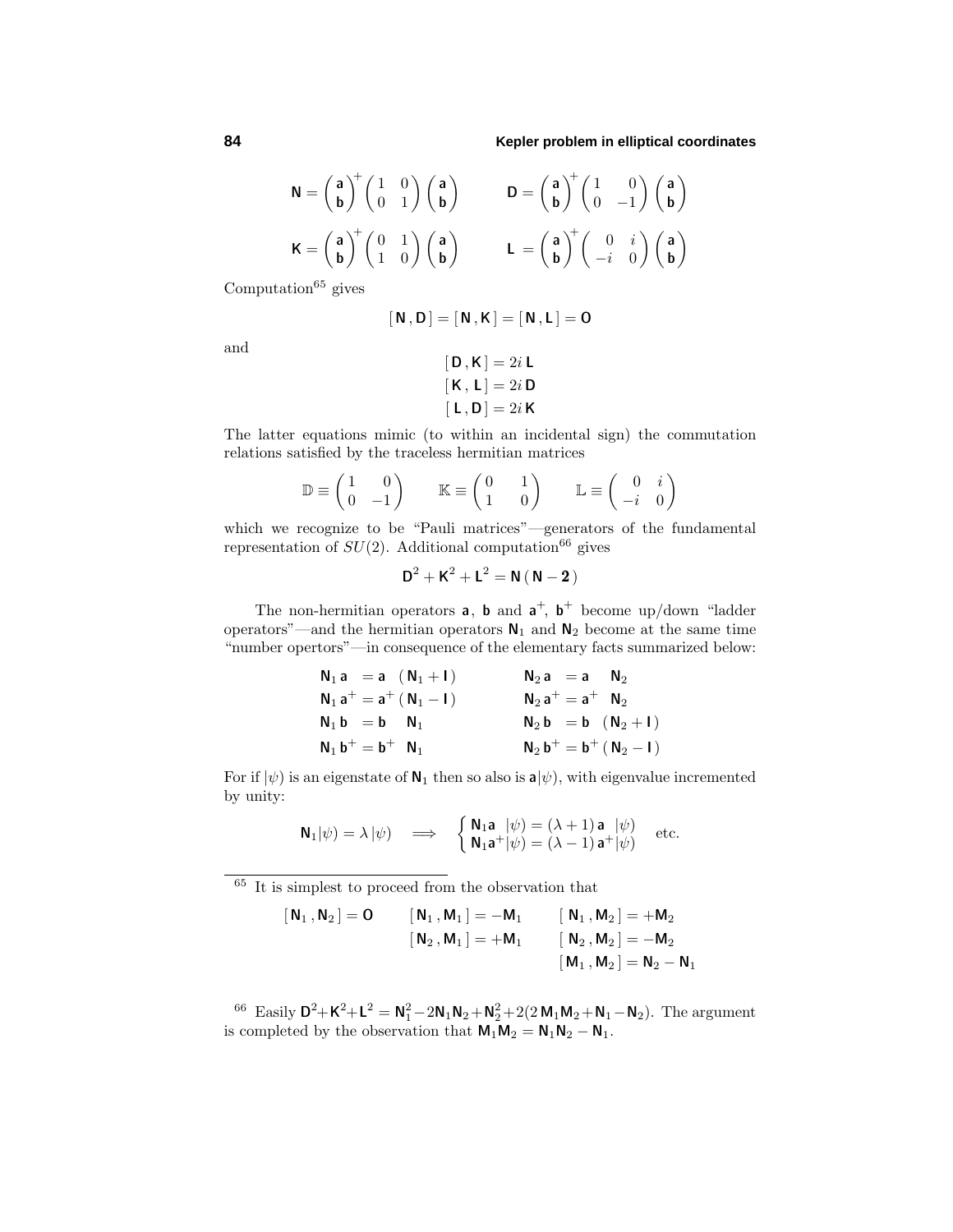# **From ladder operators to the Lenz vector 85**

In simple oscillator theory one constructs the ground state |0) by imposing the requirement that  $\mathbf{a}^+|0\rangle = 0$ , which in the *x*-representation reads

$$
\frac{d}{dx}\psi_0(x) = -\frac{m\omega}{\hbar}x\,\psi_0(x)
$$

and entails

$$
\psi_0(x) \sim e^{-\frac{1}{2}(\beta x)^2}
$$
 with  $\beta \equiv \sqrt{m\omega/\hbar}$ 

Normalized excited states are then constructed  $67$ 

$$
\left|n\right)=\tfrac{1}{\sqrt{n!}}\,\mathbf{a}^{n}\left|0\right)
$$

giving

$$
\psi_n(x) \equiv (x|n) \sim e^{-\frac{1}{2}(\beta x)^2} H_n(\beta x)
$$

Returning now to the isotropic oscillator, one is led to normalized eigenstates of **N** —equivalently of **H** —which can be described

$$
\psi_{n_1 n_2}(x, y) \equiv (x, y | \frac{1}{\sqrt{n_1! n_2!}} \mathbf{a}^{n_1} \mathbf{b}^{n_2} | 0, 0)
$$

$$
\sim e^{-\frac{1}{2}\beta^2 (x^2 + y^2)} H_{n_1}(\beta x) H_{n_2}(\beta y)
$$

and where the "bottom state" (physicall the ground state) is defined by the properties

$$
\mathbf{a}^+ \left| 0, 0 \right) = \mathbf{b}^+ \left| 0, 0 \right) = 0
$$

One has

$$
\mathsf{N}_1 | n_1, n_2) = n_1 | n_1, n_2)
$$
  

$$
\mathsf{N}_2 | n_1, n_2) = n_2 | n_1, n_2)
$$

whence

N 
$$
|n_1, n_2\rangle = n |n_1, n_2\rangle
$$
  
\n $n = n_1 + n_2 = 0, 1, 2, ...$ 

from which we infer that the  $n^{\text{th}}$  eigenvalue of **N** is  $(n + 1)$ -fold degenerate. The non-hermitian operators  $M_1$  and  $M_2$  (which evidently<sup>65</sup> commute with  $N$ ) acquire in this light new interest; from

$$
\mathbf{M}_1 | n_1, n_2 \rangle \sim \begin{cases} |n_1 - 1, n_2 + 1| & \text{if } n_1 = 1, 2, 3, \dots \\ 0 & \text{if } n_1 = 0 \end{cases}
$$

$$
\mathbf{M}_2 | n_1, n_2 \rangle \sim \begin{cases} |n_1 + 1, n_2 - 1| & \text{if } n_2 = 1, 2, 3, \dots \\ 0 & \text{if } n_2 = 0 \end{cases}
$$

we see that  $\mathsf{M}_1$  and  $\mathsf{M}_2$  act to move one  $\downarrow$  and  $\uparrow$  through the stack of states

 $67$  See QUANTUM MECHANICS (1967), Chapter 2, pp. 56–59 for details, but beware of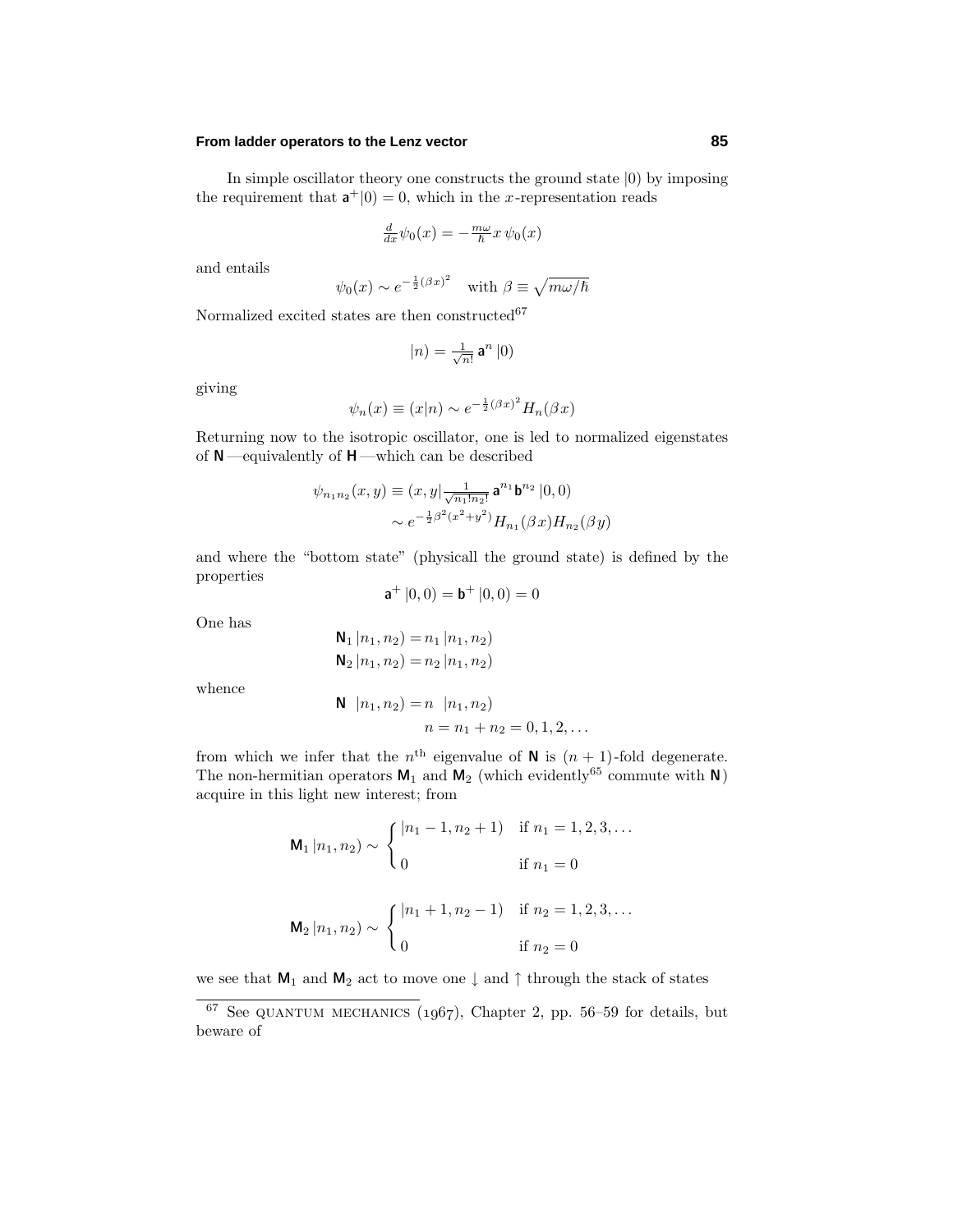```
|n \quad ,0)|n − 1, 1)
|n-2, 2).
.
.
|2, n - 2\rangle|1, n − 1)
|0, n \rangle
```
which span the  $n^{\text{th}}$  eigenspace of **N**, and within which  $\{D, K, L\}$  act to generate an  $(n + 1)$ -dimensional representation of  $SU(2)$ .

All of which has clear relevance to material that emerged from the parabolic formulation of the quantum mechanics of the 2-dimensional Kepler problem, though two fundamental distinctions have to be made:

- The formal substitution  $\{x, y\} \mapsto \{\mu, \nu\}$  was found (p. 77) to entail that we enforce the single-valuedness condition  $\Psi(\mu, \nu) = \Psi(-\mu, -\nu)$ , and thus to require that in application to the Kepler problem we admit only even values of *n*;
- The formal substitution

$$
\beta \equiv \sqrt{\frac{m\omega}{\hbar}} \quad \longmapsto \quad \alpha \equiv \sqrt{\frac{2mk}{\hbar^2(n+1)}}
$$

brings into play an *n*-dependent scale factor which varies from eigenspace to eigenspace.<sup>68</sup> Bohr's spectral formula (118/144) yields this alternative statement

$$
m\omega\quad \longmapsto\quad
$$

The latter circumstance bedevils the design of the "Keplerean ladder operators," in ways which Cisneros & McIntosh have labored to disentangle, but is relatively benign as relates to operators (like  $N_1$ ,  $N_2$ ,  $M_1$  and  $M_2$ , and operators assembled from them) which return eigenstates to the eigenspaces in which they originated. The force of the latter assertion is illustrated by the remarks which bring us now to the point of this discussion:

In oscillator theory one has

$$
\mathbf{N} = \mathbf{N}_1 + \mathbf{N}_2 =
$$

<sup>&</sup>lt;sup>68</sup> Note that the substitutions  $\mapsto$  involve replacing a variable/parameter by another of different physical dimension.